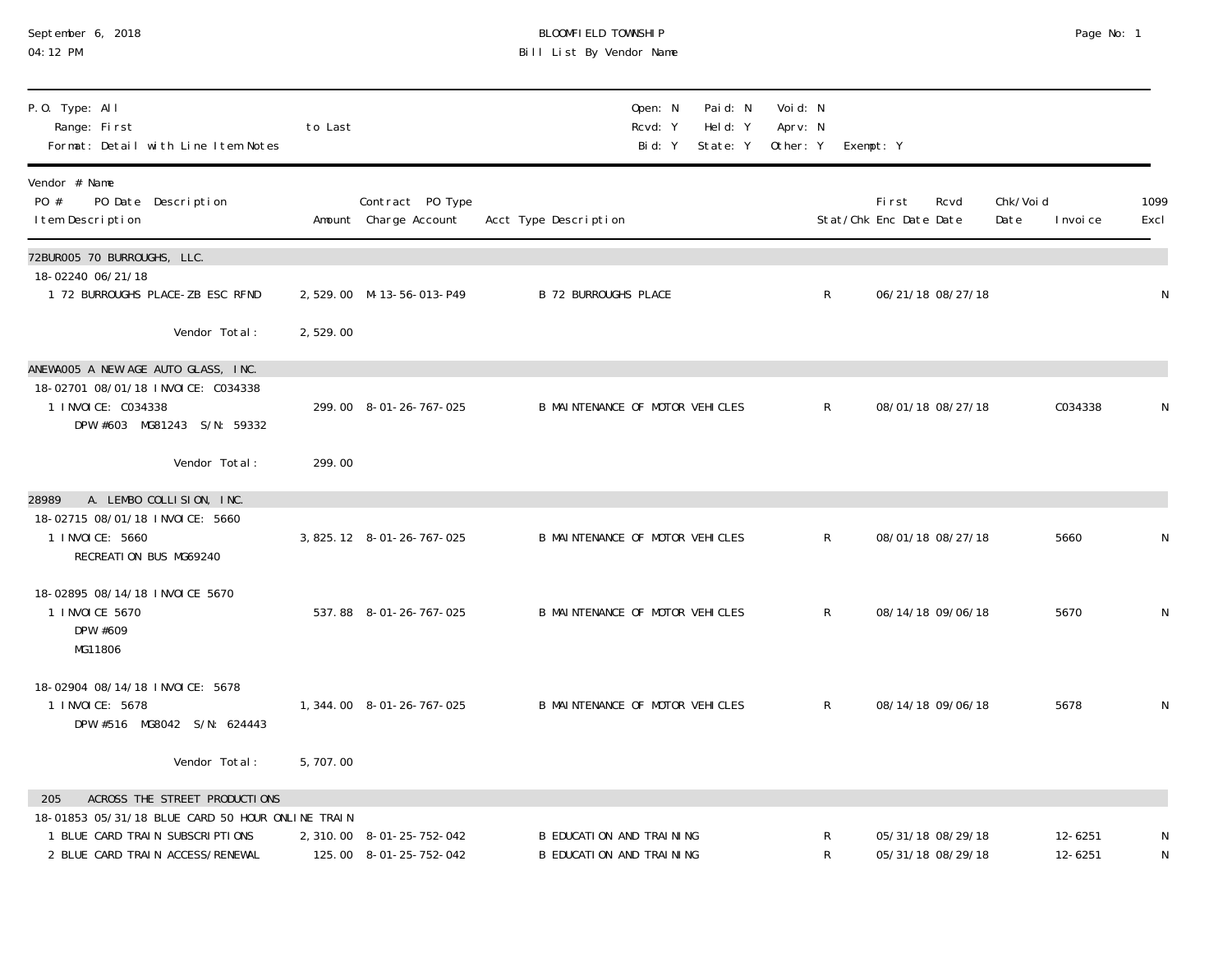# September 6, 2018 BLOOMFIELD TOWNSHIP Page No: 2 04:12 PM Bill List By Vendor Name

| Vendor # Name<br>PO #<br>PO Date Description<br>I tem Description                                                                                      |                                                                                                                                                                                                                          |          | Contract PO Type<br>Amount Charge Account                                 | Acct Type Description |                                                                                           |                       | First<br>Rcvd<br>Stat/Chk Enc Date Date                     | Chk/Void<br>Date | I nvoi ce                  | 1099<br>Excl |
|--------------------------------------------------------------------------------------------------------------------------------------------------------|--------------------------------------------------------------------------------------------------------------------------------------------------------------------------------------------------------------------------|----------|---------------------------------------------------------------------------|-----------------------|-------------------------------------------------------------------------------------------|-----------------------|-------------------------------------------------------------|------------------|----------------------------|--------------|
| 205<br>18-01853 05/31/18 BLUE CARD 50 HOUR ONLINE TRAIN Continued<br>6 SUBSCRIPTIONS:                                                                  | ACROSS THE STREET PRODUCTIONS Continued                                                                                                                                                                                  |          |                                                                           |                       |                                                                                           |                       |                                                             |                  |                            |              |
| D.C. CLIFF MC CULLOCH<br>D.C. STEVEN MOTZER<br>D.C. KEVIN NELSON<br>CAPTAIN ROBERT BARRA<br>CAPTAIN WOJCIECH MASIAK<br>CAPTAIN BRIAN MC DADE           |                                                                                                                                                                                                                          |          |                                                                           |                       |                                                                                           |                       |                                                             |                  |                            |              |
|                                                                                                                                                        | 1 ONLINE TRAINING ACCESS/CE RENEWAL:                                                                                                                                                                                     |          |                                                                           |                       |                                                                                           |                       |                                                             |                  |                            |              |
| D.C. LOUIS VENEZIA                                                                                                                                     |                                                                                                                                                                                                                          | 2,435.00 |                                                                           |                       |                                                                                           |                       |                                                             |                  |                            |              |
|                                                                                                                                                        | Vendor Total:                                                                                                                                                                                                            | 2,435.00 |                                                                           |                       |                                                                                           |                       |                                                             |                  |                            |              |
| AGT BATTERY<br>214<br>18-02609 07/27/18 INVOICE: 88866A<br>1 I NVOI CE: 88866A<br>BATTERIES FOR METERS                                                 |                                                                                                                                                                                                                          |          | 141.87 8-07-26-511-025                                                    |                       | <b>B MAINTENANCE OF VEHICLES</b>                                                          | $\mathsf R$           | 07/27/18 08/28/18                                           |                  | 88866A                     | N            |
|                                                                                                                                                        | Vendor Total:                                                                                                                                                                                                            | 141.87   |                                                                           |                       |                                                                                           |                       |                                                             |                  |                            |              |
| 781<br>18-02741 08/01/18 REPAIR OF FILL STATION - ST. 2<br>1 REGULATOR, 6000 PSIG<br>2 KIT, REBUILD LV SERIES VALVE<br>3 LABOR, BREATHING AIR, REGULAR | AIR & GAS TECHNOLOGIES, INC.                                                                                                                                                                                             |          | 391.82 8-01-25-752-026<br>17.00 8-01-25-752-026<br>460.00 8-01-25-752-026 |                       | B MAINT. OF OTHER EQUIPMENT<br>B MAINT. OF OTHER EQUIPMENT<br>B MAINT. OF OTHER EQUIPMENT | $\mathsf R$<br>R<br>R | 08/01/18 08/28/18<br>08/01/18 08/28/18<br>08/01/18 08/28/18 |                  | 800723<br>800723<br>800723 | N<br>N<br>N  |
| PROBLEM WITH VALVES.                                                                                                                                   | 6/20/18-CHECKED FILL STATION FOR<br>REBUILD REGULATOR.<br>RAN UNIT TO CHECK FOR PROPER OPERATION.<br>FOUND LEAK AT LV VALVE TO FILL HOSE.<br>REPAIRED VALVE WITH LV KIT. RAN UNIT<br>TO CHECK FOR PROPER OPERATION. UNIT |          |                                                                           |                       |                                                                                           |                       |                                                             |                  |                            |              |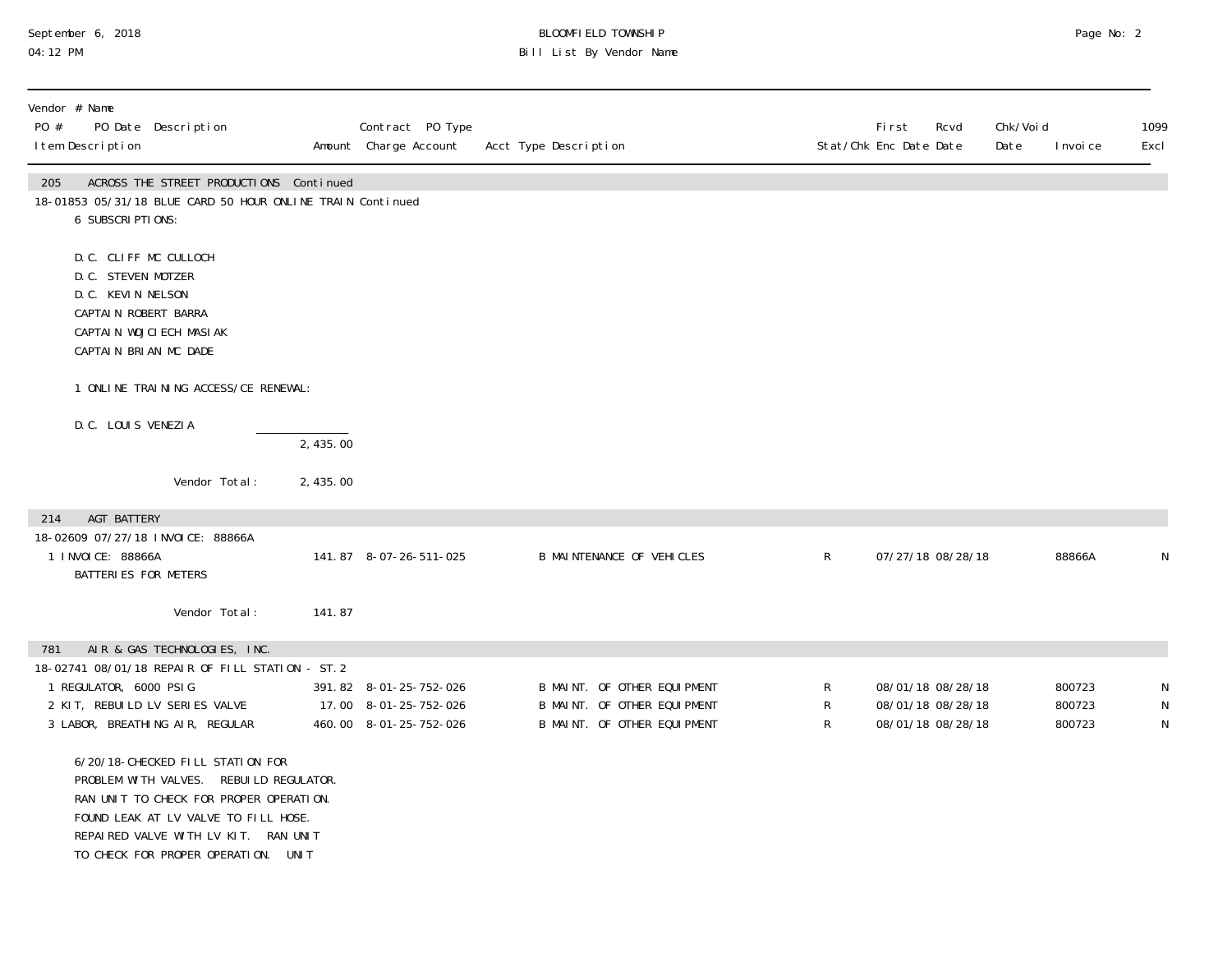# September 6, 2018 BLOOMFIELD TOWNSHIP Page No: 3 04:12 PM Bill List By Vendor Name

| Vendor # Name<br>PO Date Description<br>PO #<br>I tem Description                                                                         |                     | Contract PO Type<br>Amount Charge Account | Acct Type Description               |              | First<br>Rcvd<br>Stat/Chk Enc Date Date | Chk/Voi d<br>Date | I nvoi ce | 1099<br>Excl |
|-------------------------------------------------------------------------------------------------------------------------------------------|---------------------|-------------------------------------------|-------------------------------------|--------------|-----------------------------------------|-------------------|-----------|--------------|
| AIR & GAS TECHNOLOGIES, INC.<br>781<br>18-02741 08/01/18 REPAIR OF FILL STATION - ST. 2 Continued<br>ONLINE AND OPERATIONAL AT THIS TIME. | Continued<br>868.82 |                                           |                                     |              |                                         |                   |           |              |
| Vendor Total:                                                                                                                             | 868.82              |                                           |                                     |              |                                         |                   |           |              |
| ALL GUARD FENCE CO., INC.<br>811<br>18-02946 08/16/18 INVOICE: 3677<br>1 I NVOI CE: 3677<br>NEW SLIDE GATE<br><b>EMERGENCY REPAIRS</b>    |                     | 2,600.00 8-05-26-511-058                  | B OTHER EQUI PMENT & SUPPLIES       | $\mathsf{R}$ | 08/16/18 09/06/18                       |                   | 3677      | ${\sf N}$    |
| Vendor Total:                                                                                                                             | 2,600.00            |                                           |                                     |              |                                         |                   |           |              |
| ALLIED OIL<br>1120<br>18-01923 06/07/18 FUEL DELIVERED - TOWNSHIP<br>26 FUEL DELIVERED - TOWNSHIP                                         |                     | B<br>3, 224. 25 8-01-31-820-074           | <b>B GASOLINE &amp; DIESEL FUEL</b> | $\mathsf{R}$ | 06/07/18 08/29/18                       |                   | 1118447   | N            |
| 870CT UNLEADED GASOLINE                                                                                                                   |                     |                                           |                                     |              |                                         |                   |           |              |
| I NVOI CE #1118447<br>ACCOUNT #171000<br>UNIT COST: 2.14850<br>DATE DELIVERED: 7/27/18                                                    |                     |                                           |                                     |              |                                         |                   |           |              |
| DELIVERED TO:<br>FIREHOUSE 2<br>90 WATSESSING AVENUE<br>BLOOMFIELD, NJ 07003                                                              |                     |                                           |                                     |              |                                         |                   |           |              |
| NO. 25<br>27 FUEL DELIVERED - TOWNSHIP                                                                                                    |                     | 2, 444. 33 8-01-31-820-074                | <b>B GASOLINE &amp; DIESEL FUEL</b> | $\mathsf{R}$ | 06/07/18 08/29/18                       |                   | 1071447   | N            |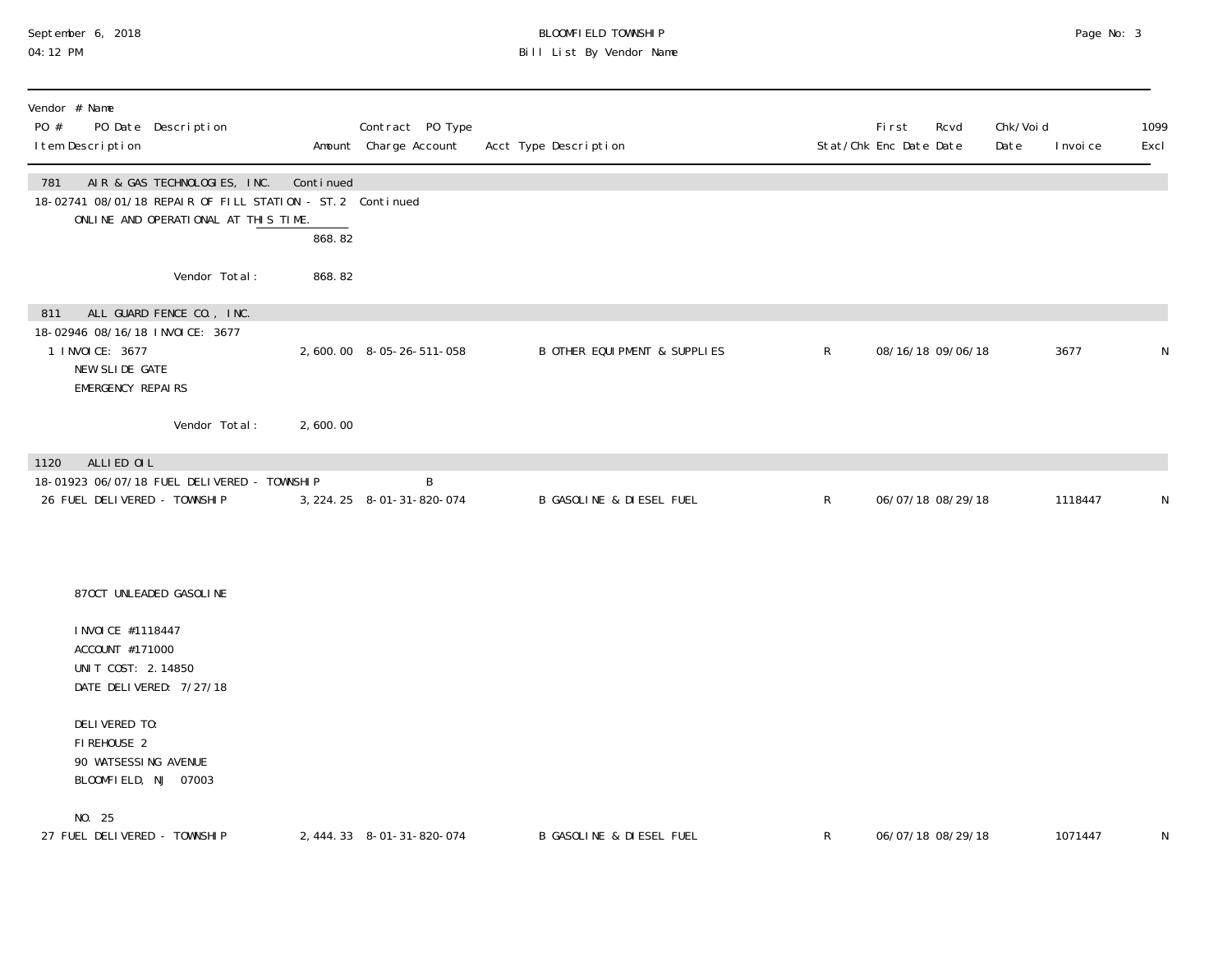# September 6, 2018 BLOOMFIELD TOWNSHIP Page No: 4 04:12 PM Bill List By Vendor Name

| Vendor # Name<br>PO #<br>PO Date Description<br>I tem Description                            |               |                           | Contract PO Type<br>Amount Charge Account | Acct Type Description                        | First<br>Rcvd<br>Stat/Chk Enc Date Date | Chk/Voi d<br>Date | 1099<br>Excl<br>I nvoi ce |
|----------------------------------------------------------------------------------------------|---------------|---------------------------|-------------------------------------------|----------------------------------------------|-----------------------------------------|-------------------|---------------------------|
| ALLIED OIL<br>1120<br>18-01923 06/07/18 FUEL DELIVERED - TOWNSHIP<br>870CT UNLEADED GASOLINE |               | Continued                 | Conti nued                                |                                              |                                         |                   |                           |
| I NVOI CE #1071447<br>ACCOUNT #171000<br>UNIT COST: 2.12450<br>DATE DELIVERED: 8/1/18        |               |                           |                                           |                                              |                                         |                   |                           |
| DELIVERED TO:<br>FIREHOUSE 2<br>90 WATSESSING AVENUE<br>BLOOMFIELD, NJ 07003                 |               |                           |                                           |                                              |                                         |                   |                           |
| NO. 26                                                                                       |               | 5,668.58                  |                                           |                                              |                                         |                   |                           |
|                                                                                              | Vendor Total: | 5,668.58                  |                                           |                                              |                                         |                   |                           |
| AMERIOO5 AMERICAN ASPHALT & MILLING LLC                                                      |               |                           |                                           |                                              |                                         |                   |                           |
| 18-03208 09/05/18 SPEED HUMP CONSTRUCTION<br>1 SPEED HUMP CONSTRUCTION                       |               |                           | 93, 405. 14 C-04-55-724-965               | B RESURFACING/IMPROVEMENTS VARIOUS STREETS R | 09/05/18 09/06/18                       |                   | N                         |
|                                                                                              |               |                           |                                           |                                              |                                         |                   |                           |
| MAOLIS AVENUE AND BEACH STREET SPEED<br>HUMP CONSTRUCTION                                    |               |                           |                                           |                                              |                                         |                   |                           |
| CONTRACT AMOUNT:                                                                             |               | \$125, 300.00             |                                           |                                              |                                         |                   |                           |
| TOTAL COMPLETED TO DATE: \$95,311.37<br>LESS 2% RETAINAGE:<br>TOTAL EARNED TO DATE           |               | \$1,906.23<br>\$93,405.14 |                                           |                                              |                                         |                   |                           |
| PAYMENT DUE THIS FIRST                                                                       |               |                           |                                           |                                              |                                         |                   |                           |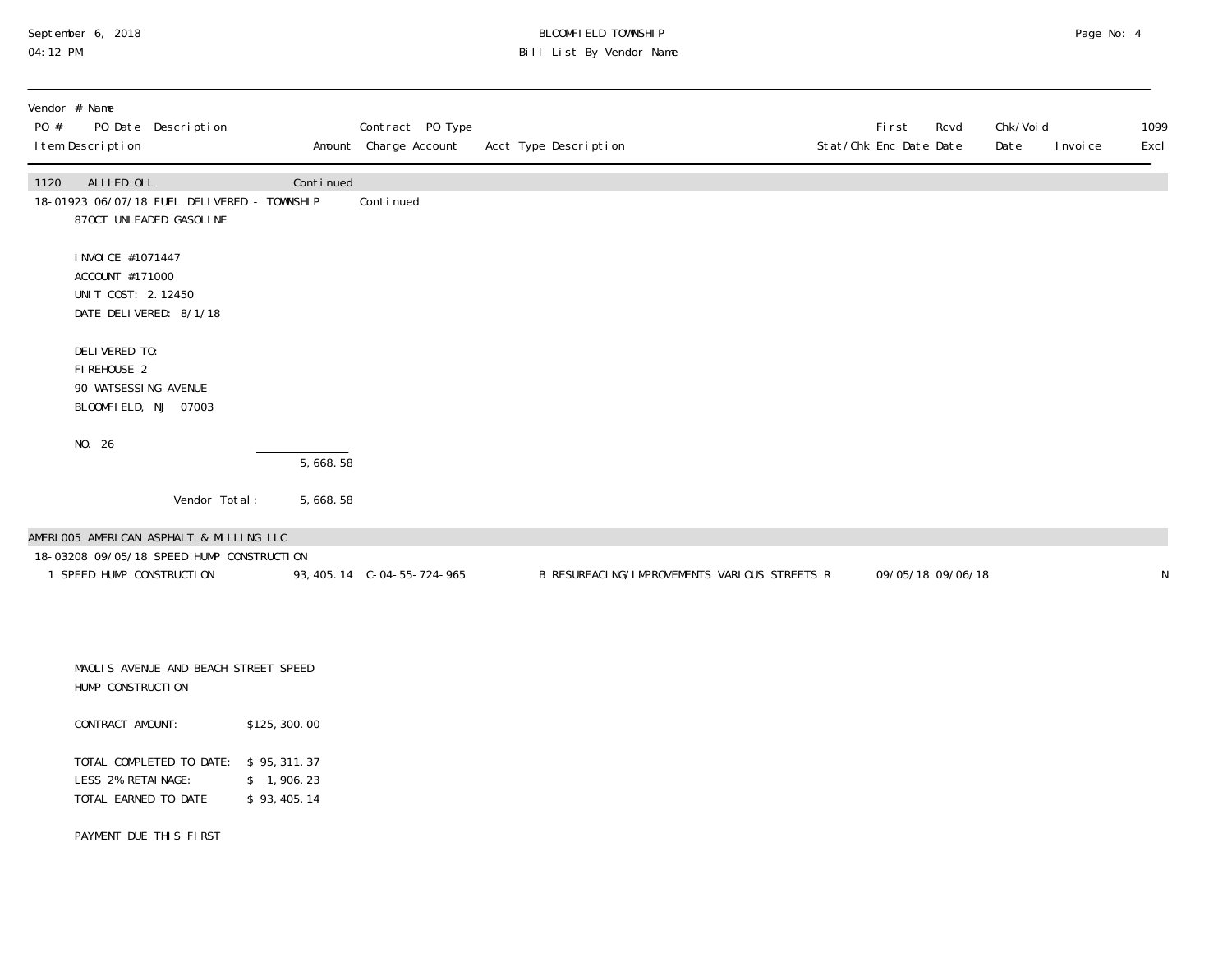# September 6, 2018 BLOOMFIELD TOWNSHIP Page No: 5 04:12 PM Bill List By Vendor Name

| Vendor # Name<br>PO #<br>PO Date Description<br>I tem Description                                                               |                                   |             | Contract PO Type<br>Amount Charge Account | Acct Type Description             |              | First<br>Stat/Chk Enc Date Date | Rcvd              | Chk/Voi d<br>Date | I nvoi ce     | 1099<br>Excl |
|---------------------------------------------------------------------------------------------------------------------------------|-----------------------------------|-------------|-------------------------------------------|-----------------------------------|--------------|---------------------------------|-------------------|-------------------|---------------|--------------|
| AMERIOO5 AMERICAN ASPHALT & MILLING LLC Continued<br>18-03208 09/05/18 SPEED HUMP CONSTRUCTION                                  | <b>ESTIMATE:</b>                  | \$93,405.14 | Conti nued                                |                                   |              |                                 |                   |                   |               |              |
|                                                                                                                                 | Vendor Total:                     | 93, 405. 14 |                                           |                                   |              |                                 |                   |                   |               |              |
| 1255<br>18-02938 08/14/18 ANIMAL SHELTER SUPPLIES<br>1 ANIMAL SHELTER SUPPLIES<br>INV#J1181476                                  | AMERICAN PAPER & SUPPLY CO.       |             | 310.47 D-03-20-853-030                    | <b>B MATERIALS &amp; SUPPLIES</b> | $\mathsf{R}$ |                                 | 08/14/18 09/06/18 |                   | J1181476      | N            |
| ORDER DATE<br>8/6/18                                                                                                            |                                   |             |                                           |                                   |              |                                 |                   |                   |               |              |
|                                                                                                                                 | Vendor Total:                     | 310.47      |                                           |                                   |              |                                 |                   |                   |               |              |
| 1178<br>18-02985 08/20/18 Membership dues<br>1 Membership dues<br>Bonnie N. Flynn<br>APA and AICP Membership<br>10/1/18-9/30/19 | AMERICAN PLANNING ASSOCIATION     |             | 587.00 8-01-22-725-044                    | B PROFESSIONAL ASSOCIATION DUES   | $\mathsf{R}$ |                                 | 08/20/18 09/06/18 |                   | 145696-180701 |              |
|                                                                                                                                 | Vendor Total:                     | 587.00      |                                           |                                   |              |                                 |                   |                   |               |              |
| AMERICAN WEAR INC.<br>1253<br>18-02672 07/27/18 Invoice 447945<br>1 Invoice 447945                                              | WIPER RED 18X18 FOR MECHANIC SHOP |             | 7.50 8-01-26-767-035                      | B JANITORIAL & HOUSEHOLD SUPPLY   | $\mathsf{R}$ |                                 | 07/27/18 08/28/18 |                   | 447945        | N            |
| 18-02705 08/01/18 WIPER FOR MECHANIC SHOP<br>1 WIPER FOR MECHANIC SHOP<br>I NVOI CES:                                           | 435340 437880 440384 442907       | 445418      | 37.50 8-01-26-767-035                     | B JANITORIAL & HOUSEHOLD SUPPLY   | $\mathsf{R}$ |                                 | 08/01/18 08/28/18 |                   |               | N            |
|                                                                                                                                 | Vendor Total:                     | 45.00       |                                           |                                   |              |                                 |                   |                   |               |              |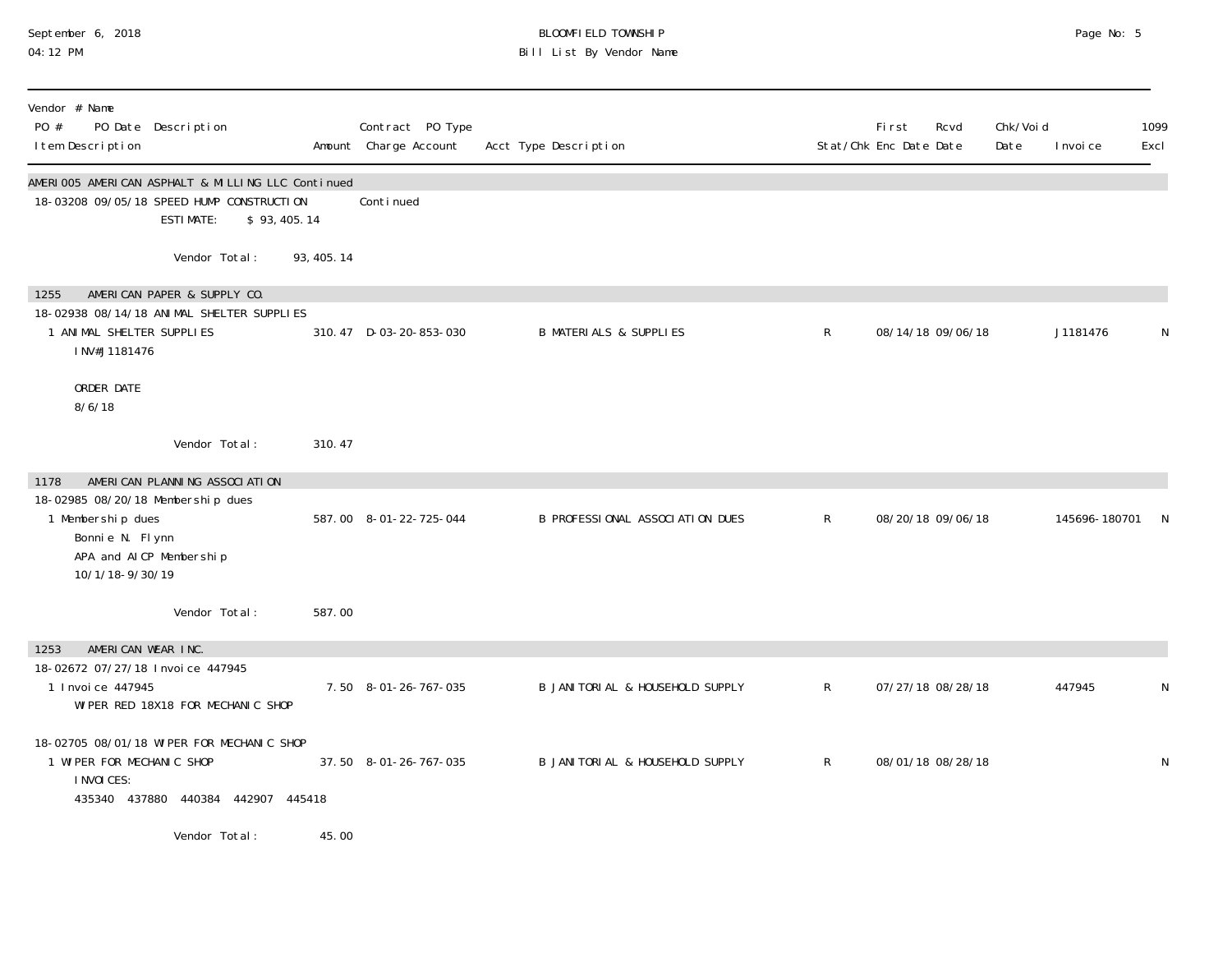## September 6, 2018 BLOOMFIELD TOWNSHIP Page No: 6 04:12 PM Bill List By Vendor Name

| Vendor # Name<br>PO #<br>PO Date Description<br>I tem Description                                                                                        |                                                                |          | Contract PO Type<br>Amount Charge Account | Acct Type Description                        |              | <b>First</b><br>Stat/Chk Enc Date Date | Rcvd              | Chk/Void<br>Date | I nvoi ce | 1099<br>Excl |
|----------------------------------------------------------------------------------------------------------------------------------------------------------|----------------------------------------------------------------|----------|-------------------------------------------|----------------------------------------------|--------------|----------------------------------------|-------------------|------------------|-----------|--------------|
| ANDREW WILLIAM JOHN KOLLAR,<br>27378<br>18-00701 03/01/18 PROFESSIONAL SERVICES<br>4 PROFESSIONAL SERVICES<br>I NVOI CE #2018-0029<br>PROJECT #170028-NJ |                                                                |          | B                                         | B IMPROVEMENTS MUNICIPAL BUILDING & GROUND R |              |                                        | 03/01/18 08/29/18 |                  | 2018-0029 | N            |
| ESTIMATE #3                                                                                                                                              |                                                                |          |                                           |                                              |              |                                        |                   |                  |           |              |
| ARCHITECTURAL SERVICES FOR THE COLLINS<br><b>HOUSE</b>                                                                                                   |                                                                |          |                                           |                                              |              |                                        |                   |                  |           |              |
| CONSTRUCTION DOCUMENTS                                                                                                                                   |                                                                |          |                                           |                                              |              |                                        |                   |                  |           |              |
| (DO NOT MAIL)                                                                                                                                            |                                                                |          |                                           |                                              |              |                                        |                   |                  |           |              |
| NO. 4                                                                                                                                                    |                                                                |          |                                           |                                              |              |                                        |                   |                  |           |              |
| 18-02759 08/03/18 PROFESSIONAL SERVICES<br>1 PROFESSIONAL SERVICES<br>I NVOI CE #2018-0029                                                               |                                                                |          | 1,000.00 T-13-22-256-U28                  | <b>B COLLINS HOUSE</b>                       | $\mathsf{R}$ |                                        | 08/03/18 08/29/18 |                  | 2018-0029 | N            |
| SI GNATURES ARE ON PO 18-00701-04                                                                                                                        |                                                                |          |                                           |                                              |              |                                        |                   |                  |           |              |
| Vendor Total:                                                                                                                                            |                                                                | 5,600.00 |                                           |                                              |              |                                        |                   |                  |           |              |
| 34180<br>ANTHONY NESTO<br>18-03133 08/31/18 AUGUST PETTY CASH<br>1 AUGUST PETTY CASH<br>ACCOUNT START BALANCE                                            | \$250                                                          |          | 172.48 8-01-26-767-058                    | B OTHER EQUI PMENT & SUPPLIES                | $\mathsf{R}$ |                                        | 08/31/18 09/06/18 |                  |           | ${\sf N}$    |
| <b>PURCHASES</b><br><b>TARGET</b><br>BUCK N UP<br>STATE OF NJ<br>BELL SECURITY<br>AMAZON<br><b>TOTAL</b>                                                 | \$4.89<br>\$3.51<br>\$120.00<br>\$13.65<br>\$30.43<br>\$172.48 |          |                                           |                                              |              |                                        |                   |                  |           |              |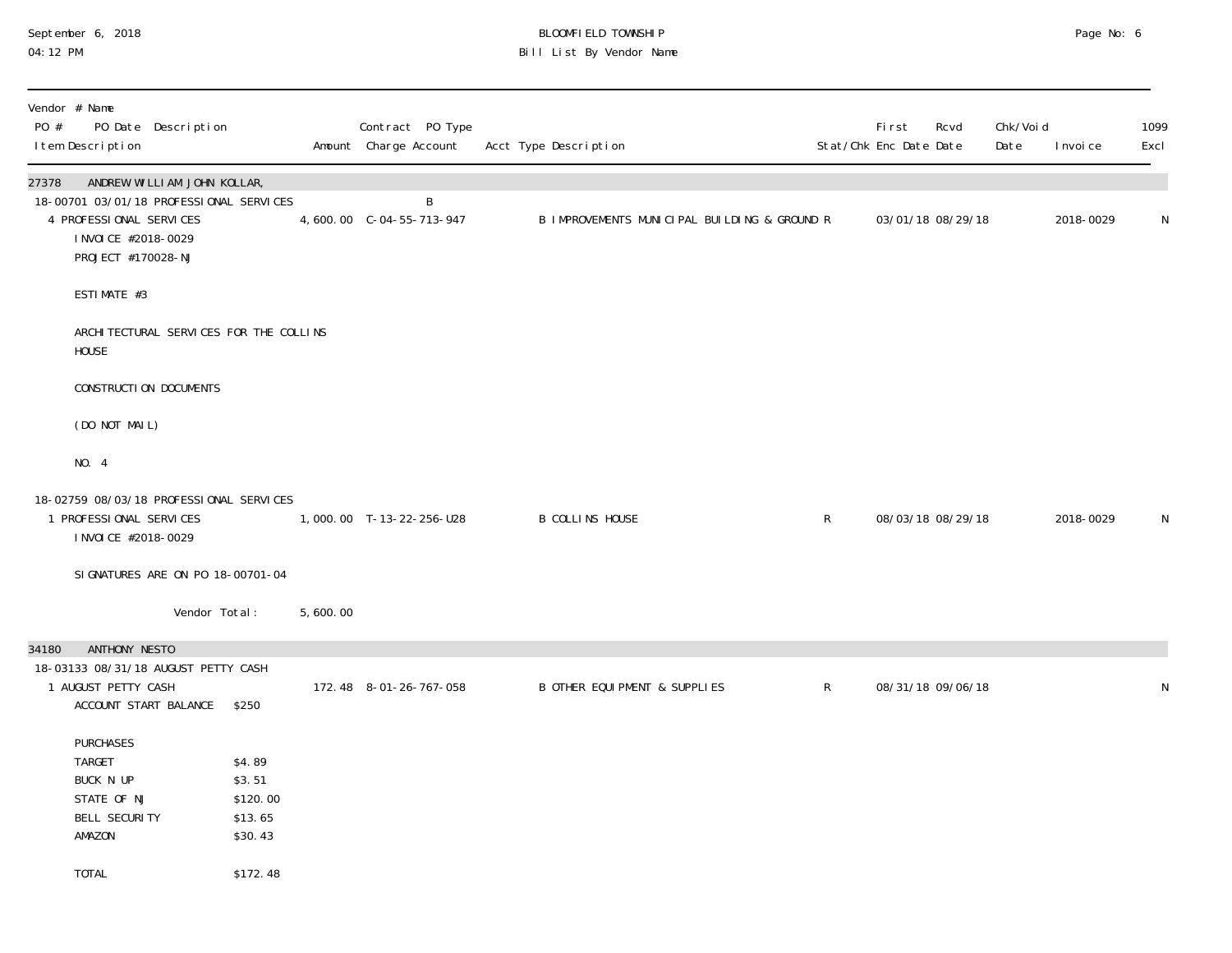# September 6, 2018 BLOOMFIELD TOWNSHIP Page No: 7 04:12 PM Bill List By Vendor Name

| Vendor # Name<br>PO #<br>PO Date Description<br>I tem Description                                                                                                |          |           | Contract PO Type<br>Amount Charge Account | Acct Type Description              |              | First<br>Stat/Chk Enc Date Date | Rcvd              | Chk/Voi d<br>Date | I nvoi ce   | 1099<br>Excl |
|------------------------------------------------------------------------------------------------------------------------------------------------------------------|----------|-----------|-------------------------------------------|------------------------------------|--------------|---------------------------------|-------------------|-------------------|-------------|--------------|
| ANTHONY NESTO<br>34180<br>18-03133 08/31/18 AUGUST PETTY CASH<br>ENDING BALANCE:                                                                                 | \$77.52  | Continued | Continued                                 |                                    |              |                                 |                   |                   |             |              |
| Vendor Total:                                                                                                                                                    |          | 172.48    |                                           |                                    |              |                                 |                   |                   |             |              |
| APEX PEST CONTROL OF N.J., INC<br>1375<br>18-02516 07/17/18 MONTHLY PEST CONTROL-TOWN BLDG<br>1 MONTHLY PEST CONTROL-TOWN BLDG<br>MONTHLY PEST CONTROL JUNE 2018 |          |           | 75.00 8-01-26-772-024                     | B CLEAN. &MAIN. OF BLDG'S & FACIL. | $\mathsf{R}$ |                                 | 07/17/18 08/28/18 |                   | 1003BL00618 | N            |
| I NVOI CE #1003BL00618<br>TI CKET #186725<br>LAW ENFORCEMENT BUILDING                                                                                            | \$75.00  |           |                                           |                                    |              |                                 |                   |                   |             |              |
| I NVOI CE #1003BM00618<br>TI CKET #186724<br>MUNICIPAL BUILDING                                                                                                  | \$55.00  |           |                                           |                                    |              |                                 |                   |                   |             |              |
| TOTAL DUE:<br>2 MONTHLY PEST CONTROL-TOWN BLDG<br>MONTHLY PEST CONTROL JUNE 2018                                                                                 | \$130.00 |           | 55.00 8-01-26-772-024                     | B CLEAN. &MAIN. OF BLDG'S & FACIL. | $\mathsf{R}$ |                                 | 08/28/18 08/28/18 |                   | 1003BM00618 | N            |
| I NVOI CE #1003BL00618<br>TI CKET #186725<br>LAW ENFORCEMENT BUILDING                                                                                            | \$75.00  |           |                                           |                                    |              |                                 |                   |                   |             |              |
| I NVOI CE #1003BM00618<br>TI CKET #186724<br>MUNICIPAL BUILDING                                                                                                  | \$55.00  |           |                                           |                                    |              |                                 |                   |                   |             |              |
| TOTAL DUE:                                                                                                                                                       | \$130.00 | 130.00    |                                           |                                    |              |                                 |                   |                   |             |              |
| Vendor Total:                                                                                                                                                    |          | 130.00    |                                           |                                    |              |                                 |                   |                   |             |              |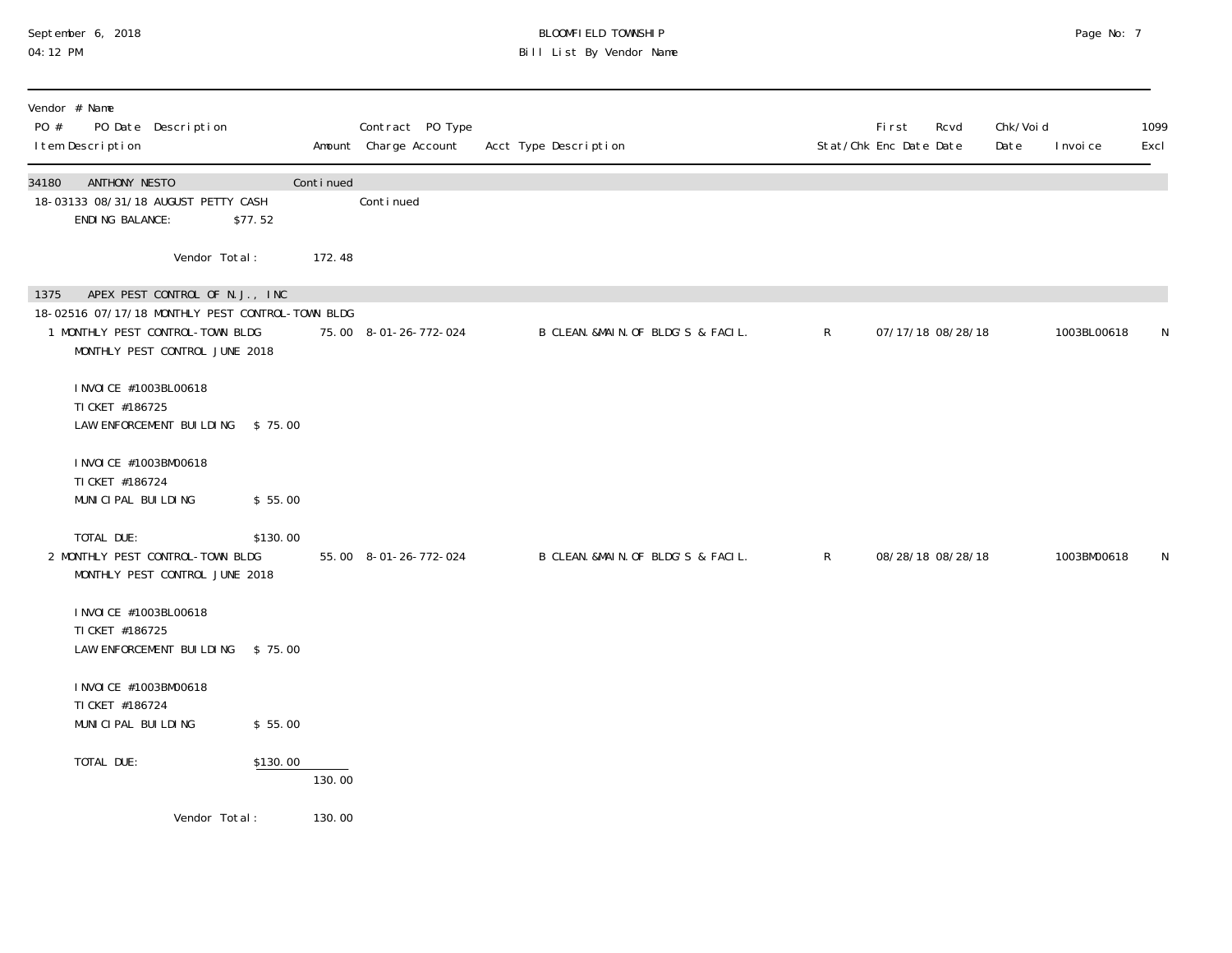# September 6, 2018 BLOOMFIELD TOWNSHIP Page No: 8 04:12 PM Bill List By Vendor Name

| Vendor # Name<br>PO #<br>I tem Description                                                                            | PO Date Description                                                                                                                                                                                                                    |             | Contract PO Type<br>Amount Charge Account                                                 | Acct Type Description                                                                           |                                   | <b>First</b><br>Stat/Chk Enc Date Date                      | Rcvd | Chk/Voi d<br>Date | I nvoi ce        | 1099<br>Excl                |
|-----------------------------------------------------------------------------------------------------------------------|----------------------------------------------------------------------------------------------------------------------------------------------------------------------------------------------------------------------------------------|-------------|-------------------------------------------------------------------------------------------|-------------------------------------------------------------------------------------------------|-----------------------------------|-------------------------------------------------------------|------|-------------------|------------------|-----------------------------|
|                                                                                                                       | ARCHEOO5 ARCHER & GREINER, PC AS TRUSTEE<br>18-03071 08/27/18 REF. 2012-14 NJ APPL 281/68<br>1 2012 NJ APPL 5752-2012, 281/68<br>2 2013 NJ APPL 4541-2013, 281/68<br>3 2014 NJ APPL 4662-2014, 281/68<br>2012 - 2014 NJ APPEALS REFUND |             | 17, 013. 38 8-01-20-520-SB1<br>17, 986. 29 8-01-20-520-SB1<br>18, 928. 96 8-01-20-520-SB1 | B TAX O/P - STATE BD. REFUNDS<br>B TAX O/P - STATE BD. REFUNDS<br>B TAX O/P - STATE BD. REFUNDS | $\mathsf{R}$<br>R<br>$\mathsf{R}$ | 08/27/18 08/29/18<br>08/27/18 08/29/18<br>08/27/18 08/29/18 |      |                   |                  | N<br>${\sf N}$<br>${\sf N}$ |
|                                                                                                                       | CHECK MUST BE DATED BY 10/2/18                                                                                                                                                                                                         |             |                                                                                           |                                                                                                 |                                   |                                                             |      |                   |                  |                             |
| RETURN CHECK TO CINDY                                                                                                 |                                                                                                                                                                                                                                        | 53,928.63   |                                                                                           |                                                                                                 |                                   |                                                             |      |                   |                  |                             |
|                                                                                                                       | Vendor Total:                                                                                                                                                                                                                          | 53, 928. 63 |                                                                                           |                                                                                                 |                                   |                                                             |      |                   |                  |                             |
| ARCTIC FALLS<br>1818<br>18-02725 08/01/18 RENT QUARTERLY<br>1 RENT QUARTERLY<br>INV # 059429<br><b>LAW DEPARTMENT</b> |                                                                                                                                                                                                                                        |             | 14.27 8-01-20-712-036                                                                     | <b>B OFFICE SUPPLIES</b>                                                                        | $\mathsf{R}$                      | 08/01/18 08/29/18                                           |      |                   | 059429           | N                           |
| 18-02768 08/03/18 WATER<br>1 WATER<br><b>NURSING</b>                                                                  |                                                                                                                                                                                                                                        |             | 7.40 8-01-27-785-036                                                                      | <b>B OFFICE SUPPLIES</b>                                                                        | R                                 | 08/03/18 08/24/18                                           |      |                   | 983694           | N                           |
| 2 WATER<br><b>RM 111</b>                                                                                              |                                                                                                                                                                                                                                        |             | 6.40 8-01-27-785-036                                                                      | <b>B OFFICE SUPPLIES</b>                                                                        | $\mathsf R$                       | 08/03/18 08/24/18                                           |      |                   | 983695           | N                           |
| 3 WATER                                                                                                               |                                                                                                                                                                                                                                        |             | 6.40 8-01-27-785-036                                                                      | <b>B OFFICE SUPPLIES</b>                                                                        | R                                 | 08/03/18 08/24/18                                           |      |                   | 983696           | N                           |
| <b>RM 200</b><br>4 WATER<br>RM 213                                                                                    |                                                                                                                                                                                                                                        |             | 19.20 8-01-27-785-036                                                                     | <b>B OFFICE SUPPLIES</b>                                                                        | R                                 | 08/03/18 08/24/18                                           |      |                   | 983697           | $\mathsf N$                 |
|                                                                                                                       |                                                                                                                                                                                                                                        | 39.40       |                                                                                           |                                                                                                 |                                   |                                                             |      |                   |                  |                             |
| 1 5 BOTTLES WATER<br>2 TRANSP. FEE<br>I NVOI CE #983691<br>WATER TAX AND FINANCE                                      | 18-02871 08/10/18 WATER TAX AND FINANCE                                                                                                                                                                                                | 34.14       | 32.00 8-01-20-708-036<br>2.14 8-01-20-708-036                                             | <b>B OFFICE SUPPLIES</b><br><b>B OFFICE SUPPLIES</b>                                            | $\mathsf{R}$<br>R                 | 08/10/18 08/29/18<br>08/10/18 08/29/18                      |      |                   | 983691<br>983691 | N<br>N                      |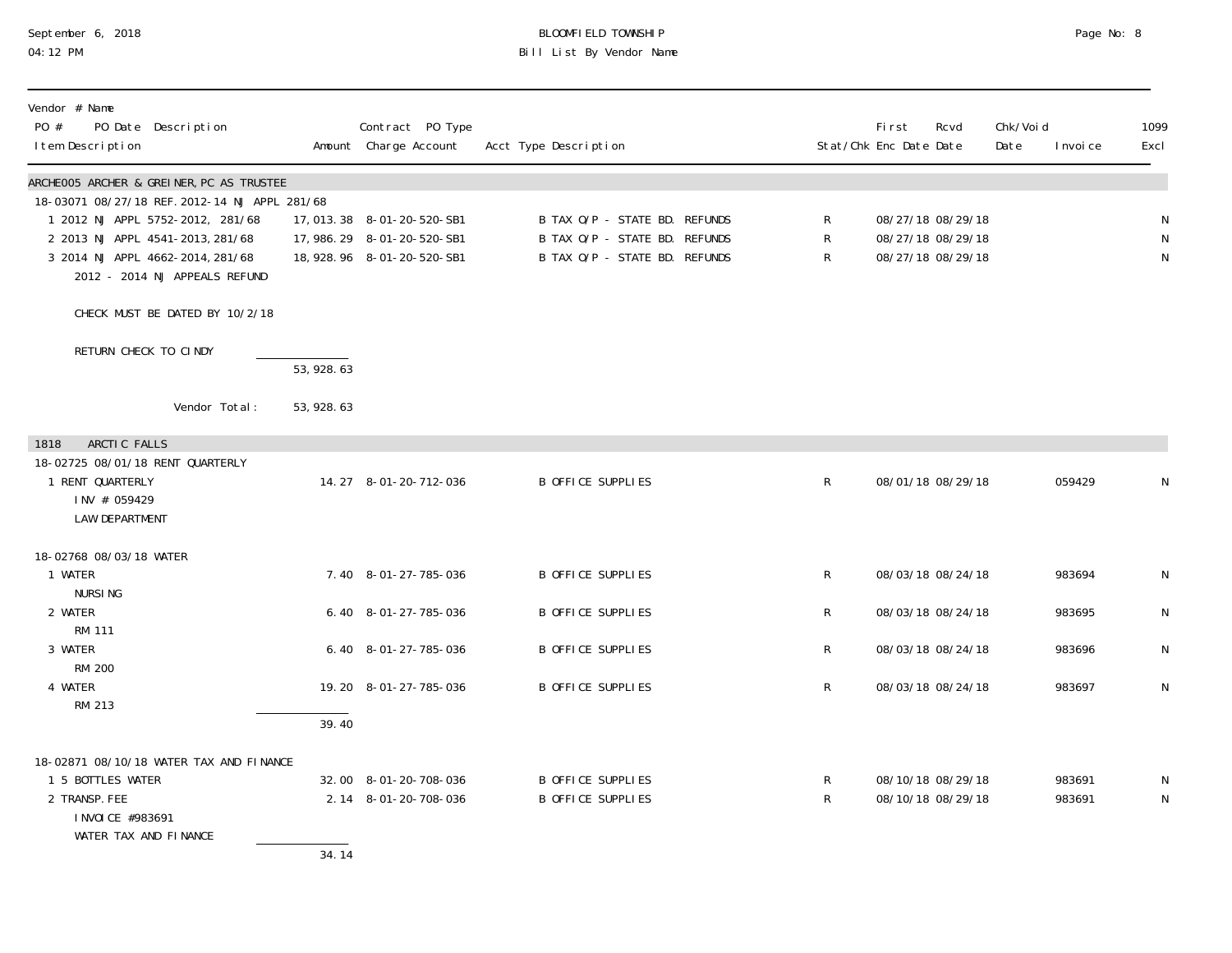#### September 6, 2018 BLOOMFIELD TOWNSHIP Page No: 9 04:12 PM Bill List By Vendor Name

| Vendor # Name<br>PO #<br>PO Date Description<br>I tem Description              |           | Contract PO Type<br>Amount Charge Account      | Acct Type Description                                |                          | <b>First</b><br>Rcvd<br>Stat/Chk Enc Date Date | Chk/Voi d<br>Date | I nvoi ce        | 1099<br>Excl   |
|--------------------------------------------------------------------------------|-----------|------------------------------------------------|------------------------------------------------------|--------------------------|------------------------------------------------|-------------------|------------------|----------------|
| ARCTIC FALLS<br>1818                                                           | Continued |                                                |                                                      |                          |                                                |                   |                  |                |
| 18-02877 08/10/18 WATER DELIVERY<br>1 WATER DELIVERY<br>ACCOUNT NUMBER 112873  |           | 22.41 8-01-20-701-036                          | <b>B OFFICE SUPPLIES</b>                             | $\mathsf{R}$             | 08/10/18 08/28/18                              |                   | 168381           | N              |
| WATER DELIVERY FOR ADMIN/MAYORS OFFICE                                         |           |                                                |                                                      |                          |                                                |                   |                  |                |
| 2 WATER DELIVERY<br>3 WATER DELIVERY                                           | 54.43     | 16.01 8-01-20-701-036<br>16.01 8-01-20-701-036 | <b>B OFFICE SUPPLIES</b><br><b>B OFFICE SUPPLIES</b> | $\mathsf R$<br>${\sf R}$ | 08/10/18 08/28/18<br>08/10/18 08/28/18         |                   | 983639<br>166349 | ${\sf N}$<br>N |
| 18-02977 08/20/18 Water<br>1 Water<br>Account No: 112746<br>Invoice No: 983692 |           | 8.54 8-01-22-725-030                           | <b>B MATERIALS &amp; SUPPLIES</b>                    | $\mathsf R$              | 08/20/18 09/06/18                              |                   | 983692           | ${\sf N}$      |
| Water 1 @ \$6.40<br>\$2.14<br>Devlivery                                        |           |                                                |                                                      |                          |                                                |                   |                  |                |
| 18-02978 08/20/18 Water<br>1 Water<br>Invoice date: 7/1/2018                   |           | 14.97 8-01-22-725-030                          | <b>B MATERIALS &amp; SUPPLIES</b>                    | $\mathsf{R}$             | 08/20/18 09/06/18                              |                   | 059415           | N              |
| I nvoi ce No:<br>059415<br>Account No:<br>110925                               |           |                                                |                                                      |                          |                                                |                   |                  |                |
| Quarterly Rent<br>\$\$14.97                                                    |           |                                                |                                                      |                          |                                                |                   |                  |                |
| Vendor Total:                                                                  | 165.75    |                                                |                                                      |                          |                                                |                   |                  |                |
| ARROW ELEVATOR, INC.<br>1703                                                   |           |                                                |                                                      |                          |                                                |                   |                  |                |
| 18-00876 03/13/18 ELEVATOR MAINTENANCE<br>9 ELEVATOR MAINTNEANCE               |           | B<br>390.00 8-01-26-772-024                    | B CLEAN. &MAIN. OF BLDG'S & FACIL.                   | R                        | 03/13/18 08/29/18                              |                   | 84695            | N              |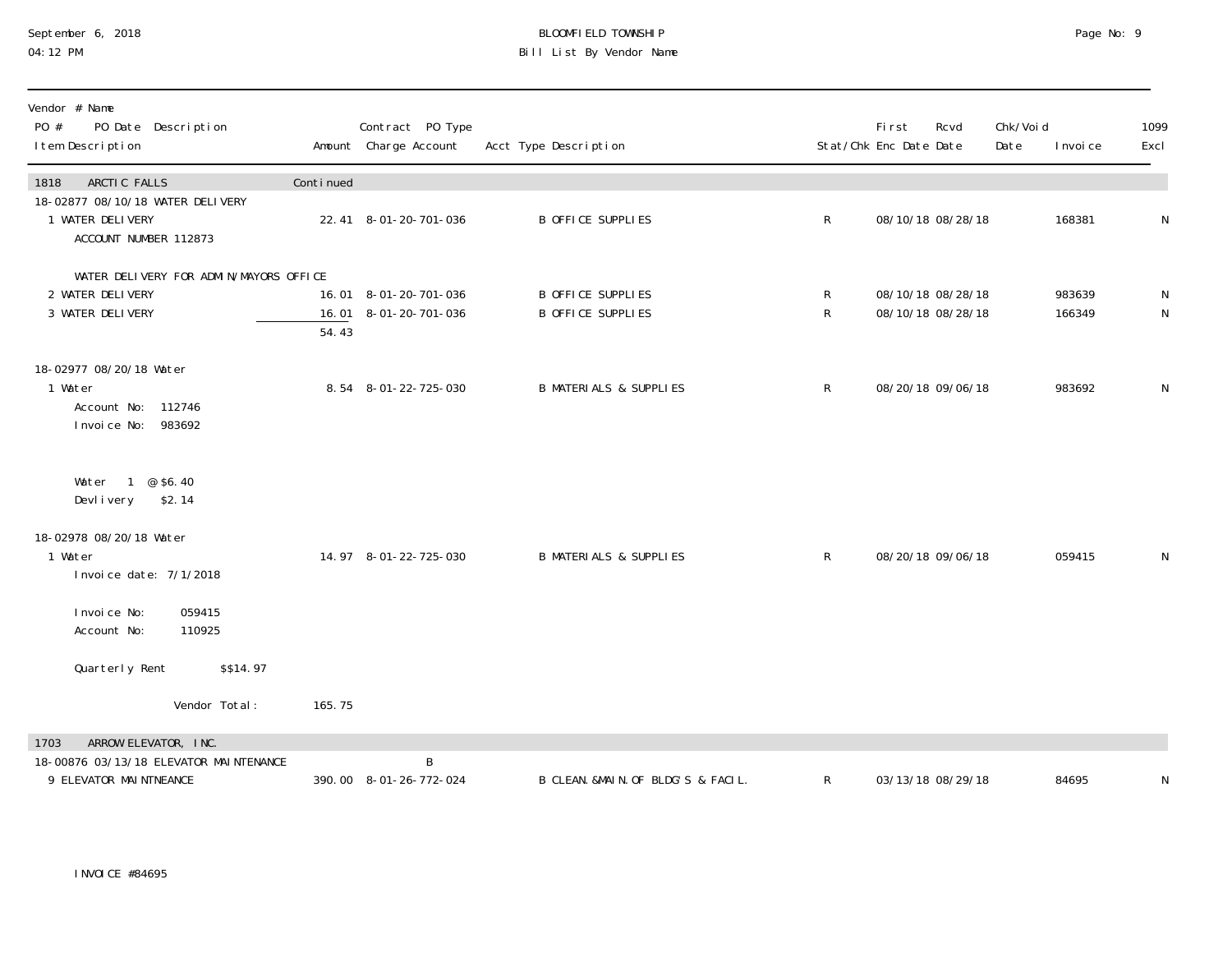## September 6, 2018 BLOOMFIELD TOWNSHIP Page No: 10 04:12 PM Bill List By Vendor Name

| Vendor # Name                                                                                                                  |           |                                           |                                        |              |                                 |                   |                   |           |              |
|--------------------------------------------------------------------------------------------------------------------------------|-----------|-------------------------------------------|----------------------------------------|--------------|---------------------------------|-------------------|-------------------|-----------|--------------|
| PO #<br>PO Date Description<br>I tem Description                                                                               |           | Contract PO Type<br>Amount Charge Account | Acct Type Description                  |              | First<br>Stat/Chk Enc Date Date | Rcvd              | Chk/Voi d<br>Date | I nvoi ce | 1099<br>Excl |
| ARROW ELEVATOR, INC.<br>1703<br>18-00876 03/13/18 ELEVATOR MAINTENANCE<br>ELEVATOR MAINTENANCE FOR THE MONTH OF<br>AUGUST 2018 | Continued | Conti nued                                |                                        |              |                                 |                   |                   |           |              |
| NO. 9                                                                                                                          |           |                                           |                                        |              |                                 |                   |                   |           |              |
| Vendor Total:                                                                                                                  | 390.00    |                                           |                                        |              |                                 |                   |                   |           |              |
| ART KIDS ACADEMY<br>1707                                                                                                       |           |                                           |                                        |              |                                 |                   |                   |           |              |
| 18-02357 07/02/18 JUNE 2018 ART KIDS ACADEMY<br>1 JUNE 2018 ART KIDS ACADEMY                                                   |           | 1,320.00 G-02-40-310-008                  | B SFY 2018 ROID GRANT                  | $\mathsf{R}$ |                                 | 07/02/18 08/28/18 |                   |           | N            |
| Vendor Total:                                                                                                                  | 1,320.00  |                                           |                                        |              |                                 |                   |                   |           |              |
| AUTOMOTI VE BRAKE COMPANY<br>2005                                                                                              |           |                                           |                                        |              |                                 |                   |                   |           |              |
| 18-02700 08/01/18 DPW STOCK<br>1 DPW STOCK<br>I NVOI CES:<br>1839898 1840531                                                   |           | 526.79 8-01-26-767-034                    | B MOTOR VEHICLE PARTS & ACCESS.        | $\mathsf{R}$ |                                 | 08/01/18 08/28/18 |                   |           | N            |
| 18-02885 08/14/18                                                                                                              |           |                                           |                                        |              |                                 |                   |                   |           |              |
| 1<br>I NVOI CE<br>1852354<br>1852727<br>1852406<br>1837323<br>1851245                                                          |           | 2,029.90 8-01-26-767-034                  | B MOTOR VEHICLE PARTS & ACCESS.        | $\mathsf{R}$ |                                 | 08/14/18 08/28/18 |                   |           | N            |
| Vendor Total:                                                                                                                  | 2,556.69  |                                           |                                        |              |                                 |                   |                   |           |              |
| AVI DESI GN<br>2007                                                                                                            |           |                                           |                                        |              |                                 |                   |                   |           |              |
| 18-02836 08/09/18 JUNIOR POLICE BADGE STICKERS<br>1 JUNIOR POLICE BADGE STICKERS<br>QTY. 5000                                  |           | 750.00 8-01-25-745-142                    | B COMMUNITY POLICING PROMOTIONAL ITEMS | $\mathsf{R}$ |                                 | 08/09/18 08/28/18 |                   | 1111538   | N            |
| INV#1111538                                                                                                                    |           |                                           |                                        |              |                                 |                   |                   |           |              |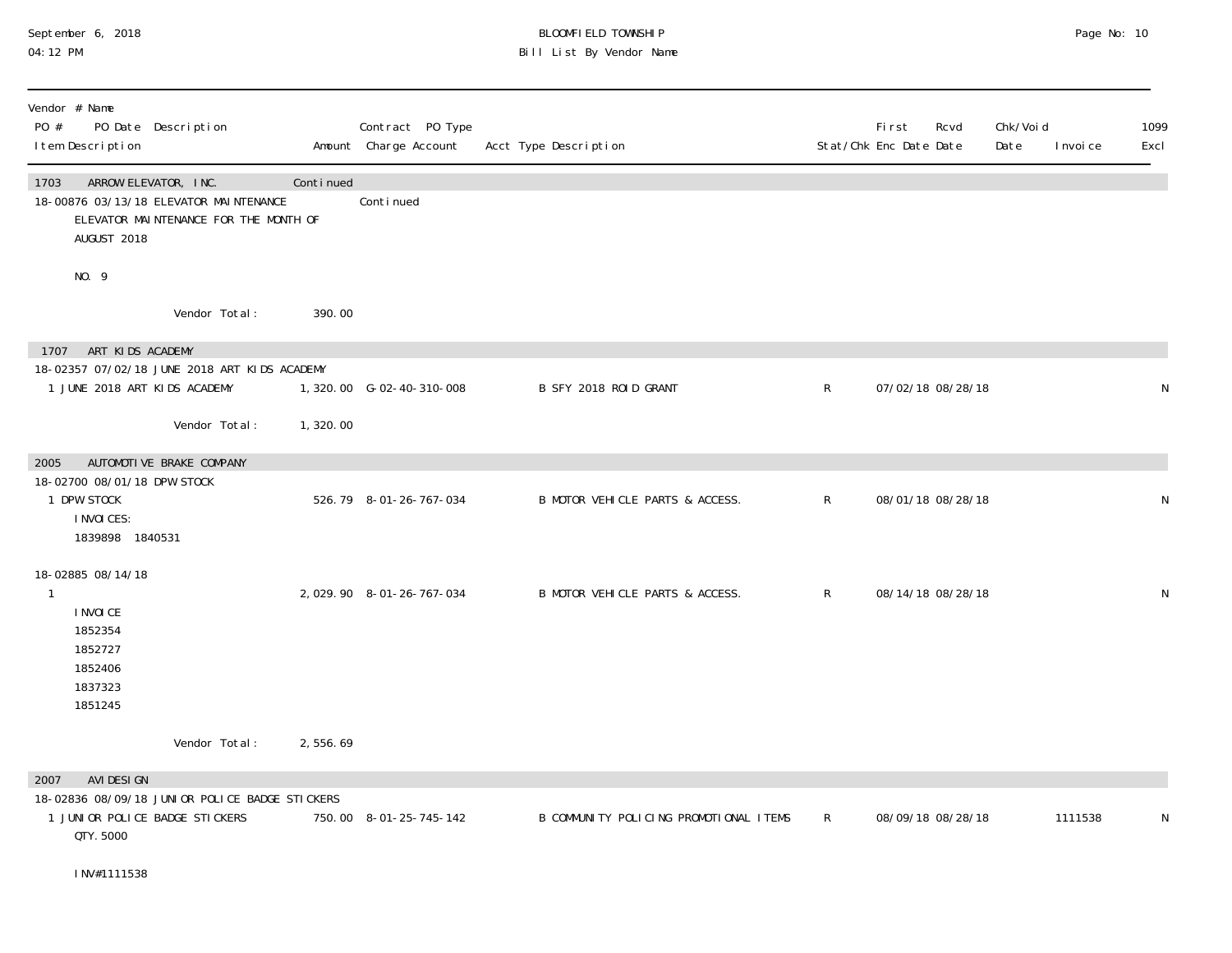#### September 6, 2018 BLOOMFIELD TOWNSHIP Page No: 11 04:12 PM Bill List By Vendor Name

| Vendor # Name<br>PO #<br>PO Date Description<br>I tem Description                                   |           | Contract PO Type<br>Amount Charge Account | Acct Type Description                  |              | First<br>Stat/Chk Enc Date Date | Rcvd              | Chk/Void<br>Date | I nvoi ce | 1099<br>Excl |
|-----------------------------------------------------------------------------------------------------|-----------|-------------------------------------------|----------------------------------------|--------------|---------------------------------|-------------------|------------------|-----------|--------------|
| AVI DESI GN<br>2007                                                                                 | Continued |                                           |                                        |              |                                 |                   |                  |           |              |
| 18-02837 08/09/18 OUTDOOR BANNER<br>1 OUTDOOR BANNER<br>INV#1111539                                 |           | 140.00 8-01-25-745-142                    | B COMMUNITY POLICING PROMOTIONAL ITEMS | $\mathsf{R}$ |                                 | 08/09/18 08/28/18 |                  | 1111539   | N            |
| Vendor Total:                                                                                       | 890.00    |                                           |                                        |              |                                 |                   |                  |           |              |
| BERKELEY AUTO BODY, INC.<br>3290                                                                    |           |                                           |                                        |              |                                 |                   |                  |           |              |
| 17-36525 09/05/17 INVOICE: 41CFF660<br>1 INVOICE: 41CFF660<br>POLICE 2016 TAHOE 16473MG S/N: 128169 |           | 1, 943. 91 7-01-26-767-025                | B MAINTENANCE OF MOTOR VEHICLES        | R            |                                 | 09/05/17 08/28/18 |                  | 41CFF660  | N            |
| NO REPORT                                                                                           |           |                                           |                                        |              |                                 |                   |                  |           |              |
| 18-02704 08/01/18                                                                                   |           |                                           |                                        |              |                                 |                   |                  |           |              |
| 1 WORKFILE: 82C177EF<br>POLICE #213 S/N: 89123                                                      |           | 828.55 8-01-26-767-025                    | B MAINTENANCE OF MOTOR VEHICLES        | $\mathsf{R}$ |                                 | 08/01/18 08/28/18 |                  | 82C177EF  | N            |
| 2 WORKFILE: 33C3C7A                                                                                 |           | 106.16 8-01-26-767-025                    | B MAINTENANCE OF MOTOR VEHICLES        | $\mathsf{R}$ |                                 | 08/01/18 08/28/18 |                  | 33C3C37A  | N            |
| POLICE #299 S/N: 89126                                                                              | 934.71    |                                           |                                        |              |                                 |                   |                  |           |              |
| Vendor Total:                                                                                       | 2,878.62  |                                           |                                        |              |                                 |                   |                  |           |              |
| BLOOMFIELD BOARD OF EDUCATION<br>82086                                                              |           |                                           |                                        |              |                                 |                   |                  |           |              |
| 18-02790 08/07/18 (9) BUS DAYS -TEEN TRAVEL CAMP                                                    |           |                                           |                                        |              |                                 |                   |                  |           |              |
| 1 (9) BUS DAYS - TEEN TRAVEL CAMP<br>MAIL CHECK TO:                                                 |           | 3,600.00 R-14-20-854-030                  | <b>B MATERIALS &amp; SUPPLIES</b>      | $\mathsf{R}$ |                                 | 08/07/18 08/28/18 |                  |           | N            |
| ATTN. D. ESSBACH WITH INVOICE                                                                       |           |                                           |                                        |              |                                 |                   |                  |           |              |
| Vendor Total:                                                                                       | 3,600.00  |                                           |                                        |              |                                 |                   |                  |           |              |
| 3775<br>BLOOMFIELD LIFE                                                                             |           |                                           |                                        |              |                                 |                   |                  |           |              |
| 18-02910 08/14/18 INVOICE: BL0182206<br>1 I NVOI CE: BL0182206<br>PLEASE DELIVER TO:                |           | 22.53 8-05-26-511-042                     | <b>B EDUCATION &amp; TRAINING</b>      | R            |                                 | 08/14/18 09/06/18 |                  | BL0182206 | N            |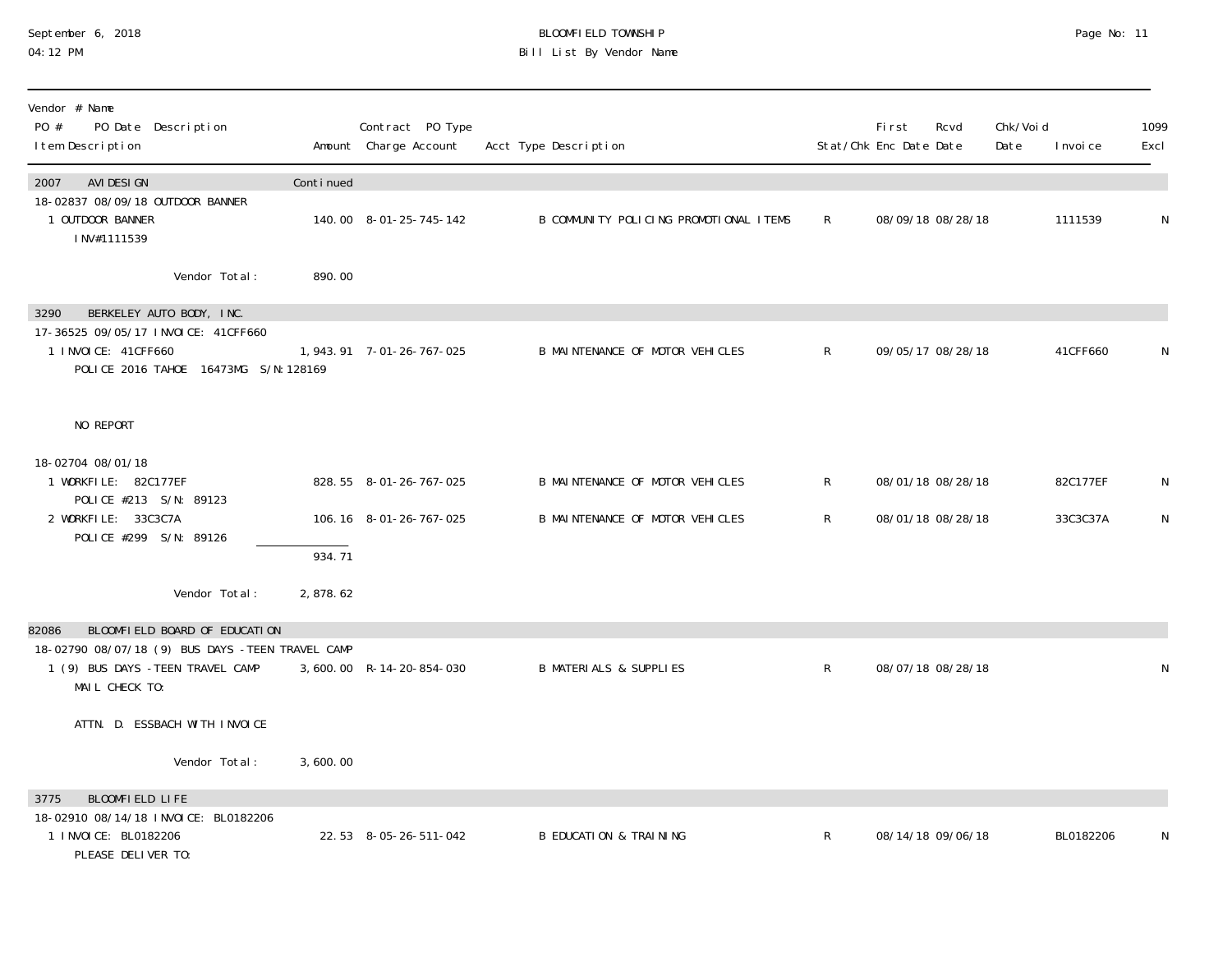#### September 6, 2018 BLOOMFIELD TOWNSHIP Page No: 12 04:12 PM Bill List By Vendor Name

| Vendor # Name<br>PO #<br>PO Date Description<br>I tem Description                                                                                              |           | Contract PO Type<br>Amount Charge Account | Acct Type Description             |              | First<br>Rcvd<br>Stat/Chk Enc Date Date | Chk/Voi d<br>Date | I nvoi ce         | 1099<br>Excl |
|----------------------------------------------------------------------------------------------------------------------------------------------------------------|-----------|-------------------------------------------|-----------------------------------|--------------|-----------------------------------------|-------------------|-------------------|--------------|
| BLOOMFIELD LIFE<br>3775<br>18-02910 08/14/18 INVOICE: BL0182206<br>TOWNSHIP OF BLOOMFIELD<br>DPW & PARK MAINTENANCE<br>230 GROVE STREET<br>BLOOMFIELD NJ 07003 | Continued | Continued                                 |                                   |              |                                         |                   |                   |              |
| Vendor Total:                                                                                                                                                  | 22.53     |                                           |                                   |              |                                         |                   |                   |              |
| BLOOMFIELD'S BEST BAGEL'S<br>3674<br>18-02828 08/09/18 (2) BREAKFAST PLATTERS                                                                                  |           |                                           |                                   |              |                                         |                   |                   |              |
| 1 (2) BREAKFAST PLATTERS<br>FOR SENIOR CITIZEN TRIP TO SANDS                                                                                                   |           | 75.00 8-01-28-795-166                     | <b>B SENIOR CITIZEN PROGRAMS</b>  | $\mathsf{R}$ | 08/09/18 08/28/18                       |                   | 314082            | N            |
| Vendor Total:                                                                                                                                                  | 75.00     |                                           |                                   |              |                                         |                   |                   |              |
| BROADCAST MICROWAVE SERVICES,<br>4311                                                                                                                          |           |                                           |                                   |              |                                         |                   |                   |              |
| 18-02823 08/09/18 CABLE WIRING<br>1 CABLE WIRING<br>INV#SI-109125                                                                                              |           | 100.00 8-01-25-746-026                    | B MAINTENANCE OF OTHER EQUIPMENT  | $\mathsf{R}$ | 08/09/18 09/06/18                       |                   | SI-109125         | N            |
| 18-02866 08/09/18 BX2 BWC & DOCK STATION<br>1 BX2 BWC & DOCK STATION<br>INV#SI-108965                                                                          |           | 945.00 8-01-25-746-026                    | B MAINTENANCE OF OTHER EQUIPMENT  | $\mathsf{R}$ | 08/09/18 09/06/18                       |                   | SI-108965         | N            |
| Vendor Total:                                                                                                                                                  | 1,045.00  |                                           |                                   |              |                                         |                   |                   |              |
| BROOKDALE SHOP-RITE<br>4316<br>18-02786 08/07/18 PLAYGROUP SNACKS<br>1 PLAYGROUP SNACKS<br>AND CARNIVAL DRINKS                                                 |           | 247.32 R-14-20-854-030                    | <b>B MATERIALS &amp; SUPPLIES</b> | $\mathsf{R}$ | 08/07/18 08/28/18                       |                   | INV#02150262262 N |              |
| INV# 02150262262                                                                                                                                               |           |                                           |                                   |              |                                         |                   |                   |              |
| 18-02826 08/09/18 ICE POPS FOR FOREST GLEN<br>1 ICE POPS FOR FOREST GLEN<br>INV# 021503131983                                                                  |           | 72.01 R-14-20-854-030                     | <b>B MATERIALS &amp; SUPPLIES</b> | $\mathsf{R}$ | 08/09/18 08/28/18                       |                   | 021503131983      | <sup>N</sup> |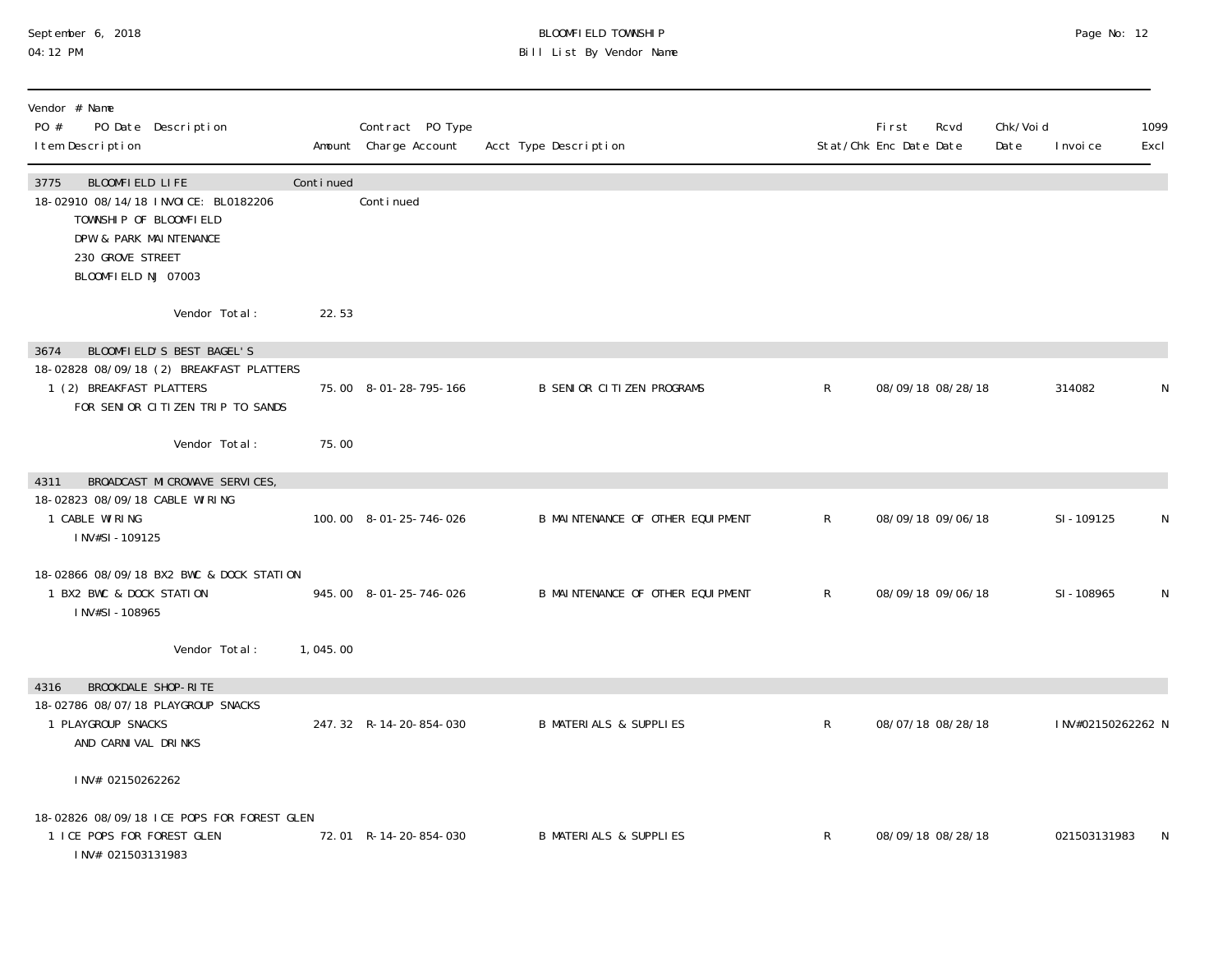#### September 6, 2018 BLOOMFIELD TOWNSHIP Page No: 13 04:12 PM Bill List By Vendor Name

| Vendor # Name<br>PO #<br>PO Date Description<br>I tem Description                                                                                        |           | Contract PO Type<br>Amount Charge Account | Acct Type Description                   |              | <b>First</b><br>Stat/Chk Enc Date Date | Rcvd              | Chk/Voi d<br>Date | I nvoi ce   | 1099<br>Excl |
|----------------------------------------------------------------------------------------------------------------------------------------------------------|-----------|-------------------------------------------|-----------------------------------------|--------------|----------------------------------------|-------------------|-------------------|-------------|--------------|
| 4316<br>BROOKDALE SHOP-RITE                                                                                                                              | Continued |                                           |                                         |              |                                        |                   |                   |             |              |
| 18-02868 08/09/18 COMMUNITY POLICING<br>1 COMMUNITY POLICING<br>ADOPT A FAMILY<br>7/5/18<br>INV#02150407245<br>\$103.18                                  |           | 271.49 8-01-25-745-142                    | B COMMUNITY POLICING PROMOTIONAL ITEMS  | $\mathsf{R}$ |                                        | 08/09/18 08/27/18 |                   |             | N            |
| JPA SNACKS<br>7/16/18<br>INV#02150151626<br>\$168.31                                                                                                     |           |                                           |                                         |              |                                        |                   |                   |             |              |
| 18-02915 08/14/18 DROP AND DINE KIDS EVENT<br>1 DROP AND DINE KIDS EVENT<br>INV# 02150597350                                                             |           | 70.97 R-14-20-854-030                     | <b>B MATERIALS &amp; SUPPLIES</b>       | $\mathsf{R}$ |                                        | 08/14/18 08/31/18 |                   | 02150597350 | N            |
| Vendor Total:                                                                                                                                            | 661.79    |                                           |                                         |              |                                        |                   |                   |             |              |
| <b>BROOKSIDE GARDEN CENTER</b><br>4350                                                                                                                   |           |                                           |                                         |              |                                        |                   |                   |             |              |
| 18-02706 08/01/18 INVOICE: 4B 2018<br>1 INVOICE: 4B 2018                                                                                                 |           | 119.89 8-01-26-769-024                    | B MAINTENANCE OF BUILDINGS & FACILITIES | $\mathsf{R}$ |                                        | 08/01/18 08/28/18 |                   | 4B<br>2018  | N            |
| Vendor Total:                                                                                                                                            | 119.89    |                                           |                                         |              |                                        |                   |                   |             |              |
| BRUNO AND FERRARO<br>4388                                                                                                                                |           |                                           |                                         |              |                                        |                   |                   |             |              |
| 18-02932 08/14/18 July 2018 attorney services<br>1 July 2018 attorney services<br>Preparation and attendance of July 2018<br>Rent Leveling Board meeting |           | 390.00 8-01-20-714-028                    | B CONSULTANT & PROFESSIONAL SERV        | $\mathsf{R}$ |                                        | 08/14/18 09/06/18 |                   |             | N            |
| Vendor Total:                                                                                                                                            | 390.00    |                                           |                                         |              |                                        |                   |                   |             |              |
| <b>BUDGET PRINT CENTER</b><br>4596                                                                                                                       |           |                                           |                                         |              |                                        |                   |                   |             |              |
| 18-02735 08/01/18 1500 #10 REGULAR WHITE ENVELOP<br>1 1500 #10 REGULAR WHITE ENVELOP                                                                     |           | 123.25 8-01-25-752-123                    | <b>B PRINTING</b>                       | R            |                                        | 08/01/18 08/28/18 |                   | 175351      | N            |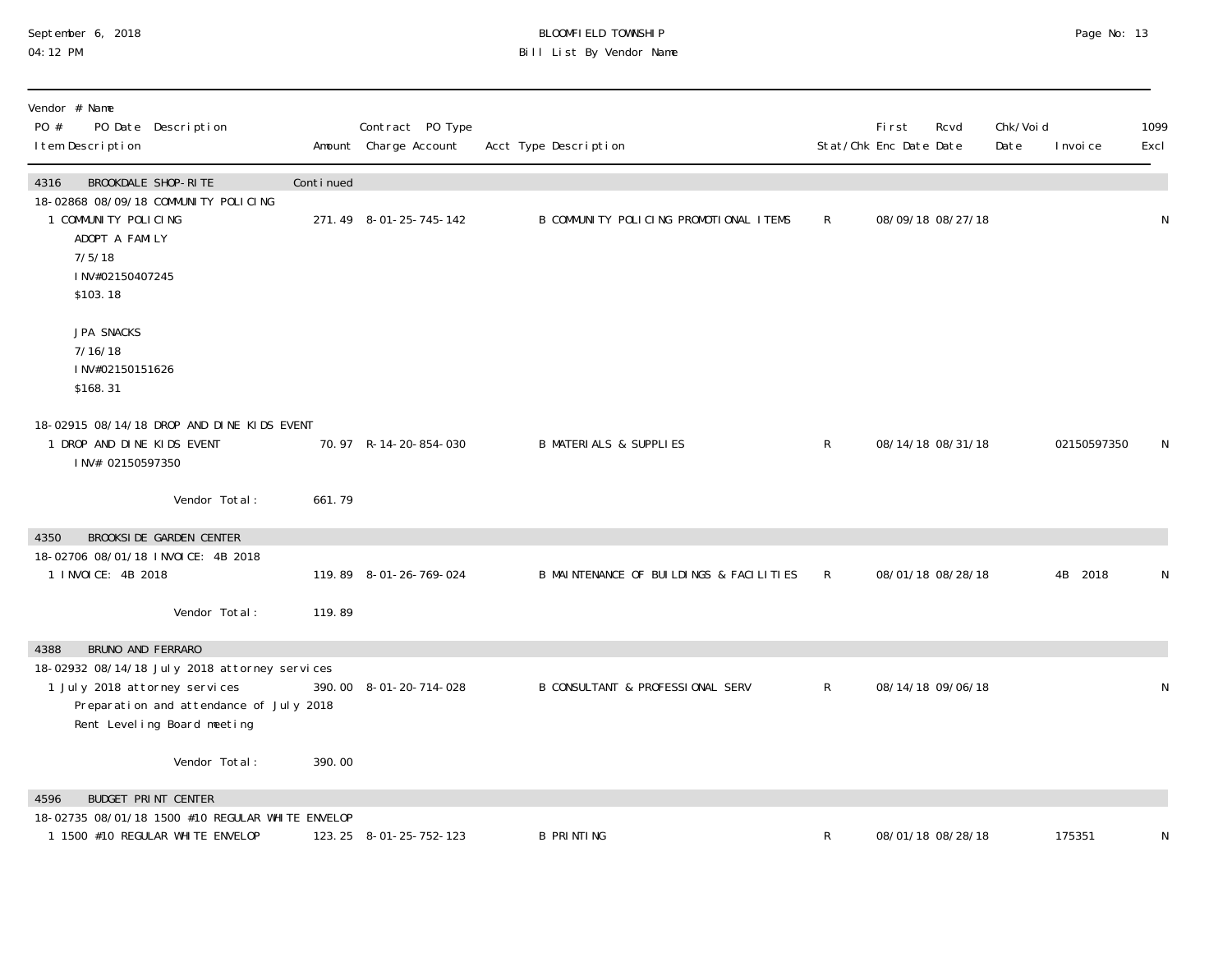# September 6, 2018 BLOOMFIELD TOWNSHIP Page No: 14 04:12 PM Bill List By Vendor Name

| Vendor # Name<br>PO #<br>PO Date Description<br>I tem Description                                                                                        |           | Contract PO Type<br>Amount Charge Account                                 | Acct Type Description                                                                                 |              | <b>First</b><br>Rcvd<br>Stat/Chk Enc Date Date              | Chk/Voi d<br>Date | I nvoi ce                                       | 1099<br>Excl            |
|----------------------------------------------------------------------------------------------------------------------------------------------------------|-----------|---------------------------------------------------------------------------|-------------------------------------------------------------------------------------------------------|--------------|-------------------------------------------------------------|-------------------|-------------------------------------------------|-------------------------|
| <b>BUDGET PRINT CENTER</b><br>4596<br>18-02735 08/01/18 1500 #10 REGULAR WHITE ENVELOP Continued<br>1 SIDED BLACK INK                                    | Continued |                                                                           |                                                                                                       |              |                                                             |                   |                                                 |                         |
| Vendor Total:                                                                                                                                            | 123.25    |                                                                           |                                                                                                       |              |                                                             |                   |                                                 |                         |
| <b>BUY-WISE AUTO PARTS</b><br>4617<br>18-02714 08/01/18 ECC 16-118 RES: 16-00640<br>1 ECC 16-118 RES: 16-00640<br>FIRE DEPARTMENT<br>I NVOI CE: 07TC3085 |           | 414.70 8-01-26-767-034                                                    | B MOTOR VEHICLE PARTS & ACCESS.                                                                       | $\mathsf{R}$ | 08/01/18 08/28/18                                           |                   | 07TC3085                                        | N                       |
| Vendor Total:                                                                                                                                            | 414.70    |                                                                           |                                                                                                       |              |                                                             |                   |                                                 |                         |
| CAESARS ATLANTIC CITY HOTEL<br>5105                                                                                                                      |           |                                                                           |                                                                                                       |              |                                                             |                   |                                                 |                         |
| 18-02730 08/01/18 LEAGUE OF MUNICIPALITIES<br>1 LEAGUE OF MUNICIPALITIES<br>LEAGUE OF MUNICIPALITIES                                                     |           | 314.00 8-01-20-701-042                                                    | <b>B EDUCATION &amp; TRAINING</b>                                                                     | $\mathsf{R}$ | 08/01/18 08/29/18                                           |                   |                                                 | N                       |
| FOR KIMBERLY DUVA                                                                                                                                        |           |                                                                           |                                                                                                       |              |                                                             |                   |                                                 |                         |
| CHECK IN 11/13/18 - CHECK OUT 11/15/18                                                                                                                   |           |                                                                           |                                                                                                       |              |                                                             |                   |                                                 |                         |
| GROUP CODE SCL8BLO                                                                                                                                       |           |                                                                           |                                                                                                       |              |                                                             |                   |                                                 |                         |
| Vendor Total:                                                                                                                                            | 314.00    |                                                                           |                                                                                                       |              |                                                             |                   |                                                 |                         |
| CAMPBELL SUPPLY CO., LLC<br>5209                                                                                                                         |           |                                                                           |                                                                                                       |              |                                                             |                   |                                                 |                         |
| 18-02881 08/10/18 REPAIR RESCUE 1 - ROLLUP DOOR<br>1 LABOR<br>2 PARTS<br>3 SHOP MATERI ALS/SUPPLIES<br>VEHCILE #15<br>MG88518                            |           | 388.60 8-01-26-767-025<br>283.70 8-01-26-767-025<br>16.65 8-01-26-767-025 | B MAINTENANCE OF MOTOR VEHICLES<br>B MAINTENANCE OF MOTOR VEHICLES<br>B MAINTENANCE OF MOTOR VEHICLES | R<br>R<br>R  | 08/10/18 09/06/18<br>08/10/18 09/06/18<br>08/10/18 09/06/18 |                   | R013001471:01<br>R013001471:01<br>R013001471:01 | -N<br>N<br>$\mathbb{N}$ |
| BROKEN SPRING IN ROM DOOR - RESCUE 1                                                                                                                     |           |                                                                           |                                                                                                       |              |                                                             |                   |                                                 |                         |
| 5/18/18 - WORKED TO GET DOOR OPEN &                                                                                                                      |           |                                                                           |                                                                                                       |              |                                                             |                   |                                                 |                         |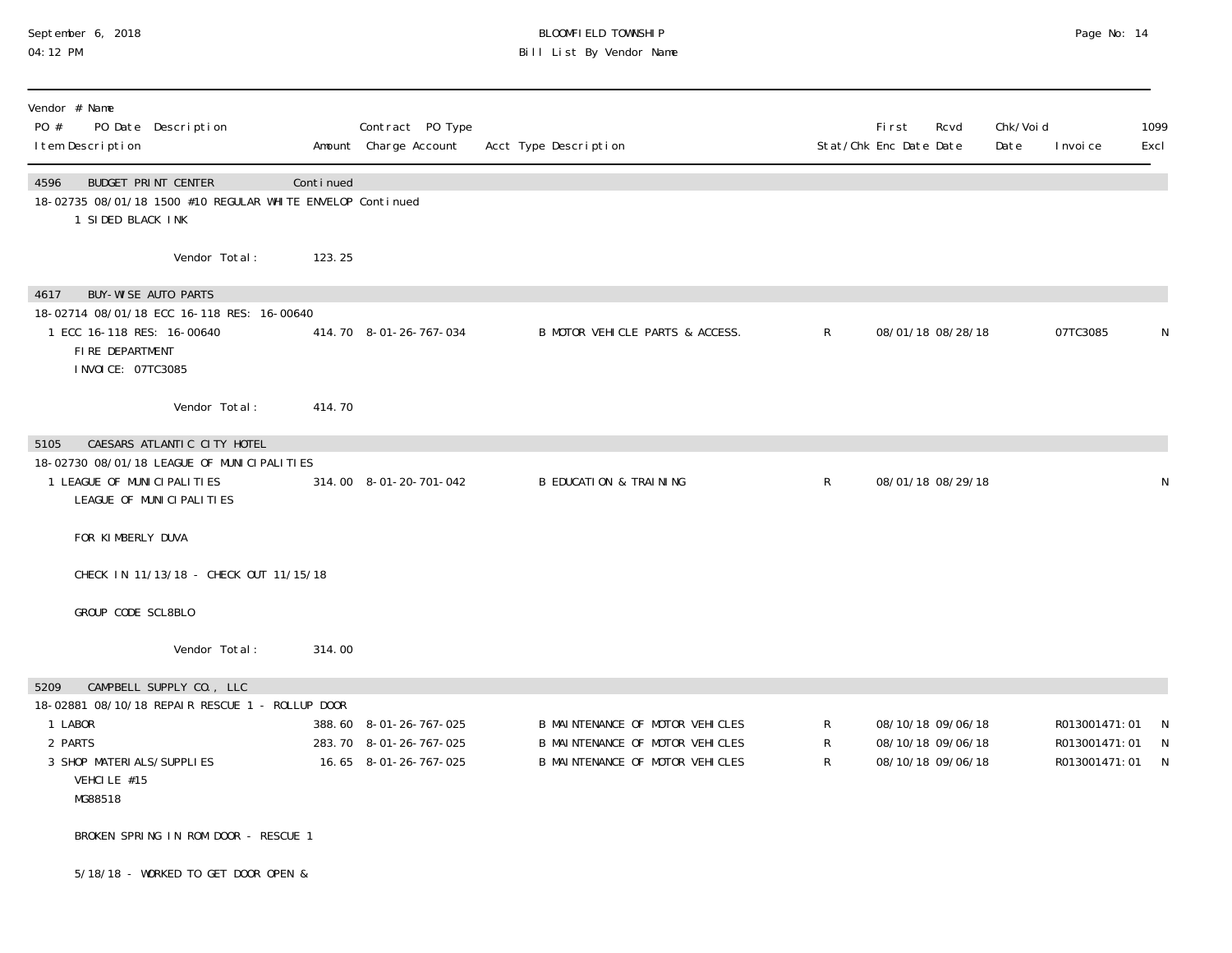# September 6, 2018 BLOOMFIELD TOWNSHIP Page No: 15 04:12 PM Bill List By Vendor Name

| Vendor # Name<br>PO #<br>I tem Description                                                                                           | PO Date Description                                                                                                                                                                                |           | Contract PO Type<br>Amount Charge Account                                                                                                                               | Acct Type Description                                                                                                                                                                                |                            | <b>First</b><br>Rcvd<br>Stat/Chk Enc Date Date                                                                             | Chk/Voi d<br>Date | 1099<br>I nvoi ce<br>Excl             |
|--------------------------------------------------------------------------------------------------------------------------------------|----------------------------------------------------------------------------------------------------------------------------------------------------------------------------------------------------|-----------|-------------------------------------------------------------------------------------------------------------------------------------------------------------------------|------------------------------------------------------------------------------------------------------------------------------------------------------------------------------------------------------|----------------------------|----------------------------------------------------------------------------------------------------------------------------|-------------------|---------------------------------------|
| 5209                                                                                                                                 | CAMPBELL SUPPLY CO., LLC<br>18-02881 08/10/18 REPAIR RESCUE 1 - ROLLUP DOOR Continued<br>CHECK DRUM. FOUND DRUM SPINNING FREELY.<br>DETERMINED THAT INTERNAL SPRING WAS<br>BROKEN. ORDERED SPRING. | Continued |                                                                                                                                                                         |                                                                                                                                                                                                      |                            |                                                                                                                            |                   |                                       |
|                                                                                                                                      | 6/5/18 - ROLLED UP DOOR MANUALLY &<br>BLOCKED IN PLACE. REMOVED RAILS AND<br>CURTAIN. INSTALLED NEW DRUM. STRAIGHTEN<br>PIECE OF CURTAIN & INSTALLED. RAILS<br>INSTALLED AND DOOR TESTED. OK.      | 688.95    |                                                                                                                                                                         |                                                                                                                                                                                                      |                            |                                                                                                                            |                   |                                       |
|                                                                                                                                      | Vendor Total:                                                                                                                                                                                      | 688.95    |                                                                                                                                                                         |                                                                                                                                                                                                      |                            |                                                                                                                            |                   |                                       |
| 5194<br>MARCH 28, 2018<br>AD<br>JM                                                                                                   | CAREER DEVELOPMENT INSTITUTE<br>18-02555 07/18/18 "THE NEW ANIMAL CRUELTY LAWS"<br>1 "THE NEW ANIMAL CRUELTY LAWS"                                                                                 |           | 147.00 D-03-20-853-028                                                                                                                                                  | <b>B CONSULTANT &amp; PROFESSIONAL SERV</b>                                                                                                                                                          | R                          | 07/18/18 08/28/18                                                                                                          |                   | N                                     |
| HE                                                                                                                                   | Vendor Total:                                                                                                                                                                                      | 147.00    |                                                                                                                                                                         |                                                                                                                                                                                                      |                            |                                                                                                                            |                   |                                       |
| 6019<br>1 TSC #16-00199, 1264/21<br>2 RECORDING FEE<br>3 SUBS PAID<br>4 INTEREST AND 2% EARNED<br>5 6% YEP EARNED<br>6 PREMI UM HELD | CHRISTIANA TRUST AS CUSTODIAN<br>18-03083 08/27/18 REDEEM TSC #16-00199, 1264/21<br>TSC #16-00199, 1264/21 REDEEMED 9/10/18<br>BY NOVAD MANAGEMENT CONSULTING<br>CHECK MUST BE DATED BY 9/10/18    |           | 3, 366. 29 T-13-22-856-C30<br>12.00 T-13-22-856-C30<br>28, 234. 22 T-13-22-856-C30<br>6,739.50 T-13-22-856-C30<br>767.16 T-13-22-856-C30<br>50, 500. 00 T-13-22-856-C30 | B TAX TITLE LIEN REDEMPTION<br>B TAX TITLE LIEN REDEMPTION<br><b>B TAX TITLE LIEN REDEMPTION</b><br>B TAX TITLE LIEN REDEMPTION<br>B TAX TITLE LIEN REDEMPTION<br><b>B TAX TITLE LIEN REDEMPTION</b> | R<br>R<br>R<br>R<br>R<br>R | 08/27/18 08/29/18<br>08/27/18 08/29/18<br>08/27/18 08/29/18<br>08/27/18 08/29/18<br>08/27/18 08/29/18<br>08/27/18 08/29/18 |                   | N<br>$\mathsf{N}$<br>N<br>N<br>N<br>N |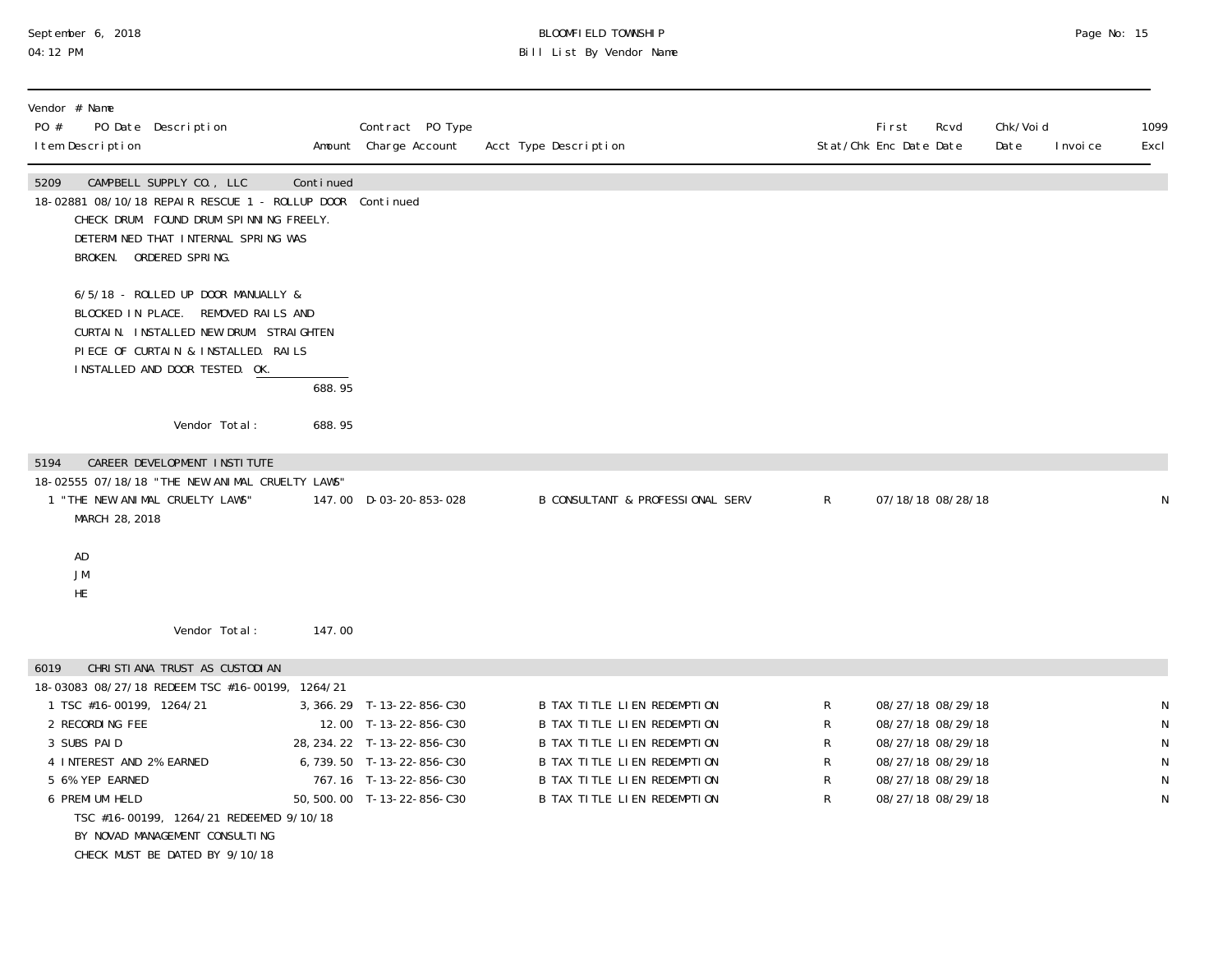# September 6, 2018 BLOOMFIELD TOWNSHIP Page No: 16 04:12 PM Bill List By Vendor Name

| Vendor # Name<br>PO #<br>PO Date Description<br>I tem Description                                                                                                                                                                                                                                                                                                                                                                                                                                                                                                                                                                                           |             | Contract PO Type<br>Amount Charge Account | Acct Type Description            |              | <b>First</b><br>Stat/Chk Enc Date Date | Rcvd              | Chk/Voi d<br>Date | I nvoi ce | 1099<br>Excl |
|-------------------------------------------------------------------------------------------------------------------------------------------------------------------------------------------------------------------------------------------------------------------------------------------------------------------------------------------------------------------------------------------------------------------------------------------------------------------------------------------------------------------------------------------------------------------------------------------------------------------------------------------------------------|-------------|-------------------------------------------|----------------------------------|--------------|----------------------------------------|-------------------|-------------------|-----------|--------------|
| CHRISTIANA TRUST AS CUSTODIAN Continued<br>6019<br>18-03083 08/27/18 REDEEM TSC #16-00199, 1264/21 Continued<br>RETURN CHECK TO CINDY                                                                                                                                                                                                                                                                                                                                                                                                                                                                                                                       | 89,619.17   |                                           |                                  |              |                                        |                   |                   |           |              |
| Vendor Total:                                                                                                                                                                                                                                                                                                                                                                                                                                                                                                                                                                                                                                               | 89, 619. 17 |                                           |                                  |              |                                        |                   |                   |           |              |
| CI TECHNOLOGIES, INC.<br>5994<br>18-02770 08/03/18 LAPRO SOFTWARE ANNUAL MALNT.<br>1 LAPRO SOFTWARE ANNUAL MAINT.<br>AUGUST 2018-JULY 2019<br>INV#8164<br>Vendor Total:                                                                                                                                                                                                                                                                                                                                                                                                                                                                                     | 1, 248.48   | 1, 248. 48 8-01-25-746-026                | B MAINTENANCE OF OTHER EQUIPMENT | $\mathsf{R}$ |                                        | 08/03/18 09/06/18 |                   | 8164      | ${\sf N}$    |
| CITY OF NEWARK WATER DEPT.<br>34200                                                                                                                                                                                                                                                                                                                                                                                                                                                                                                                                                                                                                         |             |                                           |                                  |              |                                        |                   |                   |           |              |
| 18-03085 08/27/18 NORTH 13TH ST WATER - AUG 2018<br>1 NORTH 13TH ST WATER - AUG 2018<br>Address<br>Acct#<br>Amount Due<br>003478069 N 13TH STREET\$10.56<br>003478173 N 13TH STREET\$40.12<br>003478275 N 13TH STREET\$112.95<br>003478379 N 13TH STREET\$109.79<br>003478481 N 13TH STREET\$46.44<br>003478585 N 13TH STREET\$256.17<br>003478687 N 13TH STREET\$138.29<br>003478791 N 13TH STREET\$87.62<br>003478893 N 13TH STREET\$62.28<br>003478997 N 13TH STREET\$89.79<br>0034790101 N 13TH STREET<br>0034791105 N 13TH STREET\$62.28<br>0034792107 N 13TH STREET\$217.47<br>0034793109 N 13TH STREET\$52.78<br>0038071406 N 13TH STREET\$1, 966.08 |             | 3, 252. 62 8-05-20-514-072                | <b>B PURCHASE OF WATER</b>       | $\mathsf R$  |                                        | 08/27/18 09/06/18 |                   |           | N            |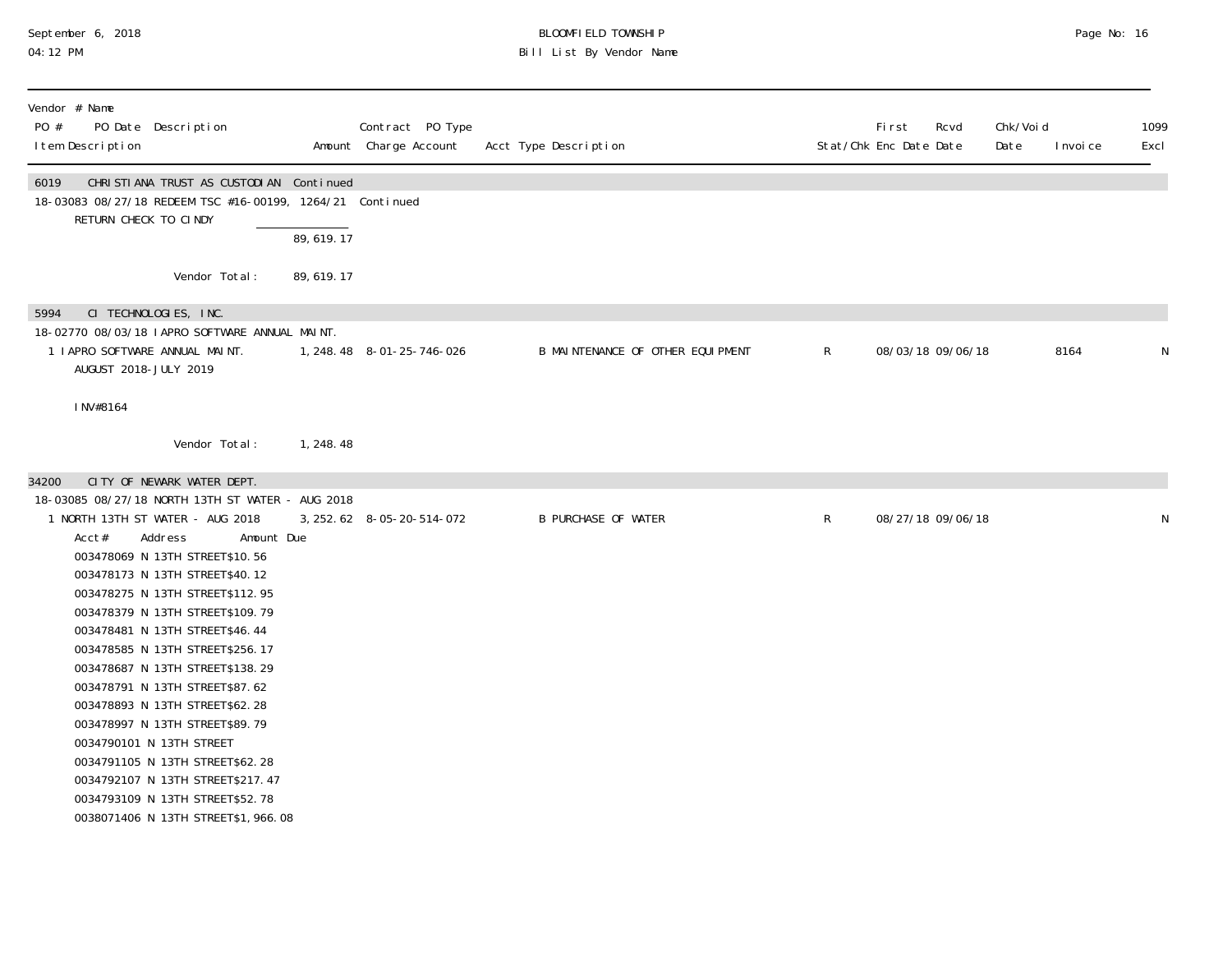# September 6, 2018 BLOOMFIELD TOWNSHIP Page No: 17 04:12 PM Bill List By Vendor Name

| Vendor # Name                                                                                                              |           |                                           |                                   |              |                                        |                   |                   |           |              |
|----------------------------------------------------------------------------------------------------------------------------|-----------|-------------------------------------------|-----------------------------------|--------------|----------------------------------------|-------------------|-------------------|-----------|--------------|
| PO #<br>PO Date Description<br>I tem Description                                                                           |           | Contract PO Type<br>Amount Charge Account | Acct Type Description             |              | <b>First</b><br>Stat/Chk Enc Date Date | Rcvd              | Chk/Voi d<br>Date | I nvoi ce | 1099<br>Excl |
| CITY OF NEWARK WATER DEPT.<br>34200<br>18-03085 08/27/18 NORTH 13TH ST WATER - AUG 2018 Continued<br>\$3,252.62            | Continued |                                           |                                   |              |                                        |                   |                   |           |              |
| Vendor Total:                                                                                                              | 3, 252.62 |                                           |                                   |              |                                        |                   |                   |           |              |
| COMCAST<br>6645<br>18-02821 08/09/18 DIR. OFFICE CABLE<br>1 DIR. OFFICE CABLE<br>ACCT. #8499 05 324 0456418                |           | 109.07 8-01-25-745-030                    | <b>B MATERIALS &amp; SUPPLIES</b> | R            |                                        | 08/09/18 08/24/18 |                   |           | N            |
| 7/20/18-8/21/18                                                                                                            |           |                                           |                                   |              |                                        |                   |                   |           |              |
| 18-02839 08/09/18 TH VARIOUS COMCAST ACCOUNTS<br>1 TH VARIOUS ACCOUNTS<br>FH #2<br>261.68                                  |           | 261.68 8-01-31-820-077                    | <b>B TELECOMMUNI CATI ONS</b>     | R            |                                        | 08/09/18 08/27/18 |                   |           | N            |
| 2 TH VARIOUS ACCOUNTS<br>MAYOR'S CONFERENCE 150.82                                                                         |           | 150.82 8-01-31-820-077                    | <b>B TELECOMMUNI CATI ONS</b>     | R            |                                        | 08/09/18 08/27/18 |                   |           | N            |
| 3 TH VARIOUS ACCOUNTS                                                                                                      |           | 9.96 8-01-31-820-077                      | <b>B TELECOMMUNI CATI ONS</b>     | R            |                                        | 08/09/18 08/27/18 |                   |           | N            |
| DPW<br>9.96<br>4 TH VARIOUS ACCOUNTS                                                                                       |           | 161.62 8-01-31-820-077                    | <b>B TELECOMMUNI CATIONS</b>      | R            |                                        | 08/09/18 08/27/18 |                   |           | N            |
| RECREATION 161.62<br>5 TH VARIOUS ACCOUNTS<br>WRIGHT FIELD 3.04                                                            | 587.12    | 3.04 8-01-31-820-077                      | <b>B TELECOMMUNI CATI ONS</b>     | R            |                                        | 08/09/18 08/27/18 |                   |           | ${\sf N}$    |
| 18-02840 08/09/18 PD FELTON COMMUNITY POLICING<br>1 PD FELTON COMMUNITY POLICING<br>PD FELTON COMM POLICING COMCAST 136.99 |           | 136.99 8-01-20-707-024                    | B POLICE COMPUTER MAINT. & SUPPOR | $\mathsf{R}$ |                                        | 08/09/18 08/27/18 |                   |           | N            |
| 18-03001 08/21/18 TH/REC/DPW COMCAST FIBER<br>1 TH/REC/DPW COMCAST FIBER<br>TH/REC/DPW FIBER COMCAST                       |           | 1, 721. 44 8-01-31-820-077                | <b>B TELECOMMUNI CATI ONS</b>     | R            |                                        | 08/21/18 08/29/18 |                   | 68198981  | N            |
| I NVOI CE# 68198981                                                                                                        |           |                                           |                                   |              |                                        |                   |                   |           |              |
| 18-03002 08/21/18 TH VARIOUS COMCAST<br>1 TH VARIOUS COMCAST                                                               |           | 141.79 8-01-31-820-077                    | <b>B TELECOMMUNI CATI ONS</b>     | R            |                                        | 08/21/18 08/29/18 |                   |           | $\mathsf N$  |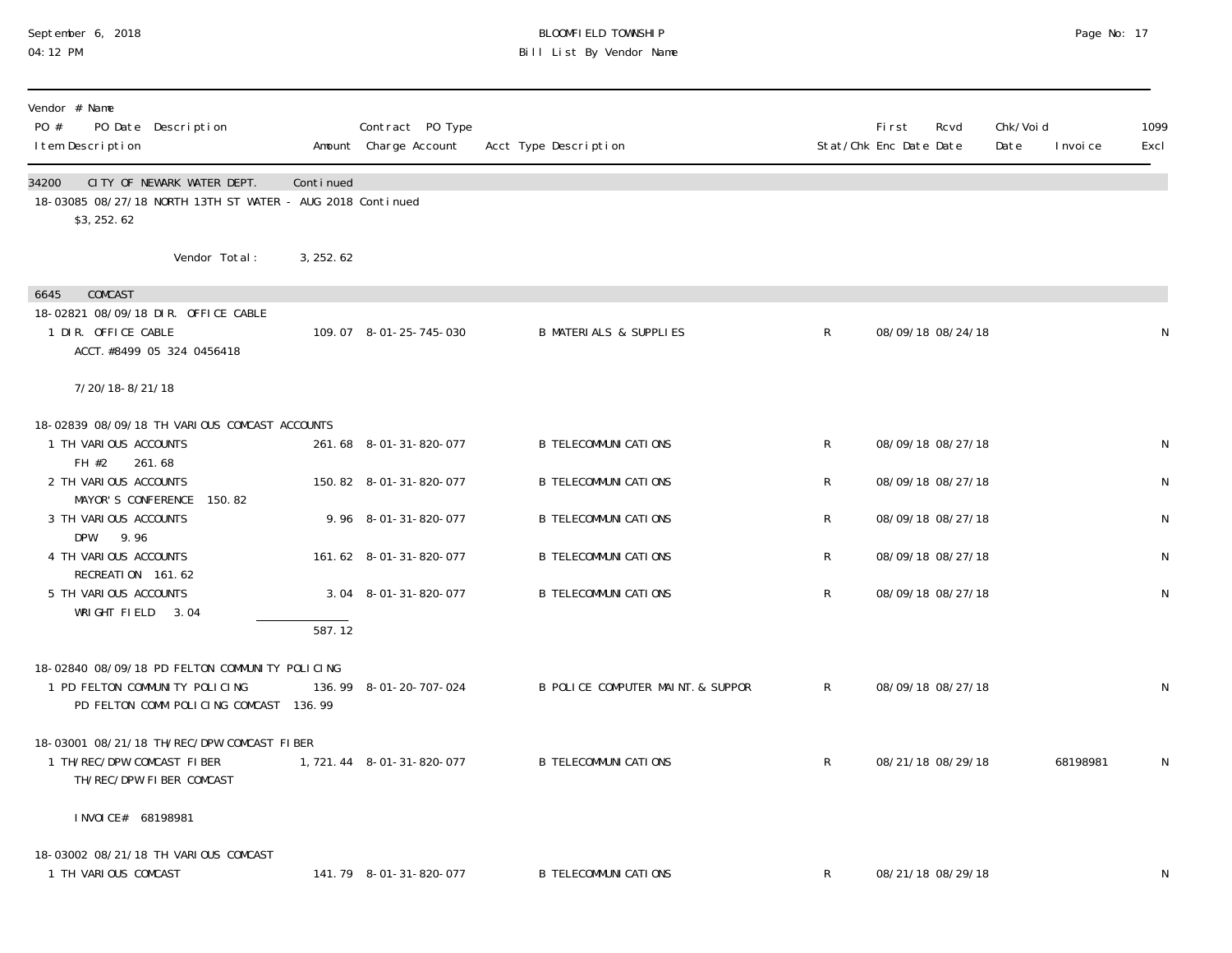#### September 6, 2018 BLOOMFIELD TOWNSHIP Page No: 18 04:12 PM Bill List By Vendor Name

| Vendor # Name<br>PO #<br>PO Date Description<br>I tem Description                                                                                                                                                            |           | Contract PO Type<br>Amount Charge Account | Acct Type Description             |              | <b>First</b><br>Rcvd<br>Stat/Chk Enc Date Date | Chk/Voi d<br>Date<br>I nvoi ce | 1099<br>Excl |
|------------------------------------------------------------------------------------------------------------------------------------------------------------------------------------------------------------------------------|-----------|-------------------------------------------|-----------------------------------|--------------|------------------------------------------------|--------------------------------|--------------|
| 6645<br>COMCAST<br>18-03002 08/21/18 TH VARIOUS COMCAST<br>WRIGHT FIELD<br>141.79                                                                                                                                            | Continued | Conti nued                                |                                   |              |                                                |                                |              |
| 2 TH VARIOUS COMCAST                                                                                                                                                                                                         |           | 142.51 8-01-31-820-077                    | <b>B TELECOMMUNI CATI ONS</b>     | $\mathsf{R}$ | 08/21/18 08/29/18                              |                                | ${\sf N}$    |
| FH#4 142.51<br>3 TH VARIOUS COMCAST<br>TH WIRELESS<br>186, 81                                                                                                                                                                |           | 186.81 8-01-31-820-077                    | <b>B TELECOMMUNI CATI ONS</b>     | $\mathsf R$  | 08/21/18 08/29/18                              |                                | N            |
| 4 TH VARIOUS COMCAST<br>MEMORIAL PARK 190.84                                                                                                                                                                                 |           | 190.84 8-01-31-820-077                    | <b>B TELECOMMUNI CATI ONS</b>     | R            | 08/21/18 08/29/18                              |                                | N            |
| 5 TH VARIOUS COMCAST<br>PULASKI PARK<br>158.09                                                                                                                                                                               |           | 158.09 8-01-31-820-077                    | <b>B TELECOMMUNI CATIONS</b>      | R            | 08/21/18 08/29/18                              |                                | N            |
|                                                                                                                                                                                                                              | 820.04    |                                           |                                   |              |                                                |                                |              |
| Vendor Total:                                                                                                                                                                                                                | 3, 374.66 |                                           |                                   |              |                                                |                                |              |
| 10950<br>CRYSTAL LITES LLC/ LSQ FUNDING<br>18-02641 07/27/18 LIGHTING - MUNICIPAL BUILDINGS                                                                                                                                  |           |                                           |                                   |              |                                                |                                |              |
| 1 LIGHTING - MUNICIPAL BUILDINGS                                                                                                                                                                                             |           | 887.88 8-01-26-772-030                    | <b>B MATERIALS &amp; SUPPLIES</b> | R            | 07/27/18 08/28/18                              | 5537                           | N            |
| ESTIMATE #5537<br>ACCOUNT #2782                                                                                                                                                                                              |           |                                           |                                   |              |                                                |                                |              |
| LIGHTING FOR THE MUNICIPAL BUILDING AND<br>LAW ENFORCEMENT BUILDING                                                                                                                                                          |           |                                           |                                   |              |                                                |                                |              |
| Vendor Total:                                                                                                                                                                                                                | 887.88    |                                           |                                   |              |                                                |                                |              |
| D & S AUTOMOTIVE, INC.<br>7711<br>18-02697 08/01/18 ECC BID 16-118 RES: 16-00640<br>1 ECC BID 16-118 RES: 16-00640<br>POLICE DEPARTMENT<br>I NVOI CES:<br>15036-<br>72901<br>73800<br>73475 74595 74866 75610<br>76025 75709 |           | 1,466.69 8-01-26-767-034                  | B MOTOR VEHICLE PARTS & ACCESS.   | $\mathsf{R}$ | 08/01/18 09/06/18                              |                                | N            |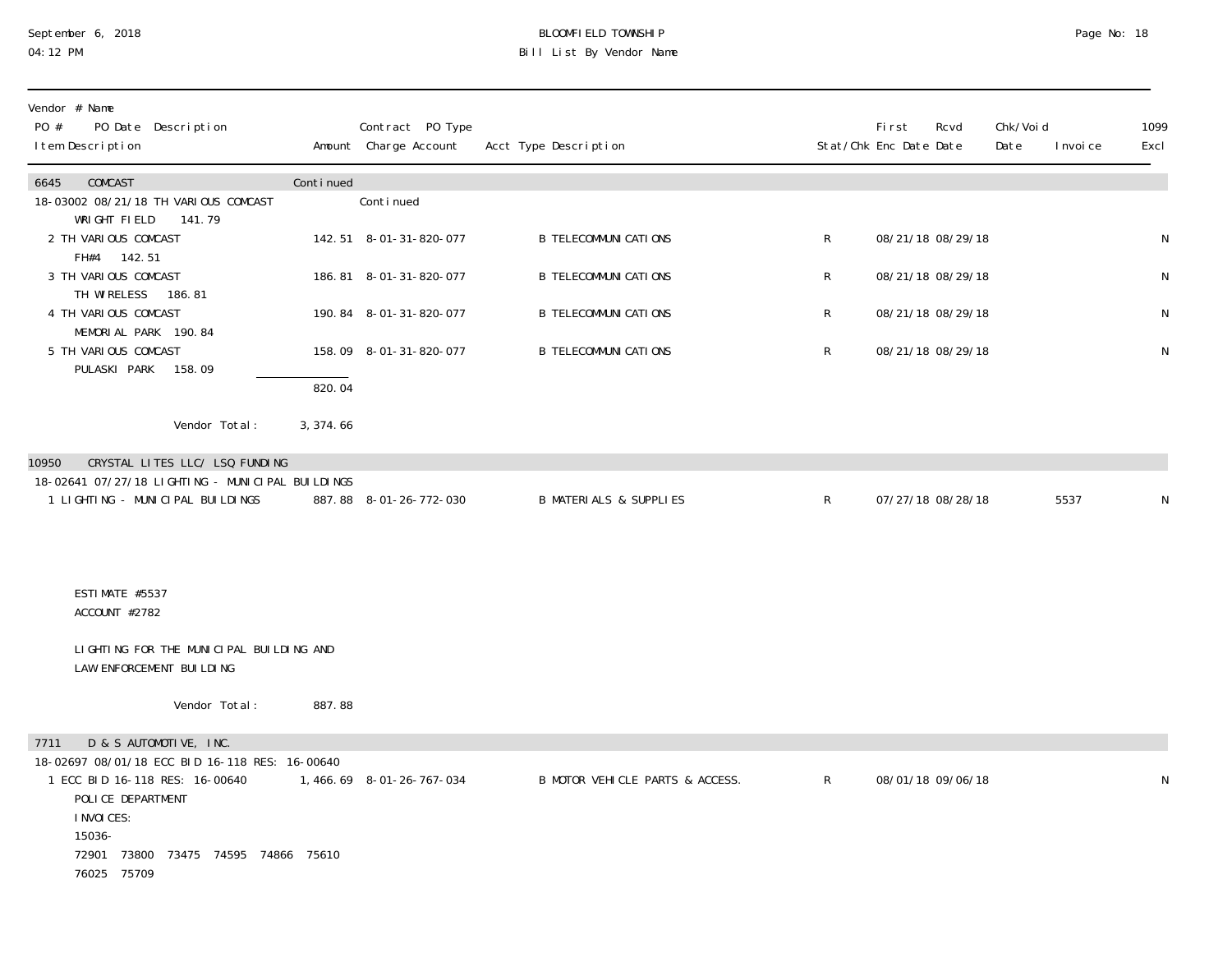#### September 6, 2018 BLOOMFIELD TOWNSHIP Page No: 19 04:12 PM Bill List By Vendor Name

| Vendor # Name<br>PO #<br>PO Date Description<br>I tem Description                                                                                                                       |             | Contract PO Type<br>Amount Charge Account | Acct Type Description               |              | <b>First</b><br>Stat/Chk Enc Date Date | Rcvd              | Chk/Voi d<br>Date | I nvoi ce | 1099<br>Excl |
|-----------------------------------------------------------------------------------------------------------------------------------------------------------------------------------------|-------------|-------------------------------------------|-------------------------------------|--------------|----------------------------------------|-------------------|-------------------|-----------|--------------|
| D & S AUTOMOTIVE, INC.<br>7711<br>18-02698 08/01/18 ECC BID 16-118 RES: 16-00640<br>1 ECC BID 16-118 RES: 16-00640<br>DPW DEPARTMENT<br>I NVOI CE:<br>15036-                            | Continued   | 1, 158. 20  8-01-26-767-034               | B MOTOR VEHICLE PARTS & ACCESS.     | $\mathsf{R}$ |                                        | 08/01/18 09/06/18 |                   |           | N            |
| 72592 72562 73230 73435 73466 73458<br>74906<br>75593<br>74671 73538<br>72771 72610 72661 72674                                                                                         | 75690 75710 |                                           |                                     |              |                                        |                   |                   |           |              |
| 18-02711 08/01/18 ECC BID: 16-118 RES: 16-00640<br>1 ECC BID: 16-118 RES: 16-00640<br>RECREATION DEPARTMENT<br>I NVOI CE:<br>15036-<br>73156 72595                                      |             | 35.20 8-01-26-767-034                     | B MOTOR VEHICLE PARTS & ACCESS.     | $\mathsf{R}$ |                                        | 08/01/18 09/06/18 |                   |           | $\mathsf N$  |
| 18-02712 08/01/18 ECC BID: 16-118 RES: 16-00640<br>1 ECC BID: 16-118 RES: 16-00640<br>HEALTH DEPARTMENT<br>I NVOI CES:<br>15036-<br>74593 73850 73863                                   |             | 552.39 8-01-26-767-034                    | B MOTOR VEHICLE PARTS & ACCESS.     | R            |                                        | 08/01/18 09/06/18 |                   |           | N            |
| 18-02713 08/01/18 ECC RES: 16-118 RES: 16-00640<br>1 ECC RES: 16-118 RES: 16-00640<br>FIRE DEPARTMENT<br>I NVOI CES: 15036-73456                                                        |             | 195.00  8-01-26-767-034                   | B MOTOR VEHICLE PARTS & ACCESS.     | R            |                                        | 08/01/18 09/06/18 |                   |           | N            |
| Vendor Total:                                                                                                                                                                           | 3, 407. 48  |                                           |                                     |              |                                        |                   |                   |           |              |
| DEE'S JFK SERVICE, INC.<br>8165<br>18-02537 07/17/18 POLICE MOTORCYCLE GAS<br>1 POLICE MOTORCYCLE GAS<br>TI CKETS:<br>830130 830134 830143 530827<br>830824 230703 230739 230562 230563 | 830823      | 177.12 8-01-31-820-074                    | <b>B GASOLINE &amp; DIESEL FUEL</b> | $\mathsf{R}$ |                                        | 07/17/18 08/28/18 |                   |           | N            |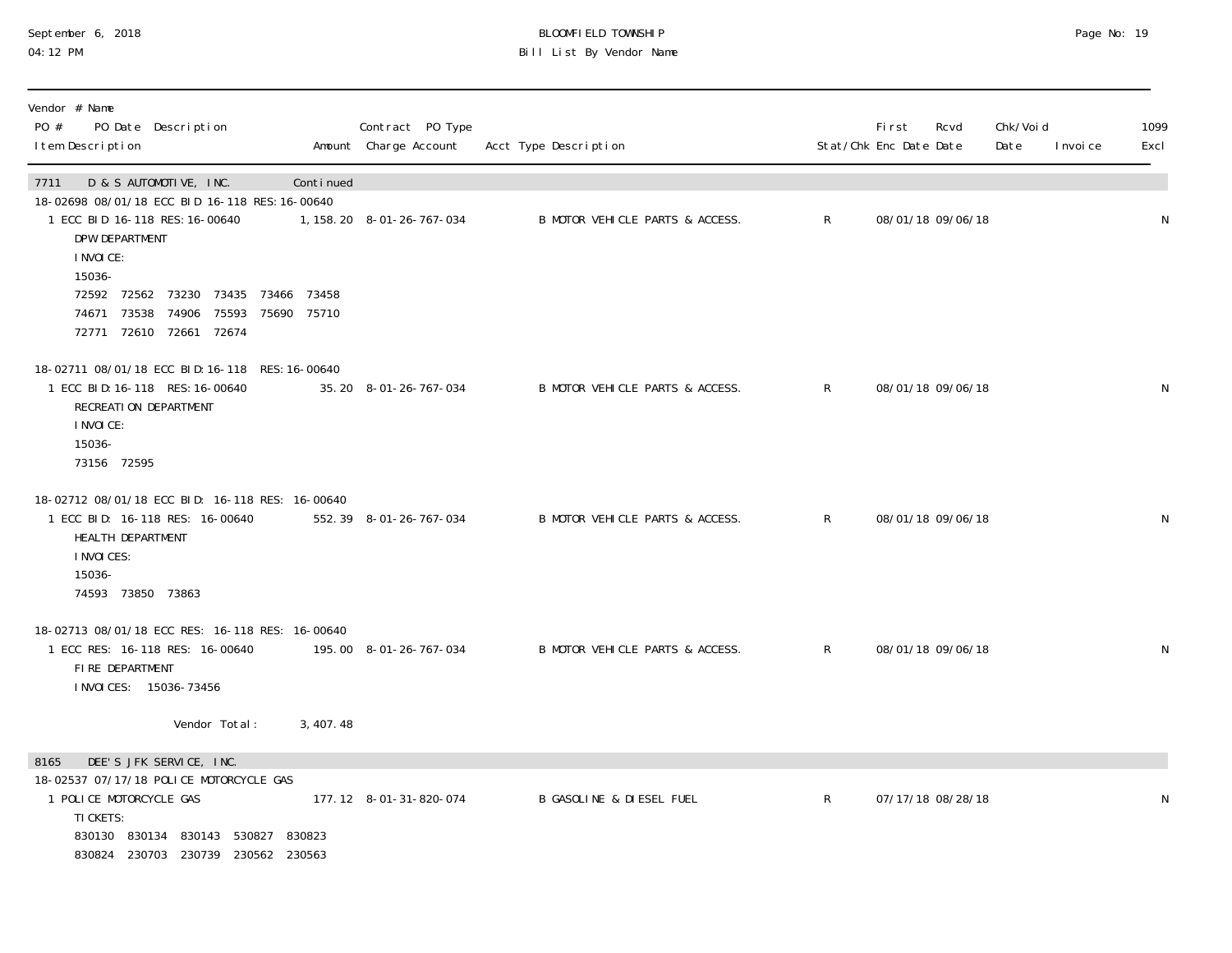# September 6, 2018 BLOOMFIELD TOWNSHIP Page No: 20 04:12 PM Bill List By Vendor Name

|               |                                                                                                                                                                                                                                                                                                                                                                                                                                                                                 | Contract PO Type                                                                                                                                         | Acct Type Description                                                                                           |              | <b>First</b><br>Rcvd | Date                   | I nvoi ce                                                   | 1099<br>Excl |
|---------------|---------------------------------------------------------------------------------------------------------------------------------------------------------------------------------------------------------------------------------------------------------------------------------------------------------------------------------------------------------------------------------------------------------------------------------------------------------------------------------|----------------------------------------------------------------------------------------------------------------------------------------------------------|-----------------------------------------------------------------------------------------------------------------|--------------|----------------------|------------------------|-------------------------------------------------------------|--------------|
|               |                                                                                                                                                                                                                                                                                                                                                                                                                                                                                 | Conti nued                                                                                                                                               |                                                                                                                 |              |                      |                        |                                                             |              |
| Vendor Total: |                                                                                                                                                                                                                                                                                                                                                                                                                                                                                 |                                                                                                                                                          |                                                                                                                 |              |                      |                        |                                                             |              |
|               |                                                                                                                                                                                                                                                                                                                                                                                                                                                                                 |                                                                                                                                                          | B GARB. &TRASH REMOVAL-CONTRACT.                                                                                | $\mathsf{R}$ |                      |                        | 6549-6552                                                   |              |
|               |                                                                                                                                                                                                                                                                                                                                                                                                                                                                                 |                                                                                                                                                          |                                                                                                                 |              |                      |                        |                                                             |              |
| Vendor Total: |                                                                                                                                                                                                                                                                                                                                                                                                                                                                                 |                                                                                                                                                          |                                                                                                                 |              |                      |                        |                                                             |              |
|               |                                                                                                                                                                                                                                                                                                                                                                                                                                                                                 |                                                                                                                                                          | <b>B FIRE AUXILIARY</b>                                                                                         | $\mathsf{R}$ |                      |                        |                                                             | N            |
|               |                                                                                                                                                                                                                                                                                                                                                                                                                                                                                 |                                                                                                                                                          |                                                                                                                 |              |                      |                        |                                                             |              |
|               |                                                                                                                                                                                                                                                                                                                                                                                                                                                                                 |                                                                                                                                                          | B FIRE AUXILIARY                                                                                                | $\mathsf{R}$ |                      |                        | 35175                                                       | N            |
|               | PO Date Description<br>DEE'S JFK SERVICE, INC.<br>18-02537 07/17/18 POLICE MOTORCYCLE GAS<br>DEER CARCASS REMOVAL SERVICES<br>18-02536 07/17/18 MCCPC #49 CAT A<br>1 MCCPC #49 CAT A<br>DOCUMOO5 DOCUMENT SOLUTIONS LLC<br>1 MODEL 31 WATER COOLERS<br>UNLIMITED FILTER CHANGES<br>DELIVERY INCLUDED<br>UNLIMITED PURIFIED WATER<br>YEARLY CHECKUPS<br>1 MODEL 31 WATER COOLERS<br>UNLIMITED FILTER CHANGES<br>DELIVERY INCLUDED<br>UNLIMITED PURIFIED WATER<br>YEARLY CHECKUPS | Continued<br>REMOVAL OF ID 27 SWEEPING FROM DPW YARD<br>1,616.80<br>18-02818 08/09/18 MODEL 31 WATER COOLERS<br>18-02957 08/16/18 MODEL 31 WATER COOLERS | Amount Charge Account<br>177.12<br>1,616.80 8-01-32-827-127<br>256.00 8-01-25-752-156<br>256.00 8-01-25-752-156 |              |                      | Stat/Chk Enc Date Date | 07/17/18 08/28/18<br>08/09/18 08/31/18<br>08/16/18 09/06/18 | Chk/Voi d    |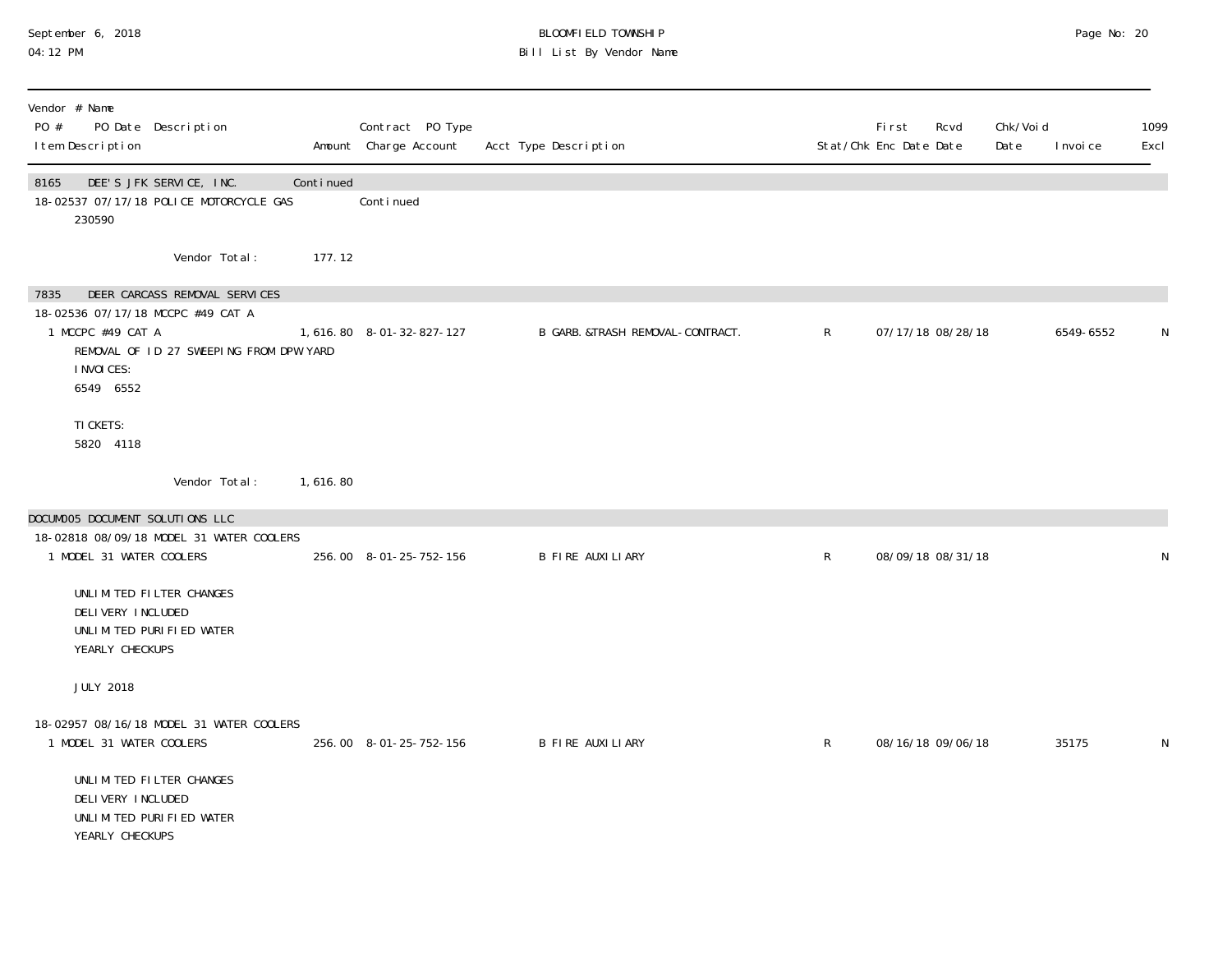# September 6, 2018 BLOOMFIELD TOWNSHIP Page No: 21 04:12 PM Bill List By Vendor Name

| Vendor # Name<br>PO #<br>PO Date Description<br>I tem Description                                                                  |           | Contract PO Type<br>Amount Charge Account       | Acct Type Description                              |              | <b>First</b><br>Stat/Chk Enc Date Date | Rcvd                                   | Chk/Voi d<br>Date | I nvoi ce | 1099<br>Excl |
|------------------------------------------------------------------------------------------------------------------------------------|-----------|-------------------------------------------------|----------------------------------------------------|--------------|----------------------------------------|----------------------------------------|-------------------|-----------|--------------|
| DOCUMOO5 DOCUMENT SOLUTIONS LLC<br>18-02957 08/16/18 MODEL 31 WATER COOLERS<br>AUGUST 2018 CHARGE                                  | Continued | Conti nued                                      |                                                    |              |                                        |                                        |                   |           |              |
| Vendor Total:                                                                                                                      | 512.00    |                                                 |                                                    |              |                                        |                                        |                   |           |              |
| DROWNOO5 DROWN THE CLOWN                                                                                                           |           |                                                 |                                                    |              |                                        |                                        |                   |           |              |
| 18-02677 07/27/18 BREAKFAST AFTER THE BELL<br>1 BREAKFAST AFTER THE BELL<br>BMAC PREVENTION AND EDUCATION                          |           | 658.89 7-01-40-306-174                          | <b>B BABES</b>                                     | $\mathsf{R}$ |                                        | 07/27/18 09/06/18                      |                   |           | N            |
| 2 BREAKFAST AFTER THE BELL<br>3 BREAKFAST AFTER THE BELL - DJ                                                                      | 930.00    | 91.11 7-01-40-307-107<br>180.00 7-01-40-307-107 | <b>B MATCHING FUNDS</b><br><b>B MATCHING FUNDS</b> | R<br>R       |                                        | 07/27/18 09/06/18<br>08/07/18 09/06/18 |                   |           | N<br>N       |
| Vendor Total:                                                                                                                      | 930.00    |                                                 |                                                    |              |                                        |                                        |                   |           |              |
| DUKE MULTIMEDIA PRODUCTIONS<br>9571                                                                                                |           |                                                 |                                                    |              |                                        |                                        |                   |           |              |
| 18-02845 08/09/18 WBMA-TV STATION MGMT SERVICES<br>1 WBMA-TV STATION MGMT SERVICES<br>WBMA-TV STATION MANAGMENT<br>I NVOI CE# 1073 |           | 4, 925.00 8-01-20-723-028                       | B CONSULTANT & PROFESSIONAL SERVICES               | R            |                                        | 08/09/18 08/28/18                      |                   | 1073      | N            |
| 2 WBMA-TV STATION MGMT SERVICES<br>WBMA-TV STATION MANAGEMENT<br>I NVOI CE# 1074                                                   |           | 4, 125.00 8-01-20-723-028                       | B CONSULTANT & PROFESSIONAL SERVICES               | R            |                                        | 08/09/18 08/28/18                      |                   | 1074      | N            |
|                                                                                                                                    | 9,050.00  |                                                 |                                                    |              |                                        |                                        |                   |           |              |
| Vendor Total:                                                                                                                      | 9,050.00  |                                                 |                                                    |              |                                        |                                        |                   |           |              |
| EAGLE EQUIPMENT, INC.<br>10357                                                                                                     |           |                                                 |                                                    |              |                                        |                                        |                   |           |              |
| 18-02708 08/01/18 INVOICE: 1816992<br>1 I NVOI CE: 1816992                                                                         |           | 904.00 8-05-26-511-026                          | B MAINTENANCE OF OTHER EQUIPMENT                   | $\mathsf{R}$ |                                        | 08/01/18 08/28/18                      |                   | 1816992   | N            |
| Vendor Total:                                                                                                                      | 904.00    |                                                 |                                                    |              |                                        |                                        |                   |           |              |
| 10367<br>EDGE BUSINESS ALLIANZ, LLC.                                                                                               |           |                                                 |                                                    |              |                                        |                                        |                   |           |              |
| 18-02689 07/31/18 ACCTG SERVICES BPA: JUN 2018<br>1 ACCTG SERVICES BPA: JUN 2018                                                   |           | 3,800.00 8-07-20-512-029                        | B ACCOUNTING BOOKKEEPING PROF. SERVICES            | $\mathsf{R}$ |                                        | 07/31/18 08/28/18                      |                   | EBA1302   | N            |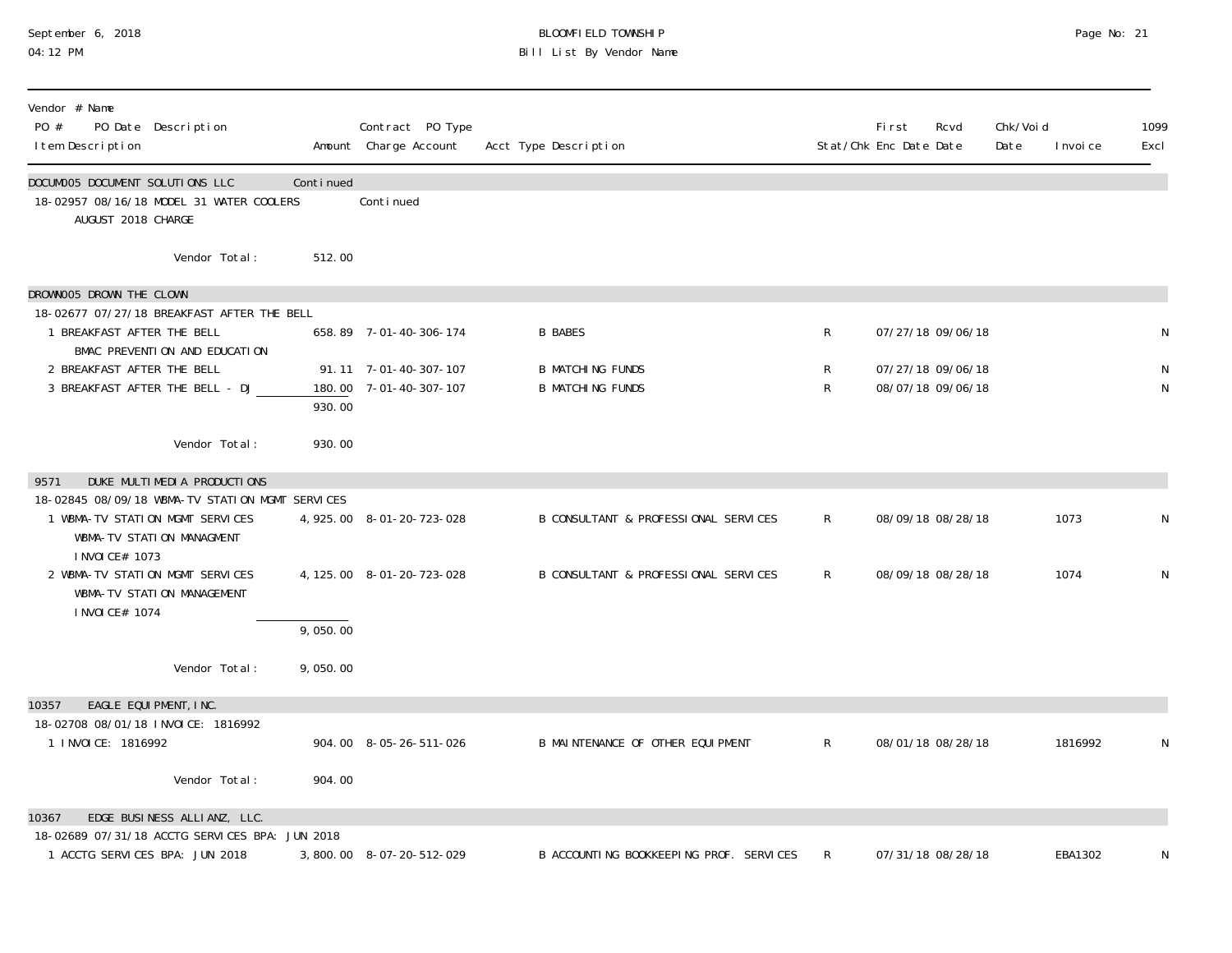# September 6, 2018 BLOOMFIELD TOWNSHIP Page No: 22 04:12 PM Bill List By Vendor Name

| Vendor # Name<br>PO #<br>PO Date Description<br>I tem Description                                                                        |                                |           | Contract PO Type<br>Amount Charge Account | Acct Type Description             |              | <b>First</b><br>Stat/Chk Enc Date Date | Rcvd | Chk/Voi d<br>Date | I nvoi ce | 1099<br>Excl |
|------------------------------------------------------------------------------------------------------------------------------------------|--------------------------------|-----------|-------------------------------------------|-----------------------------------|--------------|----------------------------------------|------|-------------------|-----------|--------------|
| 10367<br>18-02689 07/31/18 ACCTG SERVICES BPA: JUN 2018<br>INV #: EBA1302                                                                | EDGE BUSINESS ALLIANZ, LLC.    | Continued | Continued                                 |                                   |              |                                        |      |                   |           |              |
|                                                                                                                                          | Vendor Total:                  | 3,800.00  |                                           |                                   |              |                                        |      |                   |           |              |
| EMERGI-CLEAN, INC.<br>11603<br>18-02854 08/09/18 DECONTAMINATION SVS<br>1 DECONTAMINATION SVS<br>DOS 8/8/18                              |                                |           | 285.00 8-01-25-745-030                    | <b>B MATERIALS &amp; SUPPLIES</b> | R            | 08/09/18 08/31/18                      |      |                   | 2018236   | N            |
| INV#2018236                                                                                                                              |                                |           |                                           |                                   |              |                                        |      |                   |           |              |
|                                                                                                                                          | Vendor Total:                  | 285.00    |                                           |                                   |              |                                        |      |                   |           |              |
| 16997<br>ERNEST GONZALEZ<br>18-02787 08/07/18 (2) NY YANKEES TRIP REFUND<br>1 (2) NY YANKEES TRIP REFUND<br>GAME CANCELLED DUE TO STORMS |                                |           | 180.00 R-14-20-854-030                    | <b>B MATERIALS &amp; SUPPLIES</b> | $\mathsf{R}$ | 08/07/18 08/28/18                      |      |                   |           | N            |
|                                                                                                                                          | Vendor Total:                  | 180.00    |                                           |                                   |              |                                        |      |                   |           |              |
| <b>FILE BANK</b><br>13788<br>18-02989 08/20/18 BALANCE JULY 2018 STORAGE<br>1 BALANCE JULY 2018 STORAGE<br>CUSTOMER ID 0502              | INVOICE NO. 0086069 TO 0086078 |           | 460.48 8-01-20-704-028                    | B CONSULTANT & PROFESSIONAL SERV  | $\mathsf{R}$ | 08/20/18 09/06/18                      |      |                   |           | N            |
|                                                                                                                                          | Vendor Total:                  | 460.48    |                                           |                                   |              |                                        |      |                   |           |              |
| 13797<br>18-02907 08/14/18 INVOICE: 553                                                                                                  | FIRST MOUNTAIN ARBORICULTURE   |           |                                           |                                   |              |                                        |      |                   |           |              |
| 1 INVOICE: 553<br>FORESTRY SERVICES FOR JUNE                                                                                             |                                |           | 2,550.00 8-01-26-776-029                  | <b>B OTHER CONTRACTUAL ITEMS</b>  | $\mathsf{R}$ | 08/14/18 09/06/18                      |      |                   | 553       | N            |
|                                                                                                                                          | Vendor Total:                  | 2,550.00  |                                           |                                   |              |                                        |      |                   |           |              |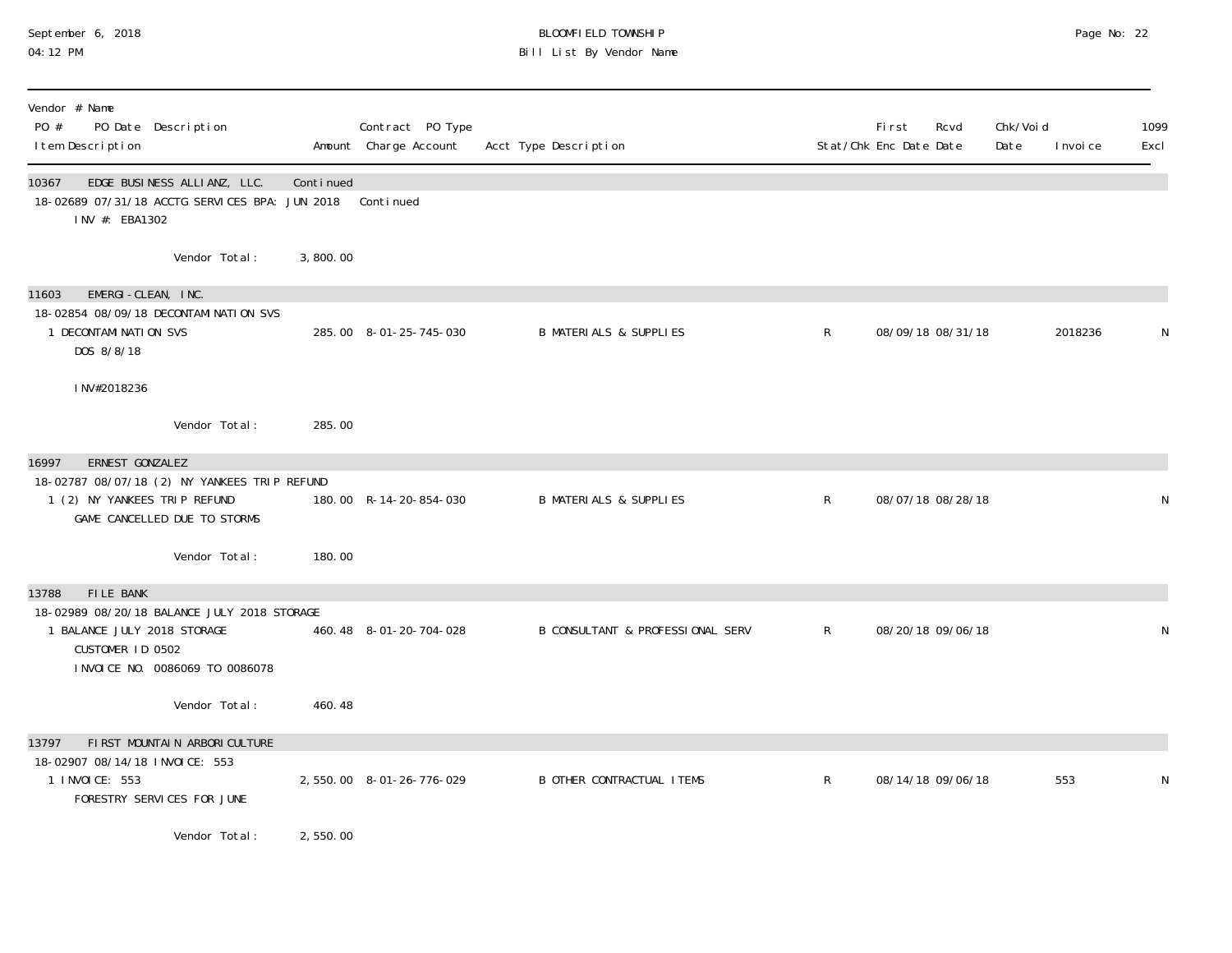#### September 6, 2018 BLOOMFIELD TOWNSHIP Page No: 23 04:12 PM Bill List By Vendor Name

| Vendor # Name<br>PO #<br>PO Date Description<br>I tem Description                                                  |           | Contract PO Type<br>Amount Charge Account                                 | Acct Type Description                                                                                |                                  | <b>First</b><br>Stat/Chk Enc Date Date                      | Rcvd | Chk/Voi d<br>Date | I nvoi ce    | 1099<br>Excl |
|--------------------------------------------------------------------------------------------------------------------|-----------|---------------------------------------------------------------------------|------------------------------------------------------------------------------------------------------|----------------------------------|-------------------------------------------------------------|------|-------------------|--------------|--------------|
| FIX N FUEL<br>13950<br>18-02660 07/27/18 INVOICE 29938<br>1 INVOICE 29938<br>ANIMAL SHELTER MG66944 S/N 593911     |           | 820.92 8-01-26-767-025                                                    | B MAINTENANCE OF MOTOR VEHICLES                                                                      | $\mathsf{R}$                     | 07/27/18 08/28/18                                           |      |                   | 29938        | N            |
| 18-02669 07/27/18 INVOICE 30094<br>1 INVOICE 30094<br>POLICE DEPARTMENT LIC 16461MG S/N 12186                      |           | 1, 177. 17 8-01-26-767-025                                                | B MAINTENANCE OF MOTOR VEHICLES                                                                      | $\mathsf{R}$                     | 07/27/18 08/28/18                                           |      |                   | 30094        | N            |
| 18-02670 07/27/18 INVOICE 29947<br>1 INVOICE 29947<br>POLICE DEPARTMENT MG88522 S/N 111244                         |           | 215.23 8-01-26-767-025                                                    | B MAINTENANCE OF MOTOR VEHICLES                                                                      | $\mathsf{R}$                     | 07/27/18 08/28/18                                           |      |                   | 29947        | N            |
| 18-02671 07/27/18 INVOICE 29999<br>1 INVOICE 29999<br>DPW 17808MG S/N 76414                                        |           | 727.85 8-01-26-767-025                                                    | B MAINTENANCE OF MOTOR VEHICLES                                                                      | $\mathsf{R}$                     | 07/27/18 08/28/18                                           |      |                   | 29999        | N            |
| Vendor Total:                                                                                                      | 2,941.17  |                                                                           |                                                                                                      |                                  |                                                             |      |                   |              |              |
| FLYNN, BONNIE<br>14342<br>18-03022 08/21/18 Reimbursement<br>1 Reimbursement<br>2 Reimbursement<br>3 Reimbursement | 390.46    | 164.97 8-01-31-820-077<br>160.00 8-01-22-725-044<br>65.49 8-01-22-725-042 | <b>B TELECOMMUNI CATIONS</b><br>B PROFESSIONAL ASSOCIATION DUES<br><b>B EDUCATION &amp; TRAINING</b> | R<br>$\mathsf R$<br>$\mathsf{R}$ | 08/21/18 08/29/18<br>08/21/18 08/29/18<br>08/21/18 08/29/18 |      |                   |              | N            |
| Vendor Total:                                                                                                      | 390.46    |                                                                           |                                                                                                      |                                  |                                                             |      |                   |              |              |
| FOREMOO5 FOREMOST ENTERPRISES INC.<br>18-02257 06/21/18<br>1 INVOICE: 1875<br>Vendor Total:                        | 3, 250.00 | 3, 250. 00 7-01-40-305-029                                                | <b>B OTHER CONTRACTUAL ITEMS</b>                                                                     | $\mathsf{R}$                     | 06/21/18 08/28/18                                           |      |                   | 1875         | N            |
| FP MAILING SOLUTIONS<br>12816                                                                                      |           |                                                                           |                                                                                                      |                                  |                                                             |      |                   |              |              |
| 18-02603 07/26/18 POSTBASE 07/04/18 - 10/03/18<br>1 POSTBASE 07/04/18 - 10/03/18<br>INV #: RI 103709830            |           | 86.85 8-07-20-512-022                                                     | <b>B POSTAGE</b>                                                                                     | $\mathsf{R}$                     | 07/26/18 09/06/18                                           |      |                   | RI 103709830 | N            |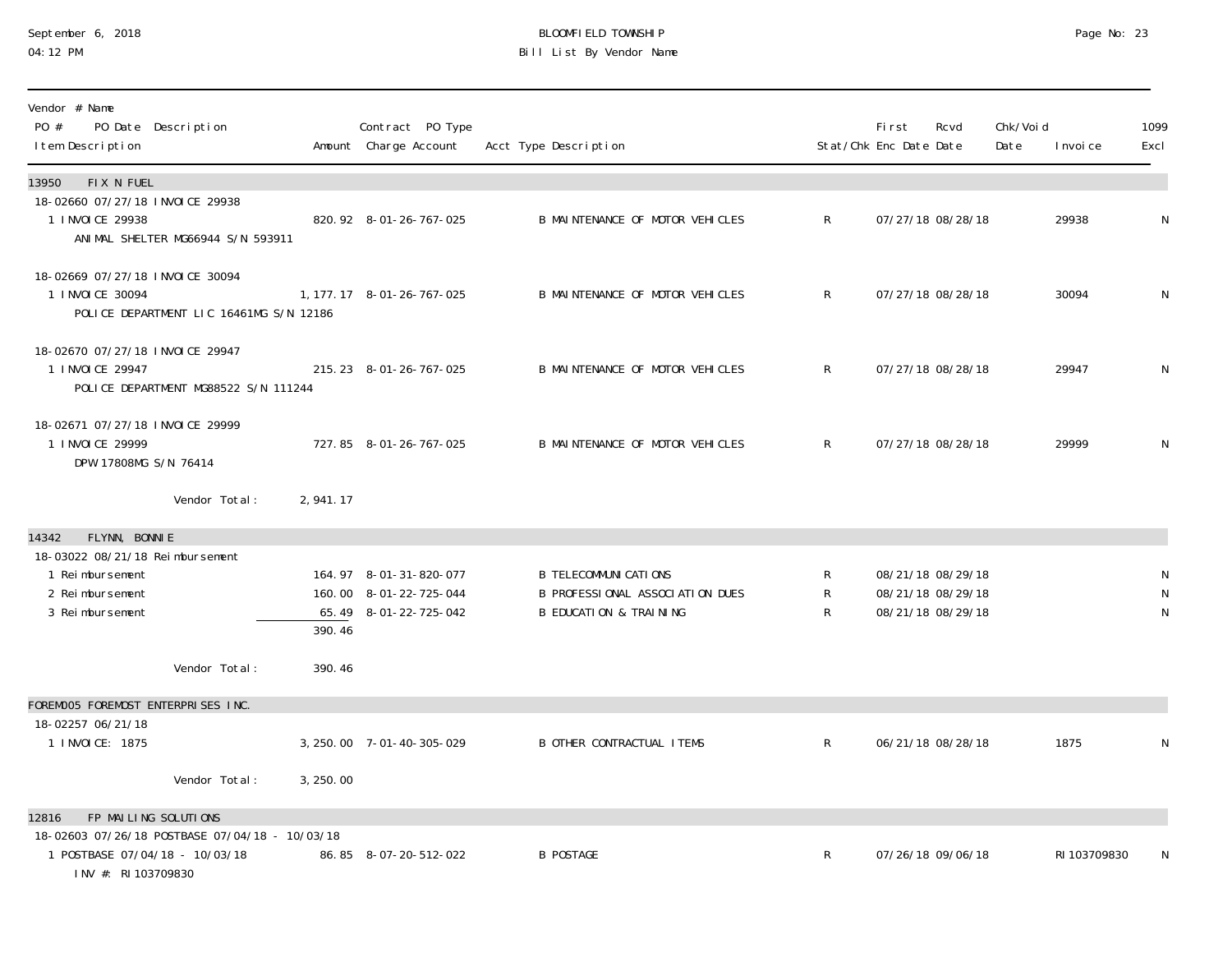## September 6, 2018 BLOOMFIELD TOWNSHIP Page No: 24 04:12 PM Bill List By Vendor Name

| Vendor # Name<br>PO #<br>PO Date Description<br>I tem Description                                                                   |           | Contract PO Type<br>Amount Charge Account | Acct Type Description                       |              | First<br>Stat/Chk Enc Date Date | Rcvd              | Chk/Void<br>Date | I nvoi ce  | 1099<br>Excl |
|-------------------------------------------------------------------------------------------------------------------------------------|-----------|-------------------------------------------|---------------------------------------------|--------------|---------------------------------|-------------------|------------------|------------|--------------|
| FP MAILING SOLUTIONS<br>12816<br>18-02603 07/26/18 POSTBASE 07/04/18 - 10/03/18<br>*PLEASE REMIT PAYMENT STUB WHEN MAILING<br>CHECK | Continued | Continued                                 |                                             |              |                                 |                   |                  |            |              |
| Vendor Total:                                                                                                                       | 86.85     |                                           |                                             |              |                                 |                   |                  |            |              |
| FRANK'S GMC TRUCK CENTER, INC.<br>14702<br>18-02703 08/01/18 INVOICE: 254450<br>1 I NVOI CE: 254450<br>DPW #713 22867MG S/N: 4408   |           | 225.00 8-01-26-767-025                    | B MAINTENANCE OF MOTOR VEHICLES             | $\mathsf{R}$ |                                 | 08/01/18 08/28/18 |                  | 254450     | N            |
| Vendor Total:                                                                                                                       | 225.00    |                                           |                                             |              |                                 |                   |                  |            |              |
| FRANKIES FINISHLINE CAR WASH 1<br>14701<br>18-02820 08/09/18 PD WASHES<br>1 PD WASHES<br><b>JULY 2018</b>                           |           | 715.00 8-01-26-767-035                    | B JANITORIAL & HOUSEHOLD SUPPLY             | $\mathsf{R}$ |                                 | 08/09/18 08/31/18 |                  | 07/31/2018 | N            |
| Vendor Total:                                                                                                                       | 715.00    |                                           |                                             |              |                                 |                   |                  |            |              |
| GARDEN STATE LABS INC.<br>15610<br>18-00768 03/06/18 ANALYTICAL SERVICES<br>5 ANALYTICAL SERVICE FEE<br>MAY 2018                    |           | B<br>237.02 8-01-27-785-028               | <b>B CONSULTANT &amp; PROFESSIONAL SERV</b> | $\mathsf{R}$ |                                 | 03/06/18 09/06/18 |                  | 322327     | N            |
| 7 ANALYTI CAL SERVI CE FEE<br><b>JULY 2018</b>                                                                                      | 474.04    | 237.02 8-01-27-785-028                    | B CONSULTANT & PROFESSIONAL SERV            | R.           |                                 | 03/06/18 08/28/18 |                  | 324949     | N            |
| 18-02668 07/27/18 INVOICE #322549<br>1 I NVOI CE #322549<br>51 CHLORINE DONE BY GSL & TCI 18/SPC                                    |           | 6, 135, 00 8-05-26-511-028                | B CONSULTANT & PROFESSIONAL SERV            | $\mathsf{R}$ |                                 | 07/27/18 08/28/18 |                  | 322549     | N            |
| 10 CHLORINE DONE BY CLIENT & TC                                                                                                     |           |                                           |                                             |              |                                 |                   |                  |            |              |
| 1 HM-211DW-FE/MN                                                                                                                    |           |                                           |                                             |              |                                 |                   |                  |            |              |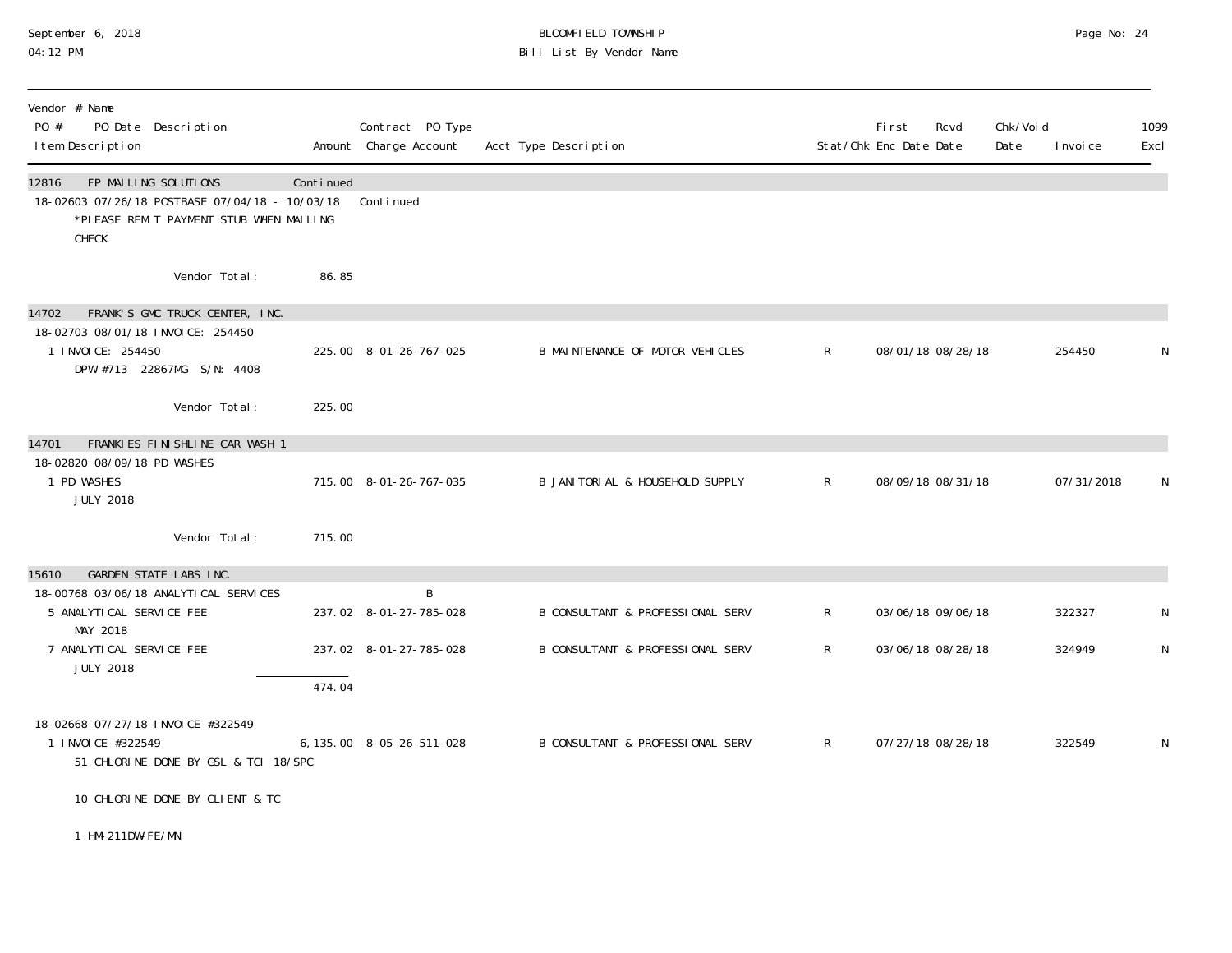#### September 6, 2018 BLOOMFIELD TOWNSHIP Page No: 25 04:12 PM Bill List By Vendor Name

| Vendor # Name<br>PO #<br>PO Date Description<br>I tem Description                                                                                                      |           | Contract PO Type<br>Amount Charge Account        | Acct Type Description                                                |                | First<br>Stat/Chk Enc Date Date        | Rcvd | Chk/Void<br>Date | I nvoi ce        | 1099<br>Excl |
|------------------------------------------------------------------------------------------------------------------------------------------------------------------------|-----------|--------------------------------------------------|----------------------------------------------------------------------|----------------|----------------------------------------|------|------------------|------------------|--------------|
| GARDEN STATE LABS INC.<br>15610<br>18-02668 07/27/18 INVOICE #322549<br>39 LEAD & COPPER                                                                               | Continued | Conti nued                                       |                                                                      |                |                                        |      |                  |                  |              |
| Vendor Total:                                                                                                                                                          | 6,609.04  |                                                  |                                                                      |                |                                        |      |                  |                  |              |
| GARDEN STATE MUNICIPAL JIF<br>15641<br>18-03169 08/31/18 Member sir<br>-1<br>i nvoi ce # 267994<br>item # 99B7FL & 99B7FL                                              |           | 3, 567. 14 1-12-22-056-000                       | B S. I. - RES. FOR CLAIMS-PRIM. COVER                                | $\mathsf{R}$   | 08/31/18 09/06/18                      |      |                  | 267994           | N            |
| Vendor Total:                                                                                                                                                          | 3,567.14  |                                                  |                                                                      |                |                                        |      |                  |                  |              |
| <b>GEESE CHASTERS NORTH JERSEY</b><br>15996<br>18-02673 07/27/18 PEST CONTROL MONTHLY<br>1 PEST CONTROL MONTHLY<br>GOOSE CONTROL AT BROOKSIDE PARK,<br><b>MEMORIAL</b> |           | 985.83 8-01-27-785-028                           | B CONSULTANT & PROFESSIONAL SERV                                     | $\mathsf{R}^-$ | 07/27/18 08/28/18                      |      |                  | 522321           | N            |
| FIELDS, WRIGHTS FIELD, AND CLARKS POND<br>2 PEST CONTROL MONTHLY<br>3 PEST CONTROL MONTHLY                                                                             | 2,957.49  | 985.83 8-01-27-785-028<br>985.83 8-01-27-785-028 | B CONSULTANT & PROFESSIONAL SERV<br>B CONSULTANT & PROFESSIONAL SERV | R<br>R         | 07/27/18 08/28/18<br>07/27/18 08/28/18 |      |                  | 522375<br>522428 | N<br>N       |
| Vendor Total:                                                                                                                                                          | 2, 957.49 |                                                  |                                                                      |                |                                        |      |                  |                  |              |
| GRANDOO5 GRAND AT WESTFIELD<br>18-02760 08/03/18 RENT<br>1 RENT<br>ALYSON FOURNI ER<br>648 WESTFIELD AVE APT 201<br>ELIZABETH NJ                                       |           | 2,050.00 G-02-40-359-002                         | <b>B CY 2018 SSH</b>                                                 | $\mathsf R$    | 08/03/18 09/06/18                      |      |                  |                  | N            |
| Vendor Total:                                                                                                                                                          | 2,050.00  |                                                  |                                                                      |                |                                        |      |                  |                  |              |
| 19615<br>HOME DEPOT - DPW 0507<br>18-02905 08/14/18 AUTH CODE: 008941/8400880                                                                                          |           |                                                  |                                                                      |                |                                        |      |                  |                  |              |
| 1 AUTH CODE: 008941/8400880                                                                                                                                            |           | 47.88 8-01-26-767-058                            | B OTHER EQUI PMENT & SUPPLIES                                        | R              | 08/14/18 08/29/18                      |      |                  | 008941/8400880   |              |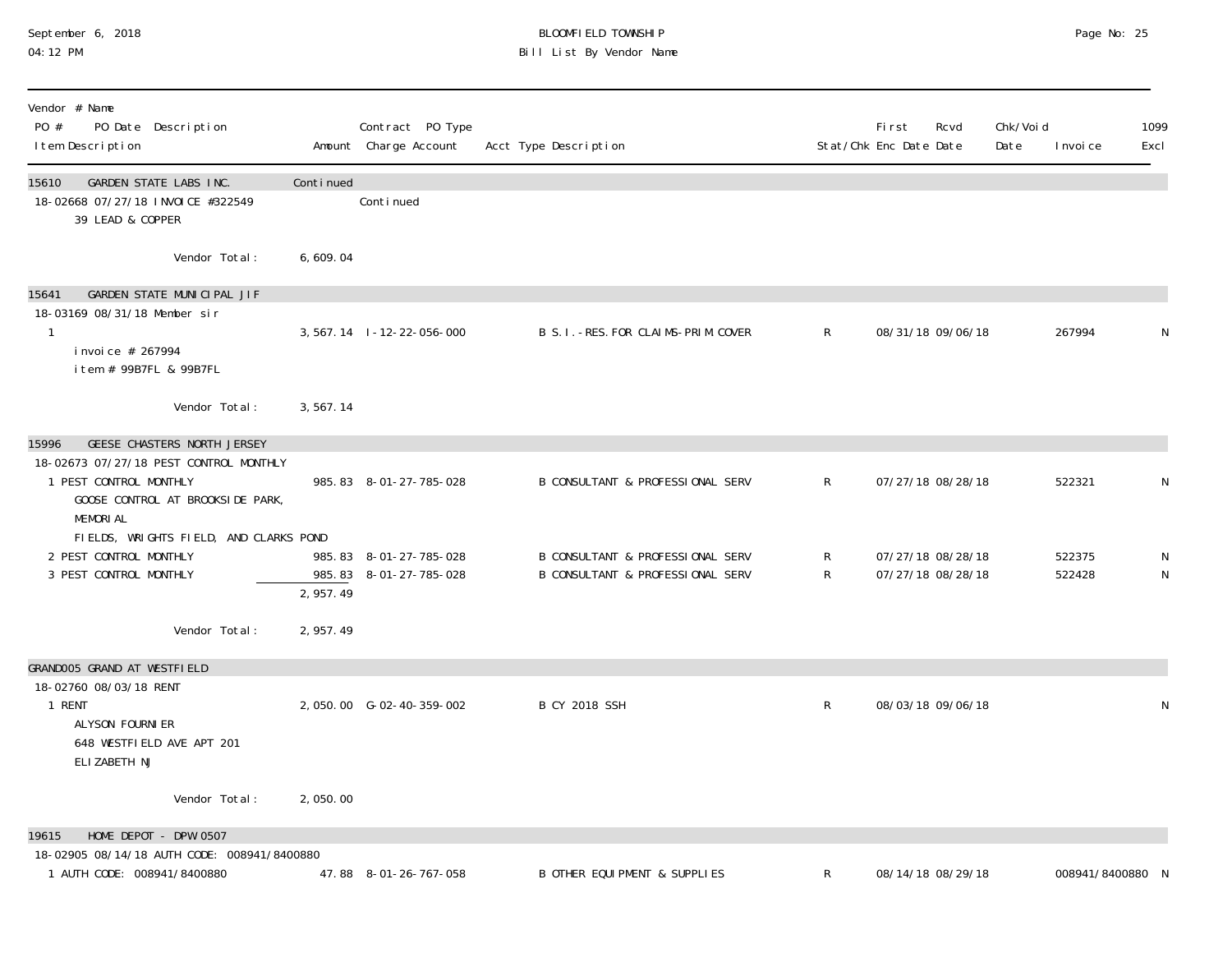# September 6, 2018 BLOOMFIELD TOWNSHIP Page No: 26 Bill List By Vendor Name

| Vendor # Name<br>PO #<br>PO Date Description<br>I tem Description                                           |           | Contract PO Type<br>Amount Charge Account     | Acct Type Description                                                  |              | <b>First</b><br>Stat/Chk Enc Date Date | Rcvd                                   | Chk/Void<br>Date | I nvoi ce          | 1099<br>Excl |
|-------------------------------------------------------------------------------------------------------------|-----------|-----------------------------------------------|------------------------------------------------------------------------|--------------|----------------------------------------|----------------------------------------|------------------|--------------------|--------------|
| HOME DEPOT - DPW 0507<br>19615                                                                              | Continued |                                               |                                                                        |              |                                        |                                        |                  |                    |              |
| 18-03036 08/24/18 H0928-145440<br>1 H0928-145440<br>AUTHORI ZATI ON CODE<br>002395/4361372                  |           | 269.91 8-01-26-775-030                        | <b>B MATERIALS &amp; SUPPLIES</b>                                      | $\mathsf{R}$ |                                        | 08/24/18 09/06/18                      |                  |                    | N            |
| 18-03037 08/24/18 H0928-145996<br>1 H0928-145996<br>AUTHORI ZATI ON CODE<br>005449/1161302                  |           | 11.92 8-07-26-511-025                         | <b>B MAINTENANCE OF VEHICLES</b>                                       | $\mathsf{R}$ |                                        | 08/24/18 09/06/18                      |                  | H0928-145996       | N            |
| 18-03039 08/24/18 H0928-145954<br>1 H0928-145954<br>AUTHORI ZATI ON CODE<br>005352/1181496                  |           | 33.88 8-07-26-511-025                         | <b>B MAINTENANCE OF VEHICLES</b>                                       | $\mathsf{R}$ |                                        | 08/24/18 09/06/18                      |                  |                    | ${\sf N}$    |
| 18-03042 08/24/18 H0928-149081<br>1 DOOR HANDLE 230 GROVE TRAILER<br>AUTHORI ZATI ON CODE<br>020505/6361428 |           | 20.97 8-01-26-775-030                         | <b>B MATERIALS &amp; SUPPLIES</b>                                      | $\mathsf{R}$ |                                        | 08/24/18 09/06/18                      |                  |                    | N            |
| 18-03043 08/24/18<br>1 AUTH CODE 017262/9411888<br>TOOL SET                                                 |           | 22.97 8-01-26-767-035                         | B JANI TORI AL & HOUSEHOLD SUPPLY                                      | $\mathsf{R}$ |                                        | 08/24/18 09/06/18                      |                  |                    | N            |
| AUTH CODE 017262/9411888                                                                                    |           |                                               |                                                                        |              |                                        |                                        |                  |                    |              |
| Vendor Total:                                                                                               | 407.53    |                                               |                                                                        |              |                                        |                                        |                  |                    |              |
| HOME DEPOT - F-0048<br>19616<br>18-02782 08/07/18 SUPPLIES FOR GAS PIPE STA. 4                              |           |                                               |                                                                        |              |                                        |                                        |                  |                    |              |
| 1 RIDGED 1-7/8: HOSE W/ADAPTER<br>2 8 OZ THRD SEALANT BLOCK                                                 |           | 17.97 8-01-25-752-030<br>7.19 8-01-25-752-030 | <b>B MATERIALS &amp; SUPPLIES</b><br><b>B MATERIALS &amp; SUPPLIES</b> | R<br>R       |                                        | 08/07/18 08/27/18<br>08/07/18 08/27/18 |                  | 5371062<br>5371062 | N<br>N       |
| 3 3/4" BLK ELBOW 90 DEG                                                                                     |           | 20.00 8-01-25-752-030                         | <b>B MATERIALS &amp; SUPPLIES</b>                                      | R            |                                        | 08/07/18 08/27/18                      |                  | 5371062            | $\mathsf{N}$ |
| 4 3/4" GALV SPLIT RING HANGER                                                                               |           | 1.77 8-01-25-752-030                          | <b>B MATERIALS &amp; SUPPLIES</b>                                      | R            |                                        | 08/07/18 08/27/18                      |                  | 5371062            | $\mathsf{N}$ |
| 5 3/4" GALV PIPE STRAP 2-HOLE<br>6 3/4" BLK UNION                                                           |           | 2.54 8-01-25-752-030<br>9.60 8-01-25-752-030  | <b>B MATERIALS &amp; SUPPLIES</b><br><b>B MATERIALS &amp; SUPPLIES</b> | R<br>R       |                                        | 08/07/18 08/27/18<br>08/07/18 08/27/18 |                  | 5371062<br>5371062 | N<br>N       |
| 7 3/4" BLK CAP                                                                                              |           | 2.28 8-01-25-752-030                          | <b>B MATERIALS &amp; SUPPLIES</b>                                      | R            |                                        | 08/07/18 08/27/18                      |                  | 5371062            | N            |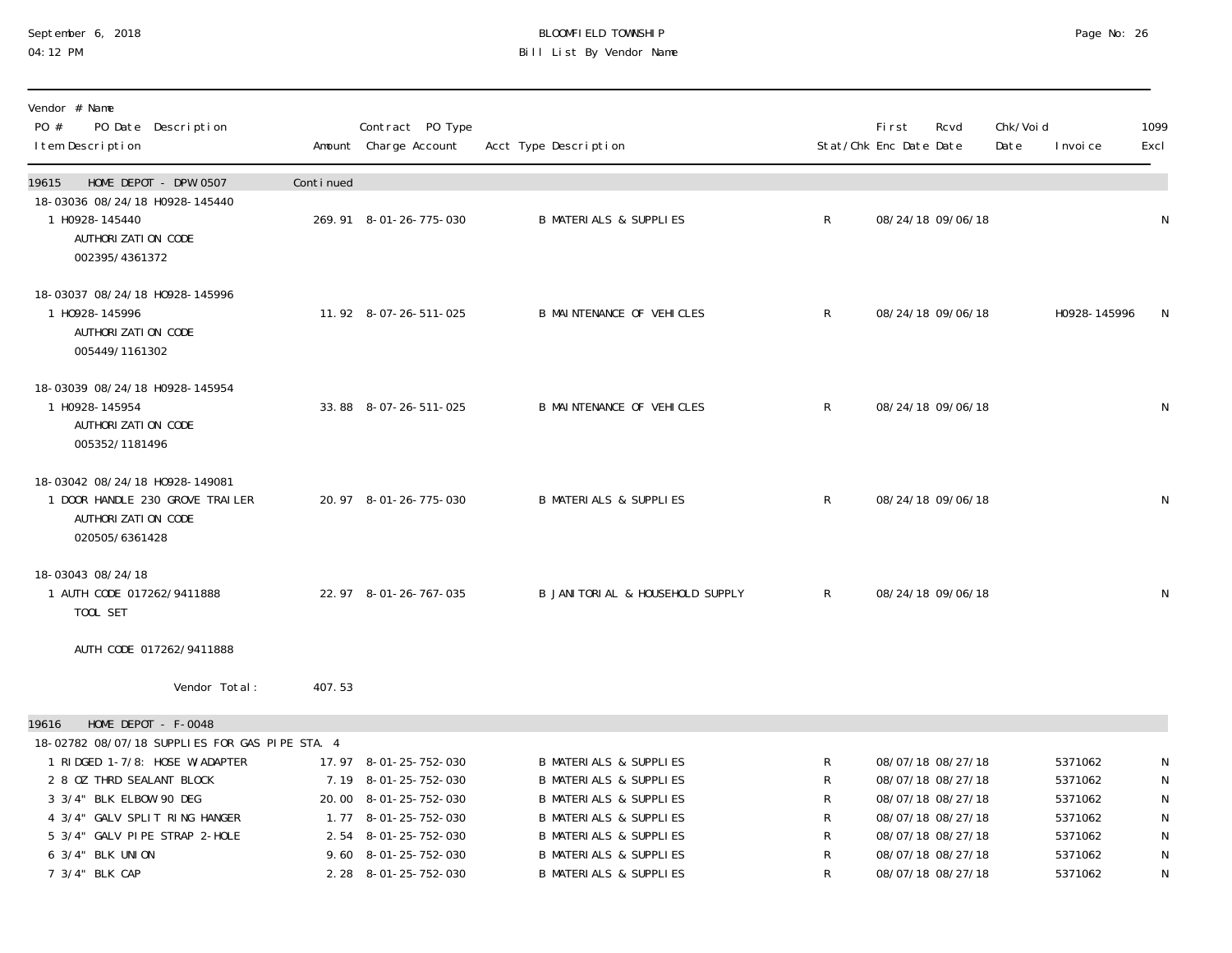# September 6, 2018 BLOOMFIELD TOWNSHIP Page No: 27 04:12 PM Bill List By Vendor Name

| Vendor # Name<br>PO #<br>PO Date Description<br>I tem Description                |           | Contract PO Type<br>Amount Charge Account | Acct Type Description             |              | <b>First</b><br>Stat/Chk Enc Date Date | Rcvd | Chk/Voi d<br>Date | I nvoi ce | 1099<br>Excl |
|----------------------------------------------------------------------------------|-----------|-------------------------------------------|-----------------------------------|--------------|----------------------------------------|------|-------------------|-----------|--------------|
| HOME DEPOT - F-0048<br>19616                                                     | Continued | Continued                                 |                                   |              |                                        |      |                   |           |              |
| 18-02782 08/07/18 SUPPLIES FOR GAS PIPE STA. 4<br>8 3/4" GAS BALL VALVE FPT      |           | 28.68 8-01-25-752-030                     | <b>B MATERIALS &amp; SUPPLIES</b> | R            | 08/07/18 08/27/18                      |      |                   | 5371062   |              |
| 9 3/4"X8" BLK NI PPLE                                                            |           | 4.31 8-01-25-752-030                      | <b>B MATERIALS &amp; SUPPLIES</b> | $\mathsf R$  | 08/07/18 08/27/18                      |      |                   | 5371062   | N            |
| 10 TAPCON 3/16 X 1-1/4 HEX HEAD                                                  |           | 12.45 8-01-25-752-030                     | <b>B MATERIALS &amp; SUPPLIES</b> | R            | 08/07/18 08/27/18                      |      |                   | 5371062   | $\mathsf N$  |
| 11 ROD THREADED ZINC                                                             |           | 1.97 8-01-25-752-030                      | <b>B MATERIALS &amp; SUPPLIES</b> | $\mathsf{R}$ | 08/07/18 08/27/18                      |      |                   | 5371062   | ${\sf N}$    |
| ASSORTED SUPPLIES FOR GAS PIPE<br>STATION 4                                      |           |                                           |                                   |              |                                        |      |                   |           |              |
|                                                                                  | 108.76    |                                           |                                   |              |                                        |      |                   |           |              |
| 18-02953 08/16/18 CE FULL MOTION TV WALL MOUNT                                   |           |                                           |                                   |              |                                        |      |                   |           |              |
| 1 CE FULL MOTION TV WALL MOUNT                                                   |           | 59.97 8-01-25-752-024                     | B MAINT. OF BLDG'S & FACILITIES   | R            | 08/16/18 08/29/18                      |      |                   | 9400877   | N            |
| 1 TV WALL MOUNT FOR DMS OFFICE - PD                                              |           |                                           |                                   |              |                                        |      |                   |           |              |
| 18-02954 08/16/18 CE FULL MOTION TV WALL MOUNT<br>1 CE FULL MOTION TV WALL MOUNT |           | 59.97 8-01-25-752-024                     | B MAINT. OF BLDG'S & FACILITIES   | $\mathsf{R}$ | 08/16/18 08/29/18                      |      |                   | 3028781   | N            |
| 1 TV WALL MOUNT FOR CHIEF'S OFFICE                                               |           |                                           |                                   |              |                                        |      |                   |           |              |
| 18-02955 08/16/18 SHOWER HEAD FOR D.C.'S ROOM<br>1 SHOWER HEAD FOR D.C.'S ROOM   |           | 41.98 8-01-25-752-024                     | B MAINT. OF BLDG'S & FACILITIES   | $\mathsf{R}$ | 08/16/18 08/29/18                      |      |                   | 1584358   | N            |
| 1-073950247801 WPIK TORRENT HNDHLD<br>9S CH                                      |           |                                           |                                   |              |                                        |      |                   |           |              |
| 18-02956 08/16/18 LIGHTS FOR GYM - FIRE HQ                                       |           |                                           |                                   |              |                                        |      |                   |           |              |
| 1 4' 2LT BASIC WRAP T8 32W                                                       |           | 173.92 8-01-25-752-024                    | B MAINT. OF BLDG'S & FACILITIES   | R            | 08/16/18 08/29/18                      |      |                   | 1361419   | N            |
| 2 TOGGLE BOLT C/P 3/16X3                                                         |           | 5.98 8-01-25-752-024                      | B MAINT. OF BLDG'S & FACILITIES   | R            | 08/16/18 08/29/18                      |      |                   | 1361419   | N            |
| 3 3/16X2" TGGLE BOLT M-HD DRL                                                    |           | 1.98 8-01-25-752-024                      | B MAINT. OF BLDG'S & FACILITIES   | R            | 08/16/18 08/29/18                      |      |                   | 1361419   | N            |
| 4 1/4" ZINC WASHERS                                                              |           | 2.36 8-01-25-752-024                      | B MAINT. OF BLDG'S & FACILITIES   | R            | 08/16/18 08/29/18                      |      |                   | 1361419   | N            |
|                                                                                  |           |                                           |                                   |              |                                        |      |                   |           |              |

SUPPLIES TO INSTALL LIGHTS IN HQ GYM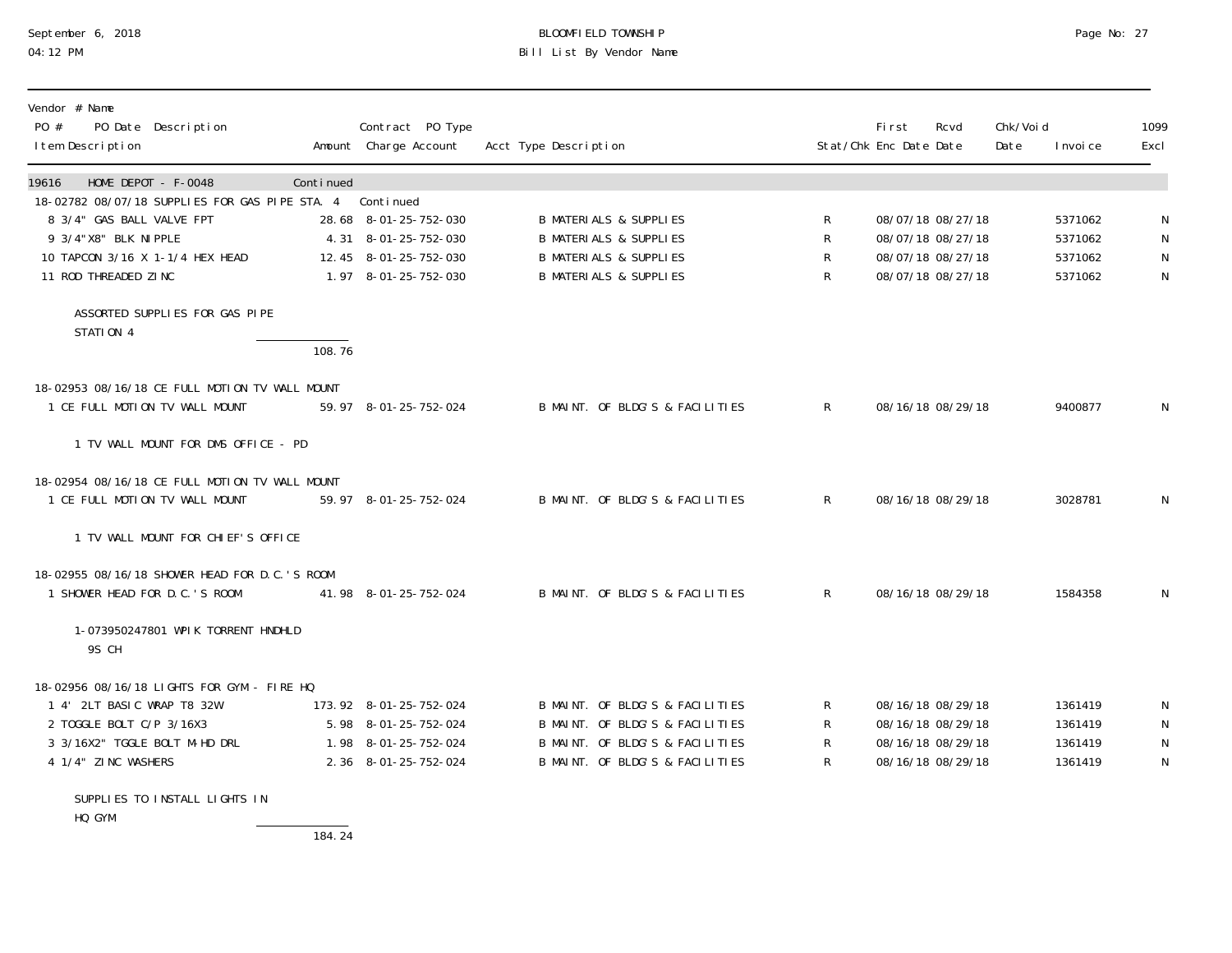#### September 6, 2018 BLOOMFIELD TOWNSHIP Page No: 28 04:12 PM Bill List By Vendor Name

| Vendor # Name<br>PO #<br>PO Date Description<br>I tem Description                             |           | Contract PO Type<br>Amount Charge Account       | Acct Type Description                                                  |                  | <b>First</b><br>Stat/Chk Enc Date Date | Rcvd                                   | Chk/Voi d<br>Date | I nvoi ce          | 1099<br>Excl |
|-----------------------------------------------------------------------------------------------|-----------|-------------------------------------------------|------------------------------------------------------------------------|------------------|----------------------------------------|----------------------------------------|-------------------|--------------------|--------------|
| HOME DEPOT - F-0048<br>19616                                                                  | Continued |                                                 |                                                                        |                  |                                        |                                        |                   |                    |              |
| 18-02981 08/20/18 ASSORTED SUPPLIES FOR STA. 4<br>1 ASSORTED SUPPLIES FOR STA. 4              |           | 103.63 8-01-25-752-030                          | <b>B MATERIALS &amp; SUPPLIES</b>                                      | R                |                                        | 08/20/18 08/29/18                      |                   | 9371218            | N            |
| 2 CREDIT RETURNED ITEMS                                                                       |           | 32.96-8-01-25-752-030                           | <b>B MATERIALS &amp; SUPPLIES</b>                                      | $\mathsf{R}$     |                                        | 08/20/18 08/29/18                      |                   | 9182104            | N            |
| CONNECTORS, NIPPLES, COUPLINGS,<br>BLACK TEE FOR STATION 4.                                   |           |                                                 |                                                                        |                  |                                        |                                        |                   |                    |              |
| RETURNED PREVIOUSLY PURCHASED ITEMS<br>THAT WERE NOT CORRECT.                                 |           |                                                 |                                                                        |                  |                                        |                                        |                   |                    |              |
|                                                                                               | 70.67     |                                                 |                                                                        |                  |                                        |                                        |                   |                    |              |
| 18-03046 08/24/18 ASSORTED SUPPLIES FOR FIRE HQ                                               |           |                                                 |                                                                        |                  |                                        |                                        |                   |                    |              |
| 1 EXT WALL MOUNT FIXTURES-BRONZE<br>2 ECONOMY HEAT/COOL THERMOSTAT                            |           | 149.91 8-01-25-752-024<br>18.88 8-01-25-752-024 | B MAINT. OF BLDG'S & FACILITIES<br>B MAINT. OF BLDG'S & FACILITIES     | R<br>R           |                                        | 08/24/18 09/06/18<br>08/24/18 09/06/18 |                   | 6361429<br>6361429 | N<br>N       |
| 3 1-1/4" ROUND BRASS KNOBS                                                                    |           | 6.56 8-01-25-752-024                            | B MAINT. OF BLDG'S & FACILITIES                                        | R                |                                        | 08/24/18 09/06/18                      |                   | 6029398            | N            |
| THERMOSTAT/LIGHT FIXTURES FOR HQ<br>BRASS KNOBS FOR CHIEF'S OFFICE CLOSET                     | 175.35    |                                                 |                                                                        |                  |                                        |                                        |                   |                    |              |
| 18-03084 08/27/18 TOILET PAPER HOLDERS & BRUSHES                                              |           |                                                 |                                                                        |                  |                                        |                                        |                   |                    |              |
| 1 BEST VALUE TP HOLDERS                                                                       |           | 68.64 8-01-25-752-030                           | <b>B MATERIALS &amp; SUPPLIES</b>                                      | R                |                                        | 08/27/18 09/06/18                      |                   | 2064036            | N            |
| 2 BETTER 3.0 FLAT CUT LATEX BRSH<br>3 BETTER 2.0 FLAT CUT LATEX BRSH                          |           | 10.46 8-01-25-752-030<br>8.36 8-01-25-752-030   | <b>B MATERIALS &amp; SUPPLIES</b><br><b>B MATERIALS &amp; SUPPLIES</b> | $\mathsf R$<br>R |                                        | 08/27/18 09/06/18<br>08/27/18 09/06/18 |                   | 2064036<br>2064036 | N<br>N       |
| TOILET PAPER HOLDERS FOR FIRE STATIONS<br>AND LATEX BRUSHES TO STAIN WATCH<br>DESK - FIRE HQ. |           |                                                 |                                                                        |                  |                                        |                                        |                   |                    |              |
|                                                                                               | 87.46     |                                                 |                                                                        |                  |                                        |                                        |                   |                    |              |
| 18-03111 08/29/18 1LT SPOT LIGHT BRONZE/HQ                                                    |           |                                                 |                                                                        |                  |                                        |                                        |                   |                    |              |
| 1 1LT SPOT LIGHT BRONZE/HQ                                                                    |           | 19.67 8-01-25-752-024                           | B MAINT. OF BLDG'S & FACILITIES                                        | $\mathsf{R}$     |                                        | 08/29/18 09/06/18                      |                   | 405946             | N            |
| BRONZE SPOT LIGHT FOR FIRE HQ                                                                 |           |                                                 |                                                                        |                  |                                        |                                        |                   |                    |              |

HALLWAY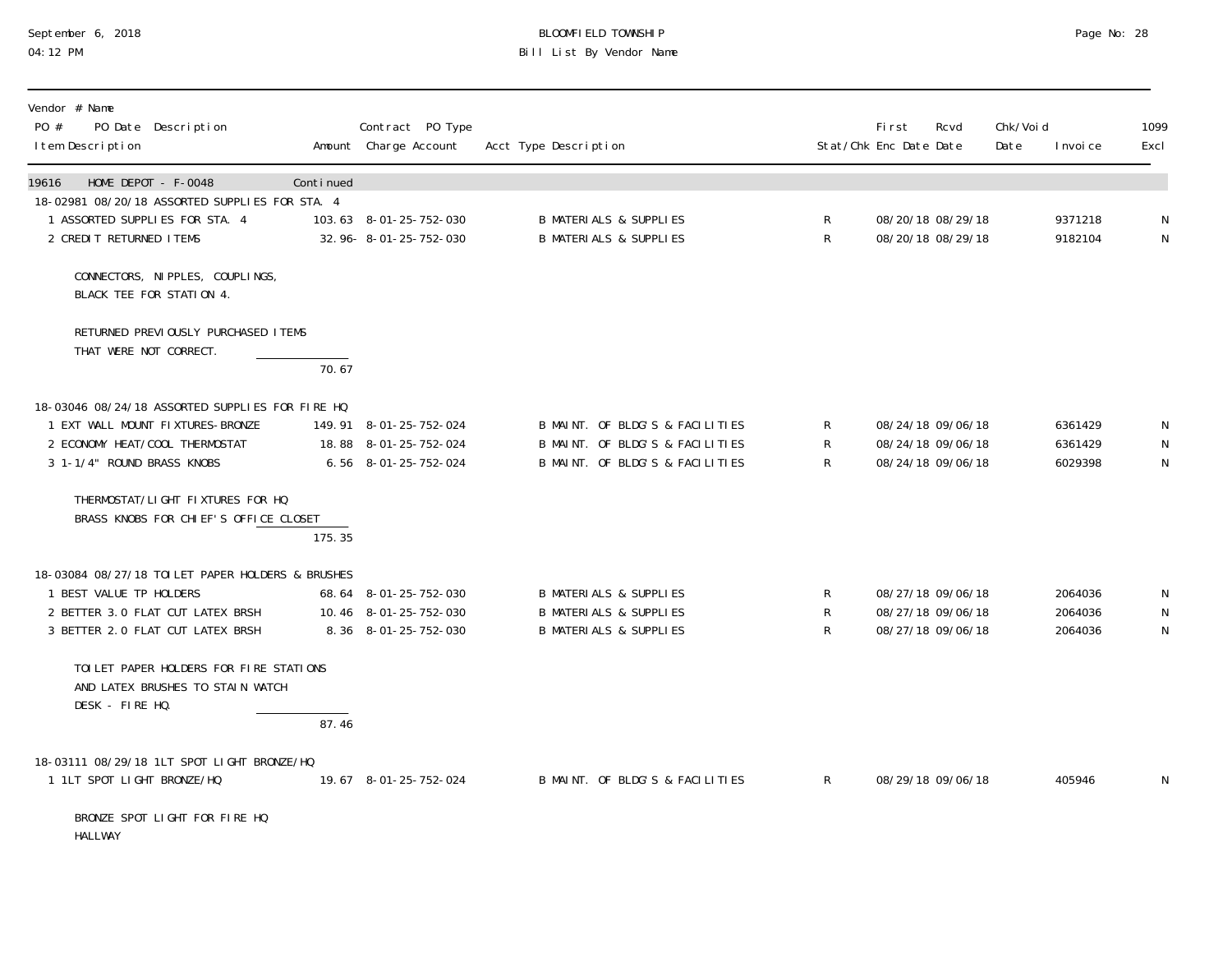## September 6, 2018 BLOOMFIELD TOWNSHIP Page No: 29 04:12 PM Bill List By Vendor Name

| Vendor # Name<br>PO #<br>PO Date Description<br>I tem Description                                                                                                                                                          |                 | Contract PO Type<br>Amount Charge Account                                                     | Acct Type Description                                                                                                                            |                   | First<br>Stat/Chk Enc Date Date | Rcvd                                                                             | Chk/Voi d<br>Date | I nvoi ce                                | 1099<br>Excl                     |
|----------------------------------------------------------------------------------------------------------------------------------------------------------------------------------------------------------------------------|-----------------|-----------------------------------------------------------------------------------------------|--------------------------------------------------------------------------------------------------------------------------------------------------|-------------------|---------------------------------|----------------------------------------------------------------------------------|-------------------|------------------------------------------|----------------------------------|
| HOME DEPOT - F-0048<br>19616<br>18-03112 08/29/18 SUPPLIES TO FIX WALLS IN FPB<br>1 USG AP LIGHT DUST CONTROL PAIL<br>2 SCOTCH EXTREME 1" X 3" CLR STP<br>3 WSTR ULTRA PRO NP 3.0 BRUSH<br>4 3M DRYWAL SANDING SPONGE FINE | Continued       | 7.76 8-01-25-752-130<br>7.14 8-01-25-752-130<br>14.47 8-01-25-752-130<br>8.96 8-01-25-752-130 | <b>B MATERIALS &amp; SUPPLIES</b><br><b>B MATERIALS &amp; SUPPLIES</b><br><b>B MATERIALS &amp; SUPPLIES</b><br><b>B MATERIALS &amp; SUPPLIES</b> | R<br>R<br>R<br>R  |                                 | 08/29/18 09/06/18<br>08/29/18 09/06/18<br>08/29/18 09/06/18<br>08/29/18 09/06/18 |                   | 9032831<br>9032831<br>9032831<br>9032831 | N<br>${\sf N}$<br>${\sf N}$<br>N |
| SUPPLIES TO FIX WALLS IN FIRE PREVENTION<br><b>BUREAU</b>                                                                                                                                                                  | 38.33           |                                                                                               |                                                                                                                                                  |                   |                                 |                                                                                  |                   |                                          |                                  |
| Vendor Total:                                                                                                                                                                                                              | 846.40          |                                                                                               |                                                                                                                                                  |                   |                                 |                                                                                  |                   |                                          |                                  |
| 19618<br>HOME DEPOT $R - 9966$<br>18-02827 08/09/18 27 GALLON TOTES<br>1 27 GALLON TOTES<br>RECEI PT# 0928 06 03621                                                                                                        |                 | 89.80 R-14-20-854-031                                                                         | <b>B SUMMER CONCERT SERIES</b>                                                                                                                   | $\mathsf{R}$      |                                 | 08/09/18 08/28/18                                                                |                   | 0928 06 03621                            | <sup>N</sup>                     |
| Vendor Total:                                                                                                                                                                                                              | 89.80           |                                                                                               |                                                                                                                                                  |                   |                                 |                                                                                  |                   |                                          |                                  |
| <b>I MMEDI CENTER</b><br>21415<br>18-02737 08/01/18 PRE-EMPLOY PHYS-FF CALDARELLA<br>1 EVALUATION AND MANAGEM<br>2 CARDI OVASCULAR STRESS TEST<br>FOR PROFESSIONAL SERVICES<br>PRE-EMPLOY PHYSICAL                         |                 | 300.00 8-01-23-733-093<br>300.00 8-01-23-733-093                                              | <b>B MEDICAL EXPENSES</b><br><b>B MEDICAL EXPENSES</b>                                                                                           | R<br>R            |                                 | 08/01/18 08/28/18<br>08/01/18 08/28/18                                           |                   | 82510<br>82510                           | N<br>${\sf N}$                   |
| FF CHRISTOPHER CALDARELLA                                                                                                                                                                                                  |                 |                                                                                               |                                                                                                                                                  |                   |                                 |                                                                                  |                   |                                          |                                  |
| DATE OF SERVICE: 7/13/18                                                                                                                                                                                                   | 600.00          |                                                                                               |                                                                                                                                                  |                   |                                 |                                                                                  |                   |                                          |                                  |
| 18-02738 08/01/18 PRE-EMPLOY PHYS. -FF C.<br>1 EVALUATION AND MANAGEM<br>2 CARDI OVASCULAR STRESS TEST<br>FOR PROFESSIONAL SERVICES<br>PRE-EMPLOY PHYSICAL                                                                 | <b>CARCHI A</b> | 300.00 8-01-23-733-093<br>300.00 8-01-23-733-093                                              | <b>B MEDICAL EXPENSES</b><br><b>B MEDICAL EXPENSES</b>                                                                                           | R<br>$\mathsf{R}$ |                                 | 08/01/18 08/31/18<br>08/01/18 08/31/18                                           |                   | 82512<br>82512                           | N<br>N                           |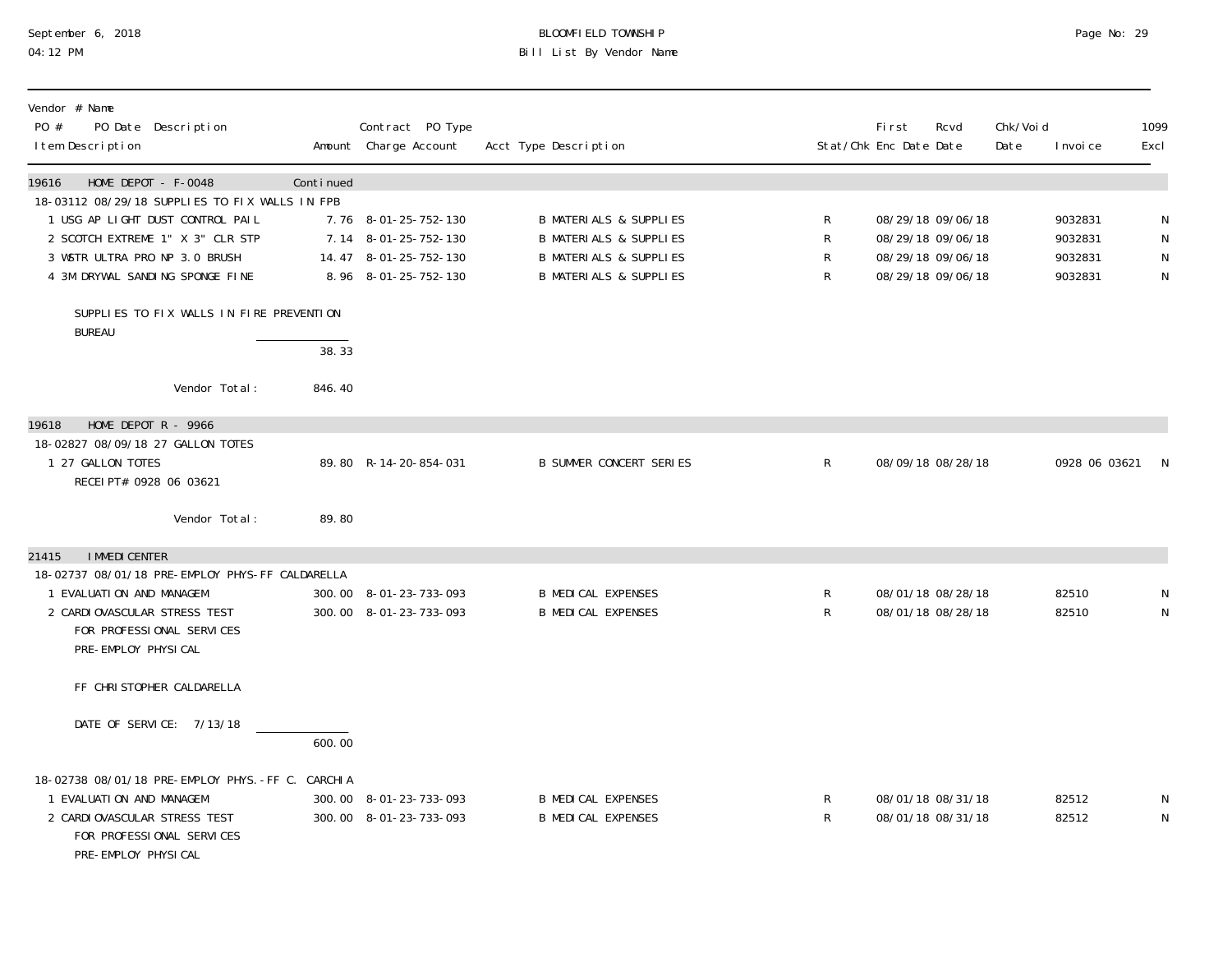# September 6, 2018 **BLOOMFIELD TOWNSHIP** BLOOMFIELD TOWNSHIP BLOOMFIELD TOWNSHIP Page No: 30<br>04:12 PM Bill List By Vendor Name

| Vendor # Name<br>PO #<br>PO Date Description<br>I tem Description                                                   |           | Contract PO Type<br>Amount Charge Account | Acct Type Description     |              | First<br>Rcvd<br>Stat/Chk Enc Date Date | Chk/Voi d<br>Date<br>I nvoi ce | 1099<br>Excl |
|---------------------------------------------------------------------------------------------------------------------|-----------|-------------------------------------------|---------------------------|--------------|-----------------------------------------|--------------------------------|--------------|
| <b>I MMEDI CENTER</b><br>21415<br>18-02738 08/01/18 PRE-EMPLOY PHYS. -FF C. CARCHIA Continued<br>FF CLAUDIO CARCHIA | Continued |                                           |                           |              |                                         |                                |              |
| DATE OF SERVICE: 7/13/18                                                                                            | 600.00    |                                           |                           |              |                                         |                                |              |
| 18-02769 08/03/18 NEW HIRE PHYSICALS<br>1 NEW HIRE PHYSICALS<br>SLEO'S                                              |           | 1, 200. 00 8-01-23-733-093                | <b>B MEDICAL EXPENSES</b> | $\mathsf{R}$ | 08/03/18 08/28/18                       |                                | N            |
| M. FALCO<br>7/24/18                                                                                                 |           |                                           |                           |              |                                         |                                |              |
| D' ALESSIO<br>7/20/18                                                                                               |           |                                           |                           |              |                                         |                                |              |
| TEDESCO<br>7/20/18                                                                                                  |           |                                           |                           |              |                                         |                                |              |
| <b>PALERMO</b><br>7/25/18                                                                                           |           |                                           |                           |              |                                         |                                |              |
| 18-02771 08/03/18 RETURN TO WORK<br>1 RETURN TO WORK<br>PAGAN<br>7/21/18                                            |           | 190.00 8-01-23-733-093                    | <b>B MEDICAL EXPENSES</b> | $\mathsf R$  | 08/03/18 08/28/18                       |                                | ${\sf N}$    |
| 18-02867 08/09/18 RETURN TO WORK<br>1 RETURN TO WORK<br>7/31/18                                                     |           | 125.00 8-01-23-733-093                    | <b>B MEDICAL EXPENSES</b> | $\mathsf{R}$ | 08/09/18 08/31/18                       | 43752                          | N            |
| PO GONZALEZ                                                                                                         |           |                                           |                           |              |                                         |                                |              |
| Manders Tabel                                                                                                       | 2.745.00  |                                           |                           |              |                                         |                                |              |

Vendor Iotal: 2, 115.00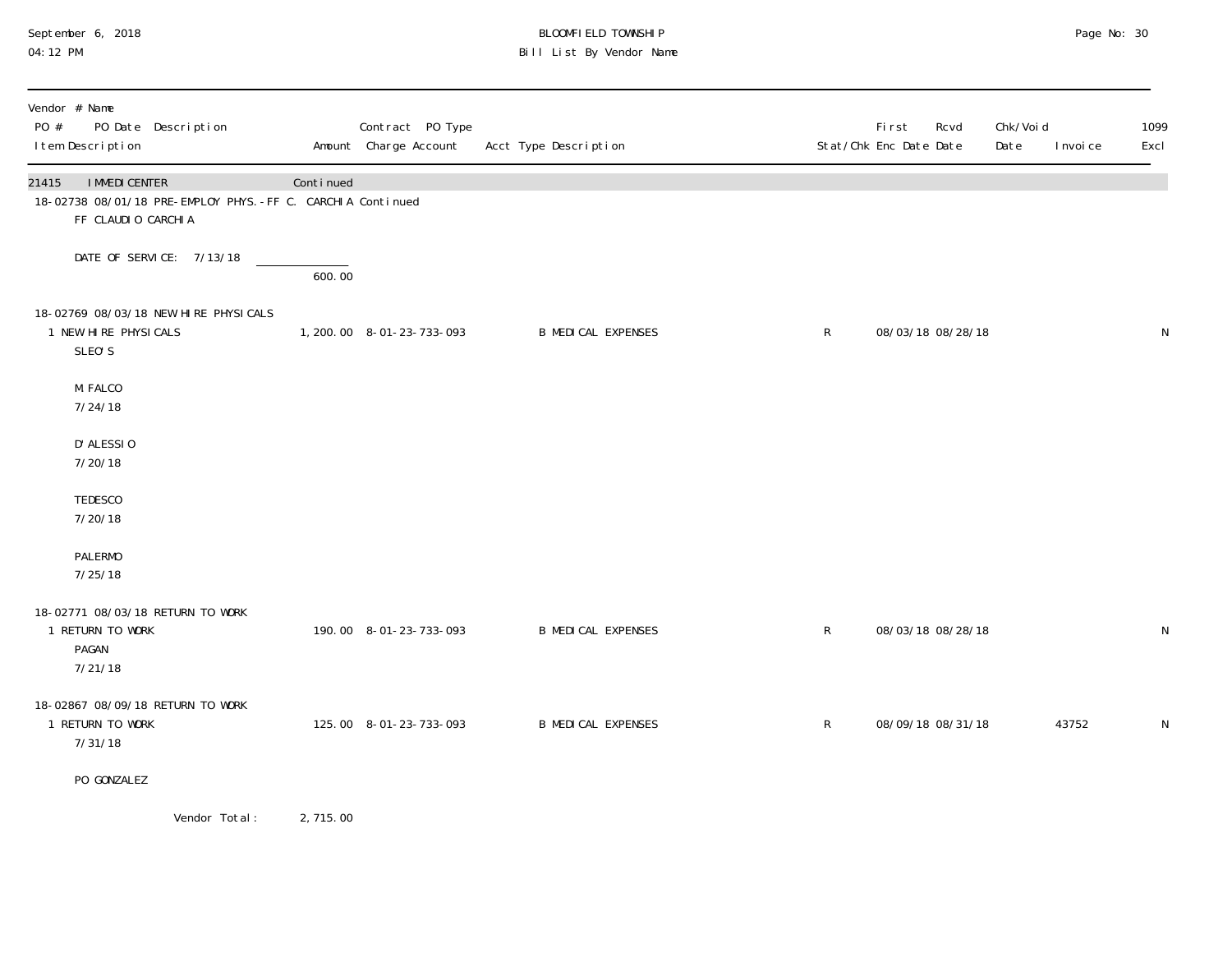# September 6, 2018 BLOOMFIELD TOWNSHIP Page No: 31 04:12 PM Bill List By Vendor Name

| Vendor # Name<br>PO #<br>PO Date Description<br>I tem Description                     |            | Contract PO Type<br>Amount Charge Account | Acct Type Description                          |              | Fi rst<br>Stat/Chk Enc Date Date | Rcvd              | Chk/Voi d<br>Date<br>I nvoi ce | 1099<br>Excl |
|---------------------------------------------------------------------------------------|------------|-------------------------------------------|------------------------------------------------|--------------|----------------------------------|-------------------|--------------------------------|--------------|
| IMPEROO5 IMPERIAL BAG & PAPER CO. LLC                                                 |            |                                           |                                                |              |                                  |                   |                                |              |
| 18-02408 07/09/18 ASSORTED HOUSE SUPPLIES                                             |            |                                           |                                                |              |                                  |                   |                                |              |
| 1 #136STKB-60" WOOD STK W/METAL                                                       |            | 45.00 8-01-25-752-035                     | B JANITORIAL & HOUSEHOLD SUPPLY                | R            |                                  | 07/09/18 08/28/18 |                                | N            |
| 2 #PALLQ32-PALMOLIVE DISH DETERG                                                      |            | 104.72 8-01-25-752-035                    | B JANI TORI AL & HOUSEHOLD SUPPLY              | R            |                                  | 07/09/18 08/28/18 |                                | N            |
| 3 #2PLYTI SSUE-CAREFREE TOIL. PPR                                                     |            | 130.00 8-01-25-752-035                    | B JANI TORI AL & HOUSEHOLD SUPPLY              | R            |                                  | 07/09/18 08/28/18 |                                | N            |
| 4 #35417-CLOROX CLEAN-UP SPRAY                                                        |            | 119.40 8-01-25-752-035                    | B JANITORIAL & HOUSEHOLD SUPPLY                | R            |                                  | 07/09/18 08/28/18 |                                | N            |
| 5 #HRTK6800-PREM. KRAFT ROLL TWL                                                      |            | 165.00 8-01-25-752-035                    | B JANI TORI AL & HOUSEHOLD SUPPLY              | R            |                                  | 07/09/18 08/28/18 |                                | N            |
| 6 #F00044-AMMONI ATED GLASS CLNR                                                      |            | 129.30 8-01-25-752-035                    | B JANI TORI AL & HOUSEHOLD SUPPLY              | R            |                                  | 07/09/18 08/28/18 |                                | ${\sf N}$    |
| 7 #EXAMXL-GLOVES VINYL XL                                                             |            | 51.60 8-01-25-752-035                     | B JANI TORI AL & HOUSEHOLD SUPPLY              | R            |                                  | 07/09/18 08/28/18 |                                | ${\sf N}$    |
| 8 EXAMLG-GLOVE VINYL LG PWDR FR                                                       |            | 51.60 8-01-25-752-035                     | B JANI TORI AL & HOUSEHOLD SUPPLY              | R            |                                  | 07/09/18 08/28/18 |                                | N            |
| 9 F32T8CW-TRIMLINE 2 PRONG BULBS                                                      |            | 349.75 8-01-25-752-035                    | B JANI TORI AL & HOUSEHOLD SUPPLY              | R            |                                  | 07/09/18 08/28/18 |                                | N            |
| ASSORTED HOUSE SUPPLIES FOR ALL FIRE<br>STATIONS                                      |            |                                           |                                                |              |                                  |                   |                                |              |
|                                                                                       | 1, 146.37  |                                           |                                                |              |                                  |                   |                                |              |
| Vendor Total:                                                                         | 1, 146. 37 |                                           |                                                |              |                                  |                   |                                |              |
| JEWI SOO5 JEWI SH FAMI LY SERVICE<br>18-02073 06/14/18 LGBTQ EVENTS DURING PRIDE MONT |            |                                           |                                                |              |                                  |                   |                                |              |
| 1 LGBTQ EVENTS DURING PRIDE MONT<br>PAULA PEIKES<br>SONIA MULERO<br>STEPHANI E CRUZ   |            | 180.00 8-01-27-794-042                    | <b>B EDUCATION &amp; TRAINING</b>              | $\mathsf{R}$ |                                  | 06/14/18 09/06/18 |                                | N            |
| LOIS MCAULIFFE                                                                        |            |                                           |                                                |              |                                  |                   |                                |              |
| Vendor Total:                                                                         | 180.00     |                                           |                                                |              |                                  |                   |                                |              |
| JOE MILANO<br>32280                                                                   |            |                                           |                                                |              |                                  |                   |                                |              |
| 18-02831 08/09/18 DJ SERVICE FOR CAMP CARNIVAL                                        |            |                                           |                                                |              |                                  |                   |                                |              |
| 1 DJ SERVICE FOR CAMP CARNIVAL                                                        |            | 350.00 R-14-20-854-030                    | <b>B MATERIALS &amp; SUPPLIES</b>              | R            |                                  | 08/09/18 08/31/18 |                                | N            |
| Vendor Total:                                                                         | 350.00     |                                           |                                                |              |                                  |                   |                                |              |
|                                                                                       |            |                                           |                                                |              |                                  |                   |                                |              |
| JOHN GARCIA CONSTRUCTION CO. I<br>24600                                               |            |                                           |                                                |              |                                  |                   |                                |              |
| 18-02693 07/31/18 SANI TARY SEWER UPGRADE                                             |            |                                           |                                                |              |                                  |                   |                                |              |
| 1 SANI TARY SEWER UPGRADE                                                             |            |                                           | B RELINING, RECONSTRUCT., UPGRADES SEWER SYS R |              |                                  | 07/31/18 08/28/18 | 3446                           | N            |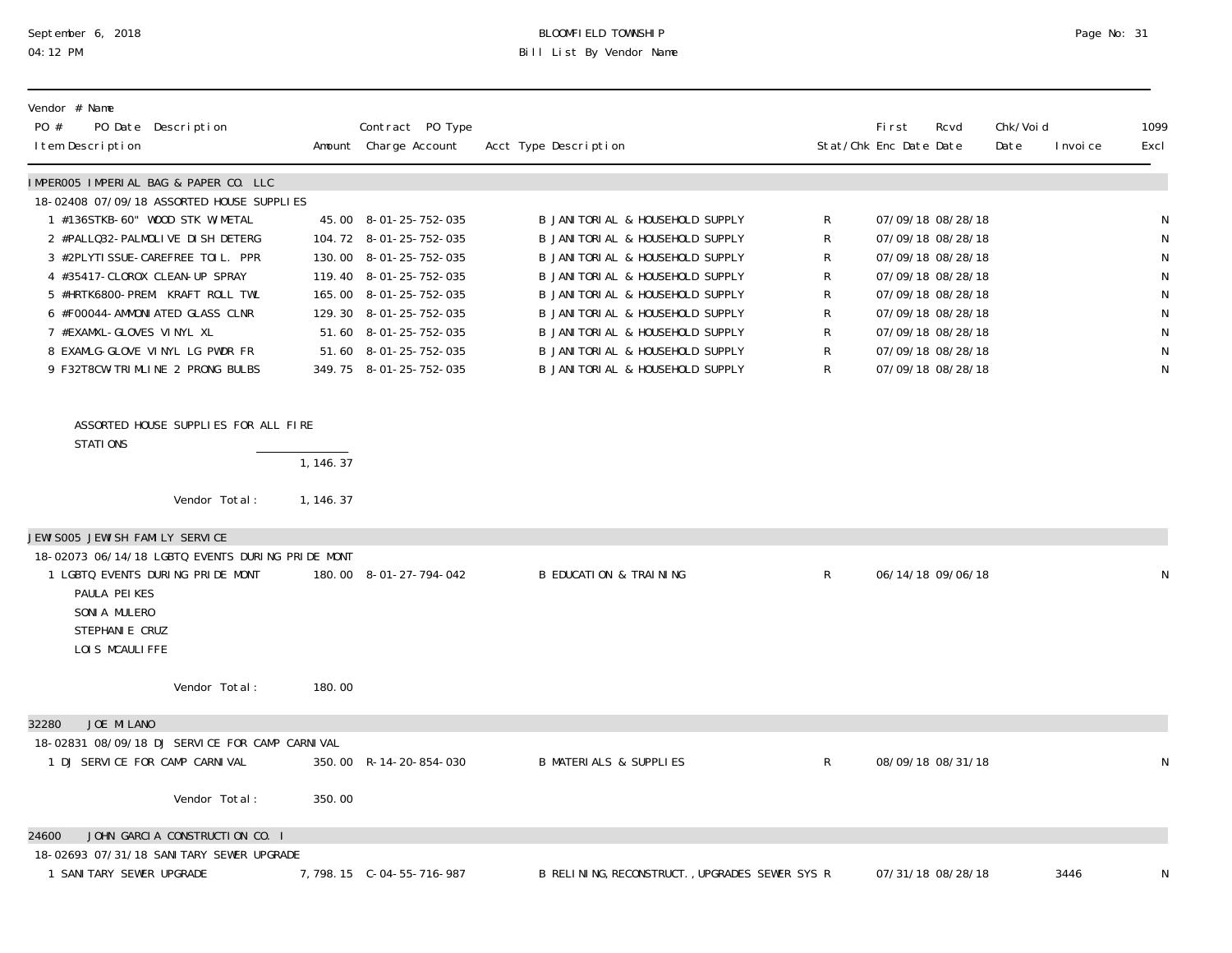# September 6, 2018 **BLOOMFIELD TOWNSHIP** BLOOMFIELD TOWNSHIP BLOOMFIELD TOWNSHIP Page No: 32<br>04:12 PM Bill List By Vendor Name

| PO #  | Vendor # Name<br>I tem Description          | PO Date Description                                                                   |                                            | Contract PO Type<br>Amount Charge Account | Acct Type Description             |              | <b>First</b><br>Rcvd<br>Stat/Chk Enc Date Date | Chk/Voi d<br>Date<br>I nvoi ce | 1099<br>Excl |
|-------|---------------------------------------------|---------------------------------------------------------------------------------------|--------------------------------------------|-------------------------------------------|-----------------------------------|--------------|------------------------------------------------|--------------------------------|--------------|
| 24600 | I NVOI CE #3446                             | JOHN GARCIA CONSTRUCTION CO. I Continued<br>18-02693 07/31/18 SANI TARY SEWER UPGRADE |                                            | Conti nued                                |                                   |              |                                                |                                |              |
|       | 121 NEWARK AVENUE                           | SANITARY SEWER LATERAL UPGRADE AT                                                     |                                            |                                           |                                   |              |                                                |                                |              |
|       | 1 PHASE 2 VALVE EXERCISING                  | 18-03100 08/28/18 PROFESSIONAL SERVICES                                               |                                            | 29, 189. 99  W-06-55-589-592              | B WATER MAIN REPL. COOLIDGE AVE.  | $\mathsf{R}$ | 08/28/18 09/06/18                              |                                | N            |
|       |                                             | PHASE 2 VALVE EXERCISING PROGRAM                                                      |                                            |                                           |                                   |              |                                                |                                |              |
|       |                                             | ORIGINAL CONTRACT AMOUNT:                                                             | \$164, 405.00                              |                                           |                                   |              |                                                |                                |              |
|       | ESTIMATE #1                                 |                                                                                       |                                            |                                           |                                   |              |                                                |                                |              |
|       | LESS 2% RETAINAGE:<br>TOTAL DUE ESTIMATE #1 | WORK COMPLETED TO DATE:                                                               | \$29,785.70<br>595.71<br>\$<br>\$29,189.99 |                                           |                                   |              |                                                |                                |              |
|       |                                             | Vendor Total:                                                                         | 36, 988. 14                                |                                           |                                   |              |                                                |                                |              |
|       | JOHNROO5 JOHN RATTA                         | 18-02764 08/03/18 PROGRAM REFUND                                                      |                                            |                                           |                                   |              |                                                |                                |              |
|       | 1 PROGRAM REFUND<br>DUE TO LOW ENROLLMENT   |                                                                                       |                                            | 75.00 R-14-20-854-030                     | <b>B MATERIALS &amp; SUPPLIES</b> | $\mathsf R$  | 08/03/18 08/31/18                              | 6073071                        | N            |
|       |                                             | Vendor Total:                                                                         | 75.00                                      |                                           |                                   |              |                                                |                                |              |
| 13814 | JOSEPH P. FISCHER                           | 18-02832 08/09/18 FOREST GLEN CAMP MAGIC SHOW<br>1 FOREST GLEN CAMP MAGIC SHOW        |                                            | 325.00 R-14-20-854-030                    | <b>B MATERIALS &amp; SUPPLIES</b> | R            | 08/09/18 08/31/18                              |                                | N            |
|       |                                             | Vendor Total:                                                                         | 325.00                                     |                                           |                                   |              |                                                |                                |              |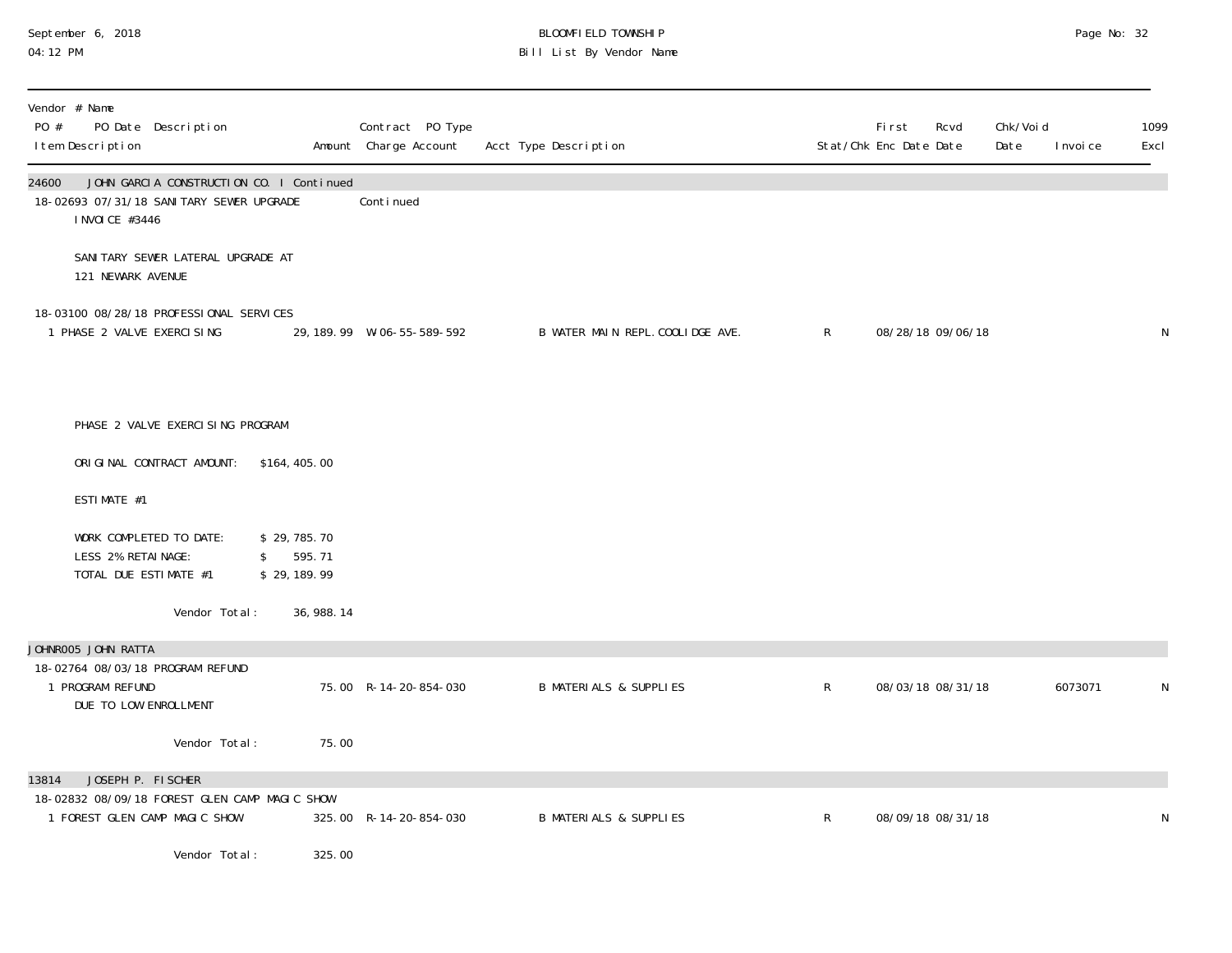#### September 6, 2018 BLOOMFIELD TOWNSHIP Page No: 33 04:12 PM Bill List By Vendor Name

| Vendor # Name<br>PO #<br>I tem Description                                                                                    | PO Date Description                   |           | Contract PO Type<br>Amount Charge Account | Acct Type Description             |              | <b>First</b><br>Rcvd<br>Stat/Chk Enc Date Date | Chk/Voi d<br>Date<br>I nvoi ce | 1099<br>Excl |
|-------------------------------------------------------------------------------------------------------------------------------|---------------------------------------|-----------|-------------------------------------------|-----------------------------------|--------------|------------------------------------------------|--------------------------------|--------------|
| JOSEPH PI SAURO<br>39800                                                                                                      |                                       |           |                                           |                                   |              |                                                |                                |              |
| 18-02996 08/21/18 REIMBURSEMENT<br>1 REI MBURSEMENT<br><b>GARDEN STATE MLS - DUES</b>                                         |                                       |           | 164.09 8-01-20-710-042                    | <b>B EDUCATION &amp; TRAINING</b> | $\mathsf{R}$ | 08/21/18 08/29/18                              |                                | N            |
| 7-1-18 TO 12-31-18                                                                                                            |                                       | \$62.09   |                                           |                                   |              |                                                |                                |              |
| $8 - 9 - 18$                                                                                                                  | TRAVEL TO VENDOR - REMINGTON, VERNICK |           |                                           |                                   |              |                                                |                                |              |
|                                                                                                                               |                                       | \$101.59  |                                           |                                   |              |                                                |                                |              |
|                                                                                                                               | Vendor Total:                         | 164.09    |                                           |                                   |              |                                                |                                |              |
| JUANI 005 JUANI TA E. LI VINGSTON                                                                                             |                                       |           |                                           |                                   |              |                                                |                                |              |
| 18-02814 08/09/18 SECURITY<br>1 SECURITY<br>YVONNE SAMPSON                                                                    |                                       |           | 2, 100.00 G-02-40-359-002                 | <b>B CY 2018 SSH</b>              | $\mathsf{R}$ | 08/09/18 09/06/18                              |                                | N            |
|                                                                                                                               | Vendor Total:                         | 2, 100.00 |                                           |                                   |              |                                                |                                |              |
| <b>KAREN LORE</b><br>30007                                                                                                    |                                       |           |                                           |                                   |              |                                                |                                |              |
| 18-02808 08/09/18 LICENSURE<br>1 LI CENSURE                                                                                   |                                       |           | 160.00 8-01-27-794-029                    | <b>B LICENSURE</b>                | $\mathsf{R}$ | 08/09/18 08/24/18                              |                                | N            |
|                                                                                                                               | Vendor Total:                         | 160.00    |                                           |                                   |              |                                                |                                |              |
| KIM DOLAN<br>9106                                                                                                             |                                       |           |                                           |                                   |              |                                                |                                |              |
| 18-02835 08/09/18 CLINIC HOURS JULY/AUG. 2018<br>1 CLINIC HOURS JULY/AUG. 2018<br>7/10 4.5 HRS<br>7/24 4.5 HRS<br>8/7 4.5 HRS |                                       |           | 1,890.00 8-01-27-794-028                  | B CONSULTING & PROFESS. SERVICES  | $\mathsf{R}$ | 08/09/18 09/06/18                              |                                | $\mathsf N$  |
|                                                                                                                               |                                       |           |                                           |                                   |              |                                                |                                |              |

Vendor Total: 1,890.00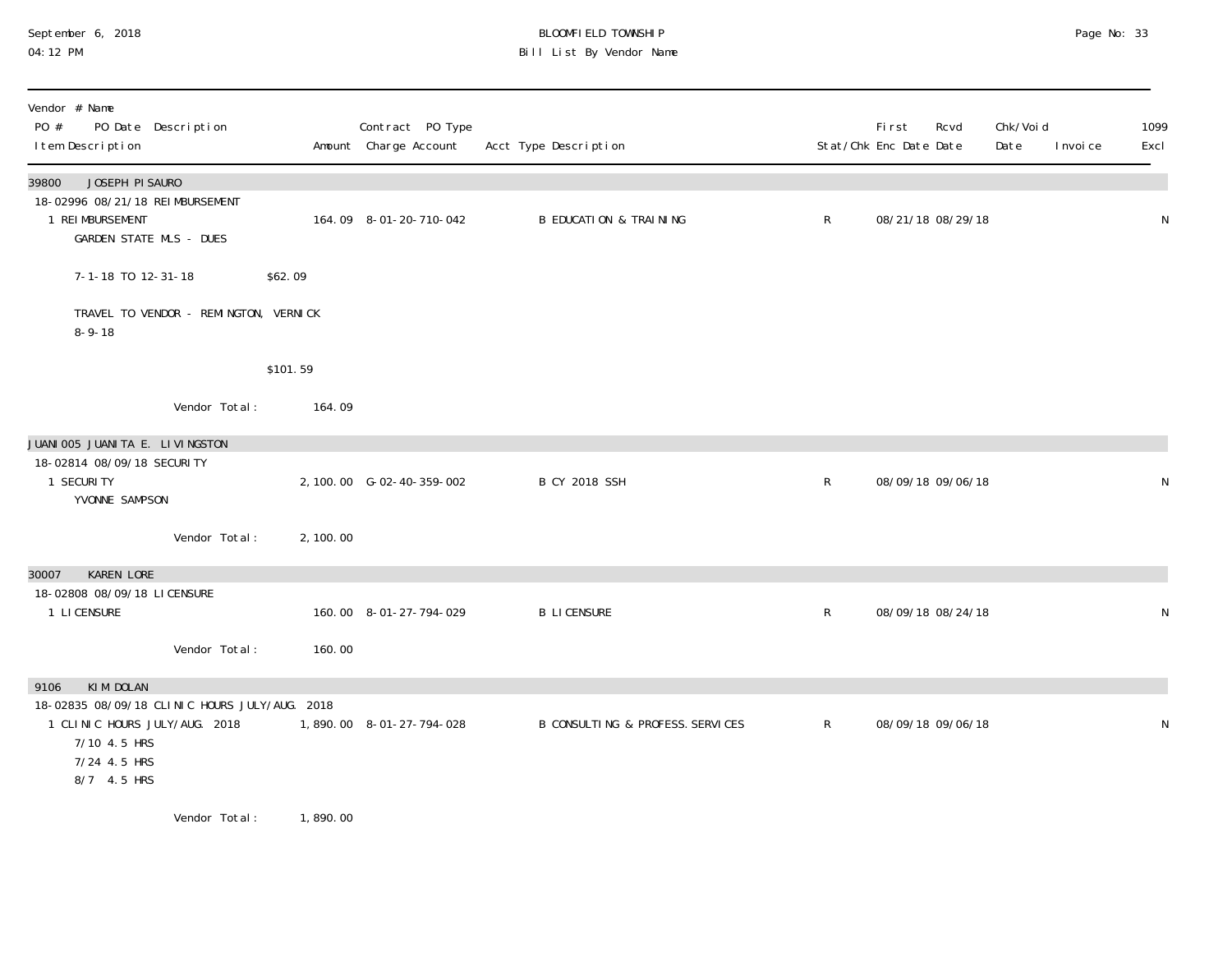#### September 6, 2018 BLOOMFIELD TOWNSHIP Page No: 34 04:12 PM Bill List By Vendor Name

| Vendor # Name<br>PO #<br>PO Date Description<br>I tem Description                                                                                                                                                                                 |          | Contract PO Type<br>Amount Charge Account | Acct Type Description             |              | First<br>Stat/Chk Enc Date Date | Rcvd              | Chk/Voi d<br>Date | I nvoi ce      | 1099<br>Excl |
|---------------------------------------------------------------------------------------------------------------------------------------------------------------------------------------------------------------------------------------------------|----------|-------------------------------------------|-----------------------------------|--------------|---------------------------------|-------------------|-------------------|----------------|--------------|
| 28553<br>LANGUAGE SERVICES ASSOCIATES<br>18-02465 07/11/18<br>$\mathbf{1}$<br>INTERPRETING BY PHONE                                                                                                                                               |          | 40.00 8-01-33-830-028                     | B CONSULTANT & PROFESSIONAL SERV  | $\mathsf{R}$ |                                 | 07/11/18 08/28/18 |                   | 1157959        | N            |
| TELEPHONIC CHARGE: 4/1/18 TO 4/30/18                                                                                                                                                                                                              |          |                                           |                                   |              |                                 |                   |                   |                |              |
| Vendor Total:                                                                                                                                                                                                                                     | 40.00    |                                           |                                   |              |                                 |                   |                   |                |              |
| LAW OFFICES OF JAMES V. POMACO<br>40424<br>18-02734 08/01/18 JULY PUBLIC DEFENDER<br>1 JULY PUBLIC DEFENDER<br>Vendor Total:                                                                                                                      | 1,400.00 | 1,400.00 8-01-33-857-028                  | B CONSULTANT & PROFESSIONAL SERV  | $\mathsf R$  |                                 | 08/01/18 08/28/18 |                   | <b>JULY 31</b> | N            |
| LEAGUE OF MUNICIPALITIES<br>28968<br>18-03061 08/24/18 Seminar Oct 17, 2018<br>1 Seminar Oct 17, 2018<br>Mi cheal Parl avecchi o<br>Township Director<br>Seminar:<br>Navigating the Slippery Slope of Ethics<br>October 17, 2018 Hasbrouck Hights |          | 70.00 8-01-20-712-042                     | <b>B EDUCATION &amp; TRAINING</b> | $\mathsf R$  |                                 | 08/24/18 09/06/18 |                   | OCTOBER172018  | -N           |
| 18-03062 08/24/18 103rd Annual League Conf<br>1 103rd Annual League Conf<br>103 Annual League Conference<br>Registrations for<br>Michael Parlavecchio (Director of Law)<br>Steven Martino (Assist. Director of Law)                               |          | 110.00 8-01-20-712-042                    | <b>B EDUCATION &amp; TRAINING</b> | $\mathsf{R}$ |                                 | 08/24/18 09/06/18 |                   | NOV13_15       | N            |
| Vendor Total:                                                                                                                                                                                                                                     | 180.00   |                                           |                                   |              |                                 |                   |                   |                |              |
| LIBEROO5 LIBERTY ASSOCIATES, LLC<br>18-02405 07/09/18 RENT<br>1 RENT<br>RAQUEL LEDESMA<br>189 LIBERTY STREET APT 8                                                                                                                                |          | 1, 115.00 G-02-40-359-002                 | <b>B CY 2018 SSH</b>              | $\mathsf R$  |                                 | 07/09/18 09/06/18 |                   |                | N            |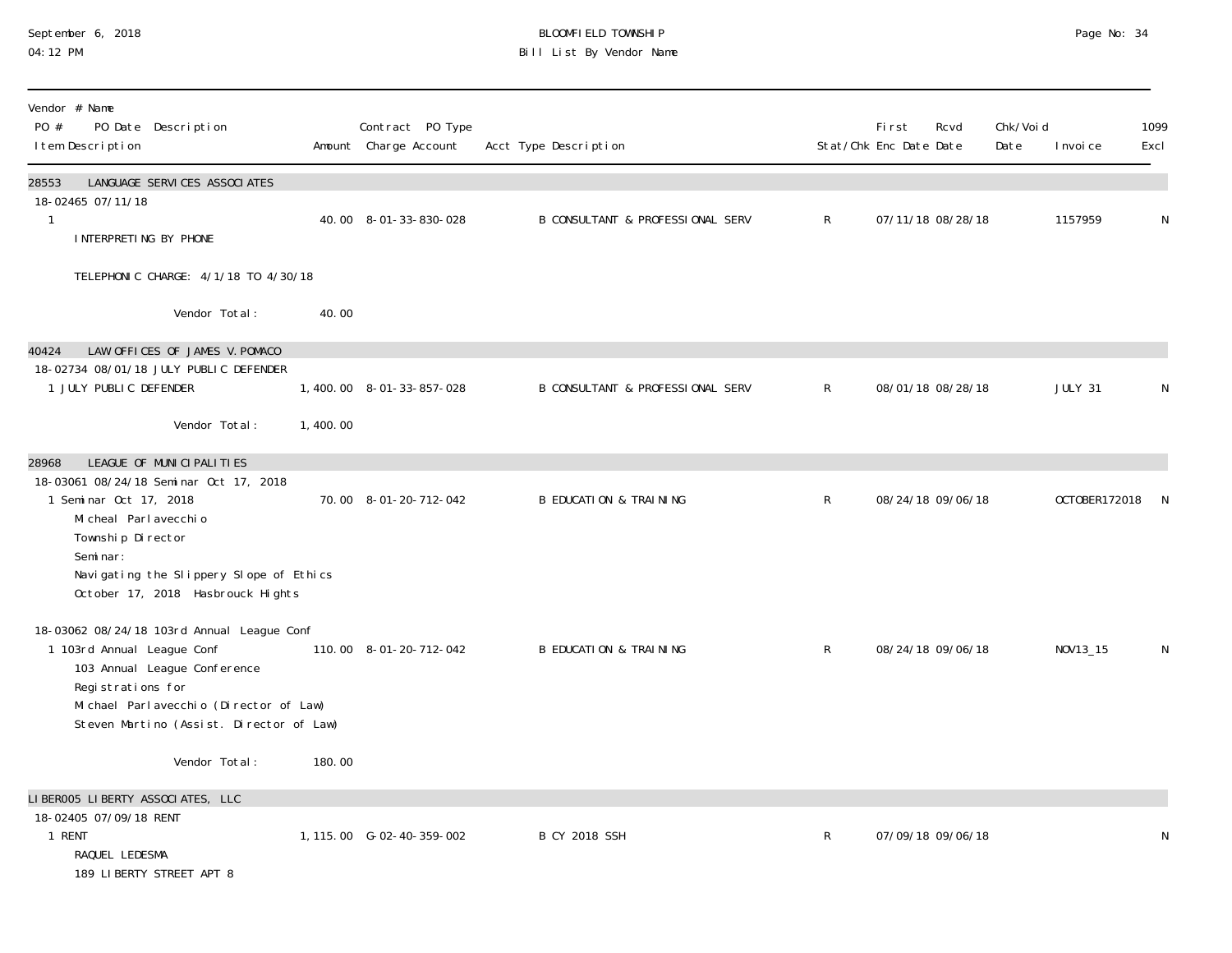#### September 6, 2018 BLOOMFIELD TOWNSHIP Page No: 35 04:12 PM Bill List By Vendor Name

| Vendor # Name<br>PO #<br>PO Date Description<br>I tem Description                                                                                                                                              |            | Contract PO Type<br>Amount Charge Account                                        | Acct Type Description                                                   |                   | <b>First</b><br>Rcvd<br>Stat/Chk Enc Date Date              | Chk/Voi d<br>Date<br>I nvoi ce | 1099<br>Excl |
|----------------------------------------------------------------------------------------------------------------------------------------------------------------------------------------------------------------|------------|----------------------------------------------------------------------------------|-------------------------------------------------------------------------|-------------------|-------------------------------------------------------------|--------------------------------|--------------|
| LIBEROO5 LIBERTY ASSOCIATES, LLC<br>18-02405 07/09/18 RENT<br><b>BLOOMFIELD</b>                                                                                                                                | Continued  | Continued                                                                        |                                                                         |                   |                                                             |                                |              |
| Vendor Total:                                                                                                                                                                                                  | 1, 115, 00 |                                                                                  |                                                                         |                   |                                                             |                                |              |
| 38997<br>LOUISE M PALAGANO<br>18-03217 09/05/18 2018 LEAGUE CONFERENCE EVENTS<br>1 2018 LEAGUE CONFERENCE EVENTS<br>REIMBURSEMENT FOR 11/14/18 WOMEN IN<br>GOVERNMENT EVENT AND 11/15/18 DELEGATES<br>LUNCHEON |            | 70.00 8-01-20-704-042                                                            | <b>B EDUCATION &amp; TRAINING</b>                                       | $\mathsf{R}$      | 09/05/18 09/06/18                                           |                                | N            |
| Vendor Total:                                                                                                                                                                                                  | 70.00      |                                                                                  |                                                                         |                   |                                                             |                                |              |
| MARUCCI ENGINEERING ASSOC. LLC<br>31370                                                                                                                                                                        |            |                                                                                  |                                                                         |                   |                                                             |                                |              |
| 18-02858 08/09/18<br>1 122 ORANGE STREET ZB                                                                                                                                                                    |            | 675.00 M-13-56-013-P50                                                           | B 122 ORANGE ST.                                                        | $\mathsf{R}$      | 08/09/18 08/29/18                                           |                                | N            |
| 18-02968 08/20/18<br>1 400 BROADACRES DRIVE-PB<br>2 1381 & 1409 BROAD STREET PB<br>3 425 BLOOMFIELD AVENUE PB                                                                                                  | 4,455.00   | 1,350.00 M-13-56-013-P72<br>1,485.00 M-13-56-013-P71<br>1,620.00 M-13-56-013-P73 | B 400 BROADACRES DR.<br>B 1381 & 1409 BROAD ST.<br>B 425 BLOOMFIELD AVE | R<br>R<br>R       | 08/20/18 08/29/18<br>08/20/18 08/29/18<br>08/20/18 08/29/18 |                                | N<br>N<br>N  |
| 18-03077 08/27/18<br>1 179 BELLEVILLE AVENUE ZB<br>2 1640 BROAD/18 JACOB ZB                                                                                                                                    | 2, 295.00  | 405.00 M-13-56-013-P63<br>1,890.00 M-13-56-013-P69                               | B 179 BELLEVILLE AVE.<br>B 1640 BROAD ST.                               | R<br>$\mathsf{R}$ | 08/27/18 09/06/18<br>08/27/18 09/06/18                      |                                | N<br>N       |
| Vendor Total:                                                                                                                                                                                                  | 7,425.00   |                                                                                  |                                                                         |                   |                                                             |                                |              |
| MARWAOO5 MARWA SAMAHA                                                                                                                                                                                          |            |                                                                                  |                                                                         |                   |                                                             |                                |              |
| 18-02019 06/11/18 FULL REFUND FOR SUMMER CAMP<br>1 FULL REFUND FOR SUMMER CAMP<br>FINANCIAL HARDSHIP                                                                                                           |            | 290.00 R-14-20-854-030                                                           | <b>B MATERIALS &amp; SUPPLIES</b>                                       | R                 | 06/11/18 09/06/18                                           | 146308                         | N            |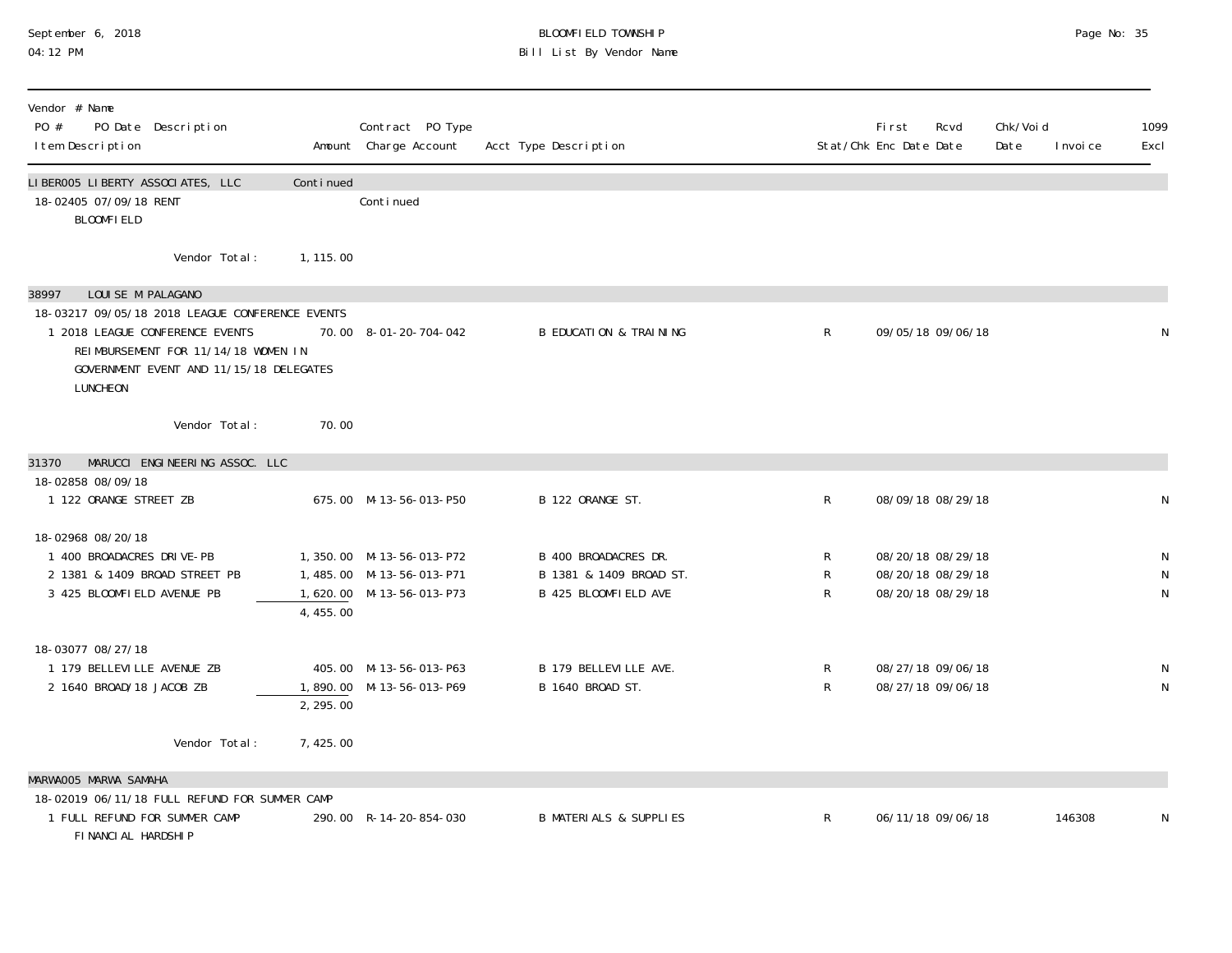# September 6, 2018 **BLOOMFIELD TOWNSHIP** BLOOMFIELD TOWNSHIP BLOOMFIELD TOWNSHIP Page No: 36<br>04:12 PM Bill List By Vendor Name

| Vendor # Name<br>PO #<br>PO Date Description<br>I tem Description                                                                                                                                                                                                                  |           | Contract PO Type<br>Amount Charge Account                                                                                      | Acct Type Description                                                                                                                         |                       | Fi rst<br>Stat/Chk Enc Date Date | Rcvd                                                                                                  | Chk/Voi d<br>Date | I nvoi ce                                      | 1099<br>Excl |
|------------------------------------------------------------------------------------------------------------------------------------------------------------------------------------------------------------------------------------------------------------------------------------|-----------|--------------------------------------------------------------------------------------------------------------------------------|-----------------------------------------------------------------------------------------------------------------------------------------------|-----------------------|----------------------------------|-------------------------------------------------------------------------------------------------------|-------------------|------------------------------------------------|--------------|
| MARWAOO5 MARWA SAMAHA<br>18-02019 06/11/18 FULL REFUND FOR SUMMER CAMP<br>OUT OF STATE FOR SUMMER                                                                                                                                                                                  | Continued | Continued                                                                                                                      |                                                                                                                                               |                       |                                  |                                                                                                       |                   |                                                |              |
| Vendor Total:                                                                                                                                                                                                                                                                      | 290.00    |                                                                                                                                |                                                                                                                                               |                       |                                  |                                                                                                       |                   |                                                |              |
| MCMANIMON, SCOTLAND & BAUMANN<br>31726<br>18-02682 07/30/18<br>1 2-6 & 26-34 FARRAND STREET                                                                                                                                                                                        |           | 3, 567. 73 M-13-56-013-P11                                                                                                     | B 2-6 & 26-34 FARRAND ST.                                                                                                                     | $\mathsf{R}$          |                                  | 07/30/18 08/28/18                                                                                     |                   | 154776                                         |              |
| Vendor Total:                                                                                                                                                                                                                                                                      | 3,567.73  |                                                                                                                                |                                                                                                                                               |                       |                                  |                                                                                                       |                   |                                                |              |
| METROPOLITAN CENTER FOR<br>31804<br>18-02783 08/07/18 PRE-EMPLOY PHYSICALS<br>1 VOL FF D. SACCARO - 7/11/18<br>2 VOL FF A. MAHABUB - 7/11/18<br>3 VOL FF T. RIGGIO - 7/11/18<br>4 CAREER FF C. CALDARELLA-7/12/18<br>5 CAREER FF C. CARCHIA - 7/12/18<br>FOR PROFESSIONAL SERVICES |           | 450.00 8-01-23-733-093<br>450.00 8-01-23-733-093<br>450.00 8-01-23-733-093<br>450.00 8-01-23-733-093<br>450.00 8-01-23-733-093 | <b>B MEDICAL EXPENSES</b><br><b>B MEDICAL EXPENSES</b><br><b>B MEDICAL EXPENSES</b><br><b>B MEDICAL EXPENSES</b><br><b>B MEDICAL EXPENSES</b> | R<br>R<br>R<br>R<br>R |                                  | 08/07/18 09/06/18<br>08/07/18 09/06/18<br>08/07/18 09/06/18<br>08/07/18 09/06/18<br>08/07/18 09/06/18 |                   | 071218<br>071218<br>071218<br>071218<br>071218 | N            |
| PRE-EMPLOY PSYCHOLOGICALS FOR VOLUNTEER<br>AND CAREER FIREFIGHTERS                                                                                                                                                                                                                 | 2, 250.00 |                                                                                                                                |                                                                                                                                               |                       |                                  |                                                                                                       |                   |                                                |              |
| Vendor Total:                                                                                                                                                                                                                                                                      | 2, 250.00 |                                                                                                                                |                                                                                                                                               |                       |                                  |                                                                                                       |                   |                                                |              |
| MI CHAEL ANTHONY POTH SERVICES<br>40415<br>18-02576 07/23/18 INTERIOR PAINTING - LEB<br>1 INTERIOR PAINTING - LEB                                                                                                                                                                  |           |                                                                                                                                | B IMPROVEMENTS MUNICIPAL BUILDING & GROUND R                                                                                                  |                       |                                  | 07/23/18 09/06/18                                                                                     |                   |                                                |              |

 INTERIOR PAINTING IN THE DIRECTOR'S OFFICE IN THE LAW ENFORCEMENT BUILDING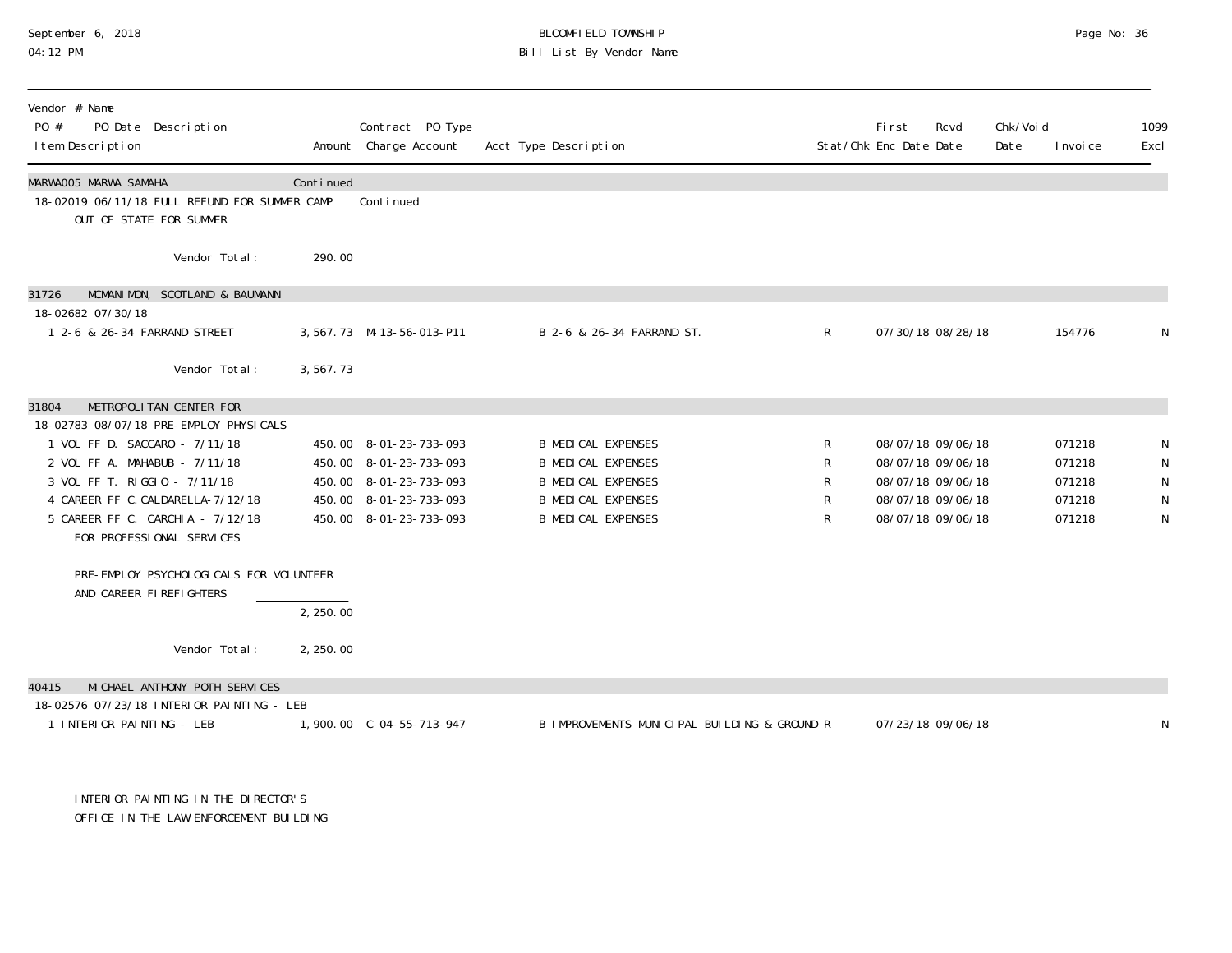# September 6, 2018 BLOOMFIELD TOWNSHIP Page No: 37 04:12 PM Bill List By Vendor Name

| Vendor # Name<br>PO #<br>PO Date Description<br>I tem Description                                                                                                        |          | Contract PO Type<br>Amount Charge Account                                  | Acct Type Description                                   |              | First<br>Rcvd<br>Stat/Chk Enc Date Date                     | Chk/Void<br>Date | I nvoi ce            | 1099<br>Excl |
|--------------------------------------------------------------------------------------------------------------------------------------------------------------------------|----------|----------------------------------------------------------------------------|---------------------------------------------------------|--------------|-------------------------------------------------------------|------------------|----------------------|--------------|
| MICHAEL ANTHONY POTH SERVICES Continued<br>40415<br>18-02576 07/23/18 INTERIOR PAINTING - LEB<br>ESTIMATE #352                                                           |          | Conti nued                                                                 |                                                         |              |                                                             |                  |                      |              |
| Vendor Total:                                                                                                                                                            | 1,900.00 |                                                                            |                                                         |              |                                                             |                  |                      |              |
| MICHAEL S. RUBIN, LLC<br>16826<br>18-02681 07/30/18                                                                                                                      |          |                                                                            |                                                         |              |                                                             |                  |                      |              |
| 1 1515 BROAD STREET PB<br>2 66 CLARK AVENUE ZB<br>3 15 GRACEL STREET ZB                                                                                                  | 1,699.50 | 792.00 M-13-56-013-P58<br>478.50 M-13-56-013-P58<br>429.00 M-13-56-013-P62 | B 1515 BROAD ST.<br>B 1515 BROAD ST.<br>B 15 GRACEL ST. | R<br>R<br>R  | 07/30/18 08/28/18<br>07/30/18 08/28/18<br>07/30/18 08/28/18 |                  | 1959<br>1960<br>1963 | N<br>N<br>N  |
| Vendor Total:                                                                                                                                                            | 1,699.50 |                                                                            |                                                         |              |                                                             |                  |                      |              |
| MJG PROMOTIONS<br>32254<br>18-02685 07/30/18 ADDITIONAL 45 CAMPER TSHIRTS<br>1 ADDITIONAL 45 CAMPER TSHIRTS<br>INV# 50763                                                |          | 218.25 R-14-20-854-030                                                     | <b>B MATERIALS &amp; SUPPLIES</b>                       | $\mathsf{R}$ | 07/30/18 08/28/18                                           |                  | 50763                | N            |
| Vendor Total:                                                                                                                                                            | 218.25   |                                                                            |                                                         |              |                                                             |                  |                      |              |
| MORRIS COUNTY ELEVATOR<br>32732<br>18-02994 08/20/18 ELVTR SERV CHG BI ANNUAL-GLENWD<br>1 ELVTR SERV CHG BI ANNUAL-GLENWD<br>INV #: 10455<br>LOCATION: 272 GLENWOOD AVE. |          | 1, 716.00 8-07-20-512-024                                                  | B CLEANING & MAINT. BUILDING & FACILITIES R             |              | 08/20/18 09/06/18                                           |                  | 10455                | N            |
| Vendor Total:                                                                                                                                                            | 1,716.00 |                                                                            |                                                         |              |                                                             |                  |                      |              |
| MORRIS COUNTY PUBLIC SAFETY<br>32714<br>18-02736 08/01/18 FF I TRAINING - VOL J. O'MARA<br>1 FF I TRAINING - VOL J. O'MARA                                               |          | 350.00 8-01-25-752-042                                                     | B EDUCATION AND TRAINING                                | $\mathsf{R}$ | 08/01/18 08/28/18                                           |                  | 26418                | N            |
| FFI-1805<br>CLASS 1D#1713713                                                                                                                                             |          |                                                                            |                                                         |              |                                                             |                  |                      |              |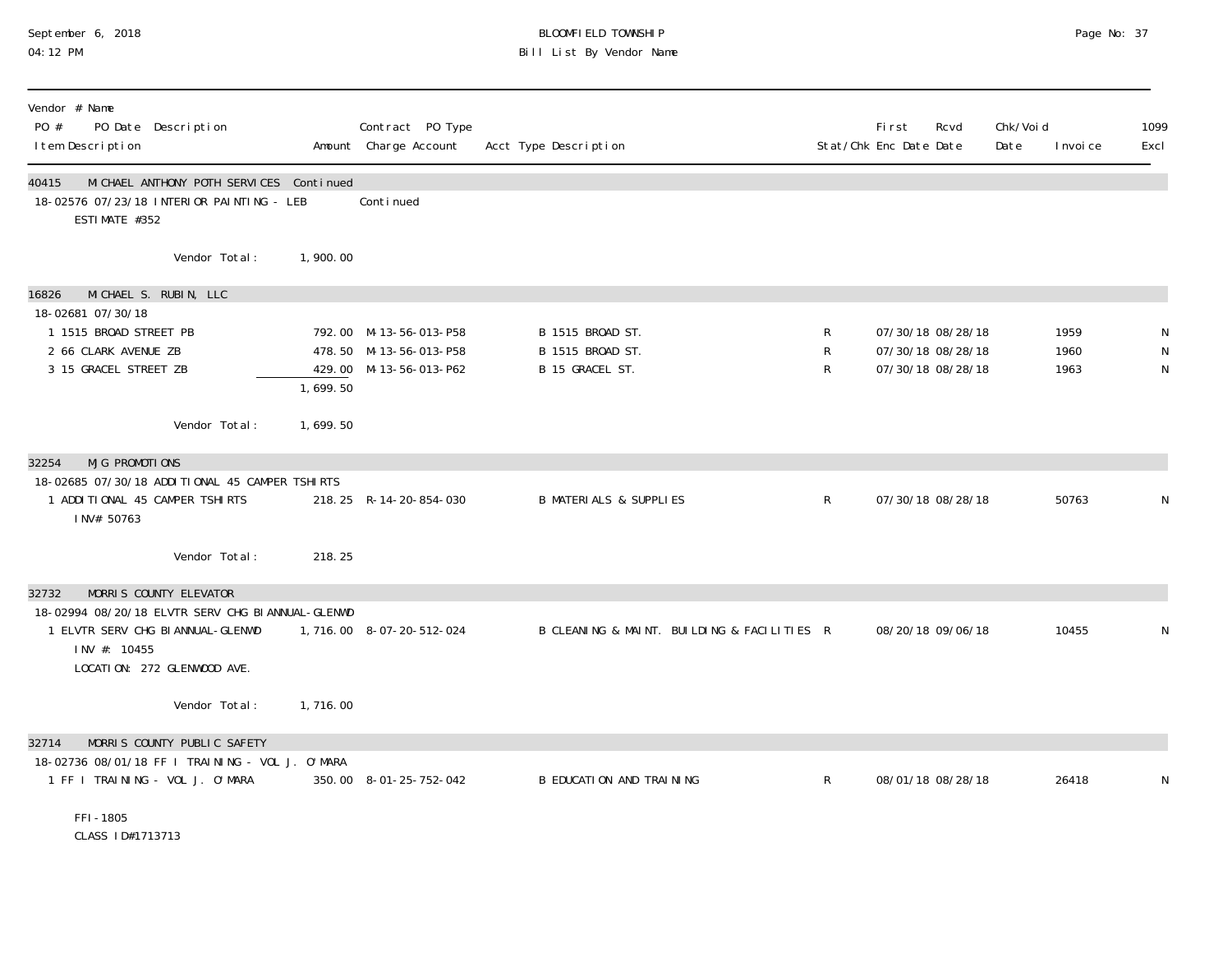# September 6, 2018 BLOOMFIELD TOWNSHIP Page No: 38 Bill List By Vendor Name

| Vendor # Name<br>PO #<br>PO Date Description<br>I tem Description                                                                                                                                                                                                                                                        |            | Contract PO Type         | Amount Charge Account Acct Type Description |              | Fi rst<br>Stat/Chk Enc Date Date | Rcvd              | Chk/Void<br>Date | I nvoi ce         | 1099<br>Excl |
|--------------------------------------------------------------------------------------------------------------------------------------------------------------------------------------------------------------------------------------------------------------------------------------------------------------------------|------------|--------------------------|---------------------------------------------|--------------|----------------------------------|-------------------|------------------|-------------------|--------------|
| MORRIS COUNTY PUBLIC SAFETY<br>32714<br>18-02736 08/01/18 FF I TRAINING - VOL J. O'MARA Continued<br>6/11/18 - 6:00 PM - 9:00 PM                                                                                                                                                                                         | Continued  |                          |                                             |              |                                  |                   |                  |                   |              |
| Vendor Total:                                                                                                                                                                                                                                                                                                            | 350.00     |                          |                                             |              |                                  |                   |                  |                   |              |
| NATURE'S CHOICE CORP.<br>33855<br>18-02661 07/27/18 FORMAL BID: 6864<br>1 FORMAL BID: 6864<br>REMOVAL OF MIXED VEGETATIVE MATERIALS<br>I NVOI CE:<br>0045583 0045582 0045561 0045479<br>0045478 0045446 0045442 0045433<br>0045316 0045308 0045256 0045255<br>0045254 0045229 0045136 0045132<br>0045174 0045175 0045131 |            | 8,892.00 8-01-32-827-127 | B GARB. &TRASH REMOVAL-CONTRACT.            | R            |                                  | 07/27/18 08/28/18 |                  |                   | N            |
| 18-02662 07/27/18 FORMAL BID: 6864<br>1 FORMAL BID: 6864<br>REMOVAL OF MIXED VEGETATIVE MATERIAL<br>FROM DPW YARD<br><b>INVOICES:</b><br>0045638 0045662 0045663 0045675<br>0045676 0045729 0045773 0046146<br>0045988 0045935 0045934 0045801<br>0045772 0045800 0045987                                                |            | 7,020.00 8-01-32-827-127 | B GARB. &TRASH REMOVAL-CONTRACT.            | R            |                                  | 07/27/18 08/28/18 |                  |                   | N            |
| Vendor Total:                                                                                                                                                                                                                                                                                                            | 15, 912.00 |                          |                                             |              |                                  |                   |                  |                   |              |
| NETWORKFLEET, INC.<br>34192<br>18-03004 08/21/18 VERIZON NETWORKFLEET MAINT.<br>1 VERIZON NETWORKFLEET MAINT.<br>PD VERIZON NETWORKFLEET MAINT.                                                                                                                                                                          |            | 1,080.74 8-01-20-707-024 | B POLICE COMPUTER MAINT. & SUPPOR           | $\mathsf{R}$ |                                  | 08/21/18 08/29/18 |                  | 0SV000001489613 N |              |
| I NVOI CE# 0SV000001489613                                                                                                                                                                                                                                                                                               |            |                          |                                             |              |                                  |                   |                  |                   |              |
| Vendor Total:                                                                                                                                                                                                                                                                                                            | 1,080.74   |                          |                                             |              |                                  |                   |                  |                   |              |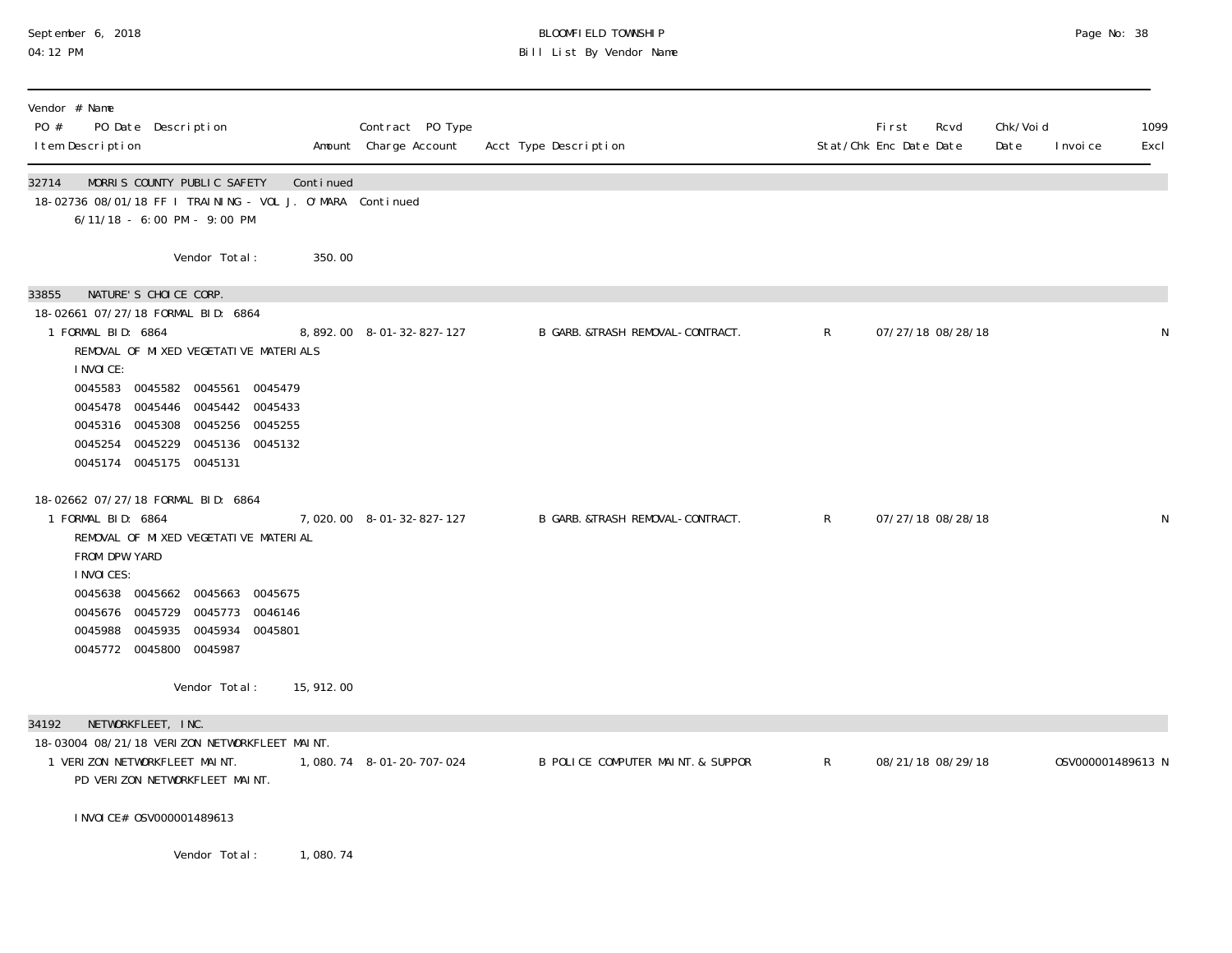# September 6, 2018 **BLOOMFIELD TOWNSHIP** BLOOMFIELD TOWNSHIP BLOOMFIELD TOWNSHIP Page No: 39<br>04:12 PM Bill List By Vendor Name

| Vendor # Name<br>$P0 \#$<br>PO Date Description<br>I tem Description                                                                                                        |          | Contract PO Type<br>Amount Charge Account                                                   | Acct Type Description                                                                  |              | <b>First</b><br>Stat/Chk Enc Date Date | Rcvd              | Chk/Voi d<br>Date | I nvoi ce                     | 1099<br>Excl |
|-----------------------------------------------------------------------------------------------------------------------------------------------------------------------------|----------|---------------------------------------------------------------------------------------------|----------------------------------------------------------------------------------------|--------------|----------------------------------------|-------------------|-------------------|-------------------------------|--------------|
| 35152<br>NI SHUANE GROUP<br>18-02860 08/09/18                                                                                                                               |          |                                                                                             |                                                                                        |              |                                        |                   |                   |                               |              |
| 1 288-290 BROAD STREET-ZB                                                                                                                                                   |          | 762.75 M-13-56-013-P53                                                                      | B 288-290 BROAD ST.                                                                    | $\mathsf{R}$ |                                        | 08/09/18 09/06/18 |                   | 166                           | N            |
| Vendor Total:                                                                                                                                                               | 762.75   |                                                                                             |                                                                                        |              |                                        |                   |                   |                               |              |
| NJ ADVANCE MEDIA/STAR LEDGER<br>34784                                                                                                                                       |          |                                                                                             |                                                                                        |              |                                        |                   |                   |                               |              |
| 18-02864 08/09/18<br>1 AD #104577000-07252018                                                                                                                               |          | 111.70  8-01-21-720-021                                                                     | <b>B LEGAL ADVERTISING</b>                                                             | R            |                                        | 08/09/18 08/29/18 |                   |                               | N            |
| Vendor Total:                                                                                                                                                               | 111.70   |                                                                                             |                                                                                        |              |                                        |                   |                   |                               |              |
| 34720<br>NJ E-ZPASS                                                                                                                                                         |          |                                                                                             |                                                                                        |              |                                        |                   |                   |                               |              |
| 18-02998 08/21/18 ACCOUNT REPLENI SHMENT<br>1 ACCOUNT REPLENI SHMENT<br>ACCT#2000115430514                                                                                  |          | 100.00 8-01-25-745-030                                                                      | <b>B MATERIALS &amp; SUPPLIES</b>                                                      | $\mathsf{R}$ |                                        | 08/21/18 08/29/18 |                   |                               | N            |
| Vendor Total:                                                                                                                                                               | 100.00   |                                                                                             |                                                                                        |              |                                        |                   |                   |                               |              |
| NJ STATE ASSOCIATION OF<br>34731                                                                                                                                            |          |                                                                                             |                                                                                        |              |                                        |                   |                   |                               |              |
| 18-02933 08/14/18 RE-ACCREDI TATION<br>1 RE-ACCREDI TATION<br>8/8/18                                                                                                        |          | 2,000.00 8-01-25-745-028                                                                    | <b>B CONSULTANT &amp; PROFESSIONAL</b>                                                 | $\mathsf{R}$ | 08/14/18 09/06/18                      |                   |                   |                               | N            |
| Vendor Total:                                                                                                                                                               | 2,000.00 |                                                                                             |                                                                                        |              |                                        |                   |                   |                               |              |
| NJ STATE DEPT OF HEALTH<br>34747                                                                                                                                            |          |                                                                                             |                                                                                        |              |                                        |                   |                   |                               |              |
| 18-03218 09/05/18 AUGUST 2018 DOG LICENSES<br>1 AUGUST 2018 DOG LICENSES                                                                                                    |          | 297.60 D-03-20-853-023                                                                      | <b>B PRINTING</b>                                                                      | R            |                                        | 09/05/18 09/06/18 |                   |                               | N            |
| Vendor Total:                                                                                                                                                               | 297.60   |                                                                                             |                                                                                        |              |                                        |                   |                   |                               |              |
| NORTH JERSEY DIST. WATER<br>35204                                                                                                                                           |          |                                                                                             |                                                                                        |              |                                        |                   |                   |                               |              |
| 18-03221 09/05/18 PURCHASE OF WATER 04 2018<br>1 Q4 2018 - WANAQUE NORTH<br>2 Q4 2018 - WANAQUE SOUTH<br>3 WANAQUE SOUTH SUPPLEMENTAL<br>SUPPLEMENTAL PURCHASE AGREEMENT AT |          | 255, 833.00 8-05-20-515-072<br>336, 390. 50 8-05-20-516-072<br>119, 467. 92 8-05-20-514-072 | <b>B PURCHASE OF WATER</b><br><b>B PURCHASE OF WATER</b><br><b>B PURCHASE OF WATER</b> | R<br>R<br>R  | 09/05/18 09/06/18<br>09/05/18 09/06/18 | 09/05/18 09/06/18 |                   | WN18-23<br>WS18-24<br>WS18-17 | N<br>N<br>N  |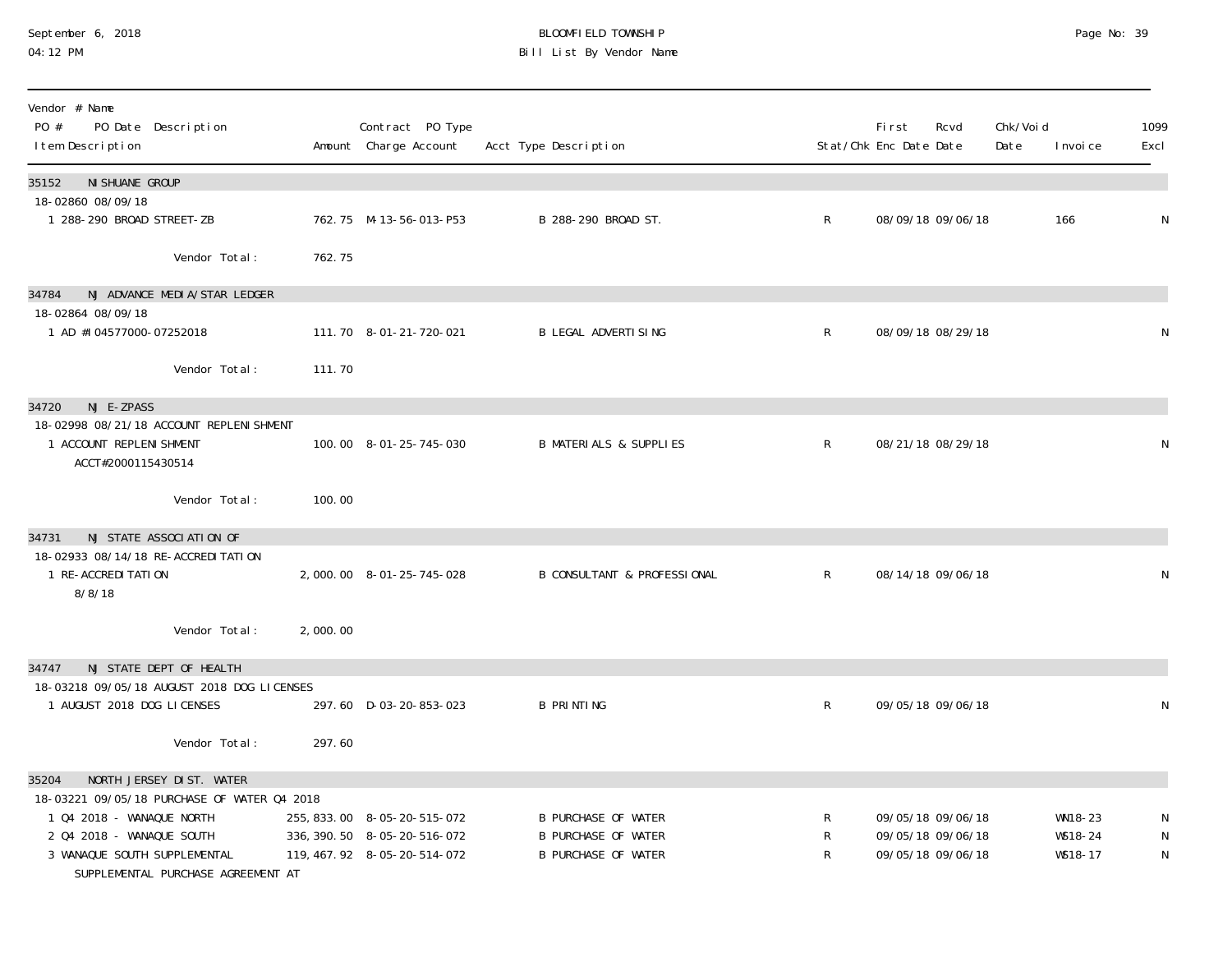## September 6, 2018 BLOOMFIELD TOWNSHIP Page No: 40 04:12 PM Bill List By Vendor Name

| Vendor # Name<br>PO #<br>PO Date Description<br>I tem Description                                                                                 | Contract PO Type<br>Amount Charge Account                                  | Acct Type Description                                                                                       |              | <b>First</b><br>Rcvd<br>Stat/Chk Enc Date Date              | Chk/Voi d<br>Date<br>I nvoi ce            | 1099<br>Excl |
|---------------------------------------------------------------------------------------------------------------------------------------------------|----------------------------------------------------------------------------|-------------------------------------------------------------------------------------------------------------|--------------|-------------------------------------------------------------|-------------------------------------------|--------------|
| NORTH JERSEY DIST. WATER<br>35204<br>Continued<br>18-03221 09/05/18 PURCHASE OF WATER 04 2018<br>\$1, 103. 74 PER MILLION GALLONS<br>711, 691. 42 | Continued                                                                  |                                                                                                             |              |                                                             |                                           |              |
| Vendor Total:<br>711, 691. 42                                                                                                                     |                                                                            |                                                                                                             |              |                                                             |                                           |              |
| NORTH JERSEY MEDIA GROUP<br>35205                                                                                                                 |                                                                            |                                                                                                             |              |                                                             |                                           |              |
| 18-02859 08/09/18<br>1 AD #0004278488                                                                                                             | 30.63 8-01-21-720-021                                                      | <b>B LEGAL ADVERTISING</b>                                                                                  | $\mathsf R$  | 08/09/18 08/29/18                                           | 0004278488                                | N            |
| 18-02988 08/20/18 JULY LEGAL ADS - COUNCIL<br>1 JULY LEGAL ADS - COUNCIL<br>CUSTOMER ACCOUNT NUMBER 1117512<br>BILLING PERIOD: 7/1/18 - 7/31/18   | 344.38 8-01-20-704-021                                                     | <b>B LEGAL ADVERTISING</b>                                                                                  | $\mathsf{R}$ | 08/20/18 08/27/18                                           |                                           | N            |
| Vendor Total:<br>375.01                                                                                                                           |                                                                            |                                                                                                             |              |                                                             |                                           |              |
| NORTHEASTERN ARBORIST SUPPLIES<br>35201                                                                                                           |                                                                            |                                                                                                             |              |                                                             |                                           |              |
| 18-02606 07/27/18<br>1 I NVOI CE: 1-59154<br>2 I NVOI CE: 1-59156<br>3 I NVOI CE: 1-59155<br>S/N: 184226522<br>1, 118.39                          | 281.47 8-01-26-776-030<br>611.96 8-01-26-776-030<br>224.96 8-01-26-776-030 | <b>B MATERIALS &amp; SUPPLIES</b><br><b>B MATERIALS &amp; SUPPLIES</b><br><b>B MATERIALS &amp; SUPPLIES</b> | R<br>R<br>R  | 07/27/18 08/28/18<br>07/27/18 08/28/18<br>07/27/18 08/28/18 | $1 - 59154$<br>$1 - 59156$<br>$1 - 59155$ | N<br>N<br>N  |
| Vendor Total:<br>1, 118. 39                                                                                                                       |                                                                            |                                                                                                             |              |                                                             |                                           |              |
| NW FINANCIAL GROUP, LLC<br>35805<br>18-02679 07/30/18 FINANCLAL SERVICES MAY/JUNE 18<br>1 REVIEW KINDER TOWERS                                    | 1, 068. 75  8-01-20-705-028                                                | <b>B CONSULTANT &amp; PROFESSIONAL</b>                                                                      | $\mathsf{R}$ | 07/30/18 08/28/18                                           | 24261                                     | N            |
| BREAKDOWN OF COSTS AND ANALYSIS<br>MAY 2018<br>2 CONTI NUI NG DI SCLOSURE                                                                         | 710.00 8-01-20-705-028                                                     | <b>B CONSULTANT &amp; PROFESSIONAL</b>                                                                      | R            | 07/30/18 08/28/18                                           | 24261                                     | N            |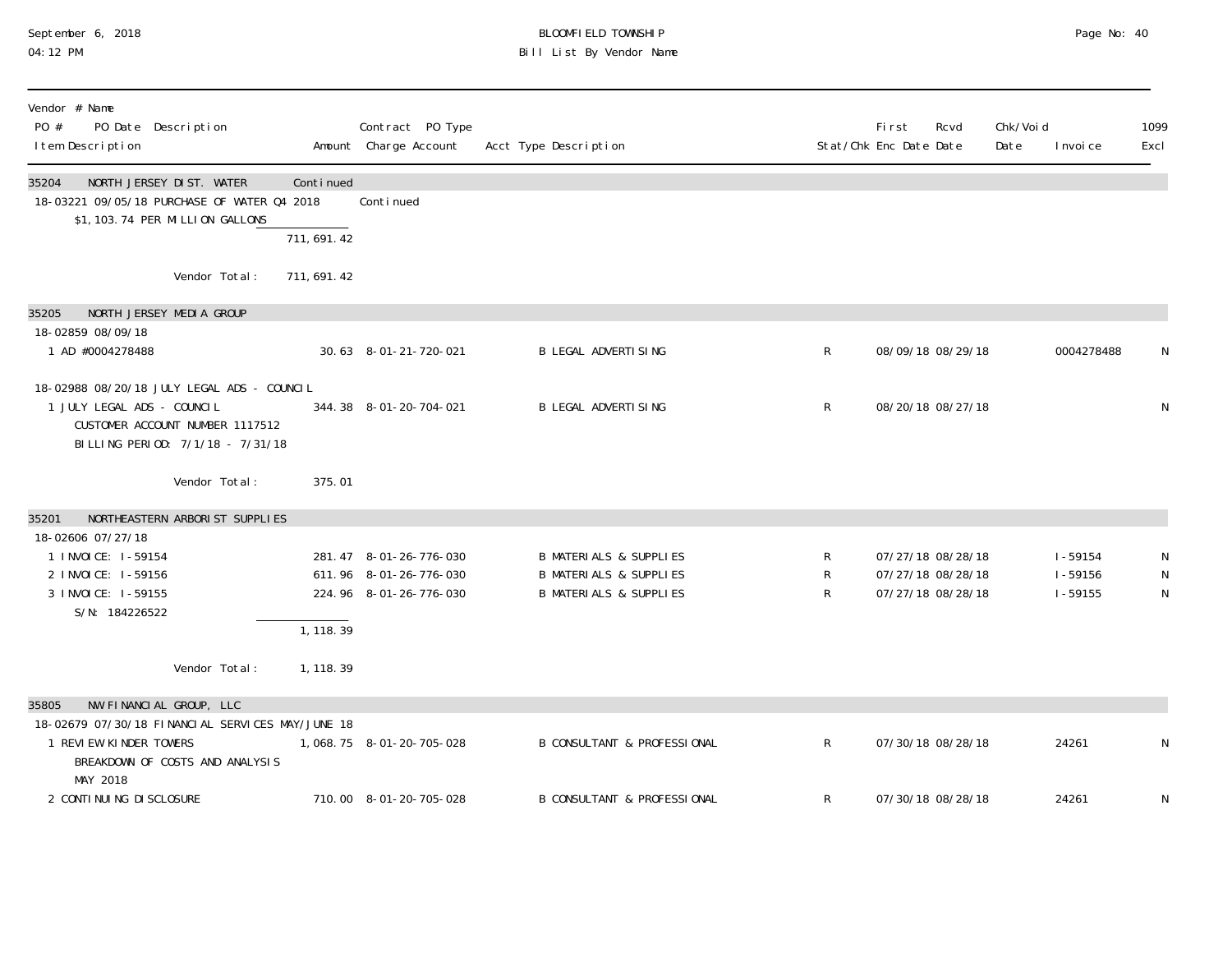# September 6, 2018 BLOOMFIELD TOWNSHIP Page No: 41 04:12 PM Bill List By Vendor Name

| Vendor # Name<br>PO #<br>PO Date Description<br>I tem Description                                                                                                   |                       | Contract PO Type<br>Amount Charge Account | Acct Type Description                |              | <b>First</b><br>Rcvd<br>Stat/Chk Enc Date Date | Chk/Voi d<br>Date | I nvoi ce | 1099<br>Excl |
|---------------------------------------------------------------------------------------------------------------------------------------------------------------------|-----------------------|-------------------------------------------|--------------------------------------|--------------|------------------------------------------------|-------------------|-----------|--------------|
| NW FINANCIAL GROUP, LLC<br>35805<br>18-02679 07/30/18 FINANCIAL SERVICES MAY/JUNE 18 Continued<br>DI SCLOSURE OBLI GATI ONS JUNE 2018                               | Continued<br>1,778.75 |                                           |                                      |              |                                                |                   |           |              |
| Vendor Total:                                                                                                                                                       | 1,778.75              |                                           |                                      |              |                                                |                   |           |              |
| OCEAN CLEAN, INC.<br>36497<br>18-02619 07/27/18 CLEANING SERVICES - JULY 2018<br>1 CLEANING SERVICES - JULY 2018                                                    |                       | 2, 490.00 8-01-26-772-024                 | B CLEAN. &MAIN. OF BLDG'S & FACIL.   | $\mathsf{R}$ | 07/27/18 08/28/18                              |                   | 32093     | N            |
| I NVOI CE #32093<br>MONTHLY CLEANING SERVICES FOR THE MONTH                                                                                                         |                       |                                           |                                      |              |                                                |                   |           |              |
| OF JULY 2018                                                                                                                                                        |                       |                                           |                                      |              |                                                |                   |           |              |
| Vendor Total:                                                                                                                                                       | 2,490.00              |                                           |                                      |              |                                                |                   |           |              |
| ONE CALL CONCEPTS, INC.<br>37531<br>18-02906 08/14/18 INVOICE: 8075044<br>1 I NVOI CE: 8075044<br>REGULAR LOCATES 264 @ \$1.25<br>VOICE TICKET DELIVERY 11 @ \$2.50 |                       | 357.50 8-05-26-511-137                    | B MAIN. OF COMMUNICATION EQUIPM.     | $\mathsf{R}$ | 08/14/18 09/06/18                              |                   | 8075044   | N            |
| Vendor Total:                                                                                                                                                       | 357.50                |                                           |                                      |              |                                                |                   |           |              |
| PARKMOBILE, LLC<br>39160<br>18-02992 08/20/18 TRANSACTIONS END USER: JUL-18<br>1 TRANSACTIONS END USER: JUL-18<br>INV#: INV9490                                     |                       | 2, 455.85 8-07-20-512-028                 | B CONSULTANT & PROFESSIONAL SERVICES | $\mathsf{R}$ | 08/20/18 09/06/18                              |                   | I NV9490  | N            |
| Vendor Total:                                                                                                                                                       | 2, 455.85             |                                           |                                      |              |                                                |                   |           |              |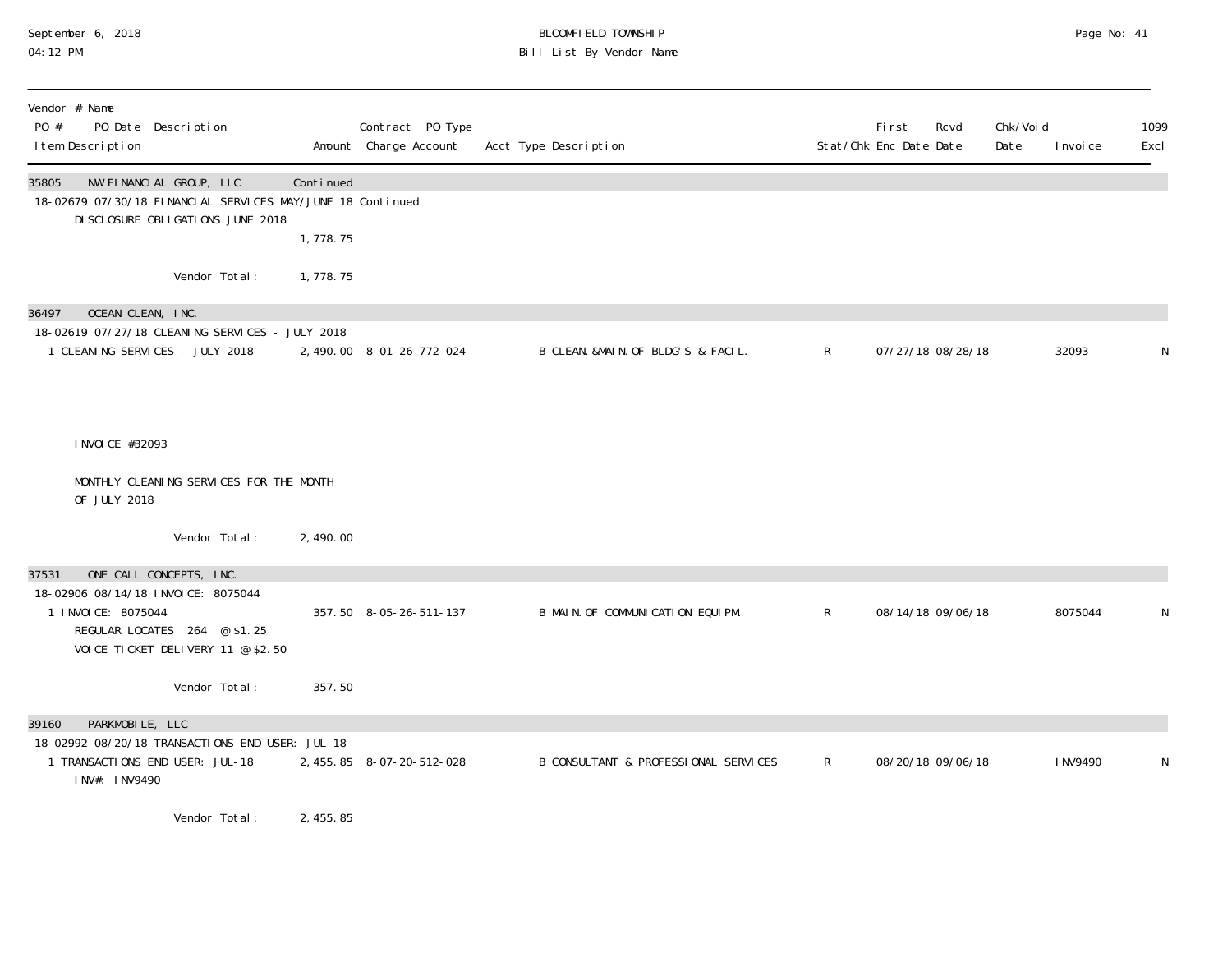#### September 6, 2018 BLOOMFIELD TOWNSHIP Page No: 42 04:12 PM Bill List By Vendor Name

| Vendor # Name<br>PO #<br>PO Date Description<br>I tem Description                                                  |          | Contract PO Type<br>Amount Charge Account | Acct Type Description                       |              | <b>First</b><br>Stat/Chk Enc Date Date | Rcvd | Chk/Void<br>Date | I nvoi ce | 1099<br>Excl |
|--------------------------------------------------------------------------------------------------------------------|----------|-------------------------------------------|---------------------------------------------|--------------|----------------------------------------|------|------------------|-----------|--------------|
| 39400<br>PEOPLE FOR ANIMALS, INC.<br>18-02939 08/14/18 VACCI NATIONS<br>1 VACCI NATIONS<br>INV#223655              |          | 97.20 D-03-20-853-028                     | B CONSULTANT & PROFESSIONAL SERV            | $\mathsf{R}$ | 08/14/18 09/06/18                      |      |                  | 223655    | N            |
| 8/8/18<br>\$49.20                                                                                                  |          |                                           |                                             |              |                                        |      |                  |           |              |
| 8/8/18<br>\$48.00                                                                                                  |          |                                           |                                             |              |                                        |      |                  |           |              |
| Vendor Total:                                                                                                      | 97.20    |                                           |                                             |              |                                        |      |                  |           |              |
| POSITIVE PROMOTIONS<br>40134                                                                                       |          |                                           |                                             |              |                                        |      |                  |           |              |
| 18-02265 06/21/18 WATER BOTTLES- SUMMER FEEDING<br>1 WATER BOTTLES- SUMMER FEEDING<br>PROGRAM                      |          | 913.75 G-02-40-368-000                    | B 2018 CHILD HEALTH LEAD GRANT              | $\mathsf{R}$ | 06/21/18 09/06/18                      |      |                  | 56802380  | N            |
| 300 FOLDABLE WATER BOTTLES 2.50 EACH<br>24 HR SERVICE \$25<br>SHIPPING & HANDLING \$78.75                          |          |                                           |                                             |              |                                        |      |                  |           |              |
| 18-02268 06/21/18 DRAWSTING BACKPACKS/BASEBALL<br>1 DRAWSTING BACKPACKS/BASEBALL<br>CAPS                           |          | 1, 483.00 7-01-40-306-174                 | <b>B BABES</b>                              | $\mathsf{R}$ | 06/21/18 08/29/18                      |      |                  | 00076323  | N            |
| 18-02678 07/27/18 BREAKFAST AFTER THE BELL<br>1 BREAKFAST AFTER THE BELL<br>500 ELEPHANT BAGS<br>500 WATER BOTTLES |          | 3, 497. 33 G-02-40-390-004                | B NJ DEPT. OF HEALTH - CHILD LEAD GRANT     | $\mathsf{R}$ | 07/27/18 08/28/18                      |      |                  | 06086289  | $\mathsf N$  |
| Vendor Total:                                                                                                      | 5,894.08 |                                           |                                             |              |                                        |      |                  |           |              |
| PRECISION TECHNOLOGY SOLUTIONS<br>40663                                                                            |          |                                           |                                             |              |                                        |      |                  |           |              |
| 18-02801 08/08/18 SERVICE PARKG EQUIP-VARIOUS<br>1 SERVC PARKG EQUI P-BARRI ER GATE<br>INV #: 73866                |          | 4,500.00 8-07-20-512-024                  | B CLEANING & MAINT. BUILDING & FACILITIES R |              | 08/08/18 08/28/18                      |      |                  | 73866     | N            |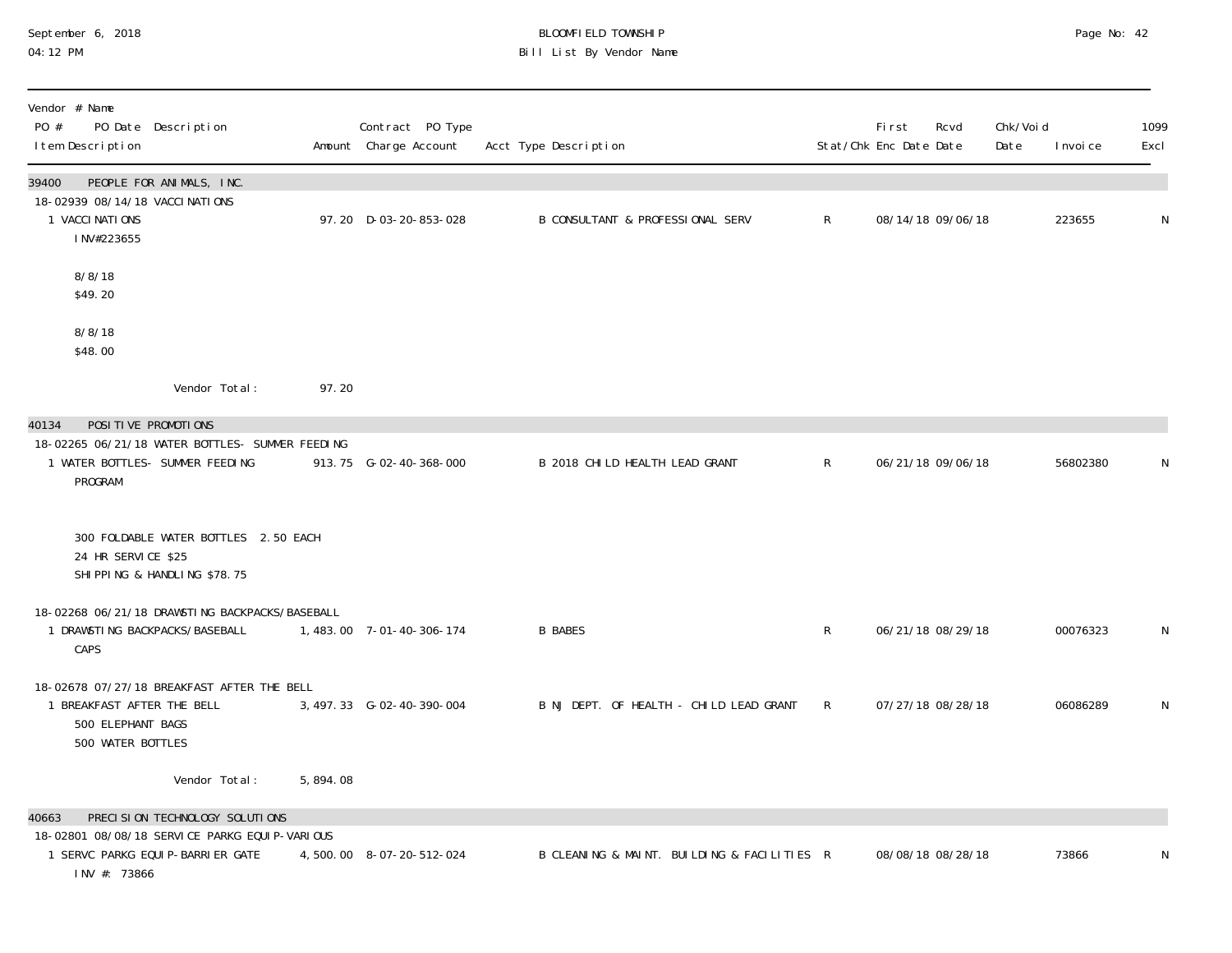# September 6, 2018 BLOOMFIELD TOWNSHIP Page No: 43 04:12 PM Bill List By Vendor Name

| Vendor # Name<br>PO #<br>PO Date Description<br>I tem Description                                                        |             | Contract PO Type<br>Amount Charge Account                                            | Acct Type Description                                                     |              | First<br>Rcvd<br>Stat/Chk Enc Date Date                     | Chk/Voi d<br>Date | I nvoi ce         | 1099<br>Excl          |
|--------------------------------------------------------------------------------------------------------------------------|-------------|--------------------------------------------------------------------------------------|---------------------------------------------------------------------------|--------------|-------------------------------------------------------------|-------------------|-------------------|-----------------------|
| PRECISION TECHNOLOGY SOLUTIONS Continued<br>40663                                                                        |             |                                                                                      |                                                                           |              |                                                             |                   |                   |                       |
| 18-02801 08/08/18 SERVICE PARKG EQUIP-VARIOUS<br>2 SERVC PARKG EQUIP-CCARD SERVER                                        |             | Continued<br>264.00 8-07-20-512-024                                                  | B CLEANING & MAINT. BUILDING & FACILITIES R                               |              | 08/08/18 08/28/18                                           |                   | 73974             | ${\sf N}$             |
| INV #: 73974<br>3 SERVC PARKG EQUIP-TIBA TICKETS                                                                         |             | 3, 940.00 8-07-20-512-024                                                            | B CLEANING & MAINT. BUILDING & FACILITIES R                               |              | 08/08/18 08/28/18                                           |                   | 74014             | ${\sf N}$             |
| INV #: 74014                                                                                                             | 8,704.00    |                                                                                      |                                                                           |              |                                                             |                   |                   |                       |
| Vendor Total:                                                                                                            | 8,704.00    |                                                                                      |                                                                           |              |                                                             |                   |                   |                       |
| PREMI 005 PREMI ER PRODUCT DEVELOPMNT LLC                                                                                |             |                                                                                      |                                                                           |              |                                                             |                   |                   |                       |
| 18-02793 08/07/18 NETTING / FENCHING PROPOSALS<br>1 NETTING / FENCHING PROPOSALS<br>INV# 336                             |             | 1,503.36 8-01-28-795-029                                                             | <b>B OTHER CONTRACTUAL</b>                                                | R            | 08/07/18 08/31/18                                           |                   | 336               | N                     |
| 18-02878 08/10/18 LIONGATE<br>1 LIONGATE<br>2 LI ONGATE<br>3 LIONGATE<br>LI ONGATE PROJECT                               |             | 11, 456. 03 T-13-56-013-0ST<br>3,450.00 T-13-56-013-0ST<br>4, 200.00 T-13-56-013-0ST | B RES. OPEN SPACE<br><b>B RES. OPEN SPACE</b><br><b>B RES. OPEN SPACE</b> | R<br>R<br>R  | 08/10/18 08/28/18<br>08/10/18 08/28/18<br>08/10/18 08/28/18 |                   | 333<br>334<br>335 | N<br>$\mathsf N$<br>N |
| INVOICE NO: 333, 334 & 335                                                                                               | 19, 106, 03 |                                                                                      |                                                                           |              |                                                             |                   |                   |                       |
| Vendor Total:                                                                                                            | 20, 609. 39 |                                                                                      |                                                                           |              |                                                             |                   |                   |                       |
| PRINCETON HYDRO<br>40693<br>18-02879 08/10/18 WETLAND CREATION<br>1 WETLAND CREATION                                     |             | 1,666.25 T-13-56-013-0ST                                                             | <b>B RES. OPEN SPACE</b>                                                  | R            | 08/10/18 08/28/18                                           |                   | 34038             | N                     |
| 2 WETLAND CREATION                                                                                                       | 4, 196.50   | 2,530.25 T-13-56-013-0ST                                                             | <b>B RES. OPEN SPACE</b>                                                  | R            | 08/10/18 08/28/18                                           |                   | 34350             | $\mathsf N$           |
| Vendor Total:                                                                                                            | 4, 196. 50  |                                                                                      |                                                                           |              |                                                             |                   |                   |                       |
| PROACTIVE TECHNOLOGY SOLUTIONS<br>40681                                                                                  |             |                                                                                      |                                                                           |              |                                                             |                   |                   |                       |
| 18-02648 07/27/18 ANIMAL SHELTER CAMERA MAINT<br>1 ANIMAL SHELTER CAMERA MAINT<br>PD-ANIMAL SHELTER CAMERA SYSTEM ANNUAL |             | 460.00 8-01-20-707-024                                                               | B POLICE COMPUTER MAINT. & SUPPOR                                         | $\mathsf{R}$ | 07/27/18 08/28/18                                           |                   | 7763              | N                     |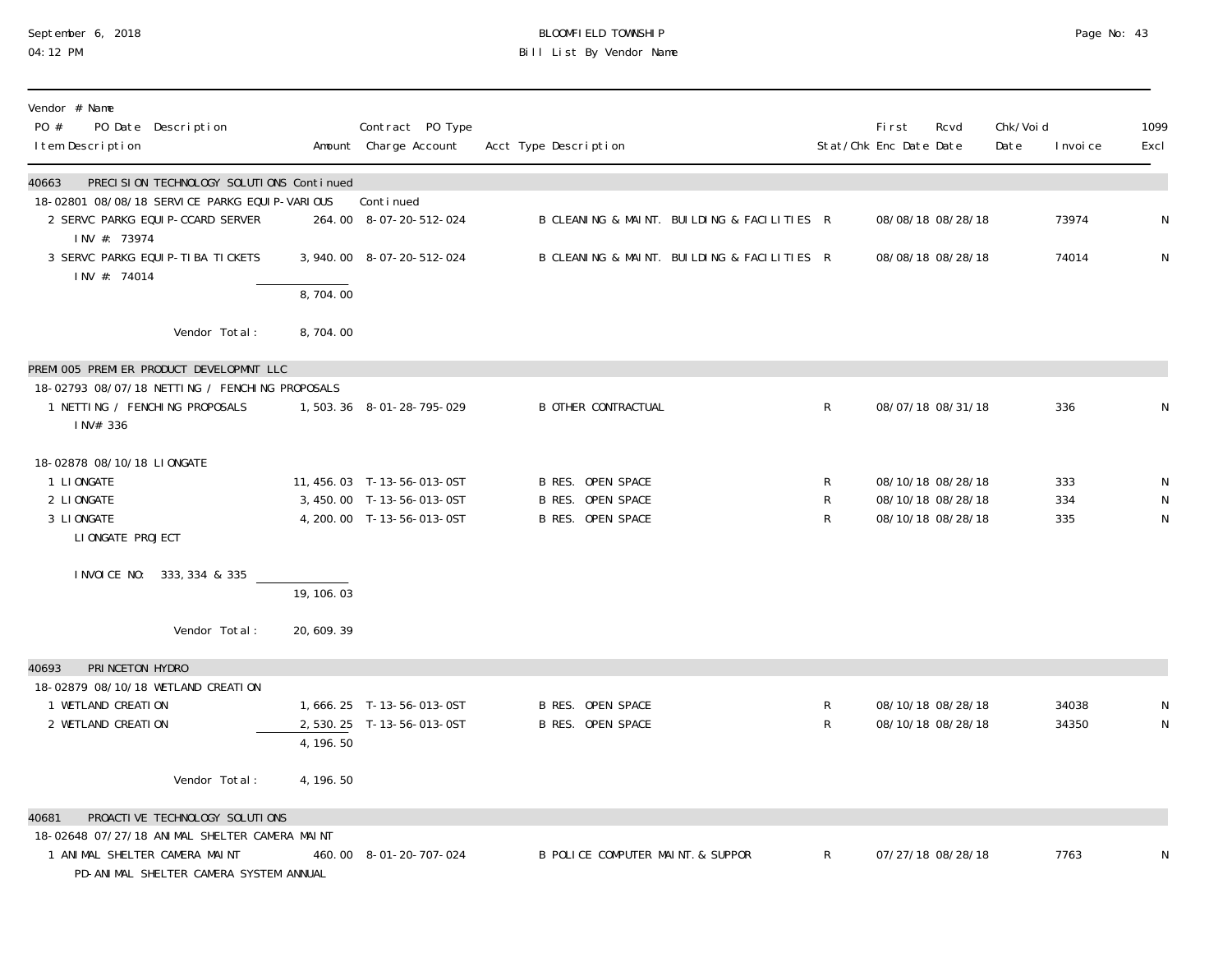#### September 6, 2018 BLOOMFIELD TOWNSHIP Page No: 44 04:12 PM Bill List By Vendor Name

| Vendor # Name<br>$P()$ #<br>I tem Description                              | PO Date Description                                                                       |             | Contract PO Type<br>Amount Charge Account                                            | Acct Type Description                                                                           |              | Fi rst<br>Stat/Chk Enc Date Date | Rcvd              | Chk/Voi d<br>Date | I nvoi ce    | 1099<br>Excl |
|----------------------------------------------------------------------------|-------------------------------------------------------------------------------------------|-------------|--------------------------------------------------------------------------------------|-------------------------------------------------------------------------------------------------|--------------|----------------------------------|-------------------|-------------------|--------------|--------------|
| 40681<br><b>MAI NTENANCE</b>                                               | PROACTIVE TECHNOLOGY SOLUTIONS Continued<br>18-02648 07/27/18 ANIMAL SHELTER CAMERA MAINT |             | Continued                                                                            |                                                                                                 |              |                                  |                   |                   |              |              |
| I NVOI CE# 7763                                                            |                                                                                           |             |                                                                                      |                                                                                                 |              |                                  |                   |                   |              |              |
|                                                                            | Vendor Total:                                                                             | 460.00      |                                                                                      |                                                                                                 |              |                                  |                   |                   |              |              |
| PROPARK AMERICA<br>40739<br>1 PARKING MGMT - JUL 2018<br>INV #: INV-000558 | 18-02776 08/06/18 PARKING MGMT - JUL 2018<br>INVOICE DATE: AUG 03, 2018                   |             | 3,000.00 8-07-20-512-028                                                             | B CONSULTANT & PROFESSIONAL SERVICES                                                            | $\mathsf{R}$ |                                  | 08/06/18 09/05/18 |                   | I NV-000558  | N            |
|                                                                            | Vendor Total:                                                                             | 3,000.00    |                                                                                      |                                                                                                 |              |                                  |                   |                   |              |              |
| PSE&G CO<br>41002                                                          |                                                                                           |             |                                                                                      |                                                                                                 |              |                                  |                   |                   |              |              |
| 1 Account# 13-011-527-06                                                   | 18-03131 08/30/18 PSE&G August 2018                                                       |             | 21, 395. 51 8-01-31-820-071                                                          | <b>B BUILDING ELECTRICITY &amp; GAS</b>                                                         | $\mathsf{R}$ |                                  | 08/30/18 09/06/18 |                   | 503100045539 |              |
| 2 Account# 13-011-527-06                                                   |                                                                                           |             | 2, 705. 29 8-01-31-821-075<br>312.79 8-01-31-820-071<br>36, 084. 00  8-01-31-821-075 | <b>B STREET LIGHTING</b><br><b>B BUILDING ELECTRICITY &amp; GAS</b><br><b>B STREET LIGHTING</b> | R            |                                  | 08/30/18 09/06/18 |                   | 503100045685 | N            |
| 3 Account# 13-011-527-06                                                   |                                                                                           | 60, 485.62  | 11.97-8-01-31-820-071                                                                | B BUILDING ELECTRICITY & GAS                                                                    | $\mathsf{R}$ |                                  | 08/30/18 09/06/18 |                   | 503100046086 | N            |
| 1 Account# 13-014-070-03                                                   | 18-03132 08/30/18 PSE&G August 2018 #1                                                    |             | 32.90 8-01-31-821-075                                                                | <b>B STREET LIGHTING</b>                                                                        | $\mathsf{R}$ |                                  | 08/30/18 09/06/18 |                   | 503100045101 | N            |
|                                                                            | Vendor Total:                                                                             | 60, 518. 52 |                                                                                      |                                                                                                 |              |                                  |                   |                   |              |              |
| RACHEO10 RACHEL WYATT                                                      |                                                                                           |             |                                                                                      |                                                                                                 |              |                                  |                   |                   |              |              |
| 18-02863 08/09/18<br>1 ESCROW REFUND ZB                                    |                                                                                           |             | 451.00 M-13-56-013-P62                                                               | B 15 GRACEL ST.                                                                                 | $\mathsf{R}$ |                                  | 08/09/18 09/06/18 |                   |              | N            |
|                                                                            | Vendor Total:                                                                             | 451.00      |                                                                                      |                                                                                                 |              |                                  |                   |                   |              |              |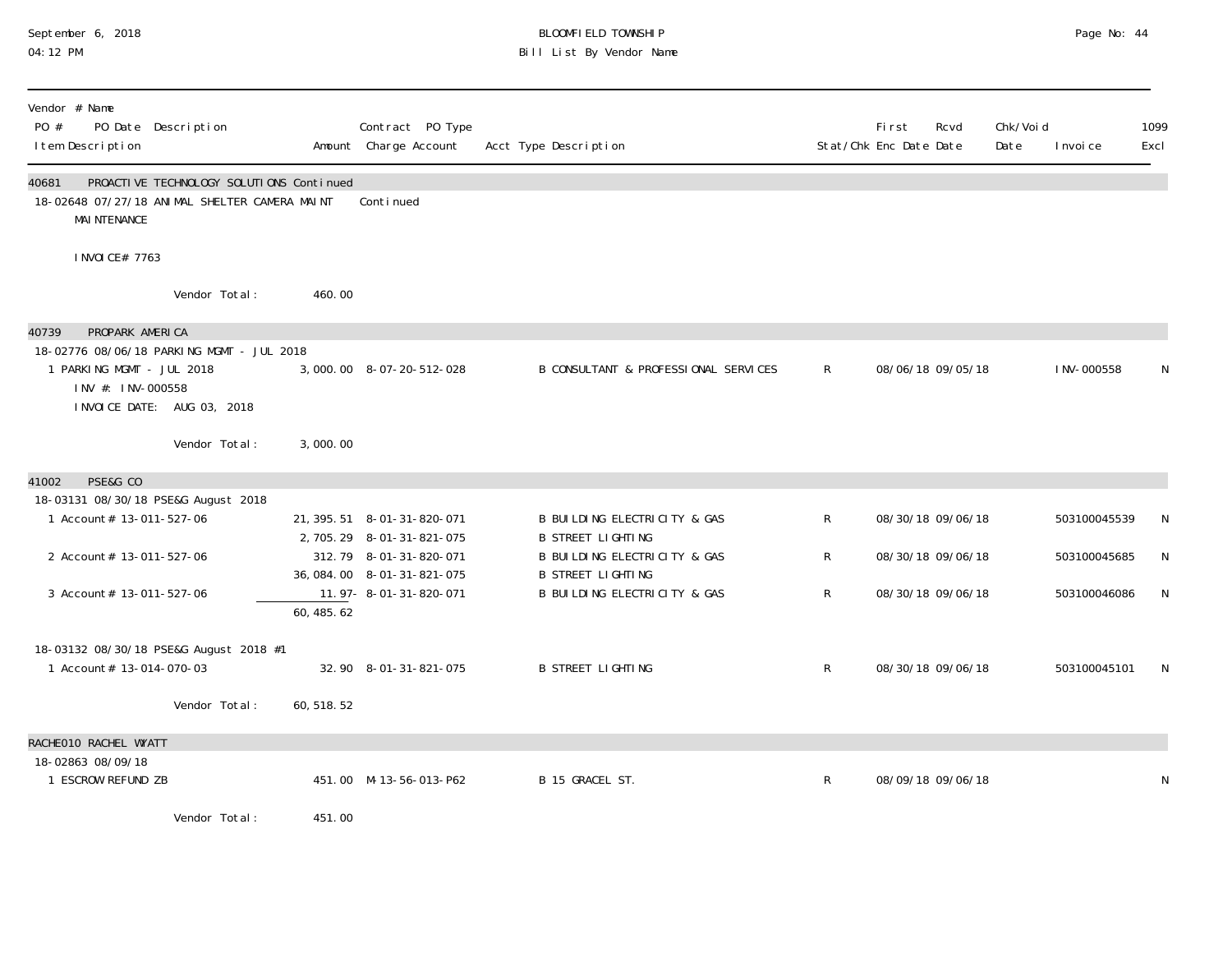# September 6, 2018 BLOOMFIELD TOWNSHIP Page No: 45 04:12 PM Bill List By Vendor Name

| Vendor # Name<br>PO #<br>PO Date Description<br>I tem Description                                                                                                                                                                                                          |                  | Contract PO Type<br>Amount Charge Account                                | Acct Type Description                                                                                 |              | First<br>Rcvd<br>Stat/Chk Enc Date Date                     | Chk/Voi d<br>Date | I nvoi ce                                       | 1099<br>Excl           |
|----------------------------------------------------------------------------------------------------------------------------------------------------------------------------------------------------------------------------------------------------------------------------|------------------|--------------------------------------------------------------------------|-------------------------------------------------------------------------------------------------------|--------------|-------------------------------------------------------------|-------------------|-------------------------------------------------|------------------------|
| 43991<br>READY REFRESH BY NESTLE<br>18-01437 04/25/18 BOTTLED WATER-ENGINEERING DEPT<br>1 BOTTLED WATER-ENGINEERING DEPT                                                                                                                                                   |                  | 61.91 8-01-26-772-030                                                    | <b>B MATERIALS &amp; SUPPLIES</b>                                                                     | $\mathsf{R}$ | 04/25/18 08/24/18                                           |                   | 18D0430507913                                   | -N                     |
| INVOICE #18D0430507913<br>ACCI YBT #0430507913<br>BOTTLED WATER FOR THE ENGINEERING<br>DEPARTMENT - MUNICIPAL PLAZA<br>BILLING PERIOD - 3/13/18 - 4/12/18<br>18-01848 05/31/18 WATER FOR FIRE STATIONS/FPB<br>1 5-GAL PS HANDLE SPILL PROOF<br>2 DELIVERY CHARGE<br>3 RENT |                  | 217.88 8-01-25-752-156<br>15.80 8-01-25-752-156<br>9.95 8-01-25-752-156  | B FIRE AUXILIARY<br>B FIRE AUXILIARY<br>B FIRE AUXILIARY                                              | R<br>R<br>R  | 05/31/18 08/24/18<br>05/31/18 08/24/18<br>05/31/18 08/24/18 |                   | 08E0447823899<br>08E0447823899<br>08E0447823899 | $\mathsf{N}$<br>N<br>N |
| WATER FOR ALL FIRE STATIONS AND<br>FIRE PREVENTION BUREAU<br>Vendor Total:                                                                                                                                                                                                 | 243.63<br>305.54 |                                                                          |                                                                                                       |              |                                                             |                   |                                                 |                        |
| REDDIN MASRI, LLC<br>31411<br>18-03016 08/21/18 Public Defend for July                                                                                                                                                                                                     |                  |                                                                          |                                                                                                       |              |                                                             |                   |                                                 |                        |
| 1 Public Defend for July                                                                                                                                                                                                                                                   |                  | 1, 200. 00 8-01-33-857-028                                               | <b>B CONSULTANT &amp; PROFESSIONAL SERV</b>                                                           | $R_{\perp}$  | 08/21/18 09/06/18                                           |                   | AUG <sub>2</sub>                                | N                      |
| Vendor Total:                                                                                                                                                                                                                                                              | 1, 200.00        |                                                                          |                                                                                                       |              |                                                             |                   |                                                 |                        |
| REGAL COLLISION CENTER<br>44240<br>18-02489 07/13/18 REPAIR 2016 FORD EXPLORER<br>1 LABOR<br>2 REPLACEMENT PARTS<br>3 ADDITIONAL COSTS<br>VEHICLE 24                                                                                                                       |                  | 223.91 8-01-26-767-025<br>63.98 8-01-26-767-025<br>39.56 8-01-26-767-025 | B MAINTENANCE OF MOTOR VEHICLES<br>B MAINTENANCE OF MOTOR VEHICLES<br>B MAINTENANCE OF MOTOR VEHICLES | R<br>R<br>R  | 07/13/18 09/06/18<br>07/13/18 09/06/18<br>07/13/18 09/06/18 |                   |                                                 | ${\sf N}$<br>N<br>N    |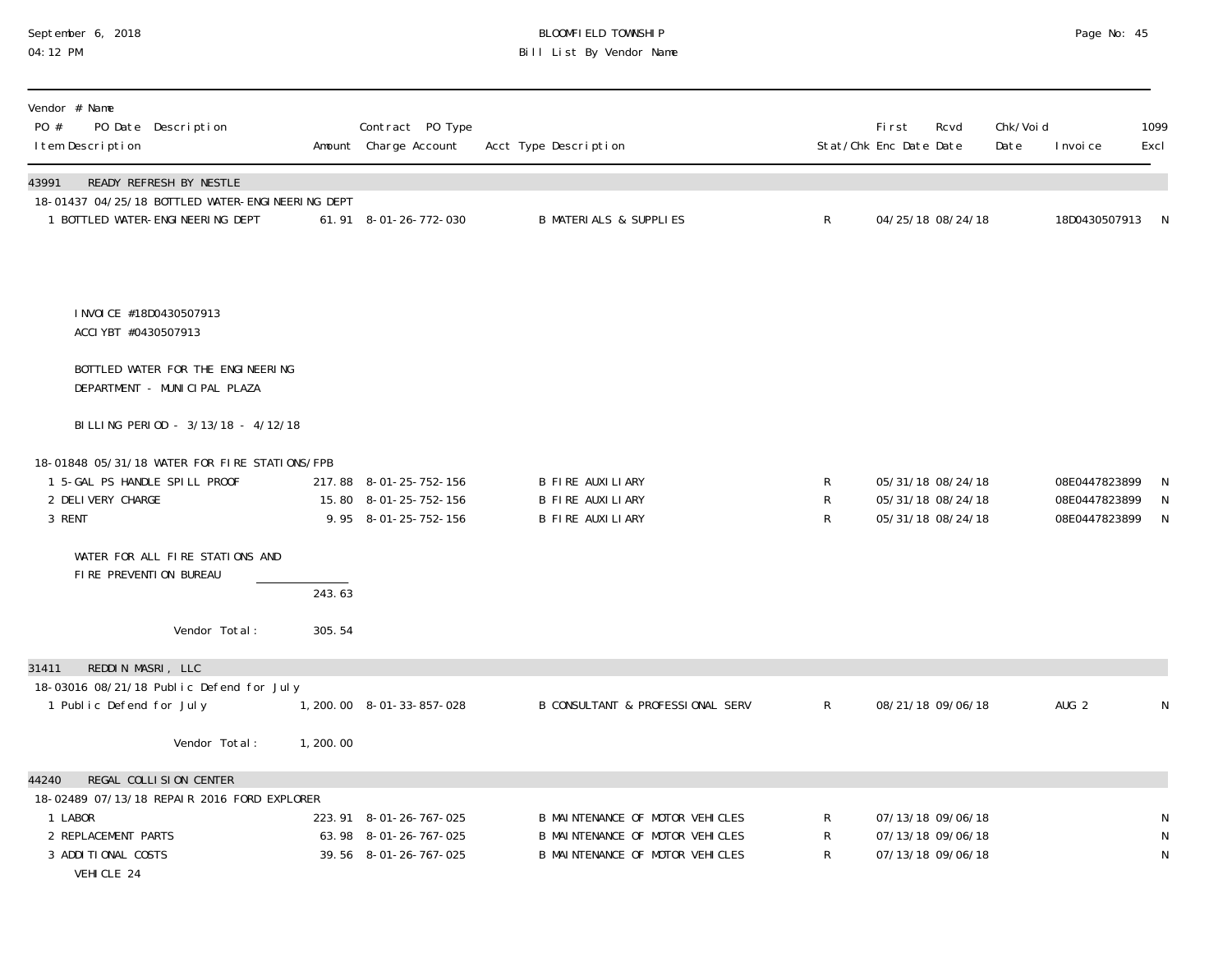## September 6, 2018 BLOOMFIELD TOWNSHIP Page No: 46 04:12 PM Bill List By Vendor Name

| Vendor # Name<br>PO #<br>PO Date Description<br>I tem Description                                                                                                                         |                                                       | Contract PO Type<br>Amount Charge Account | Acct Type Description          |              | First<br>Rcvd<br>Stat/Chk Enc Date Date | Chk/Voi d<br>Date | I nvoi ce   | 1099<br>Excl |
|-------------------------------------------------------------------------------------------------------------------------------------------------------------------------------------------|-------------------------------------------------------|-------------------------------------------|--------------------------------|--------------|-----------------------------------------|-------------------|-------------|--------------|
| REGAL COLLISION CENTER<br>44240<br>18-02489 07/13/18 REPAIR 2016 FORD EXPLORER<br>CAR 31<br>25483MG                                                                                       | Continued                                             | Continued                                 |                                |              |                                         |                   |             |              |
| REPAIR REAR BUMPER COVER OF 2016 FORD<br>EXPLORER<br>CLEAR COAT<br>PAI NT/MATERI ALS<br>HAZARDOUS WASTE DI SPOSAL                                                                         | 327.45                                                |                                           |                                |              |                                         |                   |             |              |
| Vendor Total:                                                                                                                                                                             | 327.45                                                |                                           |                                |              |                                         |                   |             |              |
| REMINGTON AND VERNICK ENGINEER<br>44405<br>18-02615 07/27/18 SERVICES-MRYTLE ST. & JFK DRIVE<br>1 SERVICES-MRYTLE ST. & JDK DRIVE                                                         |                                                       | 69.00 G-02-40-302-007                     | B 2016 JFK DRIVE NORTH & SOUTH | $\mathsf{R}$ | 07/27/18 08/28/18                       |                   | 0702T006-18 | N            |
| MAY 2018<br>I NVOI CE #0702T006-18                                                                                                                                                        |                                                       |                                           |                                |              |                                         |                   |             |              |
| ENGINEERING DESIGN, INSPECTION SERVICES<br>AND CONTRACT ADMINISTRATION FY 2015<br>MRYTLE STREET AND JFK INTERSECTION<br>IMPROVEMENTS AND FY 2016 JFK DRIVE NORTH<br>AND SOUTH (SECTION 1) |                                                       |                                           |                                |              |                                         |                   |             |              |
| CONTRACT AMOUNT:<br>WORK COMPLETED TO DATE:<br>LESS PREVIOUS PAYMENT:<br>AMOUNT DUE:<br>$\frac{1}{2}$                                                                                     | \$74,535.00<br>\$68,769.06<br>(\$68, 700.06)<br>69.00 |                                           |                                |              |                                         |                   |             |              |
| 18-02623 07/27/18 PROFESSIONAL SERVICES<br>1 PROFESSIONAL SERVCIES                                                                                                                        |                                                       | 5, 264.80 G-02-40-302-008                 | B NJDOT ESSEX AVE SEC 3        | $\mathsf{R}$ | 07/27/18 08/28/18                       |                   | 0702T016-5  | N            |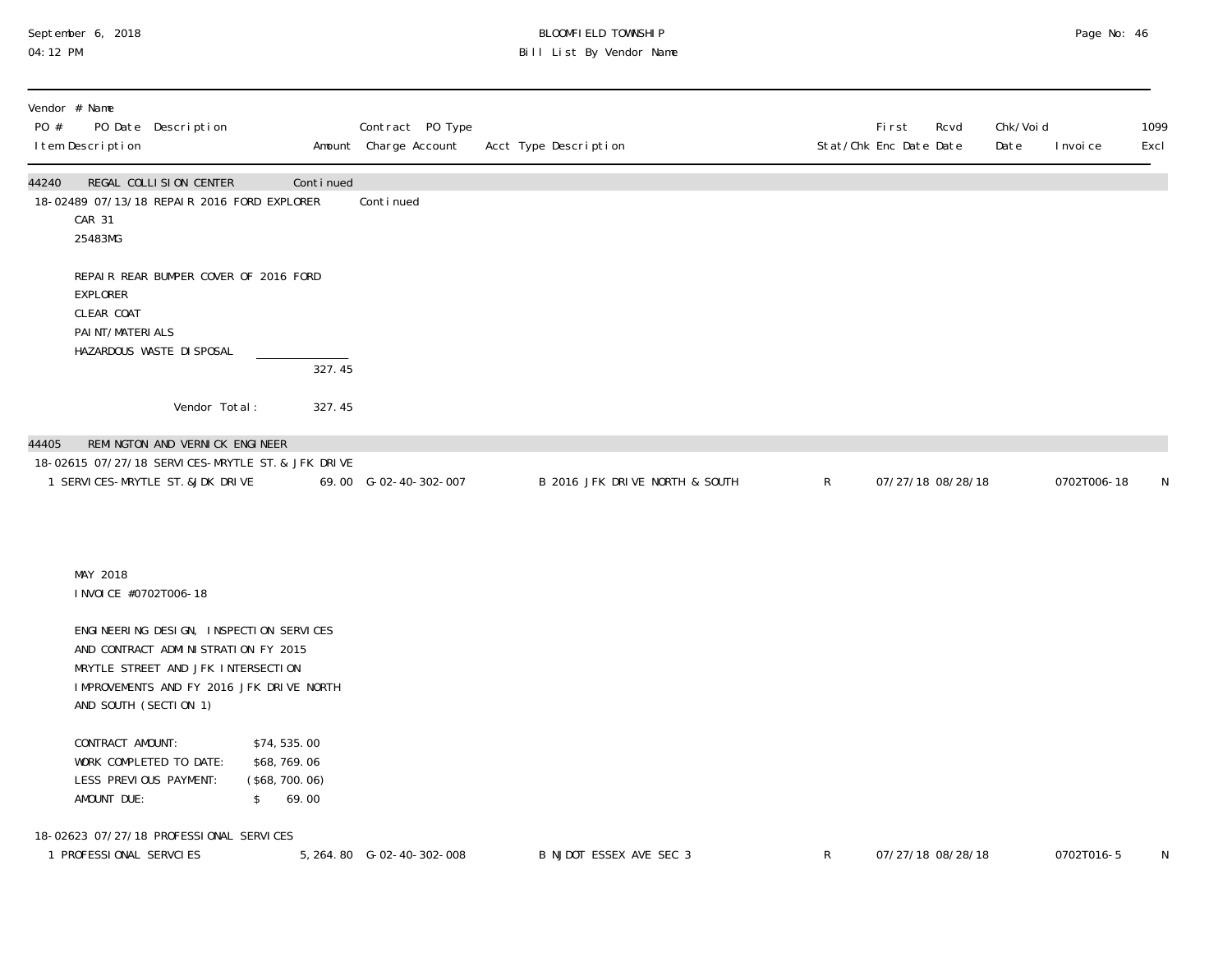# September 6, 2018 BLOOMFIELD TOWNSHIP Page No: 47 04:12 PM Bill List By Vendor Name

| Vendor # Name<br>PO #<br>PO Date Description<br>I tem Description                                                                           |           | Contract PO Type<br>Amount Charge Account                                   | Acct Type Description                                                                                                  |                        | <b>First</b><br>Rcvd<br>Stat/Chk Enc Date Date              | Chk/Voi d<br>Date | I nvoi ce                 | 1099<br>Excl          |
|---------------------------------------------------------------------------------------------------------------------------------------------|-----------|-----------------------------------------------------------------------------|------------------------------------------------------------------------------------------------------------------------|------------------------|-------------------------------------------------------------|-------------------|---------------------------|-----------------------|
| 44405<br>REMINGTON AND VERNICK ENGINEER Continued<br>18-02623 07/27/18 PROFESSIONAL SERVICES<br>ESSEX AVENUE SECTION 3 - NJDOT              |           | Continued                                                                   |                                                                                                                        |                        |                                                             |                   |                           |                       |
| I NVOI CE #0702T016-5                                                                                                                       |           |                                                                             |                                                                                                                        |                        |                                                             |                   |                           |                       |
| CONTRACT AMOUNT:<br>\$98,650.00<br>AMOUNT COMPLETED:<br>\$38,829.61<br>LESS PREVIOUS PAID:<br>(\$33, 564. 81)<br>AMOUNT DUE:<br>\$5, 264.80 |           |                                                                             |                                                                                                                        |                        |                                                             |                   |                           |                       |
| ESTIMATE #5                                                                                                                                 |           |                                                                             |                                                                                                                        |                        |                                                             |                   |                           |                       |
| Vendor Total:                                                                                                                               | 5, 333.80 |                                                                             |                                                                                                                        |                        |                                                             |                   |                           |                       |
| RENAI 005 RENAI SSANCE HARBORPLACE HOTEL<br>18-02731 08/01/18 ICMA CONFERENCE<br>1 I CMA CONFERENCE<br>I CMA CONFERENCE HOUSING             |           | 720.72 8-01-20-701-042                                                      | <b>B EDUCATION &amp; TRAINING</b>                                                                                      | $\mathsf{R}$           | 08/01/18 09/05/18                                           |                   |                           | N                     |
| FOR KIMBERLY DUVA                                                                                                                           |           |                                                                             |                                                                                                                        |                        |                                                             |                   |                           |                       |
| CHECK IN 9/23/18 - CHECK OUT 9/26/18                                                                                                        |           |                                                                             |                                                                                                                        |                        |                                                             |                   |                           |                       |
| Vendor Total:                                                                                                                               | 720.72    |                                                                             |                                                                                                                        |                        |                                                             |                   |                           |                       |
| RICCIARDI BROS.<br>45002                                                                                                                    |           |                                                                             |                                                                                                                        |                        |                                                             |                   |                           |                       |
| 18-02607 07/27/18<br>1 I NVOI CE: 49028<br>2 I NVOI CE: K48795<br>3 I NVOI CE: 709720                                                       | 2,006.44  | 173.89 8-01-26-769-024<br>32.95 8-01-26-769-024<br>1,799.60 8-01-26-765-026 | B MAINTENANCE OF BUILDINGS & FACILITIES<br>B MAINTENANCE OF BUILDINGS & FACILITIES<br>B MAINTENANCE OF OTHER EQUIPMENT | R<br>R<br>$\mathsf{R}$ | 07/27/18 08/28/18<br>07/27/18 08/28/18<br>07/27/18 08/28/18 |                   | 49028<br>K48795<br>709720 | N<br>$\mathsf N$<br>N |
| Vendor Total:                                                                                                                               | 2,006.44  |                                                                             |                                                                                                                        |                        |                                                             |                   |                           |                       |
| RI CHARD LEONARDIS<br>29464<br>18-03073 08/27/18 REDEEM TSC #17-00189, 1060/26<br>1 TSC #17-00189, 1060/26                                  |           | 131.92 T-13-22-856-C30                                                      | <b>B TAX TITLE LIEN REDEMPTION</b>                                                                                     | $\mathsf{R}$           | 08/27/18 08/29/18                                           |                   |                           | N                     |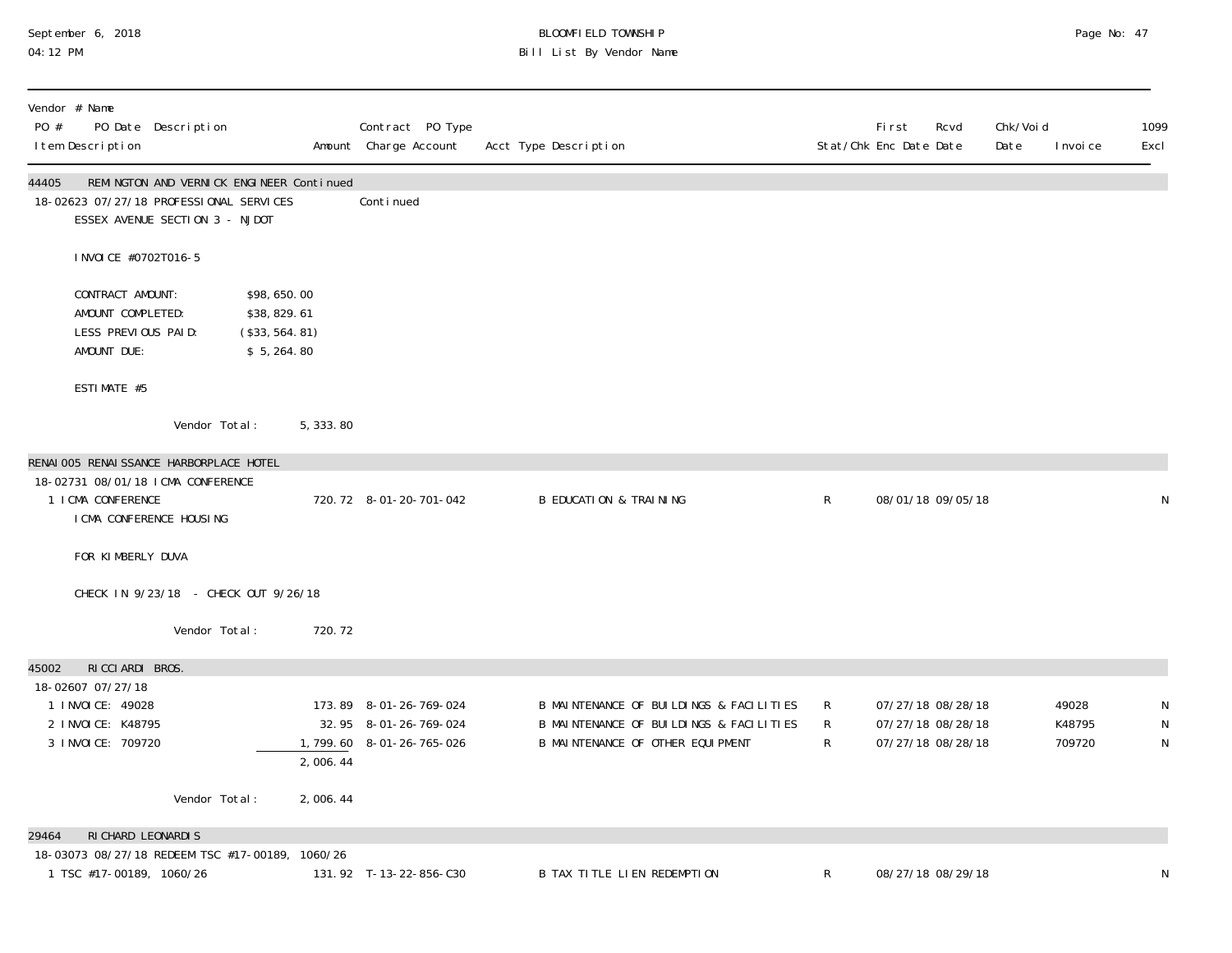# September 6, 2018 **BLOOMFIELD TOWNSHIP** BLOOMFIELD TOWNSHIP BLOOMFIELD TOWNSHIP Page No: 48<br>04:12 PM Bill List By Vendor Name

| Vendor # Name<br>PO #<br>PO Date Description<br>I tem Description            |           | Contract PO Type<br>Amount Charge Account | Acct Type Description              |              | First<br>Stat/Chk Enc Date Date | Rcvd              | Chk/Voi d<br>Date | I nvoi ce | 1099<br>Excl |
|------------------------------------------------------------------------------|-----------|-------------------------------------------|------------------------------------|--------------|---------------------------------|-------------------|-------------------|-----------|--------------|
| 29464<br>RI CHARD LEONARDIS                                                  | Continued |                                           |                                    |              |                                 |                   |                   |           |              |
| 18-03073 08/27/18 REDEEM TSC #17-00189, 1060/26 Continued<br>2 RECORDING FEE |           | 12.00 T-13-22-856-C30                     | B TAX TITLE LIEN REDEMPTION        | R            |                                 | 08/27/18 08/29/18 |                   |           | ${\sf N}$    |
| 3 SUBS PAID                                                                  |           | 294.48 T-13-22-856-C30                    | <b>B TAX TITLE LIEN REDEMPTION</b> | $\mathsf R$  |                                 | 08/27/18 08/29/18 |                   |           | ${\sf N}$    |
| 4 INTEREST EARNED                                                            |           | 25.41 T-13-22-856-C30                     | <b>B TAX TITLE LIEN REDEMPTION</b> | R            |                                 | 08/27/18 08/29/18 |                   |           | N            |
| 5 PREMI UM HELD                                                              |           | 300.00 T-13-22-856-C30                    | <b>B TAX TITLE LIEN REDEMPTION</b> | R            |                                 | 08/27/18 08/29/18 |                   |           | N            |
| TSC #17-00189, 1060/26 REDEEMED 9/10/18                                      |           |                                           |                                    |              |                                 |                   |                   |           |              |
| BY ORITANI BANK                                                              |           |                                           |                                    |              |                                 |                   |                   |           |              |
| CHECK MUST BE DATED BY 9/10/18<br>RETURN CHECK TO CINDY                      |           |                                           |                                    |              |                                 |                   |                   |           |              |
|                                                                              | 763.81    |                                           |                                    |              |                                 |                   |                   |           |              |
| Vendor Total:                                                                | 763.81    |                                           |                                    |              |                                 |                   |                   |           |              |
| RIZMAN, RAPPAPORT, DILLON<br>45034                                           |           |                                           |                                    |              |                                 |                   |                   |           |              |
| 18-02625 07/27/18                                                            |           |                                           |                                    |              |                                 |                   |                   |           |              |
| 1 BALANCE ON INV #123630                                                     |           | 39.56 8-01-21-720-028                     | B CONSULTANT & PROFESSIONAL SERV   | $\mathsf{R}$ |                                 | 07/27/18 08/28/18 |                   | 123630    | N            |
| Vendor Total:                                                                | 39.56     |                                           |                                    |              |                                 |                   |                   |           |              |
| ROBERO10 ROBERT L. LYNCH                                                     |           |                                           |                                    |              |                                 |                   |                   |           |              |
| 18-03025 08/22/18 MILEAGE REIMBURSEMENT                                      |           |                                           |                                    |              |                                 |                   |                   |           |              |
| 1 MILEAGE REIMBURSEMENT                                                      |           | 213.64 8-01-22-725-045                    | B CAR HIRE (TRAVEL)                | $\mathsf{R}$ |                                 | 08/22/18 09/06/18 |                   |           | N            |
| JUNE 27, 2018 to AUGUST 10, 2018                                             |           |                                           |                                    |              |                                 |                   |                   |           |              |
| Vendor Total:                                                                | 213.64    |                                           |                                    |              |                                 |                   |                   |           |              |
| SAFE SHREDDING<br>46831                                                      |           |                                           |                                    |              |                                 |                   |                   |           |              |
| 18-02746 08/01/18 SHREDDING SVS                                              |           |                                           |                                    |              |                                 |                   |                   |           |              |
| 1 SHREDDING SVS                                                              |           | 30.00 8-01-25-745-030                     | <b>B MATERIALS &amp; SUPPLIES</b>  | $\mathsf{R}$ |                                 | 08/01/18 08/28/18 |                   | 4076021   | N            |
| DOS 7/17/18                                                                  |           |                                           |                                    |              |                                 |                   |                   |           |              |
| INV#4076021                                                                  |           |                                           |                                    |              |                                 |                   |                   |           |              |
| $M = -1$                                                                     | 20.00     |                                           |                                    |              |                                 |                   |                   |           |              |

Vendor Total: 30.00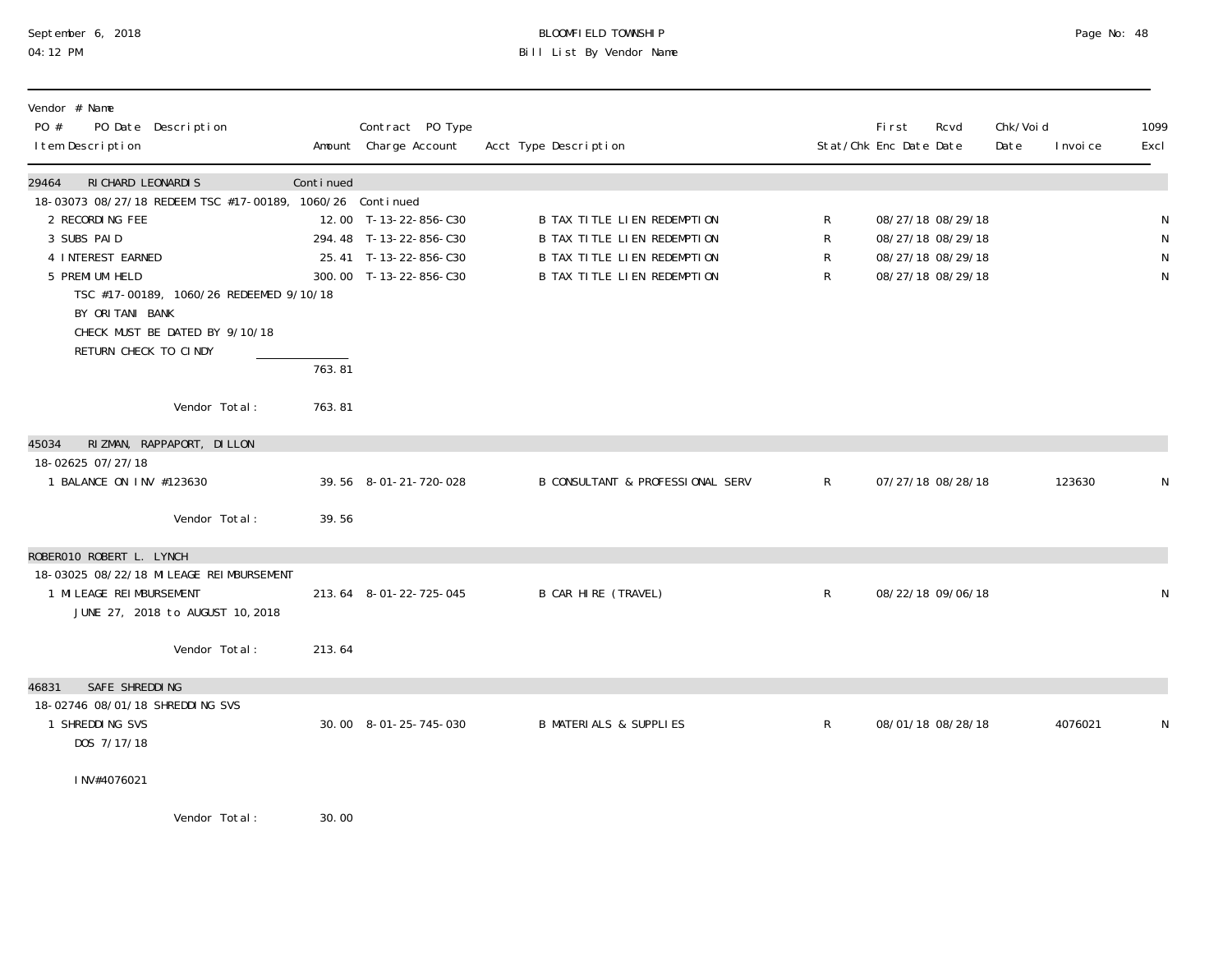# September 6, 2018 BLOOMFIELD TOWNSHIP Page No: 49 04:12 PM Bill List By Vendor Name

| Vendor # Name<br>PO #<br>PO Date Description<br>I tem Description                                                                                                                                                                                                                                                                                                                                                                                                                   |                        | Contract PO Type<br>Amount Charge Account                                                                                                                                                                                                                               | Acct Type Description                                                                                                                                                                                                                                                                                                                                                                                                                                                   |                                                             | First<br>Stat/Chk Enc Date Date | Rcvd                                                                                                                                                                                                           | Chk/Voi d<br>Date | I nvoi ce                                                                                        | 1099<br>Excl                                                                                                |
|-------------------------------------------------------------------------------------------------------------------------------------------------------------------------------------------------------------------------------------------------------------------------------------------------------------------------------------------------------------------------------------------------------------------------------------------------------------------------------------|------------------------|-------------------------------------------------------------------------------------------------------------------------------------------------------------------------------------------------------------------------------------------------------------------------|-------------------------------------------------------------------------------------------------------------------------------------------------------------------------------------------------------------------------------------------------------------------------------------------------------------------------------------------------------------------------------------------------------------------------------------------------------------------------|-------------------------------------------------------------|---------------------------------|----------------------------------------------------------------------------------------------------------------------------------------------------------------------------------------------------------------|-------------------|--------------------------------------------------------------------------------------------------|-------------------------------------------------------------------------------------------------------------|
| SAFET005 SAFETY NJ LLC<br>18-02949 08/16/18 AHA BASIC LIFE SUPPORT COURSE<br>1 CPR COURSE<br>2 2015 CPR MANUAL 15-1010                                                                                                                                                                                                                                                                                                                                                              |                        | 110.00 8-01-25-752-042<br>26.50 8-01-25-752-042                                                                                                                                                                                                                         | B EDUCATION AND TRAINING<br>B EDUCATION AND TRAINING                                                                                                                                                                                                                                                                                                                                                                                                                    | R<br>R                                                      |                                 | 08/16/18 09/06/18<br>08/16/18 09/06/18                                                                                                                                                                         |                   | 4567<br>4567                                                                                     | N<br>$\mathsf N$                                                                                            |
| BASIC CPR COURSE AND MANUAL FOR                                                                                                                                                                                                                                                                                                                                                                                                                                                     |                        |                                                                                                                                                                                                                                                                         |                                                                                                                                                                                                                                                                                                                                                                                                                                                                         |                                                             |                                 |                                                                                                                                                                                                                |                   |                                                                                                  |                                                                                                             |
| FF CLUDIO CARCHIA<br>FF CHRISTOPHER CALDARELLA<br>Vendor Total:                                                                                                                                                                                                                                                                                                                                                                                                                     | 136.50<br>136.50       |                                                                                                                                                                                                                                                                         |                                                                                                                                                                                                                                                                                                                                                                                                                                                                         |                                                             |                                 |                                                                                                                                                                                                                |                   |                                                                                                  |                                                                                                             |
| SCARINCI HOLLENBECK, LLC<br>47191                                                                                                                                                                                                                                                                                                                                                                                                                                                   |                        |                                                                                                                                                                                                                                                                         |                                                                                                                                                                                                                                                                                                                                                                                                                                                                         |                                                             |                                 |                                                                                                                                                                                                                |                   |                                                                                                  |                                                                                                             |
| 18-02722 08/01/18 SERV RENDERED THRU JUNE 30 18<br>1 SERV RENDERED THRU JUNE 30 18<br>2 SERV RENDERED THRU JUNE 30 18<br>3 SERV RENDERED THRU JUNE 30 18<br>4 SERV RENDERED THRU JUNE 30 18<br>5 SERV RENDERED THRU JUNE 30 18<br>6 SERV RENDERED THRU JUNE 30 18<br>7 SERV RENDERED THRU JUNE 30 18<br>8 SERV RENDERED THRU JUNE 30 18<br>9 SERV RENDERED THRU JUNE 30 18<br>18-02723 08/01/18 PROF SERV RENDERED THRU JUNE30<br>1 PROF SERV RENDERED THRU JUNE30<br>Vendor Total: | 9,698.39<br>10, 493.86 | 3, 417. 40 8-01-20-712-028<br>705.00 8-01-20-712-028<br>308.39 8-01-20-712-028<br>165.00 8-01-20-712-028<br>30.00 8-01-20-712-028<br>3, 755. 20 8-01-20-712-028<br>762.40 8-01-20-712-028<br>135.00 8-01-20-712-028<br>420.00 8-01-20-712-028<br>795.47 8-01-20-712-028 | <b>B CONSULTANT &amp; PROFESS. SERVICES</b><br><b>B CONSULTANT &amp; PROFESS. SERVICES</b><br><b>B CONSULTANT &amp; PROFESS. SERVICES</b><br><b>B CONSULTANT &amp; PROFESS. SERVICES</b><br><b>B CONSULTANT &amp; PROFESS. SERVICES</b><br><b>B CONSULTANT &amp; PROFESS. SERVICES</b><br><b>B CONSULTANT &amp; PROFESS. SERVICES</b><br><b>B CONSULTANT &amp; PROFESS. SERVICES</b><br><b>B CONSULTANT &amp; PROFESS. SERVICES</b><br>B CONSULTANT & PROFESS. SERVICES | R<br>R<br>R<br>R<br>R<br>R<br>R<br>R<br>R<br>$\mathsf{R}^-$ |                                 | 08/01/18 08/28/18<br>08/01/18 08/28/18<br>08/01/18 08/28/18<br>08/01/18 08/28/18<br>08/01/18 08/28/18<br>08/01/18 08/28/18<br>08/01/18 08/28/18<br>08/01/18 08/28/18<br>08/01/18 08/28/18<br>08/01/18 08/28/18 |                   | 204360<br>204361<br>204362<br>204363<br>204364<br>204365<br>204366<br>204367<br>204368<br>204488 | $\mathsf N$<br>${\sf N}$<br>${\sf N}$<br>${\sf N}$<br>${\sf N}$<br>${\sf N}$<br>${\sf N}$<br>${\sf N}$<br>N |
| SENTROO5 SENTRY TERMITE & PEST CONTROL                                                                                                                                                                                                                                                                                                                                                                                                                                              |                        |                                                                                                                                                                                                                                                                         |                                                                                                                                                                                                                                                                                                                                                                                                                                                                         |                                                             |                                 |                                                                                                                                                                                                                |                   |                                                                                                  |                                                                                                             |
| 18-02911 08/14/18 MONITORING FOR RODENT CONTROL<br>2 MONITORING FOR RODENT CONTROL<br>Vendor Total:                                                                                                                                                                                                                                                                                                                                                                                 | 3, 200.00              | B<br>3, 200.00 8-01-27-789-029                                                                                                                                                                                                                                          | <b>B OTHER CONTRACTUAL ITEMS</b>                                                                                                                                                                                                                                                                                                                                                                                                                                        | $\mathsf{R}^-$                                              |                                 | 08/14/18 09/06/18                                                                                                                                                                                              |                   | 43181                                                                                            | N                                                                                                           |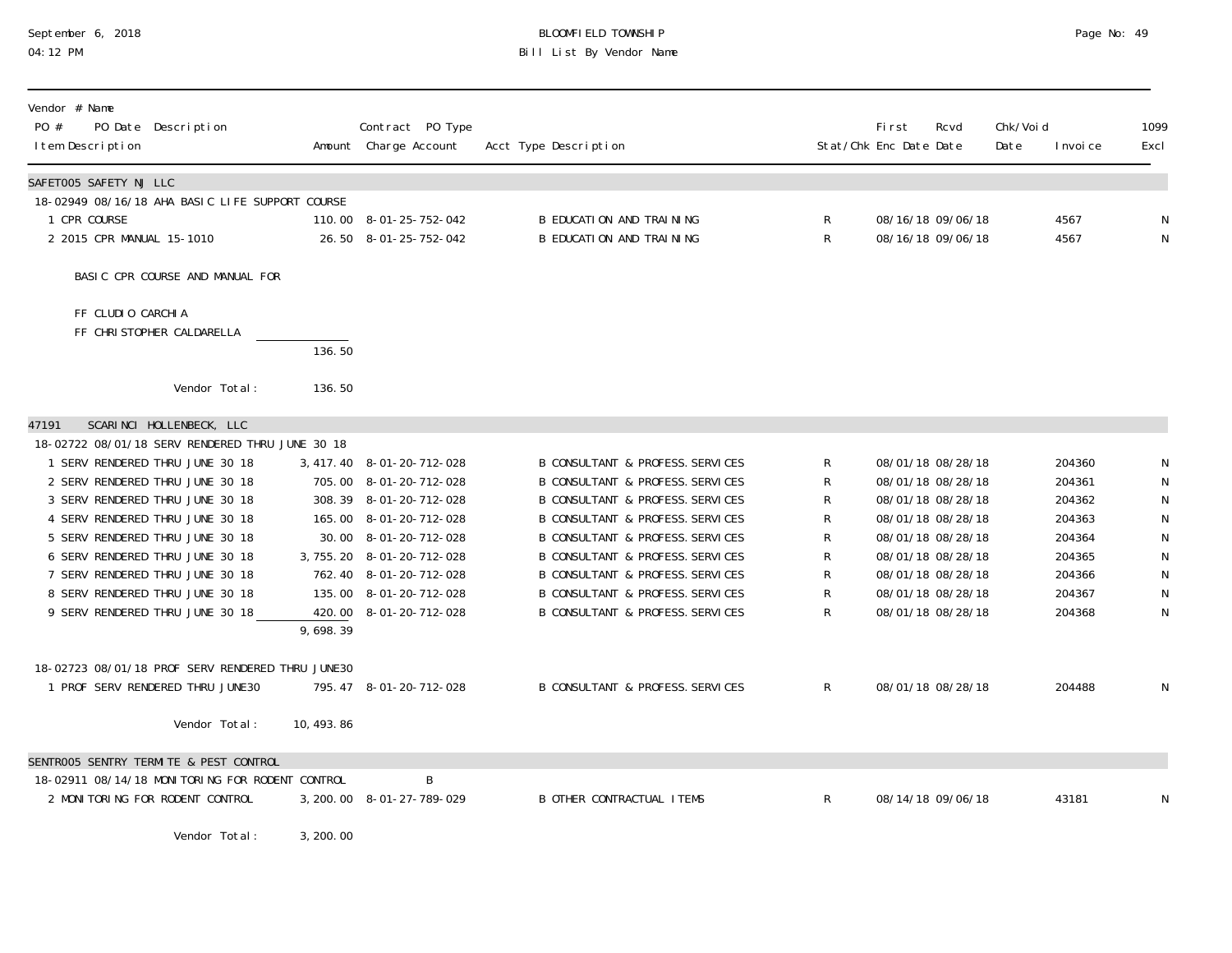#### September 6, 2018 BLOOMFIELD TOWNSHIP Page No: 50 04:12 PM Bill List By Vendor Name

| Vendor # Name<br>PO #<br>PO Date Description<br>I tem Description                                                                                                                                                                             |            | Contract PO Type<br>Amount Charge Account | Acct Type Description                                                          |                   | First<br>Stat/Chk Enc Date Date | Rcvd                                   | Chk/Voi d<br>Date | I nvoi ce | 1099<br>Excl   |
|-----------------------------------------------------------------------------------------------------------------------------------------------------------------------------------------------------------------------------------------------|------------|-------------------------------------------|--------------------------------------------------------------------------------|-------------------|---------------------------------|----------------------------------------|-------------------|-----------|----------------|
| SHAUGER PROPERTY SERVICE, INC.<br>47941<br>18-02899 08/14/18 INVOICE: 104690<br>1 I NVOI CE: 104690<br>FORMAL BID: 6417<br>STREET SWEEPING FOR THE MONTH OF JULY                                                                              |            | 31, 920.00 8-01-26-765-029                | <b>B OTHER CONTRACTUAL ITEMS</b>                                               | $\mathsf{R}$      |                                 | 08/14/18 09/06/18                      |                   | 104690    | N              |
| Vendor Total:                                                                                                                                                                                                                                 | 31, 920.00 |                                           |                                                                                |                   |                                 |                                        |                   |           |                |
| SKYLANDS AREA FIRE EQUIPMENT<br>47581<br>18-01719 05/21/18 TURNOUT GEAR - VOL FF MCCLURE<br>1 LTO 361D BLOOMFIELD COAT BLACK<br>2 LTO 361D BLOOMFELD PANTS BLACK<br>NO HARNESS / NO BAI OUT POCKET                                            |            | 780.96 C-04-55-726-985                    | B PURCHASE OF TURN-OUT GEAR FIRE DEPT<br>B PURCHASE OF TURN-OUT GEAR FIRE DEPT | R<br>$\mathsf{R}$ |                                 | 05/21/18 09/06/18<br>05/21/18 09/06/18 |                   |           | ${\sf N}$<br>N |
| TURNOUT GEAR FOR VOL FF B. MCCLURE                                                                                                                                                                                                            |            |                                           |                                                                                |                   |                                 |                                        |                   |           |                |
| NJ STATE CONTRACT #80948                                                                                                                                                                                                                      | 1,994.33   |                                           |                                                                                |                   |                                 |                                        |                   |           |                |
| Vendor Total:                                                                                                                                                                                                                                 | 1,994.33   |                                           |                                                                                |                   |                                 |                                        |                   |           |                |
| SONIA MULERO LSW<br>32903<br>18-03007 08/21/18 SOCIAL WORK LICENSE<br>1 SOCIAL WORK LICENSE                                                                                                                                                   |            | 120.00 8-01-27-785-029                    | <b>B LICENSURE</b>                                                             | $\mathsf{R}$      |                                 | 08/21/18 09/06/18                      |                   |           | ${\sf N}$      |
| Vendor Total:                                                                                                                                                                                                                                 | 120.00     |                                           |                                                                                |                   |                                 |                                        |                   |           |                |
| SPEEDY SEWER & DRAIN CORP.<br>48327<br>18-02824 08/09/18 SINK CLOGGED AT STATION 2<br>1 SINK CLOGGED AT STATION 2<br>SNAKED OUT SINK DRAIN LINE USING<br>A HEAVY DUTY ELECTRIC DRUM EEL<br>MACHINE TO CLEAR LINE. SNAKED OUT<br>LINE 50 FEET. |            | 275.00 8-01-25-752-024                    | B MAINT. OF BLDG'S & FACILITIES                                                | $\mathsf{R}$      |                                 | 08/09/18 09/06/18                      |                   | 10220-132 | N              |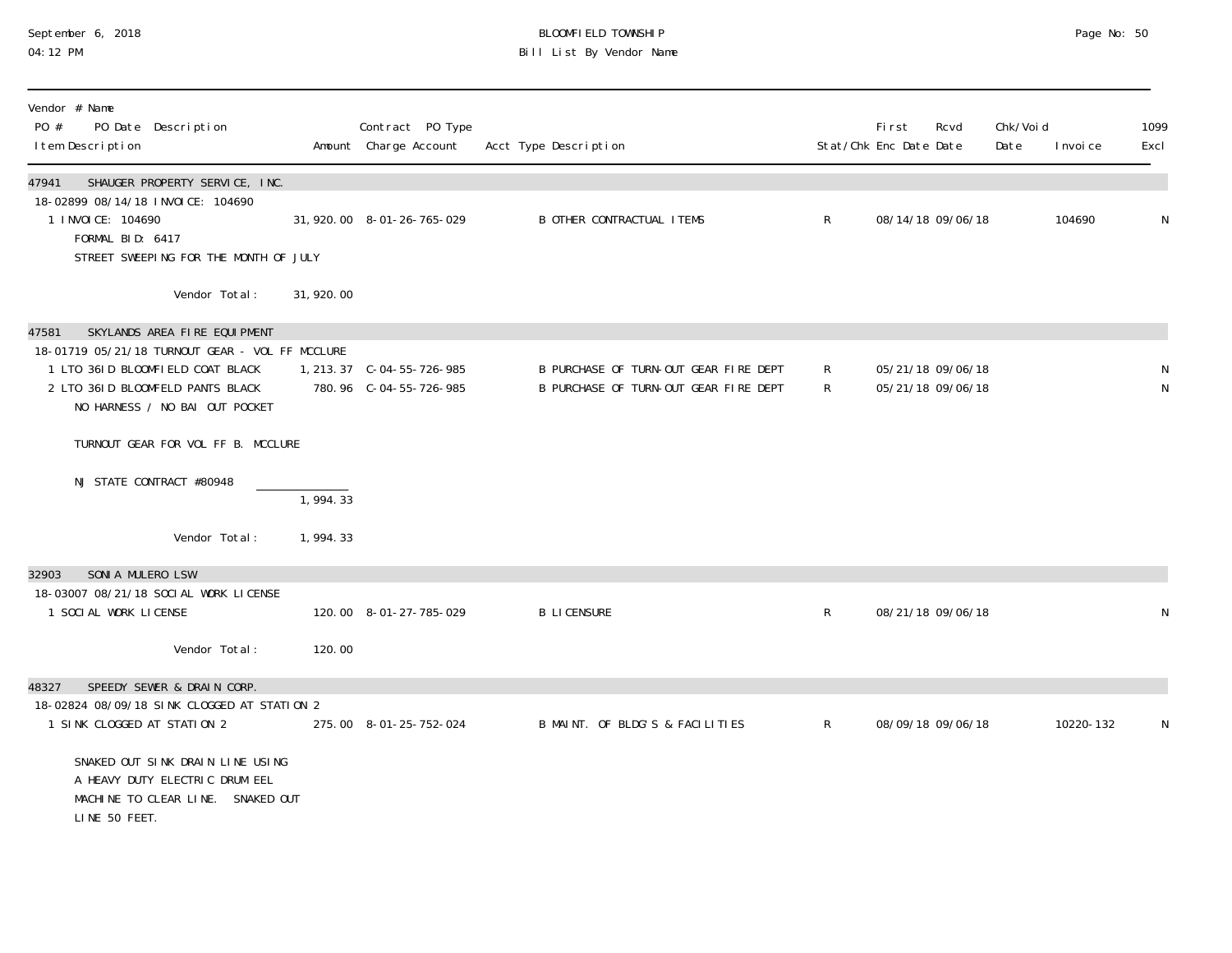# September 6, 2018 BLOOMFIELD TOWNSHIP Page No: 51 04:12 PM Bill List By Vendor Name

| Vendor # Name<br>PO #<br>PO Date Description<br>I tem Description                                                                                                                                                                   |                                           | Contract PO Type<br>Amount Charge Account        | Acct Type Description                                                  |              | Fi rst<br>Stat/Chk Enc Date Date       | Rcvd | Chk/Voi d<br>Date | I nvoi ce          | 1099<br>Excl   |
|-------------------------------------------------------------------------------------------------------------------------------------------------------------------------------------------------------------------------------------|-------------------------------------------|--------------------------------------------------|------------------------------------------------------------------------|--------------|----------------------------------------|------|-------------------|--------------------|----------------|
| SPEEDY SEWER & DRAIN CORP.<br>48327<br>18-02824 08/09/18 SINK CLOGGED AT STATION 2<br>CLEARED CLOG. TESTED GOOD.                                                                                                                    | Continued                                 | Conti nued                                       |                                                                        |              |                                        |      |                   |                    |                |
| Vendor Total:                                                                                                                                                                                                                       | 275.00                                    |                                                  |                                                                        |              |                                        |      |                   |                    |                |
| SPRUCE INDUSTRIES, INC.<br>48590<br>18-02710 08/01/18<br>1 I NVOI CE: 5079309                                                                                                                                                       |                                           | 145.00 8-01-26-767-035                           | B JANITORIAL & HOUSEHOLD SUPPLY                                        | $\mathsf{R}$ | 08/01/18 08/28/18                      |      |                   | 5079309            | N              |
| MCCPC CONTRACT #25 CAT A B C<br>2 I NVOI CE: 5079308<br>3 I NVOI CE: 5079329                                                                                                                                                        | 763.85                                    | 166.65 8-01-26-767-035<br>452.20 8-01-26-767-035 | B JANI TORI AL & HOUSEHOLD SUPPLY<br>B JANI TORI AL & HOUSEHOLD SUPPLY | R<br>R       | 08/01/18 08/28/18<br>08/01/18 08/28/18 |      |                   | 5079308<br>5079329 | N<br>${\sf N}$ |
| Vendor Total:                                                                                                                                                                                                                       | 763.85                                    |                                                  |                                                                        |              |                                        |      |                   |                    |                |
| STACYOO5 STACY SEMINOFF C/O FINANCIAL<br>18-03075 08/27/18 REFUND TAX OVERPAY 332/120<br>1 REFUND TAX 332/120 MADE IN ERR<br>REFUND OF TAXES PAID IN ERROR TO 9<br>BERKELEY AVENUE, SHOULD HAVE BEEN TO 9<br>BERKELEY HEIGHTS PARK. |                                           | 6, 362. 40 8-01-20-520-018                       | B TAX O/P - CURRENT 2018                                               | R            | 08/27/18 08/29/18                      |      |                   |                    | N              |
| RETURN CHECK TO CINDY                                                                                                                                                                                                               |                                           |                                                  |                                                                        |              |                                        |      |                   |                    |                |
| Vendor Total:                                                                                                                                                                                                                       | 6, 362.40                                 |                                                  |                                                                        |              |                                        |      |                   |                    |                |
| STANZI ALE CONSTRUCTI ON<br>48686<br>18-03097 08/28/18 2016 CATCH BASIN UPGRADE<br>1 2106 CATCH BASIN UPGRADE                                                                                                                       |                                           |                                                  | B RELINING, RECONSTRUCT., UPGRADES SEWER SYS R                         |              | 08/28/18 09/06/18                      |      |                   |                    | N              |
| 2016 CATCH BASIN AND MANHOLE UPGRADE<br>PROGRAM                                                                                                                                                                                     |                                           |                                                  |                                                                        |              |                                        |      |                   |                    |                |
| ORIGINAL CONTRACT:<br>CHANGE ORDER #1 & FINAL:<br>ADJUSTED CONTRACT AMOUNT:                                                                                                                                                         | \$55,856.00<br>\$10,769.00<br>\$66,625.00 |                                                  |                                                                        |              |                                        |      |                   |                    |                |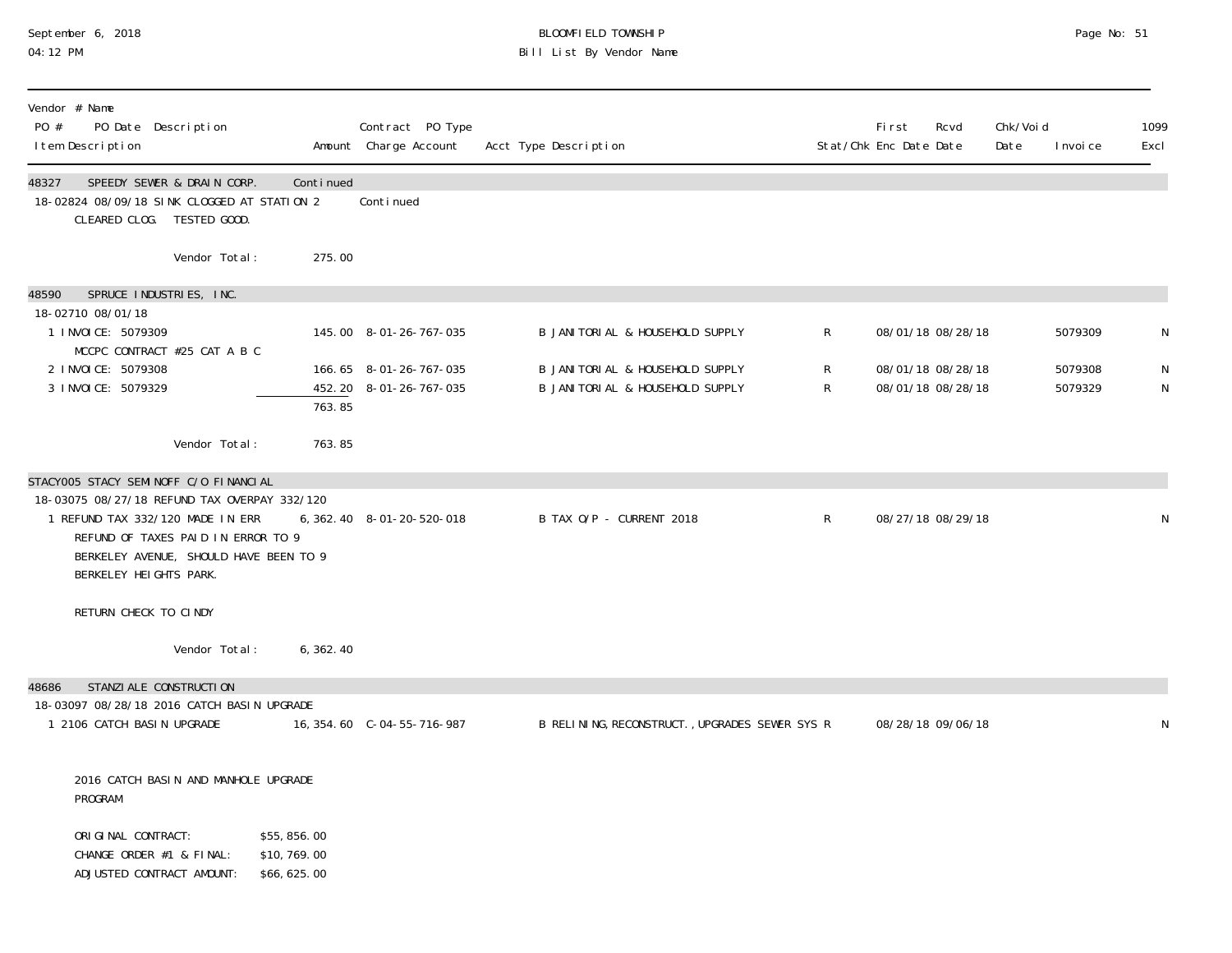#### September 6, 2018 BLOOMFIELD TOWNSHIP Page No: 52 04:12 PM Bill List By Vendor Name

| Vendor # Name<br>PO #<br>PO Date Description<br>I tem Description                                                                                                 |                                              | Contract PO Type<br>Amount Charge Account        | Acct Type Description                                      |              | <b>First</b><br>Rcvd<br>Stat/Chk Enc Date Date | Chk/Voi d<br>Date | 1099<br>Excl<br>I nvoi ce |
|-------------------------------------------------------------------------------------------------------------------------------------------------------------------|----------------------------------------------|--------------------------------------------------|------------------------------------------------------------|--------------|------------------------------------------------|-------------------|---------------------------|
| 48686<br>STANZI ALE CONSTRUCTI ON<br>18-03097 08/28/18 2016 CATCH BASIN UPGRADE<br>ESTIMATE #3 & FINAL                                                            | Continued                                    | Conti nued                                       |                                                            |              |                                                |                   |                           |
| TOTAL COMPLETED TO DATE:<br>LESS PREVIOUS ESTIMATE:<br>PAYMENT DUE THIS FINAL<br><b>ESTIMATE:</b>                                                                 | \$66,625.00<br>\$50, 270. 40<br>\$16, 354.60 |                                                  |                                                            |              |                                                |                   |                           |
| Vendor Total:                                                                                                                                                     | 16, 354. 60                                  |                                                  |                                                            |              |                                                |                   |                           |
| STAPLES BUSINESS ADVANTAGE<br>48716<br>18-02797 08/07/18 BPA OFFICE SUPPLIES VARIOUS<br>1 BPA OFFICE SUPPLIES: 07-13-18<br>INV#: 3384136466                       |                                              | 41.47 8-07-20-512-036                            | <b>B OFFICE SUPPLIES</b>                                   | $\mathsf{R}$ | 08/07/18 08/28/18                              |                   | 3384136466<br>N           |
| *PLEASE TEAR OFF STUB AND REMIT WITH<br>CHECK PAYMENT<br>2 BPA OFFICE SUPPLIES: 07-13-18<br>INV#: 3384136467                                                      |                                              | 13.14 8-07-20-512-036                            | <b>B OFFICE SUPPLIES</b>                                   | R            | 08/07/18 08/28/18                              |                   | 3384136467<br>N           |
| *PLEASE TEAR OFF STUB AND REMIT WITH<br>CHECK PAYMENT                                                                                                             | 54.61                                        |                                                  |                                                            |              |                                                |                   |                           |
| Vendor Total:                                                                                                                                                     | 54.61                                        |                                                  |                                                            |              |                                                |                   |                           |
| STATE LINE FIRE & SAFETY<br>48698<br>18-02171 06/15/18 CAIRNS RATCHET HEADBAND ASSY<br>1 CAIRNS RATCHET HEADBAND ASSY<br>FF WALTER COFFEY<br>FF ANTHONY MINERVINO |                                              | 97.20 C-04-55-860-985                            | B 2012 FIRE STATION WEAR/TURNOUT GEAR                      | R            | 06/15/18 08/27/18                              |                   | N                         |
| 18-02296 06/22/18 GAS ALERT CALIBRATION & SENSOR<br>1 GAS ALERT MICRO CLIP XT CALIBR<br>2 REPLACEMENT 02 SENSOR                                                   |                                              | 120.00 8-01-25-752-026<br>300.00 8-01-25-752-026 | B MAINT. OF OTHER EQUIPMENT<br>B MAINT. OF OTHER EQUIPMENT | R<br>R       | 06/22/18 08/27/18<br>06/22/18 08/27/18         |                   | 062018<br>062018<br>N     |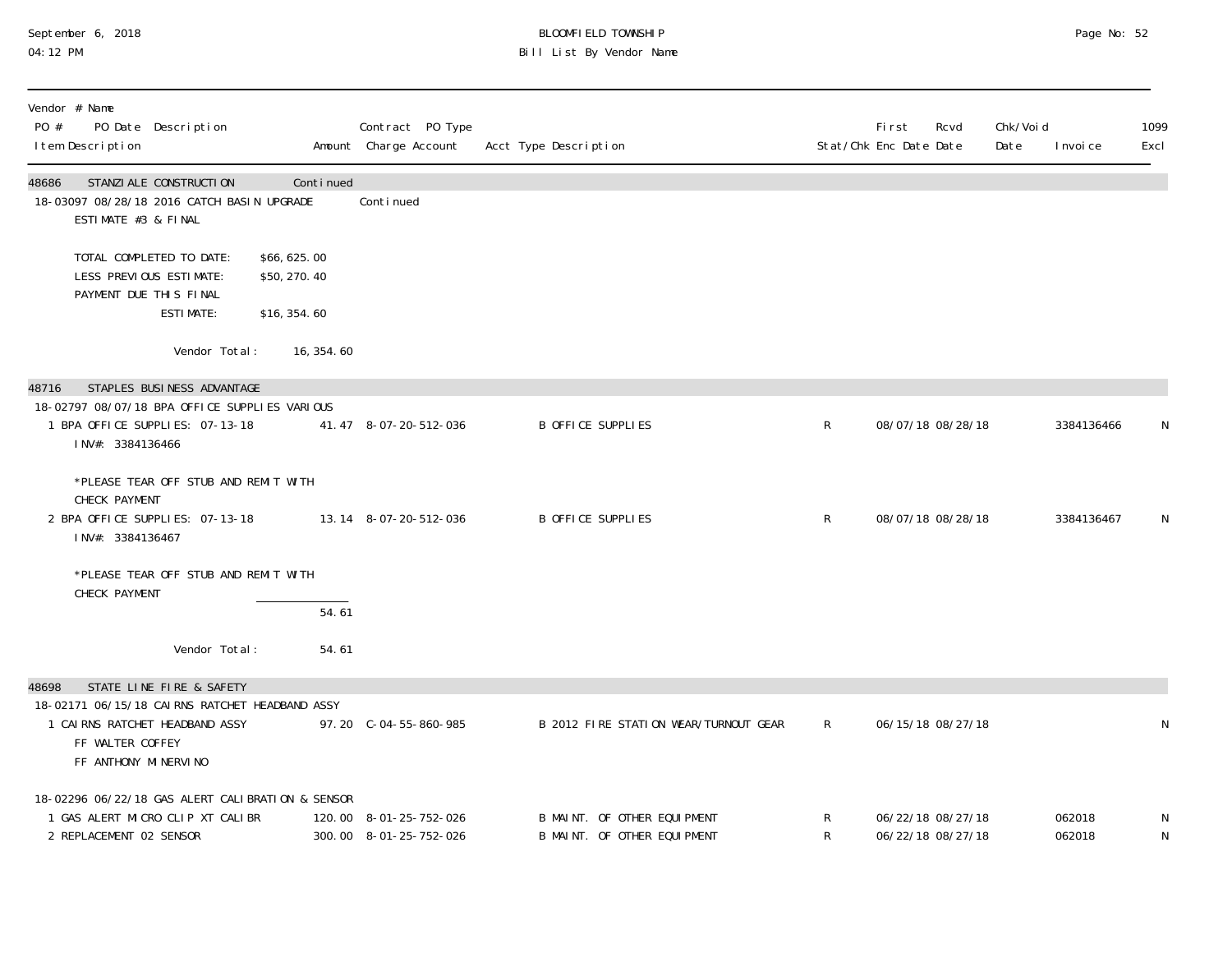#### September 6, 2018 BLOOMFIELD TOWNSHIP Page No: 53 04:12 PM Bill List By Vendor Name

| Vendor # Name<br>PO #<br>PO Date Description<br>I tem Description                                                                        |                     | Contract PO Type<br>Amount Charge Account | Acct Type Description                 |              | Fi rst<br>Stat/Chk Enc Date Date | Rcvd              | Chk/Voi d<br>Date | I nvoi ce | 1099<br>Excl |
|------------------------------------------------------------------------------------------------------------------------------------------|---------------------|-------------------------------------------|---------------------------------------|--------------|----------------------------------|-------------------|-------------------|-----------|--------------|
| STATE LINE FIRE & SAFETY<br>48698<br>18-02296 06/22/18 GAS ALERT CALIBRATION & SENSOR Continued<br>CALIBRATION AND REPLACEMENT OF SENSOR | Continued<br>420.00 |                                           |                                       |              |                                  |                   |                   |           |              |
| 18-02876 08/10/18 CAIRNS 3605 RESCUE FLANNEL LL<br>1 CAIRNS 3605 RESCUE FLANNEL LL<br>I NVOI CE #114926                                  |                     | 63.60 C-04-55-726-985                     | B PURCHASE OF TURN-OUT GEAR FIRE DEPT | R            |                                  | 08/10/18 08/31/18 |                   | 114926    |              |
| Vendor Total:                                                                                                                            | 580.80              |                                           |                                       |              |                                  |                   |                   |           |              |
| 48689<br>STATE TOXI COLIGY<br>18-02541 07/17/18 DRUG TEST<br>1 DRUG TEST<br>CASE#18L005726                                               |                     | 295.00 8-01-23-733-093                    | <b>B MEDICAL EXPENSES</b>             | R            |                                  | 07/17/18 08/31/18 |                   | 18L005726 |              |
| DATE 4/30/18                                                                                                                             |                     |                                           |                                       |              |                                  |                   |                   |           |              |
| Vendor Total:                                                                                                                            | 295.00              |                                           |                                       |              |                                  |                   |                   |           |              |
| STAV0005 STAVOLA CONSTRUCTION MATERIALS                                                                                                  |                     |                                           |                                       |              |                                  |                   |                   |           |              |
| 18-02132 06/14/18 INVOICE: 99520<br>1 INVOICE: 99520<br>QP - 26.21 TONS                                                                  |                     | 432.47 8-05-26-511-030                    | <b>B MATERIALS &amp; SUPPLIES</b>     | $\mathsf{R}$ |                                  | 06/14/18 09/06/18 |                   | 99520     |              |
| 18-02778 08/07/18<br>1 I NVOI CE: 102831<br>MCCPC CONTRACT #9<br>0013 - 3/4IN CLEAN STONE<br>0019 - QUARRY PROCESS qp                    |                     | 934.20 8-05-26-511-030                    | <b>B MATERIALS &amp; SUPPLIES</b>     | R            |                                  | 08/07/18 09/06/18 |                   | 102831    | N            |
| Vendor Total:                                                                                                                            | 1,366.67            |                                           |                                       |              |                                  |                   |                   |           |              |
| STRAUSS AND ASSOCIATES PLANNER<br>48750                                                                                                  |                     |                                           |                                       |              |                                  |                   |                   |           |              |
| 18-02880 08/10/18 OPEN SPACE<br>1 OPEN SPACE                                                                                             |                     | 22, 702. 40 T-13-56-013-0ST               | <b>B RES. OPEN SPACE</b>              | $\mathsf{R}$ |                                  | 08/10/18 08/28/18 |                   | $18 - 15$ | N            |
| Vendor Total:                                                                                                                            | 22, 702. 40         |                                           |                                       |              |                                  |                   |                   |           |              |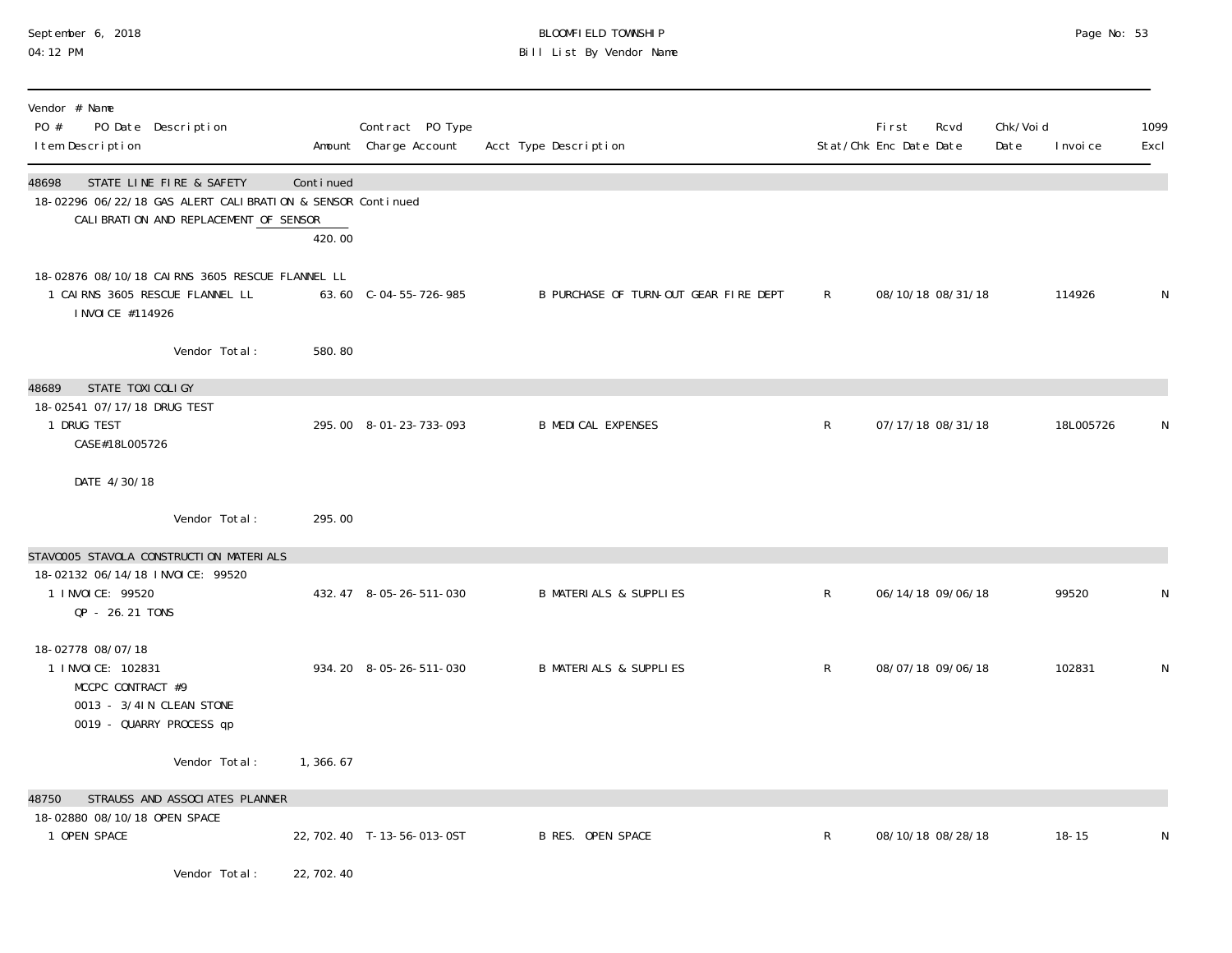#### September 6, 2018 BLOOMFIELD TOWNSHIP Page No: 54 04:12 PM Bill List By Vendor Name

| Vendor # Name<br>PO #<br>PO Date Description<br>I tem Description                                                                                                      |                     | Contract PO Type<br>Amount Charge Account                                                                                      | Acct Type Description                                                                                                                                                                 |                       | First<br>Stat/Chk Enc Date Date | Rcvd                                                                                                  | Chk/Voi d<br>Date | I nvoi ce                                      | 1099<br>Excl                          |
|------------------------------------------------------------------------------------------------------------------------------------------------------------------------|---------------------|--------------------------------------------------------------------------------------------------------------------------------|---------------------------------------------------------------------------------------------------------------------------------------------------------------------------------------|-----------------------|---------------------------------|-------------------------------------------------------------------------------------------------------|-------------------|------------------------------------------------|---------------------------------------|
| T. M. FITZGERALD & ASSOCIATES<br>51005<br>18-02608 07/27/18 MRESC 15/16 - 25<br>1 INVOICE: 16319<br>BLUE PRINTED RECYCLING BINS<br>20 GALLONS                          |                     | 2,670.00 N-15-20-855-028                                                                                                       | <b>B CONSULTANT &amp; PROFESSIONAL SERV</b>                                                                                                                                           | $\mathsf{R}$          |                                 | 07/27/18 08/28/18                                                                                     |                   | 16319                                          | N                                     |
| Vendor Total:                                                                                                                                                          | 2,670.00            |                                                                                                                                |                                                                                                                                                                                       |                       |                                 |                                                                                                       |                   |                                                |                                       |
| TAKE A POWDER, INC<br>49322<br>18-02892 08/14/18 INVOICE 7014<br>1<br>I NVOI CE<br>7014- PARKING MACHINES<br>REPAI RS/RE-CALI BRATE                                    |                     | 1,078.35 8-07-26-511-025                                                                                                       | <b>B MAINTENANCE OF VEHICLES</b>                                                                                                                                                      | $\mathsf{R}$          |                                 | 08/14/18 09/06/18                                                                                     |                   | 7014                                           | N                                     |
| Vendor Total:                                                                                                                                                          | 1,078.35            |                                                                                                                                |                                                                                                                                                                                       |                       |                                 |                                                                                                       |                   |                                                |                                       |
| TERRE CO OF N. J. INC<br>49813<br>18-02223 06/21/18<br>1 I NVOI CE: 155285<br>2 I NVOI CE: 155266<br>3 I NVOI CE: 155192<br>4 I NVOI CE: 154962<br>5 I NVOI CE: 155193 | 705.00              | 105.00 8-01-26-776-030<br>195.00 8-01-26-776-030<br>105.00 8-01-26-776-030<br>195.00 8-01-26-776-030<br>105.00 8-01-26-776-030 | <b>B MATERIALS &amp; SUPPLIES</b><br><b>B MATERIALS &amp; SUPPLIES</b><br><b>B MATERIALS &amp; SUPPLIES</b><br><b>B MATERIALS &amp; SUPPLIES</b><br><b>B MATERIALS &amp; SUPPLIES</b> | R<br>R<br>R<br>R<br>R |                                 | 06/21/18 08/28/18<br>06/21/18 08/28/18<br>06/21/18 08/28/18<br>06/21/18 08/28/18<br>06/21/18 08/28/18 |                   | 155285<br>155266<br>155192<br>154962<br>155193 | N<br>N<br>${\sf N}$<br>N<br>${\sf N}$ |
| 18-02605 07/27/18<br>1 I NVOI CE: 155980<br>2 I NVOI CE: 155730<br>Vendor Total:                                                                                       | 405.00<br>1, 110.00 | 105.00 8-01-26-765-030<br>300.00 8-01-26-765-030                                                                               | <b>B MATERIALS &amp; SUPPLIES</b><br><b>B MATERIALS &amp; SUPPLIES</b>                                                                                                                | $\mathsf R$<br>R      |                                 | 07/27/18 08/28/18<br>07/27/18 08/28/18                                                                |                   | 155980<br>155730                               | N<br>N                                |
| THE ESSEX COUNTY UTILITIES<br>6592                                                                                                                                     |                     |                                                                                                                                |                                                                                                                                                                                       |                       |                                 |                                                                                                       |                   |                                                |                                       |
| 18-03014 08/21/18 TIPPING FEE TYPE 10-GARBAGE<br>1 TIPPING FEE TYPE 10-GARBAGE                                                                                         |                     | 71, 596. 10 8-01-32-827-127                                                                                                    | B GARB. &TRASH REMOVAL-CONTRACT.                                                                                                                                                      | R                     |                                 | 08/21/18 08/29/18                                                                                     |                   | 00731-MI                                       | N                                     |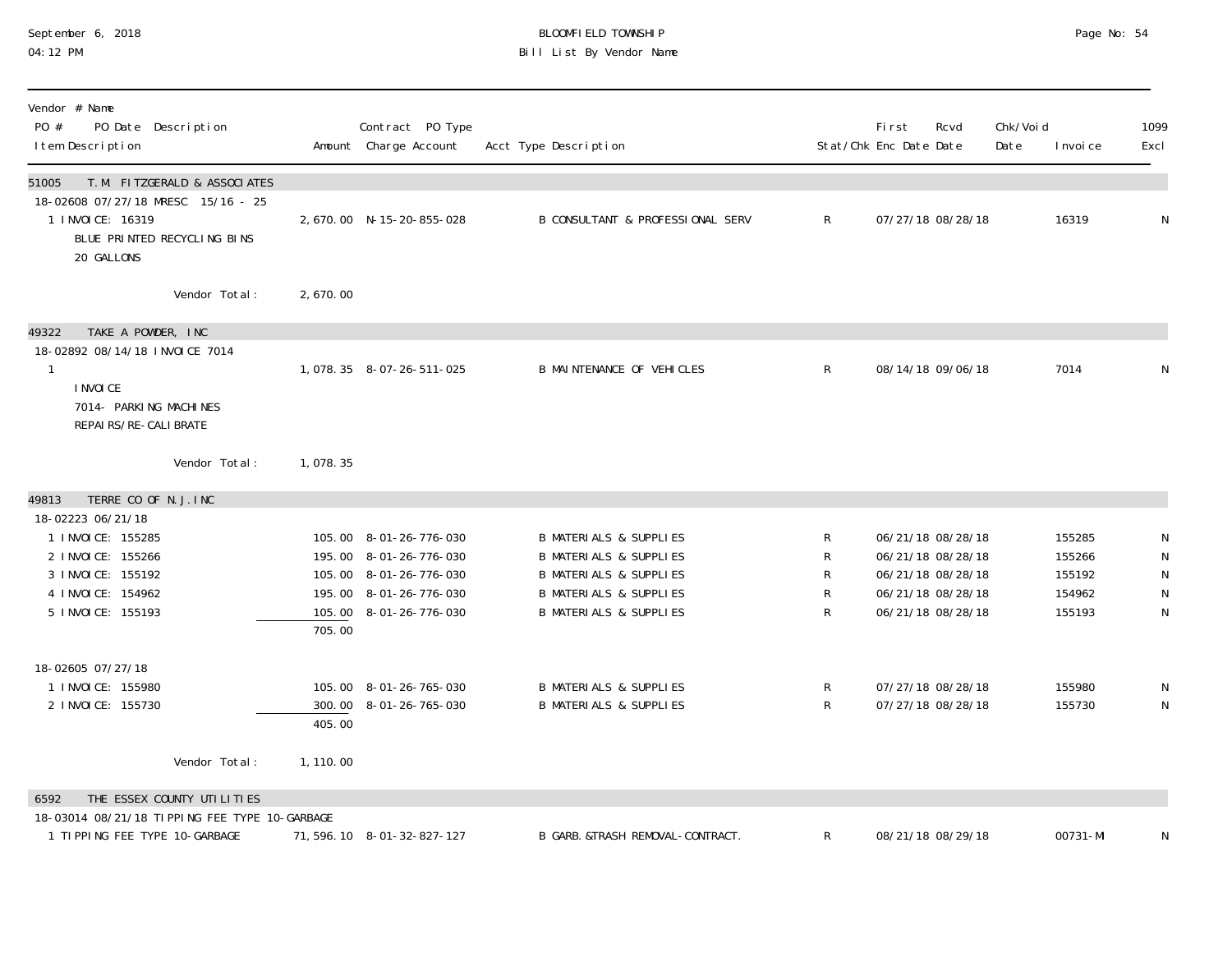#### September 6, 2018 BLOOMFIELD TOWNSHIP Page No: 55 04:12 PM Bill List By Vendor Name

| Vendor # Name<br>PO #<br>PO Date Description<br>I tem Description                                                              |                               | Contract PO Type<br>Amount Charge Account | Acct Type Description                  |              | First<br>Rcvd<br>Stat/Chk Enc Date Date | Chk/Voi d<br>Date | I nvoi ce | 1099<br>Excl |
|--------------------------------------------------------------------------------------------------------------------------------|-------------------------------|-------------------------------------------|----------------------------------------|--------------|-----------------------------------------|-------------------|-----------|--------------|
| THE ESSEX COUNTY UTILITIES<br>6592<br>18-03014 08/21/18 TIPPING FEE TYPE 10-GARBAGE<br>ACCOUNT #4007020<br>I NVOI CE #00731-MI | Continued                     | Conti nued                                |                                        |              |                                         |                   |           |              |
| JULY 16, 2018 THRU JULY 31, 2018                                                                                               |                               |                                           |                                        |              |                                         |                   |           |              |
| 18-03140 08/31/18 TIPPING FEE TYPE 10-GARBAGE<br>1 TIPPING FEE TYPE 10-GARBAGE                                                 |                               | 69, 944. 35 8-01-32-827-127               | B GARB. &TRASH REMOVAL-CONTRACT.       | $\mathsf{R}$ | 08/31/18 09/06/18                       |                   | 00815-MI  | N            |
| ACCOUNT #4007020<br>I NVOI CE #00815-MI                                                                                        |                               |                                           |                                        |              |                                         |                   |           |              |
| AUGUST 1, 2018 THRU AUGUST 15, 2018                                                                                            |                               |                                           |                                        |              |                                         |                   |           |              |
|                                                                                                                                | Vendor Total:<br>141, 540. 45 |                                           |                                        |              |                                         |                   |           |              |
| THE SERRATELLI LAW FIRM<br>47244<br>18-02721 08/01/18 May and June<br>1 May and June                                           |                               | 1, 750.00 8-01-23-732-028                 | <b>B CONSULTANT &amp; PROFESSIONAL</b> | $\mathsf{R}$ | 08/01/18 08/31/18                       |                   | JULY 11   | N            |
| May 2, 9, 16, 23, 30<br>June 6, 13                                                                                             |                               |                                           |                                        |              |                                         |                   |           |              |
|                                                                                                                                | Vendor Total:<br>1,750.00     |                                           |                                        |              |                                         |                   |           |              |
| THE SIGN POST<br>47537                                                                                                         |                               |                                           |                                        |              |                                         |                   |           |              |
| 18-02739 08/01/18 2X10 NAMEPLATES, BRONZE<br>1 2X10 NAMEPLATES, BRONZE                                                         |                               | 60.00 8-01-25-752-130                     | <b>B MATERIALS &amp; SUPPLIES</b>      | $\mathsf R$  | 08/01/18 09/06/18                       |                   | 3924      | N            |
| CHI EF VENEZI A<br>FIRE OFFICIAL THOMAS WILSON<br>DEPUTY CHIEF BRIAN MCDADE                                                    |                               |                                           |                                        |              |                                         |                   |           |              |
|                                                                                                                                | Vendor Total:<br>60.00        |                                           |                                        |              |                                         |                   |           |              |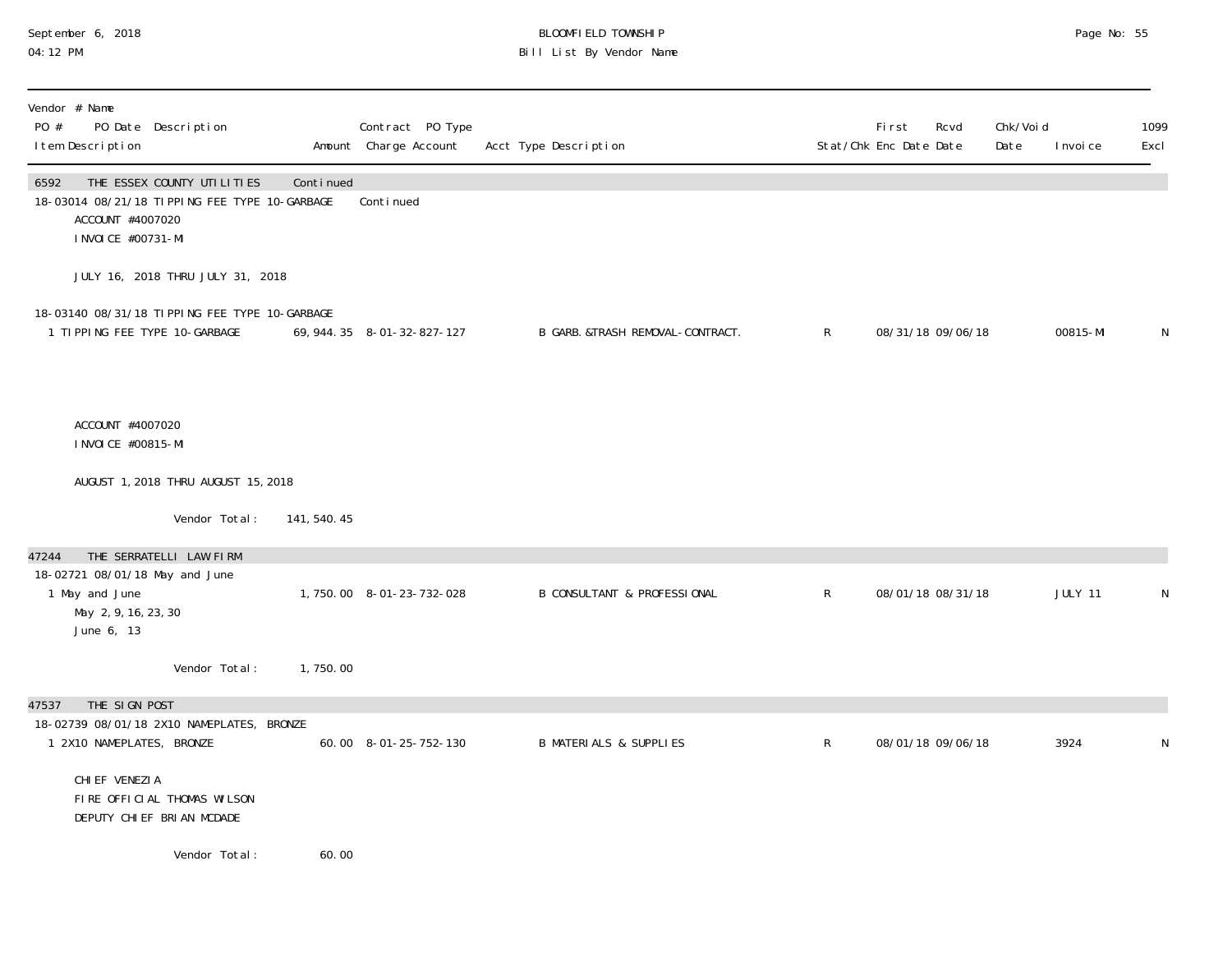#### September 6, 2018 BLOOMFIELD TOWNSHIP Page No: 56 04:12 PM Bill List By Vendor Name

| Vendor # Name<br>PO #<br>PO Date Description<br>I tem Description                                                     |          | Contract PO Type<br>Amount Charge Account | Acct Type Description                |              | <b>First</b><br>Stat/Chk Enc Date Date | Rcvd | Chk/Voi d<br>Date | I nvoi ce | 1099<br>Excl |
|-----------------------------------------------------------------------------------------------------------------------|----------|-------------------------------------------|--------------------------------------|--------------|----------------------------------------|------|-------------------|-----------|--------------|
| THOMAS FURLONG, C.P.A.<br>14766<br>18-02512 07/17/18 APRIL 1, 2018 - JUNE 30, 2018<br>1 APRIL 1, 2018 - JUNE 30, 2018 |          | 2,000.00 H-21-17-821-028                  | B CONSULTANT & PROFESSIONAL SERVICES | $\mathsf{R}$ | 07/17/18 08/28/18                      |      |                   |           | N            |
| Vendor Total:                                                                                                         | 2,000.00 |                                           |                                      |              |                                        |      |                   |           |              |
| TOMPEOO5 TOM PETRILLO                                                                                                 |          |                                           |                                      |              |                                        |      |                   |           |              |
| 18-02237 06/21/18 SLOW PITCH SOFTBALL FORFEIT<br>1 SLOW PITCH SOFTBALL FORFEIT                                        |          | 80.00 R-14-20-854-030                     | <b>B MATERIALS &amp; SUPPLIES</b>    | $\mathsf{R}$ | 06/21/18 08/31/18                      |      |                   |           | N            |
| Vendor Total:                                                                                                         | 80.00    |                                           |                                      |              |                                        |      |                   |           |              |
| TREAS., STATE OF N. J.<br>34496                                                                                       |          |                                           |                                      |              |                                        |      |                   |           |              |
| 18-03056 08/24/18 SITE REMEDIATION PERMIT FEE<br>1 SITE REMEDIATION PERMIT FEE                                        |          | 400.00 8-01-26-772-024                    | B CLEAN. &MAIN. OF BLDG'S & FACIL.   | $\mathsf{R}$ | 08/24/18 09/06/18                      |      |                   | 181262570 | N            |
|                                                                                                                       |          |                                           |                                      |              |                                        |      |                   |           |              |
| I NVOI CE #181262570<br>NJEMS BILL ID #000000186317100<br>PROGRAM INTEREST ID #009359                                 |          |                                           |                                      |              |                                        |      |                   |           |              |
| SITE REMEDIATION PERMIT FEE                                                                                           |          |                                           |                                      |              |                                        |      |                   |           |              |
| FOLEY FIELD & MEMORIAL PARK<br>29 JAMES STREET<br>BLOOMFIELD, NJ 07003                                                |          |                                           |                                      |              |                                        |      |                   |           |              |
| Vendor Total:                                                                                                         | 400.00   |                                           |                                      |              |                                        |      |                   |           |              |
| TRIUS INC.<br>51060<br>18-02707 08/01/18 INVOICE: SI048009                                                            |          |                                           |                                      |              |                                        |      |                   |           |              |
| 1 I NVOI CE: SI 048009<br>DPW STOCK - TARP MOTOR & COVER                                                              |          | 306.67 8-01-26-767-034                    | B MOTOR VEHICLE PARTS & ACCESS.      | R            | 08/01/18 08/28/18                      |      |                   | SI 048009 | N            |
|                                                                                                                       |          |                                           |                                      |              |                                        |      |                   |           |              |
| Vendor Total:                                                                                                         | 306.67   |                                           |                                      |              |                                        |      |                   |           |              |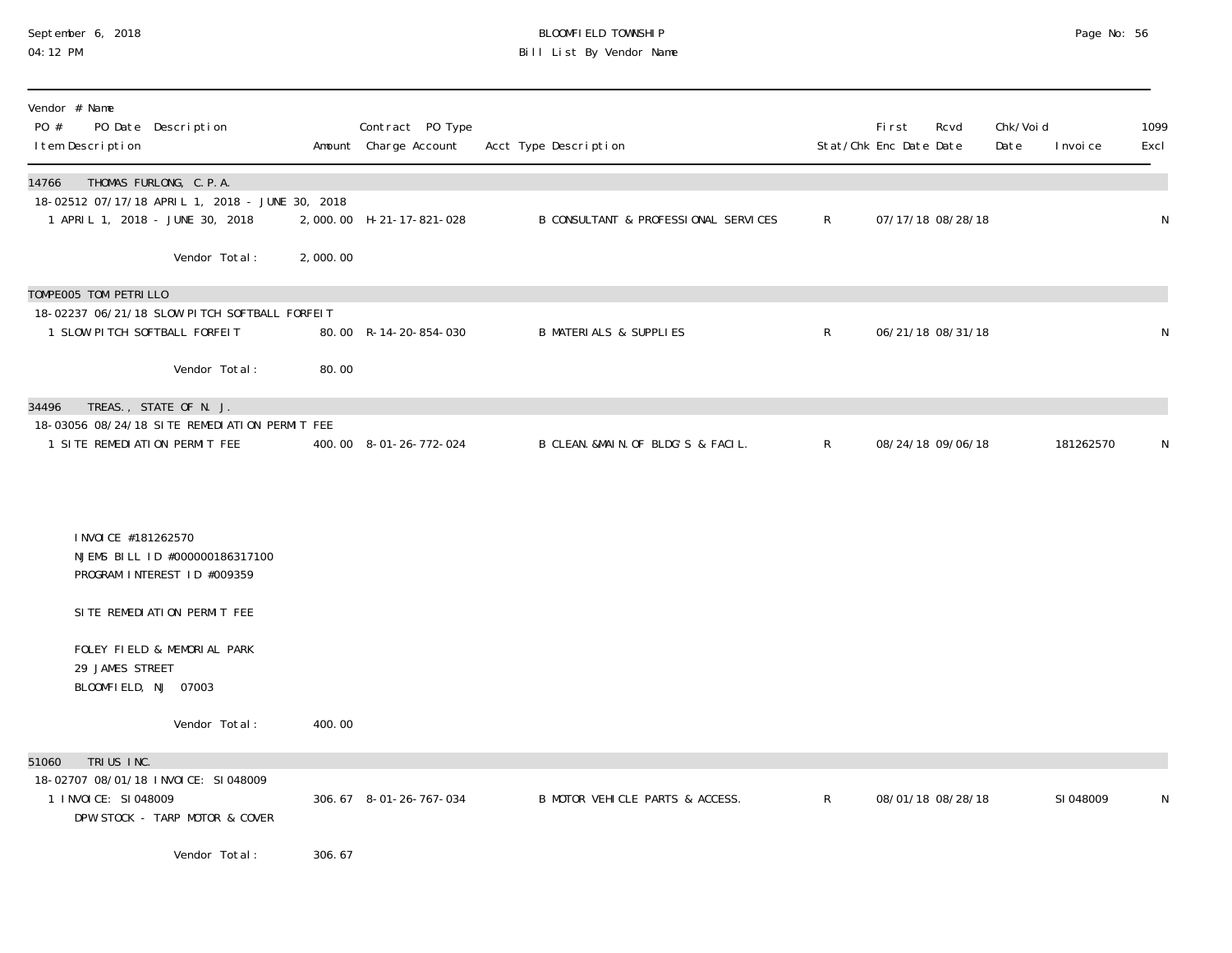# September 6, 2018 **BLOOMFIELD TOWNSHIP** BLOOMFIELD TOWNSHIP BLOOMFIELD TOWNSHIP Page No: 57<br>04:12 PM Bill List By Vendor Name

| Vendor # Name<br>PO #<br>PO Date Description<br>I tem Description                                                                                                                                                                                                                                                                                               | Contract PO Type<br>Amount Charge Account                                                                                                                                                                | Acct Type Description                                                                                                                                                                                                                                                                                                                                                         |                                           | <b>First</b><br>Stat/Chk Enc Date Date | Rcvd                                                                                                                                                                                      | Chk/Voi d<br>Date | I nvoi ce                                                                                 | 1099<br>Excl                                                                      |
|-----------------------------------------------------------------------------------------------------------------------------------------------------------------------------------------------------------------------------------------------------------------------------------------------------------------------------------------------------------------|----------------------------------------------------------------------------------------------------------------------------------------------------------------------------------------------------------|-------------------------------------------------------------------------------------------------------------------------------------------------------------------------------------------------------------------------------------------------------------------------------------------------------------------------------------------------------------------------------|-------------------------------------------|----------------------------------------|-------------------------------------------------------------------------------------------------------------------------------------------------------------------------------------------|-------------------|-------------------------------------------------------------------------------------------|-----------------------------------------------------------------------------------|
| 51499<br>TURN OUT FIRE & SAFETY<br>17-37970 12/26/17 TURNOUT GEAR/STATIONWEAR<br>127 NOMEX/LENZING BIB HOOD 2 PLY                                                                                                                                                                                                                                               | B                                                                                                                                                                                                        | B 2012 FIRE STATION WEAR/TURNOUT GEAR                                                                                                                                                                                                                                                                                                                                         | $\mathsf{R}$                              |                                        | 12/26/17 08/27/18                                                                                                                                                                         |                   | 192967                                                                                    | $\mathsf{N}$                                                                      |
| TURNOUT GEAR/STATI ONWEAR                                                                                                                                                                                                                                                                                                                                       |                                                                                                                                                                                                          |                                                                                                                                                                                                                                                                                                                                                                               |                                           |                                        |                                                                                                                                                                                           |                   |                                                                                           |                                                                                   |
| PAYMENT #40                                                                                                                                                                                                                                                                                                                                                     |                                                                                                                                                                                                          |                                                                                                                                                                                                                                                                                                                                                                               |                                           |                                        |                                                                                                                                                                                           |                   |                                                                                           |                                                                                   |
| STATE CONTRACT #A80947, A80948, A80953,<br>A81360, A81329, A78923<br>128 100% COTTON NFPA BRAVO L/S<br>135 NOMEX NFPA TROUSER<br>136 NOMEX BRAVO NAVY L/S<br>137 NOMEX BRAVO NAVY S/S<br>138 NAME EMBR. BLOCK LETTERS<br>139 COLLAR EMBROIDER/RANK INSIGNIA<br>140 RIGHT AMERICAN FLAG GLD BORDER<br>141 L/S POLYESTER SHIRT NO ZIPPER<br>142 S/S NAVY TEX-TROP | 59.99 $C-04-55-860-985$<br>223.98 C-04-55-860-985<br>99.99 C-04-55-860-985<br>89.99 C-04-55-860-985<br>10.00 C-04-55-860-985<br>8.00 C-04-55-860-985<br>49.99 C-04-55-860-985<br>42.99 $C-04-55-860-985$ | B 2012 FIRE STATION WEAR/TURNOUT GEAR<br>B 2012 FIRE STATION WEAR/TURNOUT GEAR<br>B 2012 FIRE STATION WEAR/TURNOUT GEAR<br>B 2012 FIRE STATION WEAR/TURNOUT GEAR<br>B 2012 FIRE STATION WEAR/TURNOUT GEAR<br>B 2012 FIRE STATION WEAR/TURNOUT GEAR<br>B 2012 FIRE STATION WEAR/TURNOUT GEAR<br>B 2012 FIRE STATION WEAR/TURNOUT GEAR<br>B 2012 FIRE STATION WEAR/TURNOUT GEAR | R<br>R<br>R<br>R<br>R<br>R<br>R<br>R<br>R |                                        | 12/26/17 08/27/18<br>12/26/17 08/27/18<br>12/26/17 08/27/18<br>12/26/17 08/27/18<br>12/26/17 08/27/18<br>12/26/17 08/27/18<br>12/26/17 08/27/18<br>12/26/17 08/27/18<br>12/26/17 08/27/18 |                   | 189873/01<br>192287<br>192287<br>192287<br>192287<br>192287<br>192287<br>192287<br>192287 | N<br>${\sf N}$<br>N<br>${\sf N}$<br>${\sf N}$<br>N<br>${\sf N}$<br>${\sf N}$<br>N |
| TURNOUT GEAR/STATIONWEAR<br>PAYMENT #42<br>CAPTAIN JOSEPH COLETTA                                                                                                                                                                                                                                                                                               |                                                                                                                                                                                                          |                                                                                                                                                                                                                                                                                                                                                                               |                                           |                                        |                                                                                                                                                                                           |                   |                                                                                           |                                                                                   |
| STATE CONTRACT #A80947, A80948, A80953,<br>#A81360, A81329, A78923<br>143 NOMEX NFPA TROUSER                                                                                                                                                                                                                                                                    | 223.98 C-04-55-860-985                                                                                                                                                                                   | B 2012 FIRE STATION WEAR/TURNOUT GEAR                                                                                                                                                                                                                                                                                                                                         | R                                         |                                        | 12/26/17 08/27/18                                                                                                                                                                         |                   | 192201                                                                                    | N                                                                                 |
| TURNOUT GEAR/STATI ONWEAR<br>FF MICHAEL SEARLS<br>PAYMENT #43                                                                                                                                                                                                                                                                                                   |                                                                                                                                                                                                          |                                                                                                                                                                                                                                                                                                                                                                               |                                           |                                        |                                                                                                                                                                                           |                   |                                                                                           |                                                                                   |
| STATE CONTRACT #A80947, A80948, A80953                                                                                                                                                                                                                                                                                                                          |                                                                                                                                                                                                          |                                                                                                                                                                                                                                                                                                                                                                               |                                           |                                        |                                                                                                                                                                                           |                   |                                                                                           |                                                                                   |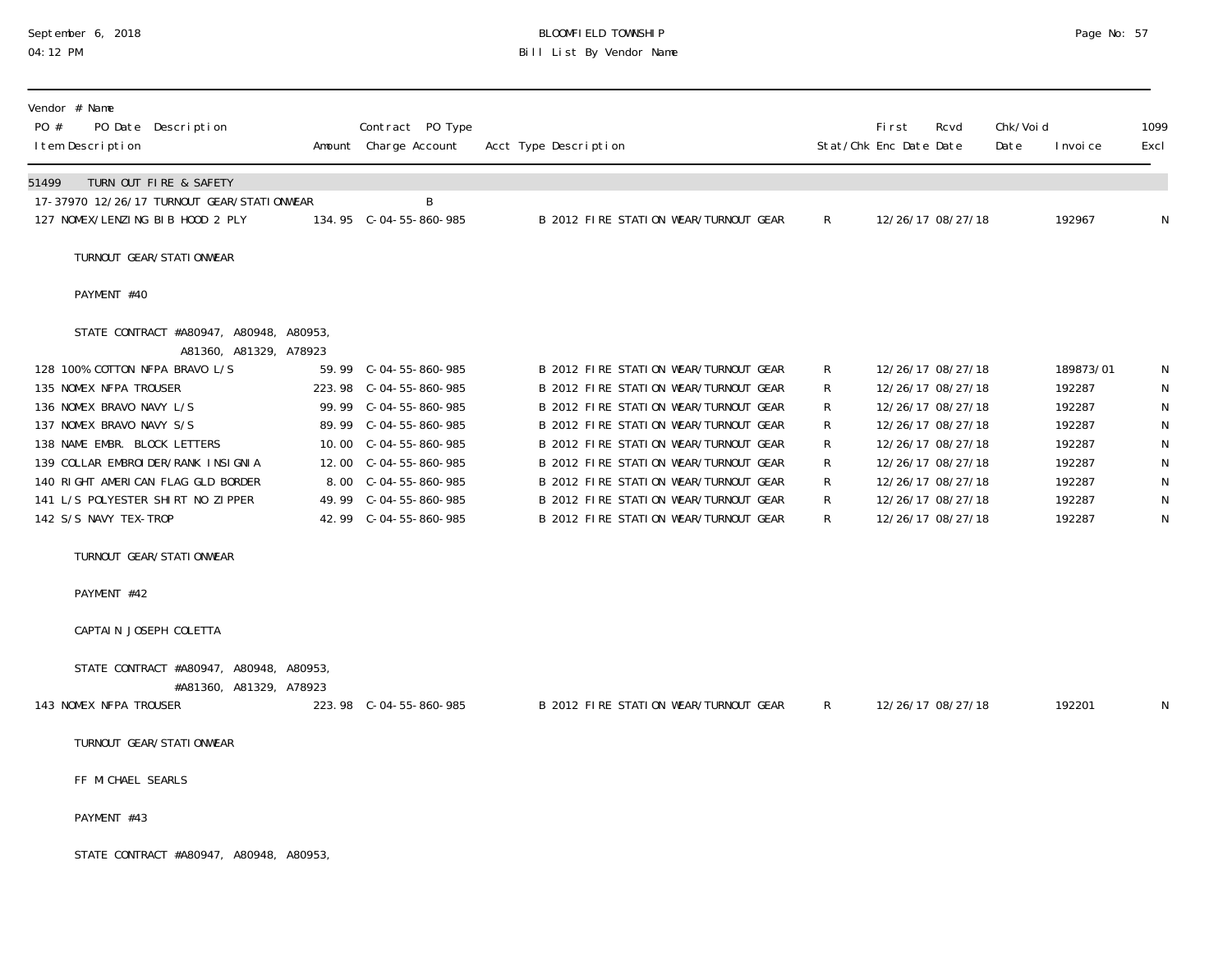## September 6, 2018 BLOOMFIELD TOWNSHIP Page No: 58 04:12 PM Bill List By Vendor Name

| Vendor # Name<br>PO #<br>I tem Description | PO Date Description                                                                                                                                                                                   |                     | Contract PO Type<br>Amount Charge Account                                                                                        | Acct Type Description                                                                                                                                                                                                                              |                            | First<br>Rcvd<br>Stat/Chk Enc Date Date                                                                                    | Chk/Voi d<br>Date | I nvoi ce                                                | 1099<br>Excl                                               |
|--------------------------------------------|-------------------------------------------------------------------------------------------------------------------------------------------------------------------------------------------------------|---------------------|----------------------------------------------------------------------------------------------------------------------------------|----------------------------------------------------------------------------------------------------------------------------------------------------------------------------------------------------------------------------------------------------|----------------------------|----------------------------------------------------------------------------------------------------------------------------|-------------------|----------------------------------------------------------|------------------------------------------------------------|
| 51499                                      | TURN OUT FIRE & SAFETY<br>17-37970 12/26/17 TURNOUT GEAR/STATIONWEAR<br>#A81360, A81329, A78923                                                                                                       | Continued<br>955.86 | Continued                                                                                                                        |                                                                                                                                                                                                                                                    |                            |                                                                                                                            |                   |                                                          |                                                            |
| 2 NOMEX NFPA TROUSER                       | 18-02410 07/09/18 TURNOUT GEAR/STATIONWEAR<br>3 NOMEX BRAVO NAVY L/S<br>4 NOMEX BRAVO NAVY S/S<br>5 NAME EMBR. BLOCK LETTERS<br>6 COLLAR EMBROI DER/RANK INSIGNIA<br>7 RIGHT AMERICAN FLAG GLD BORDER |                     | B<br>219.98 C-04-55-726-985<br>89.99 C-04-55-726-985<br>10.00 $C-04-55-726-985$<br>12.00 C-04-55-726-985<br>4.00 C-04-55-726-985 | B PURCHASE OF TURN-OUT GEAR FIRE DEPT<br>B PURCHASE OF TURN-OUT GEAR FIRE DEPT<br>B PURCHASE OF TURN-OUT GEAR FIRE DEPT<br>B PURCHASE OF TURN-OUT GEAR FIRE DEPT<br>B PURCHASE OF TURN-OUT GEAR FIRE DEPT<br>B PURCHASE OF TURN-OUT GEAR FIRE DEPT | R<br>R<br>R<br>R<br>R<br>R | 07/09/18 08/27/18<br>07/09/18 08/27/18<br>07/09/18 08/27/18<br>07/09/18 08/27/18<br>07/09/18 08/27/18<br>07/09/18 08/27/18 |                   | 189121<br>189121<br>189121<br>189121<br>189121<br>189121 | N<br>N<br>${\sf N}$<br>${\sf N}$<br>${\sf N}$<br>${\sf N}$ |
|                                            | TURNOUT GEAR/STATI ONWEAR                                                                                                                                                                             |                     |                                                                                                                                  |                                                                                                                                                                                                                                                    |                            |                                                                                                                            |                   |                                                          |                                                            |
|                                            | CAPTAIN JOSEPH COLETTA                                                                                                                                                                                |                     |                                                                                                                                  |                                                                                                                                                                                                                                                    |                            |                                                                                                                            |                   |                                                          |                                                            |
| PAYMENT #1                                 |                                                                                                                                                                                                       |                     |                                                                                                                                  |                                                                                                                                                                                                                                                    |                            |                                                                                                                            |                   |                                                          |                                                            |
| 8 NOMEX NFPA TROUSERS                      | STATE CONTRACT #A80947, A80948, A80953,<br>#A81360, A81329, A78923<br>9 NOMEX BRAVO NAVY S/S<br>10 NAME EMBR BLOCK LETTERS<br>11 COLLAR EMBROIDER/RANK IN<br>12 RIGHT AMERICAN FLAG GLD BORDER        |                     | 223.98 C-04-55-726-985<br>5.00 C-04-55-726-985<br>6.00 C-04-55-726-985<br>2.00 C-04-55-726-985                                   | B PURCHASE OF TURN-OUT GEAR FIRE DEPT<br>B PURCHASE OF TURN-OUT GEAR FIRE DEPT<br>B PURCHASE OF TURN-OUT GEAR FIRE DEPT<br>B PURCHASE OF TURN-OUT GEAR FIRE DEPT<br>B PURCHASE OF TURN-OUT GEAR FIRE DEPT                                          | R<br>R<br>R<br>R<br>R      | 07/09/18 08/27/18<br>07/09/18 08/27/18<br>07/09/18 08/27/18<br>07/09/18 08/27/18<br>07/09/18 08/27/18                      |                   | 192260<br>192260<br>192260<br>192260<br>192260           | N<br>${\sf N}$<br>${\sf N}$<br>${\sf N}$<br>N              |
|                                            | TURNOUT GEAR/STATI OWEAR                                                                                                                                                                              |                     |                                                                                                                                  |                                                                                                                                                                                                                                                    |                            |                                                                                                                            |                   |                                                          |                                                            |
|                                            | CAPTAIN FRED MAMAY                                                                                                                                                                                    |                     |                                                                                                                                  |                                                                                                                                                                                                                                                    |                            |                                                                                                                            |                   |                                                          |                                                            |
| PAYMENT #2                                 |                                                                                                                                                                                                       |                     |                                                                                                                                  |                                                                                                                                                                                                                                                    |                            |                                                                                                                            |                   |                                                          |                                                            |
| 13 NOMEX NFPA TROUSER                      | STATE CONTRACT #A80947, A80948, A80953,<br>#A81360, A81329, A78923<br>14 NOMEX BRAVO NAVY L/S<br>15 NOMEX BRAVO NAVY S/S                                                                              |                     | 447.96 C-04-55-726-985<br>199.98 C-04-55-726-985<br>179.98 C-04-55-726-985                                                       | B PURCHASE OF TURN-OUT GEAR FIRE DEPT<br>B PURCHASE OF TURN-OUT GEAR FIRE DEPT<br>B PURCHASE OF TURN-OUT GEAR FIRE DEPT                                                                                                                            | R<br>${\sf R}$<br>R        | 07/09/18 08/27/18<br>07/09/18 08/27/18<br>07/09/18 08/27/18                                                                |                   | 192959<br>192959<br>192959                               | N<br>${\sf N}$<br>${\sf N}$                                |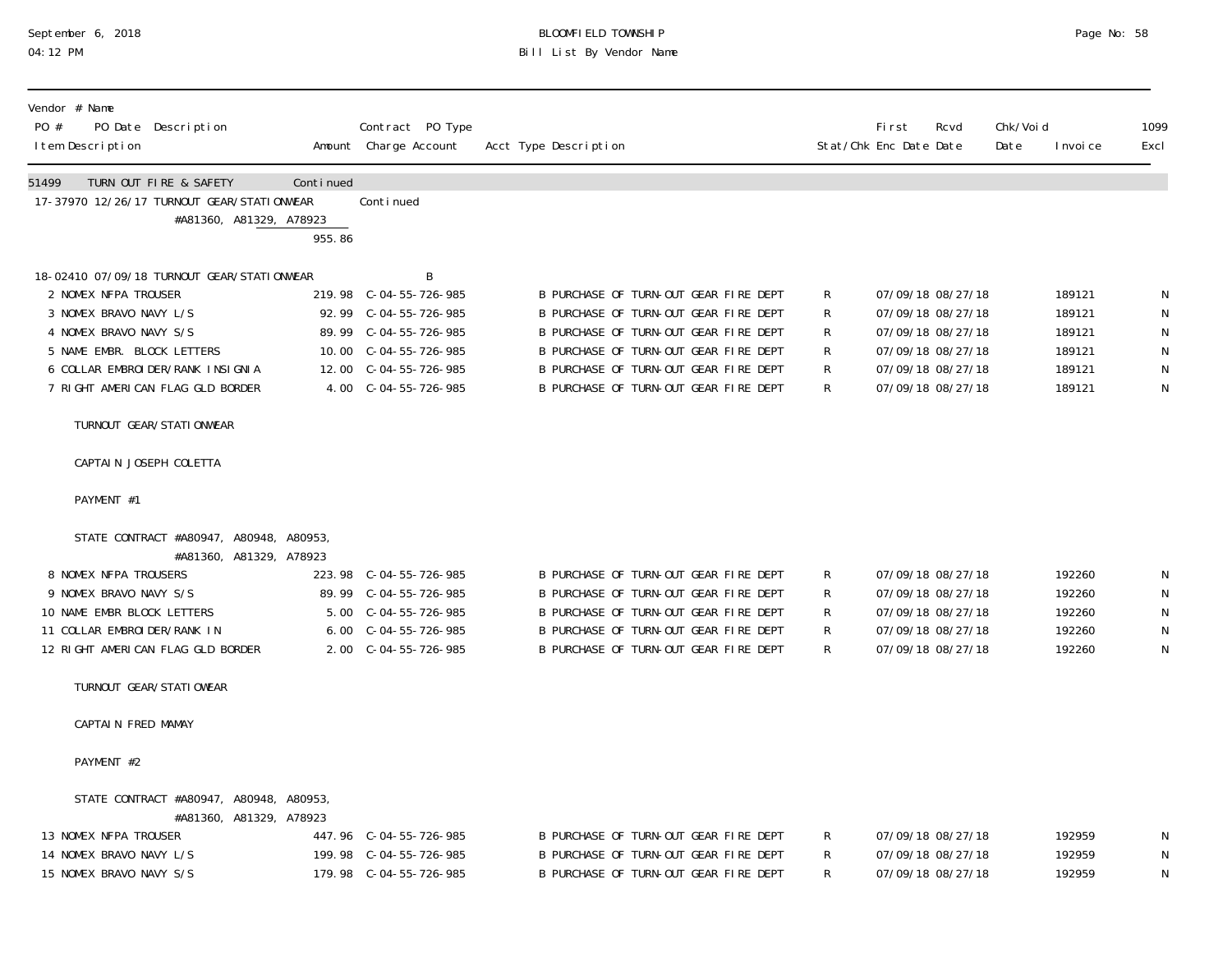# September 6, 2018 BLOOMFIELD TOWNSHIP Page No: 59<br>04:12 PM Bill List By Vendor Name

| PO #  | Vendor # Name<br>I tem Description                                                                        | PO Date Description                                                                                                                                                           |           | Contract PO Type<br>Amount Charge Account                                                                                                            | Acct Type Description                                                                                                                                                                                                                              |                       | First<br>Stat/Chk Enc Date Date                                                                                            | Rcvd | Chk/Voi d<br>Date | I nvoi ce                                                                  | 1099<br>Excl                         |
|-------|-----------------------------------------------------------------------------------------------------------|-------------------------------------------------------------------------------------------------------------------------------------------------------------------------------|-----------|------------------------------------------------------------------------------------------------------------------------------------------------------|----------------------------------------------------------------------------------------------------------------------------------------------------------------------------------------------------------------------------------------------------|-----------------------|----------------------------------------------------------------------------------------------------------------------------|------|-------------------|----------------------------------------------------------------------------|--------------------------------------|
| 51499 | 18 NAME EMBR BLOCK LETTERS                                                                                | TURN OUT FIRE & SAFETY<br>18-02410 07/09/18 TURNOUT GEAR/STATIONWEAR<br>16 RIGHT AMERICAN FLAG GLD BORDER<br>17 COLLAR EMBROI DER/RANK INSIGNIA                               | Continued | Continued<br>8.00 C-04-55-726-985<br>24.00 C-04-55-726-985<br>20.00 C-04-55-726-985                                                                  | B PURCHASE OF TURN-OUT GEAR FIRE DEPT<br>B PURCHASE OF TURN-OUT GEAR FIRE DEPT<br>B PURCHASE OF TURN-OUT GEAR FIRE DEPT                                                                                                                            | R<br>R<br>R.          | 07/09/18 08/27/18<br>07/09/18 08/27/18<br>07/09/18 08/27/18                                                                |      |                   | 192959<br>192959<br>192959                                                 | N<br>N<br>N                          |
|       |                                                                                                           | TURNOUT GEAR/STATI ONWEAR                                                                                                                                                     |           |                                                                                                                                                      |                                                                                                                                                                                                                                                    |                       |                                                                                                                            |      |                   |                                                                            |                                      |
|       | FF CLAUDIO CARCHIA                                                                                        |                                                                                                                                                                               |           |                                                                                                                                                      |                                                                                                                                                                                                                                                    |                       |                                                                                                                            |      |                   |                                                                            |                                      |
|       | PAYMENT #3                                                                                                |                                                                                                                                                                               |           |                                                                                                                                                      |                                                                                                                                                                                                                                                    |                       |                                                                                                                            |      |                   |                                                                            |                                      |
|       | 19 NOMEX NFPA TROUSER<br>20 NOMEX BRAVO NAVY L/S<br>21 NOMEX BRAVO NAVY S/S<br>24 NAME EMBR BLOCK LETTERS | STATE CONTRACT #A80947, A80948, A80953,<br>#A81360, A81329, A78923<br>22 RIGHT AMERICAN FLAG GLD BORDER<br>23 COLLAR EMBROIDER/RANK INSIGNIA<br>TURNOUT GEAR/STATI ONWEAR     |           | 447.96 C-04-55-726-985<br>199.98 C-04-55-726-985<br>179.98 C-04-55-726-985<br>8.00 C-04-55-726-985<br>24.00 C-04-55-726-985<br>20.00 C-04-55-726-985 | B PURCHASE OF TURN-OUT GEAR FIRE DEPT<br>B PURCHASE OF TURN-OUT GEAR FIRE DEPT<br>B PURCHASE OF TURN-OUT GEAR FIRE DEPT<br>B PURCHASE OF TURN-OUT GEAR FIRE DEPT<br>B PURCHASE OF TURN-OUT GEAR FIRE DEPT<br>B PURCHASE OF TURN-OUT GEAR FIRE DEPT | R<br>R<br>R<br>R<br>R | 07/09/18 08/29/18<br>07/09/18 08/29/18<br>07/09/18 08/29/18<br>07/09/18 08/29/18<br>07/09/18 08/29/18<br>07/09/18 08/29/18 |      |                   | 192958/01<br>192958/01<br>192958/01<br>192958/01<br>192958/01<br>192958/01 | N<br>N<br>N<br>$\mathsf N$<br>N<br>N |
|       |                                                                                                           | FF CHRISTOPHER CALDARELLA                                                                                                                                                     |           |                                                                                                                                                      |                                                                                                                                                                                                                                                    |                       |                                                                                                                            |      |                   |                                                                            |                                      |
|       | PAYMENT #4                                                                                                |                                                                                                                                                                               |           |                                                                                                                                                      |                                                                                                                                                                                                                                                    |                       |                                                                                                                            |      |                   |                                                                            |                                      |
|       | 26 L/S TEX TROP POLY<br>28 MISC BADGES - BADGE S182                                                       | STATE CONTRACT #A80947, A80948, A80953,<br>#A81360, A81329, A78923<br>25 S/S TEX-TROP POLYESTER SHIRT<br>27 POLYESTER POLICE TROUSERS 4PKT<br>29 MISC BADGES/BUTTON/JE - C188 |           | 15.50 C-04-55-726-985                                                                                                                                | B PURCHASE OF TURN-OUT GEAR FIRE DEPT<br>B PURCHASE OF TURN-OUT GEAR FIRE DEPT<br>B PURCHASE OF TURN-OUT GEAR FIRE DEPT<br>B PURCHASE OF TURN-OUT GEAR FIRE DEPT<br>B PURCHASE OF TURN-OUT GEAR FIRE DEPT                                          | R<br>R<br>R<br>R      | 07/09/18 08/29/18<br>07/09/18 08/29/18<br>07/09/18 08/29/18<br>07/09/18 08/29/18<br>07/09/18 08/29/18                      |      |                   | 192035/01<br>192035/01<br>192035/01<br>192035/01<br>192035/01              | N<br>N<br>N<br>${\sf N}$<br>N        |

TURNOUT GEAR/STATIONWEAR

CHIEF LOU VENEZIA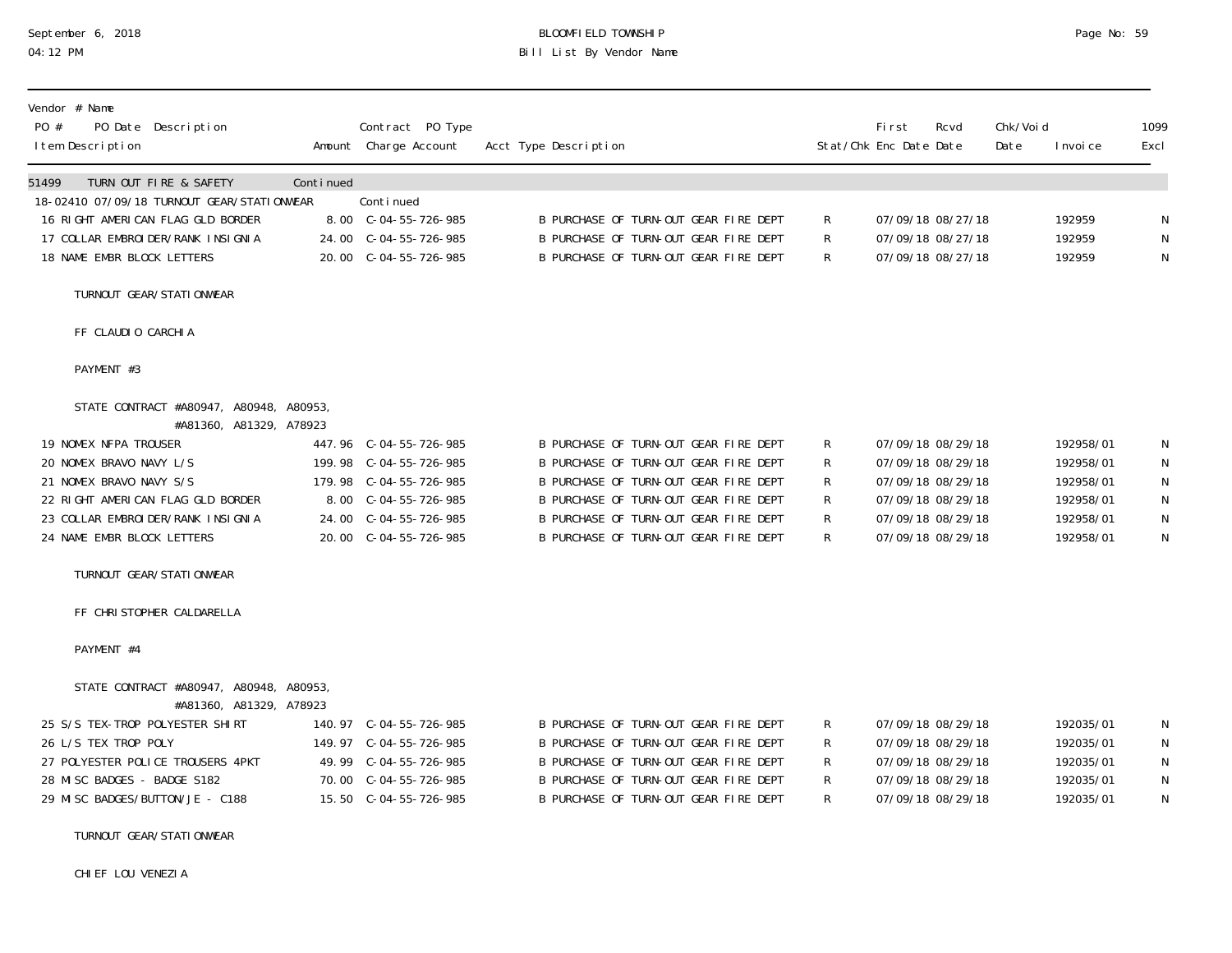## September 6, 2018 BLOOMFIELD TOWNSHIP Page No: 60 04:12 PM Bill List By Vendor Name

| Vendor # Name<br>PO #<br>PO Date Description<br>I tem Description                           |           | Contract PO Type<br>Amount Charge Account | Acct Type Description             |              | First<br>Rcvd<br>Stat/Chk Enc Date Date | Chk/Voi d<br>Date | I nvoi ce         | 1099<br>Excl |
|---------------------------------------------------------------------------------------------|-----------|-------------------------------------------|-----------------------------------|--------------|-----------------------------------------|-------------------|-------------------|--------------|
| 51499<br>TURN OUT FIRE & SAFETY<br>18-02410 07/09/18 TURNOUT GEAR/STATIONWEAR<br>PAYMENT #5 | Continued | Continued                                 |                                   |              |                                         |                   |                   |              |
| STATE CONTRACT #A80947, #A80948, #A80953<br>#A81360, #A81329, #A78923                       | 2,942.20  |                                           |                                   |              |                                         |                   |                   |              |
| Vendor Total:                                                                               | 3,898.06  |                                           |                                   |              |                                         |                   |                   |              |
| UNIVERSAL GRAPHICS COMPANY<br>53353                                                         |           |                                           |                                   |              |                                         |                   |                   |              |
| 18-02664 07/27/18 OFFICIAL WARNING NOTICES                                                  |           |                                           |                                   |              |                                         |                   |                   |              |
| 1 OFFICIAL WARNING NOTICES                                                                  |           | 250.00 8-01-27-785-023                    | <b>B PRINTING</b>                 | $\mathsf R$  | 07/27/18 08/28/18                       |                   | 242               | N            |
| Vendor Total:                                                                               | 250.00    |                                           |                                   |              |                                         |                   |                   |              |
| VALLEY PHYSICIANS SERVICES<br>54029                                                         |           |                                           |                                   |              |                                         |                   |                   |              |
| 18-02530 07/17/18 DRUG SCREEN/PROGRAM ADMIN FEES                                            |           |                                           |                                   |              |                                         |                   |                   |              |
| 1 DRUG SCREEN/PROGRAM ADMIN FEES<br>ULYSSES SIMS - \$67<br>PROGRAM FEES - \$300             |           | 367.00 R-14-20-854-030                    | <b>B MATERIALS &amp; SUPPLIES</b> | $\mathsf{R}$ | 07/17/18 08/28/18                       |                   | 315887C5622       | N.           |
| Vendor Total:                                                                               | 367.00    |                                           |                                   |              |                                         |                   |                   |              |
| <b>VERIZON</b><br>55017                                                                     |           |                                           |                                   |              |                                         |                   |                   |              |
| 18-02841 08/09/18 PD RADIO FIBER LINE TO FH#3                                               |           |                                           |                                   |              |                                         |                   |                   |              |
| 1 PD RADIO FIBER LINE TO FH#3<br>PD FIBER LINE TO FH#3                                      |           | 769.90 8-01-20-707-024                    | B POLICE COMPUTER MAINT. & SUPPOR | $\mathsf{R}$ | 08/09/18 08/27/18                       |                   | M55495546318206 N |              |
| I NVOI CE# M55495546318206                                                                  |           |                                           |                                   |              |                                         |                   |                   |              |
| 18-02842 08/09/18 TH VARIOUS VERIZON BILLS                                                  |           |                                           |                                   |              |                                         |                   |                   |              |
| 1 TH VARIOUS VERIZON BILLS                                                                  |           | 22.10 8-01-31-820-076                     | <b>B TELEPHONE</b>                | $\mathsf{R}$ | 08/09/18 08/27/18                       |                   |                   | N            |
| 973-429-4859<br>22.10                                                                       |           |                                           |                                   |              |                                         |                   |                   |              |
| 2 TH VARIOUS VERIZON BILLS<br>201-X01-1116<br>165.96                                        |           | 165.96 8-01-31-820-076                    | <b>B TELEPHONE</b>                | R            | 08/09/18 08/27/18                       |                   |                   | $\mathsf N$  |
| 3 TH VARIOUS VERIZON BILLS<br>201-X01-1036<br>104.98                                        |           | 104.98 8-01-31-820-076                    | <b>B TELEPHONE</b>                | $\mathsf{R}$ | 08/09/18 08/27/18                       |                   |                   | N            |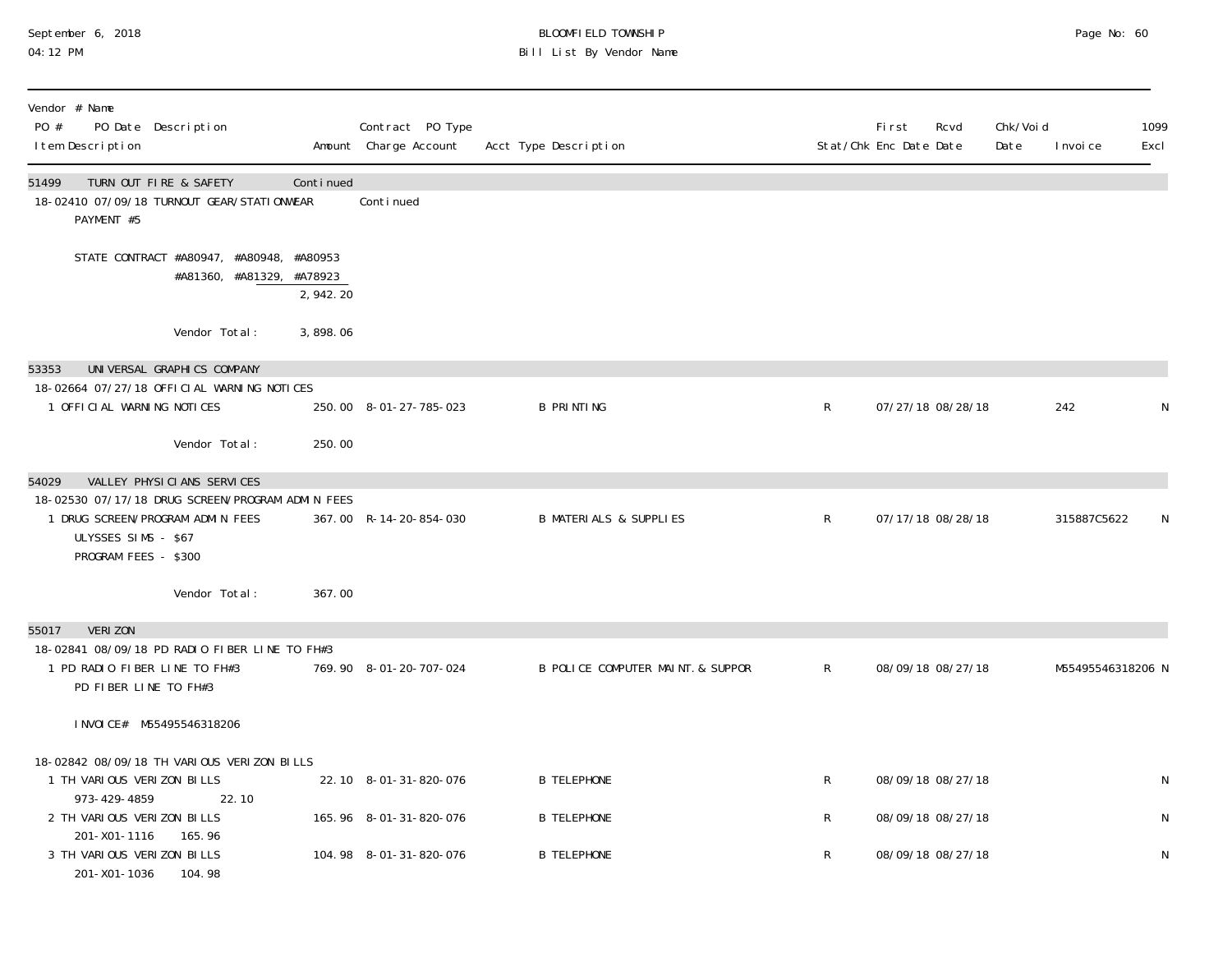# September 6, 2018 BLOOMFIELD TOWNSHIP Page No: 61 04:12 PM Bill List By Vendor Name

| Vendor # Name<br>PO #<br>PO Date Description<br>I tem Description                                                                        |           | Contract PO Type<br>Amount Charge Account | Acct Type Description           |              | <b>First</b><br>Stat/Chk Enc Date Date | Rcvd | Chk/Voi d<br>Date<br>I nvoi ce | 1099<br>Excl |
|------------------------------------------------------------------------------------------------------------------------------------------|-----------|-------------------------------------------|---------------------------------|--------------|----------------------------------------|------|--------------------------------|--------------|
| <b>VERIZON</b><br>55017                                                                                                                  | Continued |                                           |                                 |              |                                        |      |                                |              |
| 18-02842 08/09/18 TH VARIOUS VERIZON BILLS<br>4 TH VARIOUS VERIZON BILLS                                                                 |           | Continued<br>165.96 8-01-31-820-076       | <b>B TELEPHONE</b>              | R            | 08/09/18 08/27/18                      |      |                                | ${\sf N}$    |
| 201-X01-1115<br>165.96<br>5 TH VARIOUS VERIZON BILLS                                                                                     |           | 66.70 8-01-31-820-076                     | <b>B TELEPHONE</b>              | R            | 08/09/18 08/27/18                      |      |                                | N            |
| 973-680-0386<br>66.70<br>6 TH VARIOUS VERIZON BILLS                                                                                      |           | 3, 597. 48 8-01-31-820-076                | <b>B TELEPHONE</b>              | R            | 08/09/18 08/27/18                      |      |                                | ${\sf N}$    |
| 973-680-4141<br>3597.48<br>7 TH VARIOUS VERIZON BILLS                                                                                    |           | 62.82 8-01-31-820-076                     | <b>B TELEPHONE</b>              | R            | 08/09/18 08/27/18                      |      |                                | N            |
| 973-680-4155<br>62.82<br>8 TH VARIOUS VERIZON BILLS<br>281.78<br>973-680-4078                                                            |           | 281.78 8-01-31-820-076                    | <b>B TELEPHONE</b>              | $\mathsf R$  | 08/09/18 08/27/18                      |      |                                | ${\sf N}$    |
|                                                                                                                                          | 4,467.78  |                                           |                                 |              |                                        |      |                                |              |
| Vendor Total:                                                                                                                            | 5, 237.68 |                                           |                                 |              |                                        |      |                                |              |
| <b>VERIZON</b><br>55034<br>18-02843 08/09/18 FHQ CONF VERIZON WIFI<br>1 FHQ CONF VERIZON WIFI<br>FHQ CONF WIFI<br>309.31                 |           | 309.31 8-01-31-820-076                    | <b>B TELEPHONE</b>              | $\mathsf{R}$ | 08/09/18 08/27/18                      |      |                                | N            |
| Vendor Total:                                                                                                                            | 309.31    |                                           |                                 |              |                                        |      |                                |              |
| VERIZON WIRELESS<br>55021<br>18-02844 08/09/18 TH WIRELESS CELL PHONE<br>1 TH WIRELESS CELL PHONE<br>TH VERIZON CELL PHONE JUN-JULY 2018 |           | 1,598.13 8-01-31-820-077                  | <b>B TELECOMMUNICATIONS</b>     | $\mathsf{R}$ | 08/09/18 08/27/18                      |      | 9811527095                     | N            |
| I NVOI CE# 9811527095                                                                                                                    |           |                                           |                                 |              |                                        |      |                                |              |
| Vendor Total:                                                                                                                            | 1,598.13  |                                           |                                 |              |                                        |      |                                |              |
| <b>VERMEER</b><br>55004<br>18-02702 08/01/18 INVOICE: 10306714<br>1 INVOICE: 10306714<br>DPW STOCK                                       |           | 173.15 8-01-26-767-034                    | B MOTOR VEHICLE PARTS & ACCESS. | $\mathsf{R}$ | 08/01/18 08/28/18                      |      | 10306714                       | N            |
| Vendor Total:                                                                                                                            | 173.15    |                                           |                                 |              |                                        |      |                                |              |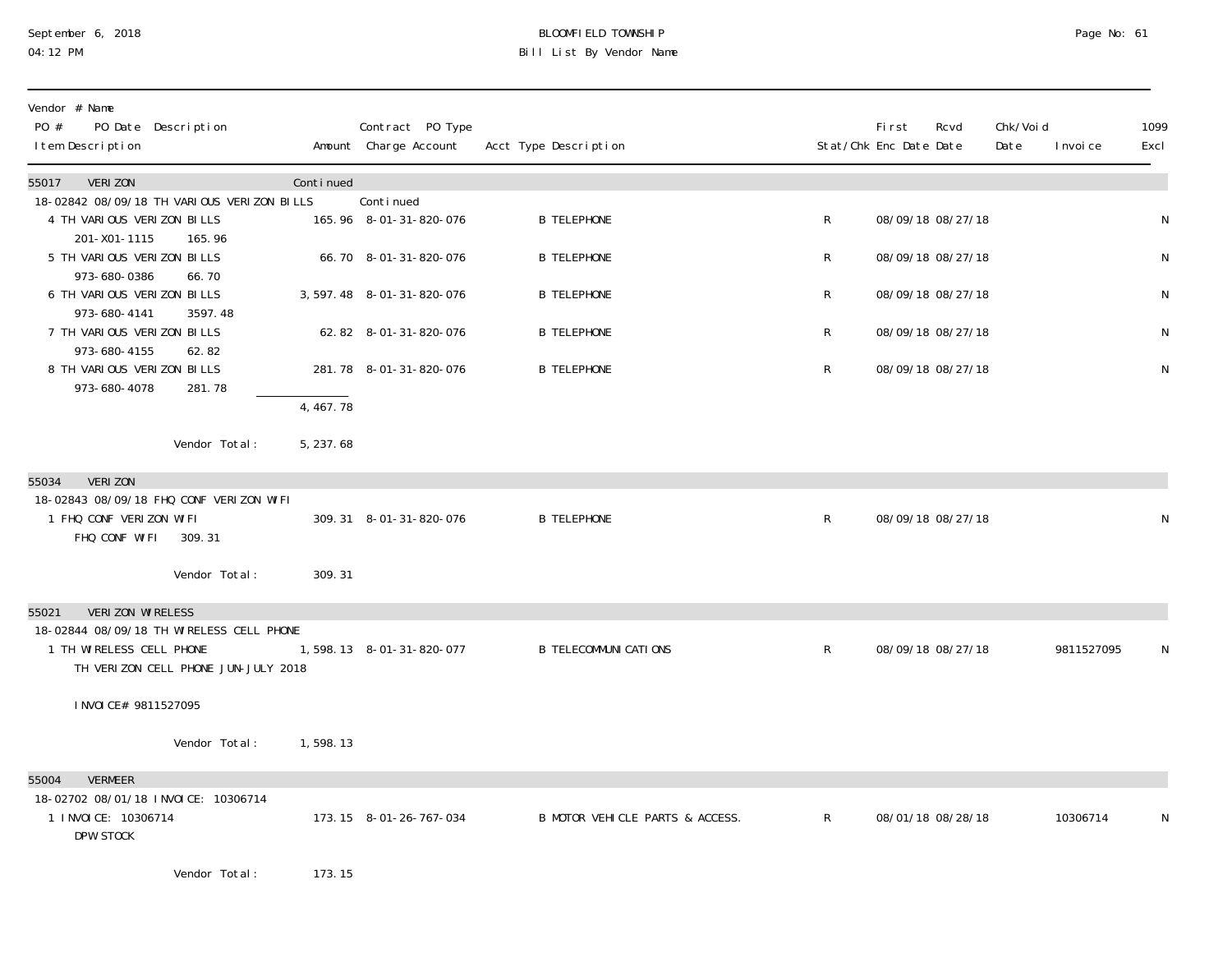#### September 6, 2018 BLOOMFIELD TOWNSHIP Page No: 62 04:12 PM Bill List By Vendor Name

| Vendor # Name<br>PO #<br>PO Date Description<br>I tem Description                                                                              |           | Contract PO Type<br>Amount Charge Account | Acct Type Description                  |                | <b>First</b><br>Stat/Chk Enc Date Date | Rcvd              | Chk/Voi d<br>Date | I nvoi ce | 1099<br>Excl |
|------------------------------------------------------------------------------------------------------------------------------------------------|-----------|-------------------------------------------|----------------------------------------|----------------|----------------------------------------|-------------------|-------------------|-----------|--------------|
| VI SI ON MEDI A MARKETI NG<br>55424<br>18-02729 08/01/18 PROFESSIONAL CONSULTING<br>1 PROFESSIONAL CONSULTING<br>CONSULTING FOR JULY 2018      |           | 15,000.00 8-01-20-701-028                 | <b>B CONSULTANT &amp; PROFESSIONAL</b> | $\mathsf{R}^-$ |                                        | 08/01/18 08/28/18 |                   | 5243      | N            |
| I NVOI CE NO: 5243<br>18-02732 08/01/18 PROFESSIONAL CONSULTING<br>1 PROFESSIONAL CONSULTING<br>CONSULTING FOR JUNE 2018<br>I NVOI CE NO: 5253 |           | 4,000.00 8-01-20-701-028                  | <b>B CONSULTANT &amp; PROFESSIONAL</b> | $\mathsf{R}$   |                                        | 08/01/18 08/28/18 |                   | 5253      | N            |
| Vendor Total:                                                                                                                                  | 19,000.00 |                                           |                                        |                |                                        |                   |                   |           |              |
| W.B. MASON CO., INC.<br>57317                                                                                                                  |           |                                           |                                        |                |                                        |                   |                   |           |              |
| 18-02165 06/15/18 Office Supplies<br>1 Office Supplies 6/11/18                                                                                 |           | 1, 140. 30 8-01-22-725-030                | <b>B MATERIALS &amp; SUPPLIES</b>      | R              |                                        | 06/15/18 08/28/18 |                   | 156962460 | N            |
| 18-02404 07/09/18 INTERNAL AFFAIRS SUPPLIES<br>1 INTERNAL AFFAIRS SUPPLIES<br>ORDER #S080071656                                                |           | 166.44 8-01-25-745-030                    | <b>B MATERIALS &amp; SUPPLIES</b>      | $\mathsf R$    |                                        | 07/09/18 08/24/18 |                   | 156706177 | N            |
| 18-02540 07/17/18 HUMAN SERVICES-EQUIPMENT<br>1 HUMAN SERVICES-EQUIPMENT<br>1 KEUK155S KEURIG<br>\$249.95<br>OFFICE BREWING SYSTEM             |           | 249.95 8-01-27-794-036                    | B OFFICE SUPPLIES                      | $\mathsf R$    |                                        | 07/17/18 08/28/18 |                   | 157092117 | N            |
| 18-02629 07/27/18 ADMIN. BUREAU SUPPLIES<br>1 ADMIN. BUREAU SUPPLIES<br>ORDER#S080692107                                                       |           | 149.95 8-01-25-745-030                    | <b>B MATERIALS &amp; SUPPLIES</b>      | $\mathsf{R}^-$ |                                        | 07/27/18 08/28/18 |                   | 157461747 | N            |
| 18-02630 07/27/18 DET. BUREAU SUPPLIES<br>1 DET. BUREAU SUPPLIES<br>ORDER#S080666323                                                           |           | 718.27 8-01-25-745-030                    | <b>B MATERIALS &amp; SUPPLIES</b>      | $\mathsf{R}$   |                                        | 07/27/18 08/28/18 |                   | 157356419 | N            |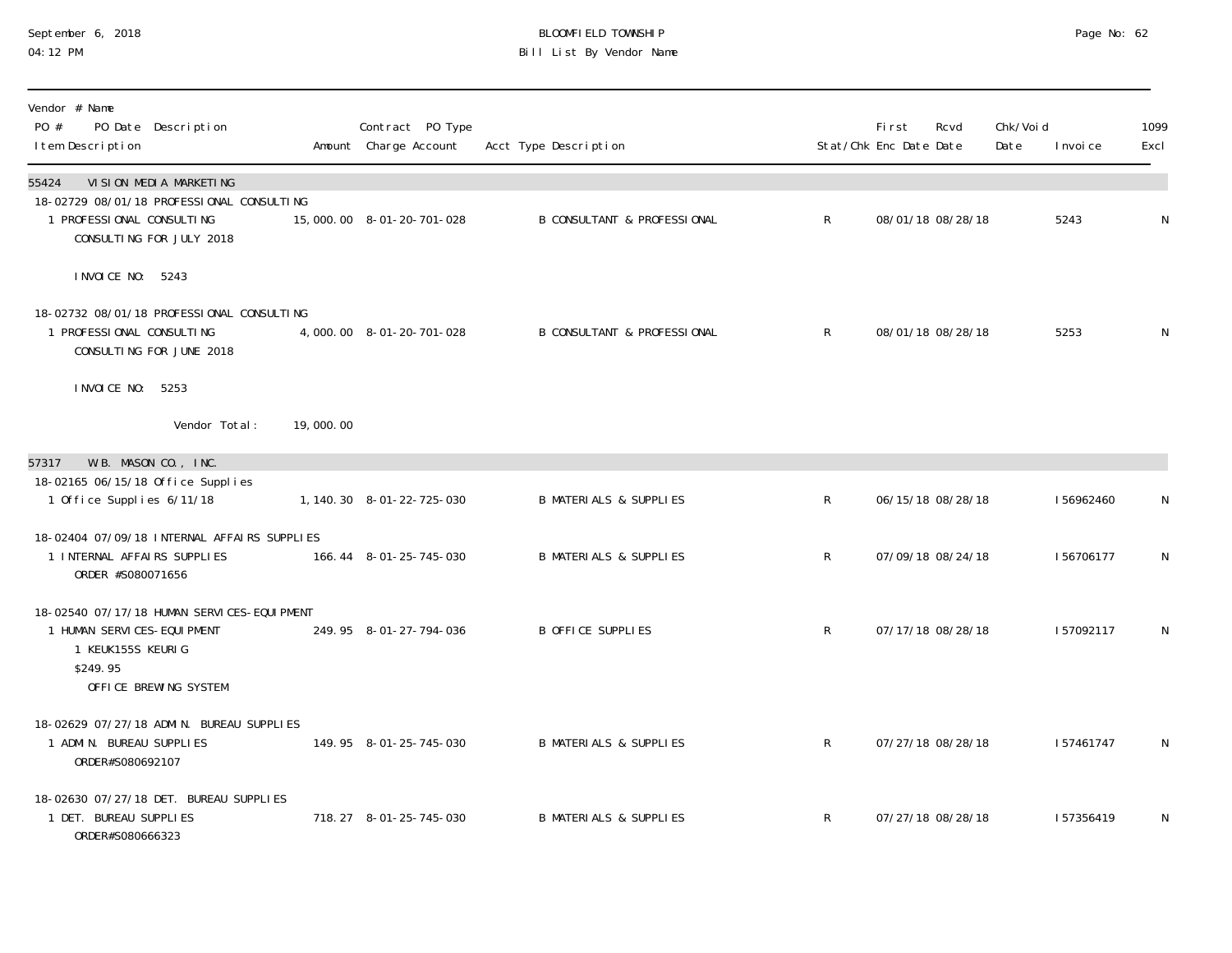#### September 6, 2018 BLOOMFIELD TOWNSHIP Page No: 63 04:12 PM Bill List By Vendor Name

| Vendor # Name<br>PO #<br>PO Date Description<br>I tem Description                                                                  |           | Contract PO Type<br>Amount Charge Account | Acct Type Description             |              | <b>First</b><br>Stat/Chk Enc Date Date | Rcvd              | Chk/Voi d<br>Date | I nvoi ce | 1099<br>Excl |
|------------------------------------------------------------------------------------------------------------------------------------|-----------|-------------------------------------------|-----------------------------------|--------------|----------------------------------------|-------------------|-------------------|-----------|--------------|
| W.B. MASON CO., INC.<br>57317                                                                                                      | Continued |                                           |                                   |              |                                        |                   |                   |           |              |
| 18-02631 07/27/18 DIR. OFFICE SUPPLIES<br>1 DIR. OFFICE SUPPLIES<br>ORDER#S080703636                                               |           | 156.74 8-01-25-745-030                    | <b>B MATERIALS &amp; SUPPLIES</b> | $\mathsf{R}$ |                                        | 07/27/18 08/28/18 |                   | 157411763 | $\mathsf N$  |
| 18-02634 07/27/18 ADMIN. BUREAU SUPPLIES<br>1 ADMIN. BUREAU SUPPLIES<br>CORRECTION TAPE                                            |           | 191.92 8-01-25-745-030                    | <b>B MATERIALS &amp; SUPPLIES</b> | $\mathsf{R}$ |                                        | 07/27/18 08/28/18 |                   | 157356648 | N            |
| ORDER#S080708253                                                                                                                   |           |                                           |                                   |              |                                        |                   |                   |           |              |
| 18-02663 07/27/18 NURSING-OFFICE SUPPLIES<br>1 NURSING-OFFICE SUPPLIES<br><b>NURSING</b><br>OFFICE SUPPLIES                        |           | 147.89 8-01-27-785-036                    | B OFFICE SUPPLIES                 | $\mathsf{R}$ |                                        | 07/27/18 09/06/18 |                   | 157280246 | N            |
| 1 MMM6835CB POST-IT FLAGS<br>\$5.99                                                                                                |           |                                           |                                   |              |                                        |                   |                   |           |              |
| 1 MMM6835CF POST-IT FLAGS<br>\$4.99                                                                                                |           |                                           |                                   |              |                                        |                   |                   |           |              |
| 1 UNV12112 UNIVERSAL FILE FOLDERS<br>\$16.99                                                                                       |           |                                           |                                   |              |                                        |                   |                   |           |              |
| 8 T0P46808<br>MONEY RECEIPT BOOKS<br>\$14.99                                                                                       |           |                                           |                                   |              |                                        |                   |                   |           |              |
| 18-02665 07/27/18 HEALTH EDUCATION-SUPPLIES<br>1 HEALTH EDUCATION-SUPPLIES<br>1 AAGG520H00 WEEKLY APPT BOOK<br>\$21.46             |           | 21.46 8-01-27-785-036                     | B OFFICE SUPPLIES                 | $\mathsf{R}$ |                                        | 07/27/18 09/06/18 |                   | 157509674 | N            |
| 18-02666 07/27/18 HEALTH OFFICE-OFFICE SUPPLIES<br>1 HEALTH OFFICE-OFFICE SUPPLIES<br>10 PFXB1060E 12X18 EXPANDABLE FILE<br>\$7.09 |           | 70.90 8-01-27-785-036                     | B OFFICE SUPPLIES                 | $\mathsf{R}$ |                                        | 07/27/18 09/06/18 |                   | 157270985 | N            |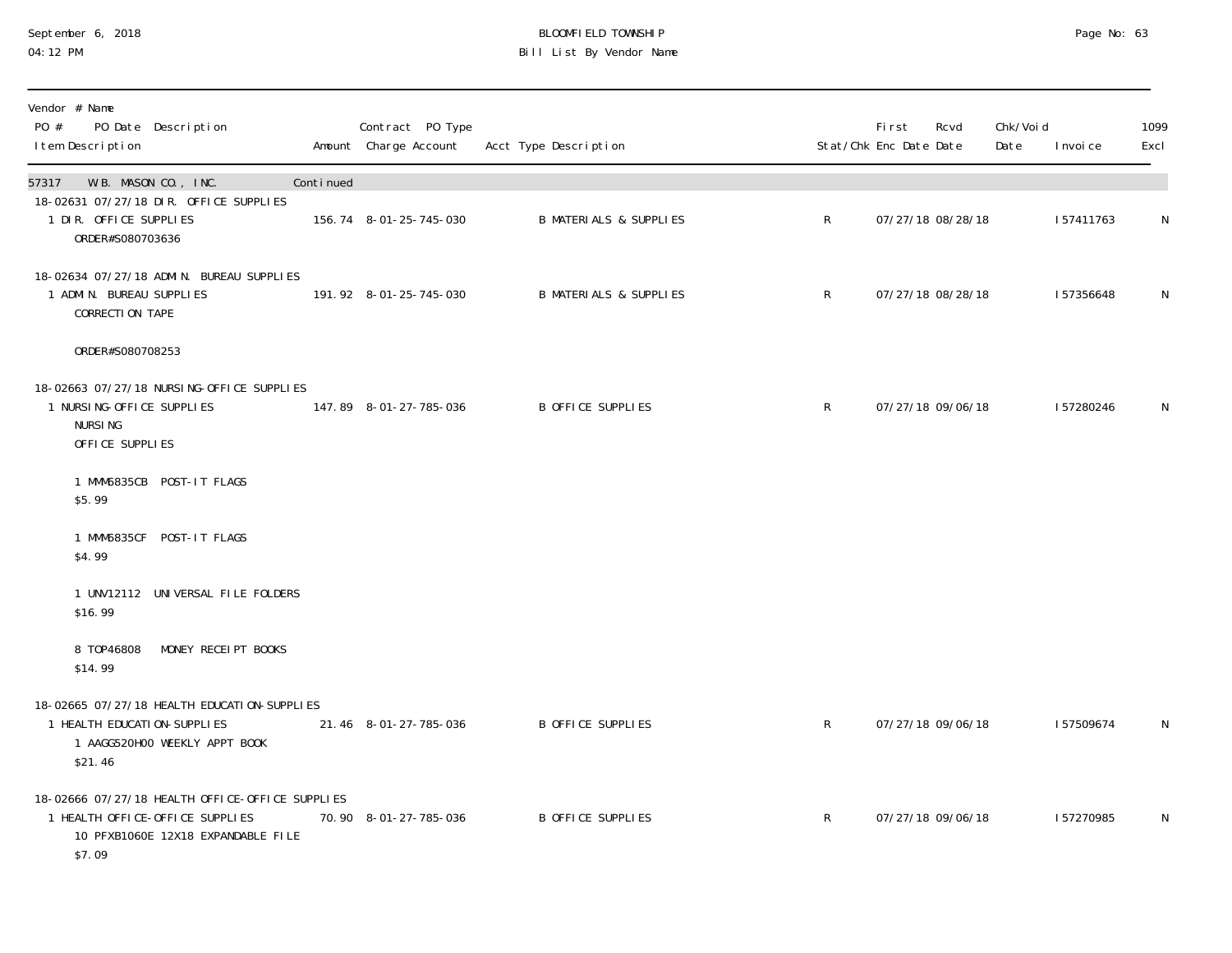#### September 6, 2018 BLOOMFIELD TOWNSHIP Page No: 64 04:12 PM Bill List By Vendor Name

| Vendor # Name<br>PO #<br>PO Date Description<br>I tem Description                                                                                                            |           | Contract PO Type<br>Amount Charge Account | Acct Type Description             |              | Fi rst<br>Stat/Chk Enc Date Date | Rcvd              | Chk/Voi d<br>Date | I nvoi ce | 1099<br>Excl |
|------------------------------------------------------------------------------------------------------------------------------------------------------------------------------|-----------|-------------------------------------------|-----------------------------------|--------------|----------------------------------|-------------------|-------------------|-----------|--------------|
| W.B. MASON CO., INC.<br>57317                                                                                                                                                | Continued |                                           |                                   |              |                                  |                   |                   |           |              |
| 18-02674 07/27/18 HEALTH OFFICE-SUPPLIES<br>1 HEALTH OFFICE-SUPPLIES<br>2 GOJ190502 SANITIZER FOAM REFILL<br>\$53.19                                                         |           | 106.38 8-01-27-785-030                    | <b>B MATERIALS &amp; SUPPLIES</b> | $\mathsf{R}$ | 07/27/18 09/06/18                |                   |                   | 157272175 | N            |
| 18-02743 08/01/18 DIR. OFFICE INK<br>1 DIR. OFFICE INK<br>QTY.3                                                                                                              |           | 95.97 8-01-25-745-030                     | <b>B MATERIALS &amp; SUPPLIES</b> | $\mathsf{R}$ | 08/01/18 08/28/18                |                   |                   | 157464910 | N            |
| Vendor Total:                                                                                                                                                                | 3, 216.17 |                                           |                                   |              |                                  |                   |                   |           |              |
| WILFRED MAC DONALD, INC.<br>31203                                                                                                                                            |           |                                           |                                   |              |                                  |                   |                   |           |              |
| 18-02889 08/14/18 INVOICE: 249189<br>1 I NVOI CE: 249189<br>RIDING MOWER - KUBF3080 SERIAL 10810<br>MRESC 15/16 - 65                                                         |           | 1,881.14 8-01-26-767-025                  | B MAINTENANCE OF MOTOR VEHICLES   | $\mathsf{R}$ | 08/14/18 09/06/18                |                   |                   | 249189    | N            |
| DEALER REQUIRED FOR REPAIRS                                                                                                                                                  |           |                                           |                                   |              |                                  |                   |                   |           |              |
| Vendor Total:                                                                                                                                                                | 1,881.14  |                                           |                                   |              |                                  |                   |                   |           |              |
| WINFIELD UPHOLSTERING CO.<br>58008<br>18-02709 08/01/18 INVOICE: 14794<br>1 I NVOI CE: 14794<br>FIRE DEPARTMENT ENGINE #1 - E1<br>PLATES: MG7439<br>MG25233<br>SEAT ASSEMBLY |           | 2,807.50 8-01-26-767-025                  | B MAINTENANCE OF MOTOR VEHICLES   | $\mathsf{R}$ | 08/01/18 08/28/18                |                   |                   | 14794     | N            |
| Vendor Total:                                                                                                                                                                | 2,807.50  |                                           |                                   |              |                                  |                   |                   |           |              |
| WI RELESS COMMUNI CATIONS AND<br>58051                                                                                                                                       |           |                                           |                                   |              |                                  |                   |                   |           |              |
| 18-02838 08/09/18 ANTENNA<br>1 ANTENNA<br>INV#M58811                                                                                                                         |           | 161.00 8-01-25-746-026                    | B MAINTENANCE OF OTHER EQUIPMENT  | $\mathsf{R}$ | 08/09/18 08/31/18                |                   |                   | M58811    | N            |
| 18-02852 08/09/18 PD WIRELESS COMM MAINT.<br>1 PD WIRELESS COMM MAINT.                                                                                                       |           | 1, 057.50 8-01-20-707-024                 | B POLICE COMPUTER MAINT. & SUPPOR | R            |                                  | 08/09/18 08/31/18 |                   | M58428    | N            |
|                                                                                                                                                                              |           |                                           |                                   |              |                                  |                   |                   |           |              |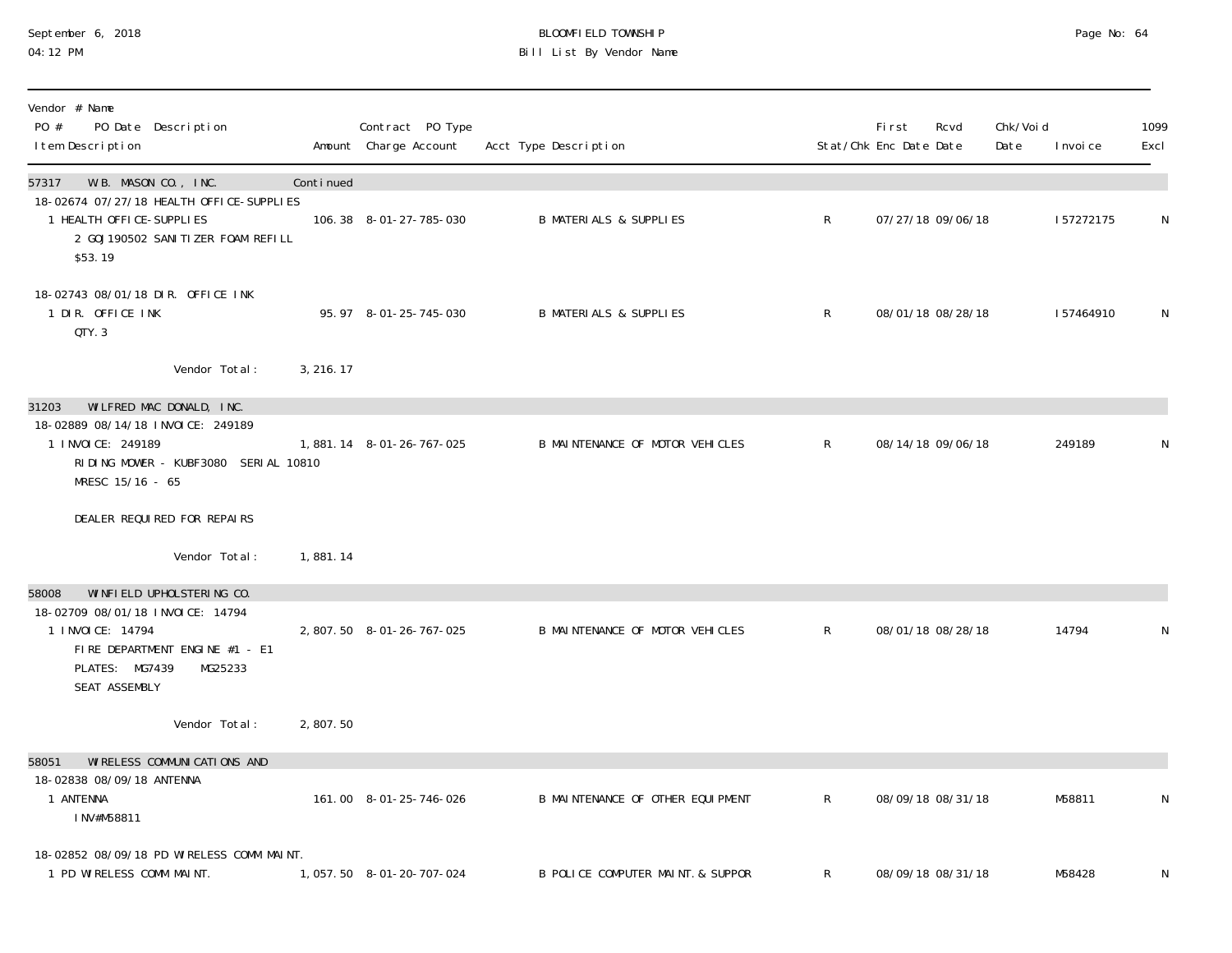## September 6, 2018 BLOOMFIELD TOWNSHIP Page No: 65 04:12 PM Bill List By Vendor Name

| Vendor # Name<br>PO #<br>PO Date Description<br>I tem Description                                                               |                            |            | Contract PO Type<br>Amount Charge Account | Acct Type Description                                           |              | Fi rst<br>Stat/Chk Enc Date Date | Rcvd              | Chk/Voi d<br>Date | I nvoi ce  | 1099<br>Excl |
|---------------------------------------------------------------------------------------------------------------------------------|----------------------------|------------|-------------------------------------------|-----------------------------------------------------------------|--------------|----------------------------------|-------------------|-------------------|------------|--------------|
| WI RELESS COMMUNI CATI ONS AND<br>58051<br>18-02852 08/09/18 PD WIRELESS COMM MAINT.<br>PD WIRELESS COMMUNICATION MONTHLY MAINT |                            | Continued  | Continued                                 |                                                                 |              |                                  |                   |                   |            |              |
| I NVOI CE# M58428                                                                                                               |                            |            |                                           |                                                                 |              |                                  |                   |                   |            |              |
|                                                                                                                                 | Vendor Total:              | 1, 218.50  |                                           |                                                                 |              |                                  |                   |                   |            |              |
| WORRALL COMMUNITY NEWSPAP<br>58610                                                                                              |                            |            |                                           |                                                                 |              |                                  |                   |                   |            |              |
| 18-03110 08/29/18 CDBG AD<br>1 CDBG AD                                                                                          |                            |            | 35.52 B-19-17-445-028                     | B CONSULTANT & PROFESSIONAL SERVICES                            | $\mathsf{R}$ |                                  | 08/29/18 09/06/18 |                   | 164518     |              |
|                                                                                                                                 | Vendor Total:              | 35.52      |                                           |                                                                 |              |                                  |                   |                   |            |              |
| XTREME GREEN ELECTRIC VEHICLES<br>61491                                                                                         |                            |            |                                           |                                                                 |              |                                  |                   |                   |            |              |
| 18-02550 07/17/18 XTREME GREEN SENTINEL<br>1 XTREME GREEN SENTINEL<br><b>MODEL</b><br><b>PMV-A19</b>                            |                            |            | 10, 355.00 T-13-56-227-L10                | B FEDERAL FORFEITURE FUND                                       | R            |                                  | 07/17/18 08/28/18 |                   | $1795 - V$ |              |
|                                                                                                                                 | Vendor Total:              | 10, 355.00 |                                           |                                                                 |              |                                  |                   |                   |            |              |
| Total Purchase Orders:                                                                                                          | 241 Total P.O. Line Items: |            |                                           | 1, 558, 303. 82<br>403 Total List Amount:<br>Total Void Amount: |              | 0.00                             |                   |                   |            |              |